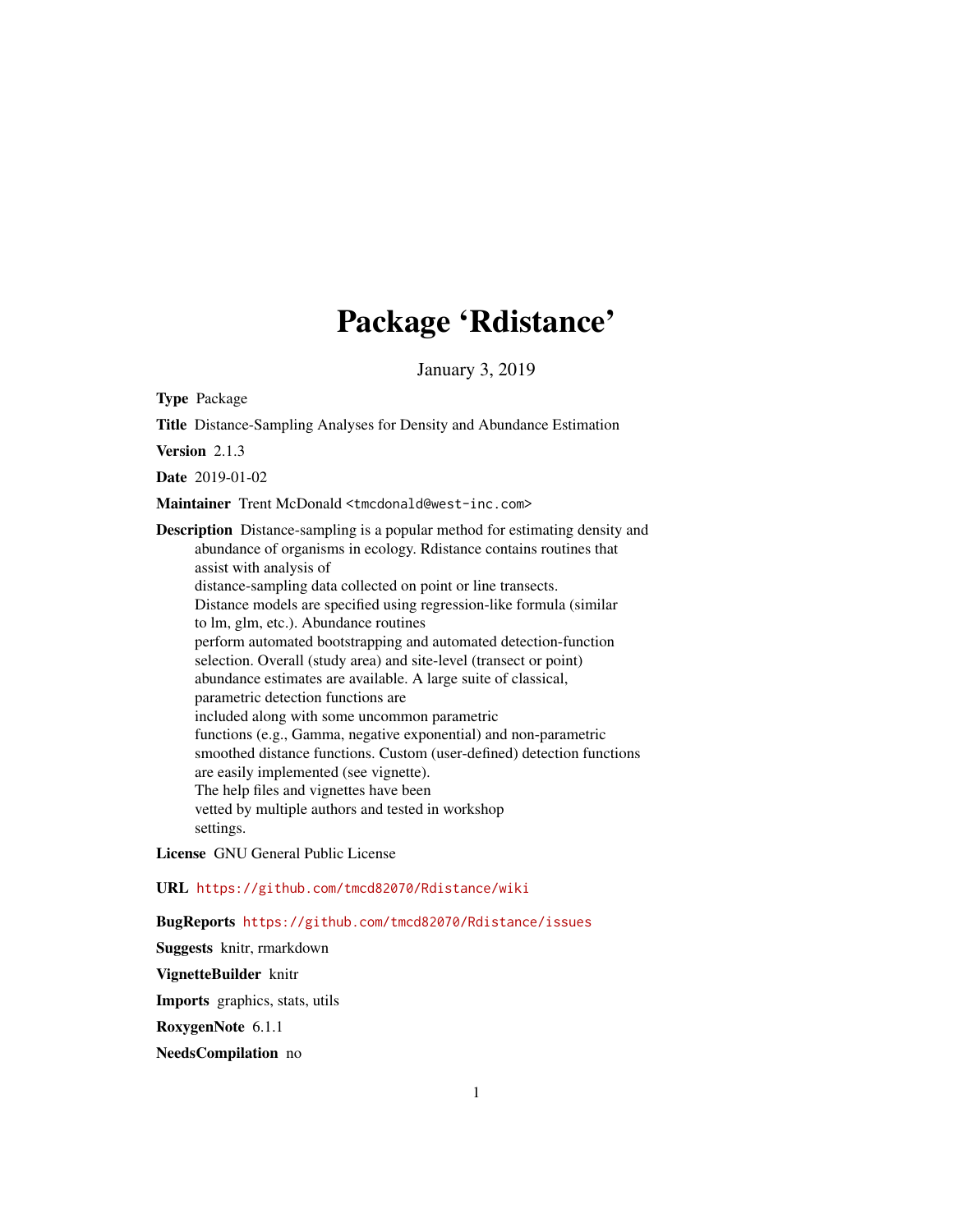Author Trent McDonald [cre, aut], Jason Carlisle [aut], Aidan McDonald [aut] (point transect methods), Ryan Nielson [ctb] (smoothed likelihood), Ben Augustine [ctb] (maximization method), James Griswald [ctb] (maximization method), Patrick McKann [ctb] (maximization method), Lacey Jeroue [ctb] (vignettes), Hoffman Abigail [ctb] (vignettes), Kleinsausser Michael [ctb] (vignettes), Joel Reynolds [ctb] (Gamma likelihood), Pham Quang [ctb] (Gamma likelihood), Earl Becker [ctb] (Gamma likelihood), Aaron Christ [ctb] (Gamma likelihood), Brook Russelland [ctb] (Gamma likelihood)

## Repository CRAN

Date/Publication 2019-01-03 00:10:03 UTC

# R topics documented:

|                                                                                                          | $\mathbf{3}$   |
|----------------------------------------------------------------------------------------------------------|----------------|
|                                                                                                          | 5              |
|                                                                                                          | $\overline{8}$ |
|                                                                                                          | 10             |
|                                                                                                          | 13             |
|                                                                                                          | 14             |
|                                                                                                          | 15             |
|                                                                                                          | 20             |
|                                                                                                          | 26             |
|                                                                                                          | 27             |
|                                                                                                          | 28             |
|                                                                                                          | 30             |
|                                                                                                          | 31             |
|                                                                                                          | 33             |
|                                                                                                          | 35             |
|                                                                                                          | 36             |
|                                                                                                          | 37             |
|                                                                                                          | 38             |
| $getDfuncModelFrame \ldots \ldots \ldots \ldots \ldots \ldots \ldots \ldots \ldots \ldots \ldots \ldots$ | 41             |
|                                                                                                          | 41             |
|                                                                                                          | 44             |
|                                                                                                          | 46             |
|                                                                                                          | 47             |
|                                                                                                          | 49             |
|                                                                                                          | 49             |
|                                                                                                          | 51             |
|                                                                                                          | 52             |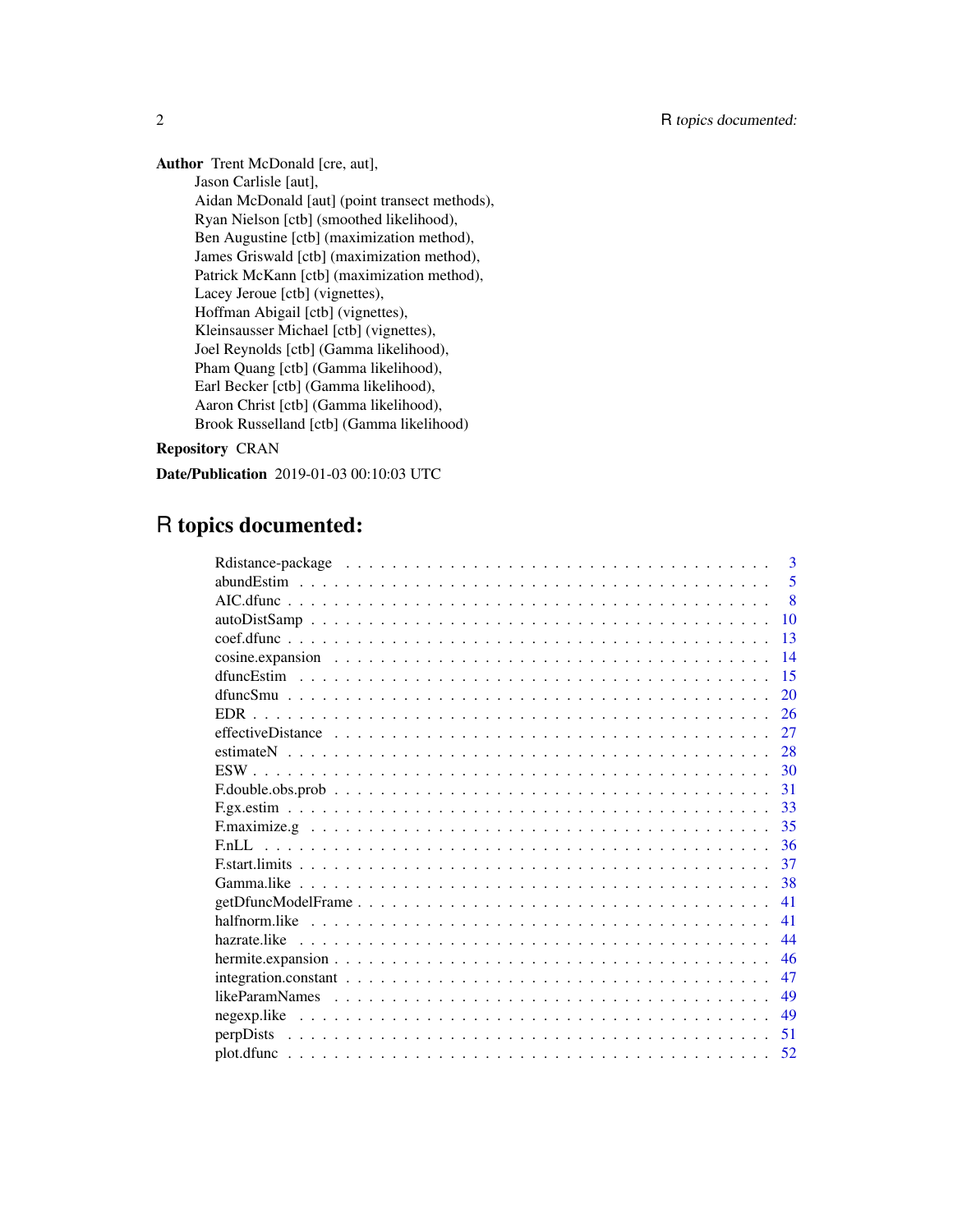## <span id="page-2-0"></span>Rdistance-package 3

| Index | 73 |
|-------|----|

| Rdistance-package | Rdistance - Distance Sampling Analyses for Abundance Estimation<br>Rdistance contains functions and associated routines to analyze<br>distance-sampling data collected on point or line transects. Some of<br>Rdistance's features include: |
|-------------------|---------------------------------------------------------------------------------------------------------------------------------------------------------------------------------------------------------------------------------------------|
|                   | • Accommodation of both point and line transect analyses in one<br>routine (dfuncEstim).                                                                                                                                                    |
|                   | • Regression-like formula for inclusion of covariate in distance<br>functions (dfuncEstim).                                                                                                                                                 |
|                   | • Automatic bootstrap confidence intervals (abundEstim).                                                                                                                                                                                    |
|                   | • Availability of both study-area and site-level abundance esti-<br>mates (abundEstim).                                                                                                                                                     |
|                   | · Classical, parametric distance functions (halfnorm.like,<br>hazrate.like), and expansion functions (cosine.expansion,<br>hermite.expansion, simple.expansion).                                                                            |
|                   | • Non-classic distance functions (Gamma.like, negexp.like,<br>uniform. like) and a non-parametric smoother dfuncSmu).                                                                                                                       |
|                   | • User defined distance functions.                                                                                                                                                                                                          |
|                   | • Automated distance function fits and selection autoDistSamp.                                                                                                                                                                              |
|                   | • Extended vignettes.                                                                                                                                                                                                                       |
|                   | • print, plot, predict, coef, and summary methods for distance<br>function objects and abundance classes.                                                                                                                                   |

## Description

Rdistance - Distance Sampling Analyses for Abundance Estimation

Rdistance contains functions and associated routines to analyze distance-sampling data collected on point or line transects. Some of Rdistance's features include: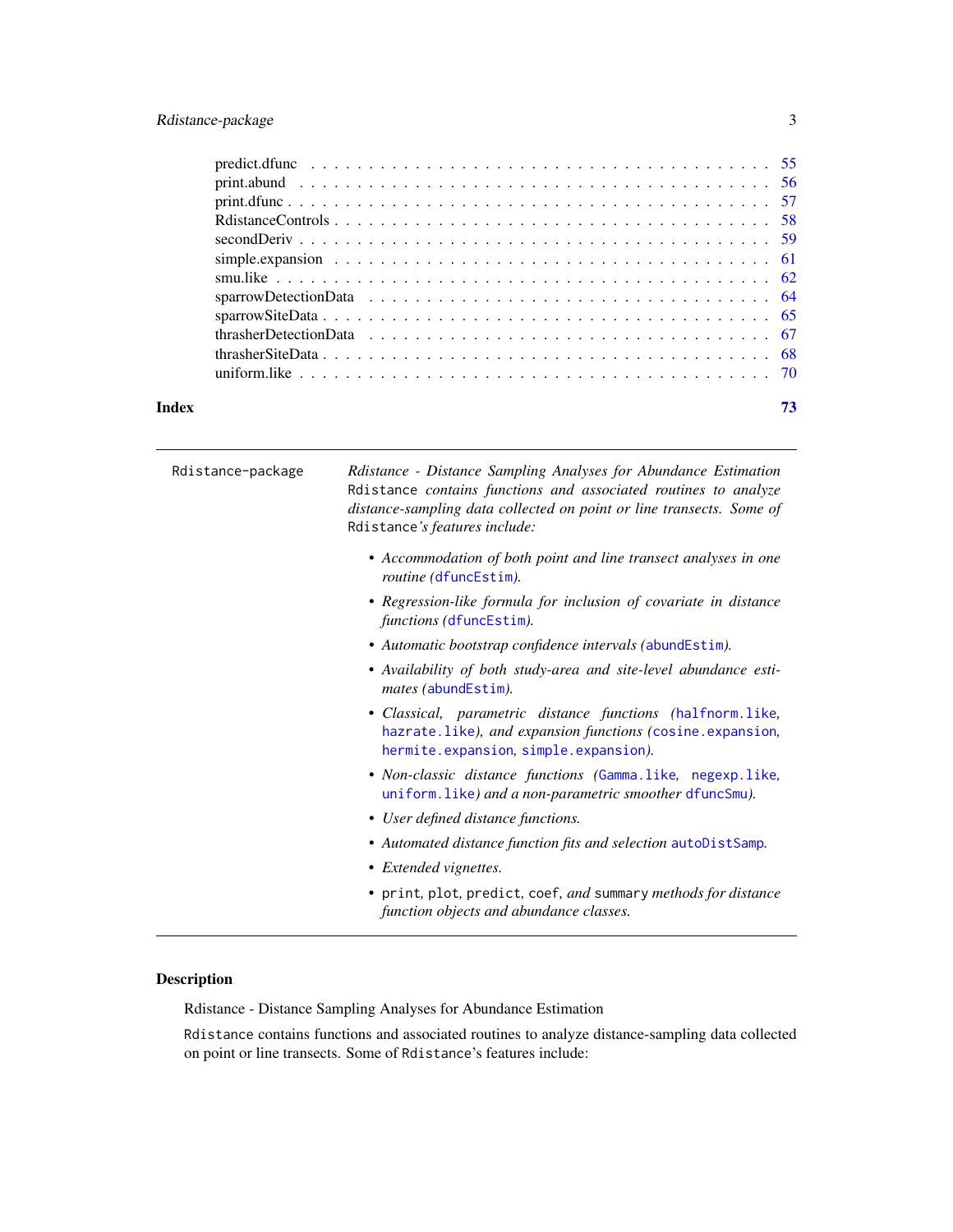- Accommodation of both point and line transect analyses in one routine ([dfuncEstim](#page-14-1)).
- Regression-like formula for inclusion of covariate in distance functions ([dfuncEstim](#page-14-1)).
- Automatic bootstrap confidence intervals ([abundEstim](#page-4-1)).
- Availability of both study-area and site-level abundance estimates ([abundEstim](#page-4-1)).
- Classical, parametric distance functions ([halfnorm.like](#page-40-1), [hazrate.like](#page-43-1)), and expansion functions ([cosine.expansion](#page-13-1), [hermite.expansion](#page-45-1), [simple.expansion](#page-60-1)).
- Non-classic distance functions ([Gamma.like](#page-37-1), [negexp.like](#page-48-1), [uniform.like](#page-69-1)) and a non-parametric smoother [dfuncSmu](#page-19-1)).
- User defined distance functions.
- Automated distance function fits and selection [autoDistSamp](#page-9-1).
- Extended vignettes.
- print, plot, predict, coef, and summary methods for distance function objects and abundance classes.

#### Background

Distance-sampling is a popular method for abundance estimation in ecology. Line transect surveys are conducted by traversing randomly placed transects in a study area with the objective of sighting animals and estimating density or abundance. Data collected during line transect surveys consists of sighting records for *targets*, usually either individuals or groups of individuals. Among the collected data, off-transect distances are recorded or computed from other information (see [perpDists](#page-50-1)). Offtransect distances are the perpendicular distances from the transect to the location of the initial sighting cue. The actual locations of sighted targets are often recorded or computed. When groups are the target, the number of individuals in the group is recorded.

Point transect surveys are similar except that observers stop one or more times along the transect to observe targets. This is a popular method for avian surveys where detections are often auditory cues, but is also appropriate when automated detectors are placed along a route. Point transect surveys collect distances from the observer to the target and are sometimes called *radial* distances.

A fundamental characteristic of both line and point-based distance sampling analyses is that probability of detecting a target declines as off-transect or radial distances increase. Targets far from the observer are usually harder to detect than closer targets. In most classical line transect studies, targets on the transect (off-transect distance  $= 0$ ) are assume to be sighted with 100% probability. This assumption allows estimation of the proportion of targets missed during the survey, and thus it is possible to adjust the actual number of sighted targets for the proportion of targets missed. Some studies utilize two observers searching the same areas to estimate the proportion of individuals missed and thereby eliminating the assumption that all individuals on the line have been observed.

#### Relationship to other software

A detailed comparison of Rdistance to other options for distance sampling analysis (e.g., Program DISTANCE, R package Distance, and R package unmarked) is forthcoming. While some of the functionality in Rdistance is not unique, our aim is to provide an easy-to-use, rigorous, and flexible analysis option for distance-sampling data. We understand that beginning users often need software that is both easy to use and easy to understand, and that advanced users often require greater flexibility and customization. Our aim is to meet the demands of both user groups. Rdistance is under active development, so please contact us with issues, feature requests, etc. through the package's GitHub website (<https://github.com/tmcd82070/Rdistance>).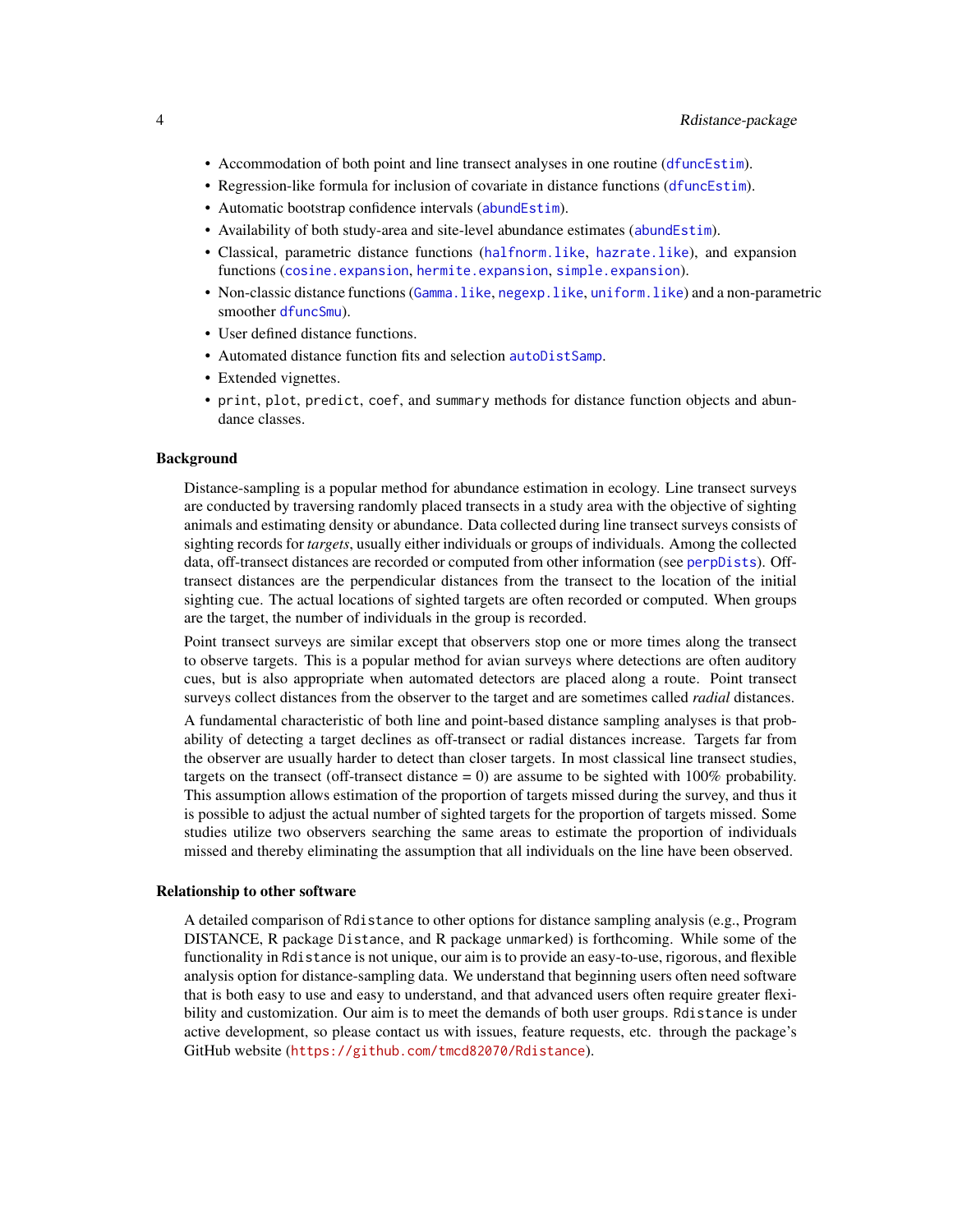#### <span id="page-4-0"></span>abundEstim 5

#### **Resources**

The best place to start learning about Rdistance is at the package's GitHub Wiki, which hosts several tutorial vignettes and FAQs (<https://github.com/tmcd82070/Rdistance/wiki>). Additionally, the examples in the help files for [dfuncEstim](#page-14-1), [abundEstim](#page-4-1), and [autoDistSamp](#page-9-1) highlight the package's primary functionality.

A list of routines can be obtained by loading Rdistance and issuing help(package="Rdistance").

## Author(s)

Main author and maintainer: Trent McDonald <tmcdonald@west-inc.com>

Coauthors: Ryan Nielson, Jason Carlisle, and Aidan McDonald

Contributors: Ben Augustine, James Griswald, Joel Reynolds, Pham Quang, Earl Becker, Aaron Christ, Brook Russelland, Patrick McKann, Lacey Jeroue, Abigail Hoffman, and Michael Kleinsasser.

<span id="page-4-1"></span>abundEstim *Estimate abundance from distance-sampling data*

#### Description

Estimate abundance (or density) given an estimated detection function and supplemental information on observed group sizes, transect lengths, area surveyed, etc. Also computes confidence intervals of abundance (or density) using the bias corrected bootstrap method.

#### Usage

```
abundEstim(dfunc, detectionData, siteData, area = 1, ci = 0.95,
 R = 500, plot.bs = FALSE, bySite = FALSE, showProgress = TRUE)
```
## Arguments

| dfunc         | An estimated 'dfunc' object produced by dfuncEstim.                                                                                                                                                                              |
|---------------|----------------------------------------------------------------------------------------------------------------------------------------------------------------------------------------------------------------------------------|
| detectionData | A data frame with each row representing one detection (see example dataset,<br>sparrowDetectionData) and with at least the following three columns:                                                                              |
|               | $\bullet$ site ID = ID of the transect or point.                                                                                                                                                                                 |
|               | • groupsize $=$ the number of individuals in the detected group.                                                                                                                                                                 |
|               | $\bullet$ dist = the perpendicular, off-transect distance or radial off-point distance<br>to the detected group.                                                                                                                 |
| siteData      | A data frame with each row representing one site (transect or point) (see ex-<br>ample dataset, sparrowSiteData). If the data in detectionData is from line<br>transects, siteData must have at least the following two columns: |
|               | • $\text{site ID} = \text{ID}$ of the transect or point. This vector is used during bootstrap-<br>ping to resample sites.                                                                                                        |
|               | • length $=$ the length of the transect.                                                                                                                                                                                         |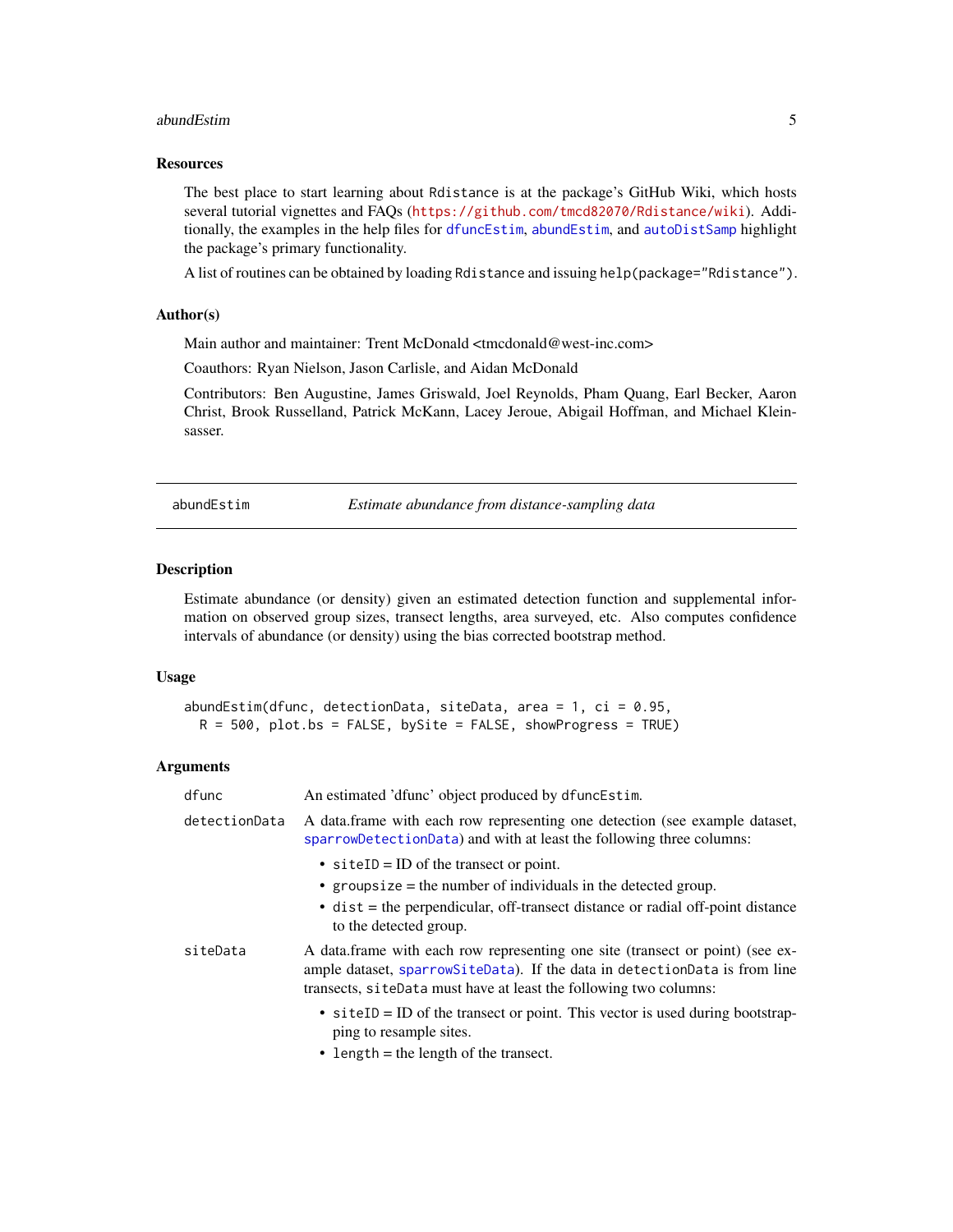| If the data in detection Data is from point transects, site Data must have a |
|------------------------------------------------------------------------------|
| siteID column only. For both data types, siteID is used during bootstrapping |
| to resample sites.                                                           |

- $area$  Total study area size. If area  $= 1$ , density is estimated. Density has units (number of animals) per (squared units of the distance measurements). For example, if distance values fitted in dfunc are meters, density is number of individuals per square meter. If distances are miles, density is number of individuals per square mile. If area  $> 1$ , total abundance on the study area is estimated and units are (number of animals). This can also be used to convert units for density. For example, if distance values fitted in dfunc are meters, and area is set to 10,000, density is number of individuals per hectare (ha;  $1 \text{ ha} = 10,000 \text{ square meters}$ ). square meter.
- ci A scalar indicating the confidence level of confidence intervals. Confidence intervals are computed using the bias corrected bootstrap method. If  $ci = NULL$ , confidence intervals are not computed.
- R The number of bootstrap iterations to conduct when ci is not NULL.
- plot.bs A logical scalar indicating whether to plot individual bootstrap iterations.
- bySite A logical scalar indicating whether to compute site-level estimates of abundance. The default (bySite=FALSE) returns only one overall abundance estimate. This routine does not calculate confidence intervals for these site-level abundance estimates, so ci is set to NULL if bySite = TRUE. See [estimateN](#page-27-1).
- showProgress A logical indicating whether to show a text-based progress bar during bootstrapping. Default is TRUE. It is handy to shut off the progress bar if running this within another function. Otherwise, it is handy to see progress of the bootstrap iterations.

## Details

The abundance estimate for line transect surveys (if no covariates are included in the detection function) is

$$
N = \frac{n.index(area)}{2(ESW)(tot.transpose, len)}
$$

where n. indiv is either avg.group.size  $*$  n or sum(group.sizes), and ESW is the effective strip width computed from the estimated distance function (i.e., ESW(dfunc)).

The confidence interval for abundance assumes that the fundamental units of replication (lines or points, hereafter "sites") are independent. The bias corrected bootstrap method used here resamples the units of replication (sites) and recalculates the model's parameter estimates. If a double-observer data frame is included in dfunc, rows of the double-observer data frame are re-sampled each bootstrap iteration. No model selection is performed. By default,  $R = 500$  iterations are performed, after which the bias corrected confidence intervals are computed using the method given in Manly (1997, section 3.4).

Setting plot.bs=FALSE and showProgress=FALSE suppresses all intermediate output. This is good when calling abundEstim from within other functions or during simulations.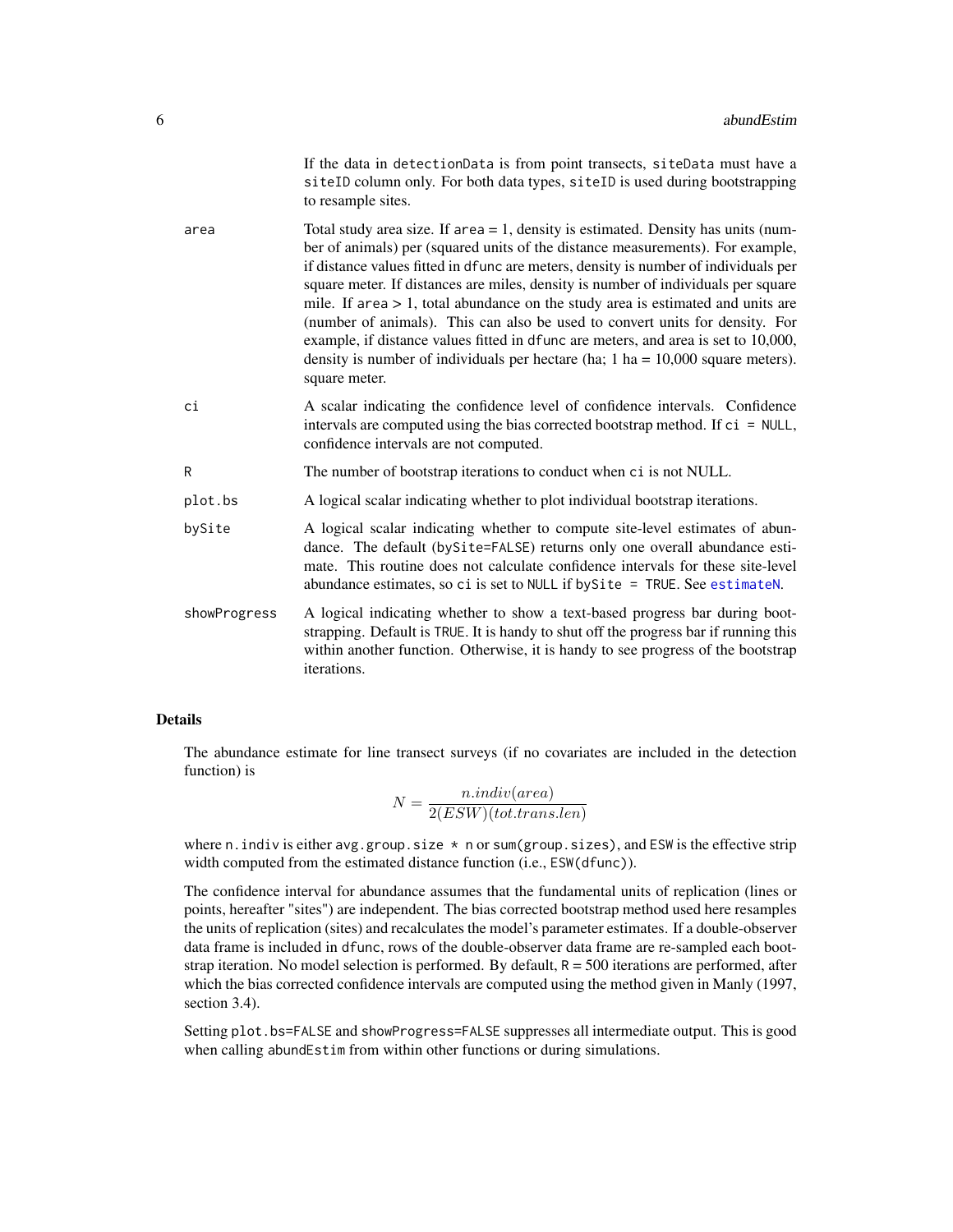#### abundEstim 7

#### Value

If bySite is FALSE, an 'abundance estimate' object, a list of class c("abund", "dfunc"), containing all the components of a "dfunc" object (see dfuncEstim), plus the following:

| abundance                                                                                                                                                                  | Estimated abundance in the study area (if $area > 1$ ) or estimated density in the<br>study area (if $area = 1$ ).                                                                                                                                                                                                                                                                                             |  |
|----------------------------------------------------------------------------------------------------------------------------------------------------------------------------|----------------------------------------------------------------------------------------------------------------------------------------------------------------------------------------------------------------------------------------------------------------------------------------------------------------------------------------------------------------------------------------------------------------|--|
| n                                                                                                                                                                          | The number of detections (not individuals, unless all group sizes $= 1$ ) used in<br>the estimate of abundance.                                                                                                                                                                                                                                                                                                |  |
| area                                                                                                                                                                       | Total area of inference. Study area size                                                                                                                                                                                                                                                                                                                                                                       |  |
| esw                                                                                                                                                                        | Effective strip width for line-transects, effective radius for point-transects. Both<br>derived from dfunc. See ESW                                                                                                                                                                                                                                                                                            |  |
| or EDR for formulas.                                                                                                                                                       |                                                                                                                                                                                                                                                                                                                                                                                                                |  |
| n.sites                                                                                                                                                                    | Total number of transects for line-transects, total number of points for point-<br>transects.                                                                                                                                                                                                                                                                                                                  |  |
| tran.len                                                                                                                                                                   | Total transect length. NULL for point-transects.                                                                                                                                                                                                                                                                                                                                                               |  |
|                                                                                                                                                                            | avg.group.size Average group size                                                                                                                                                                                                                                                                                                                                                                              |  |
| ci                                                                                                                                                                         | The bias corrected bootstrap confidence interval for n.hat. The names of this<br>component give the quantiles of the bootstrap distribution used to compute the<br>bias corrected interval.                                                                                                                                                                                                                    |  |
| B                                                                                                                                                                          | A vector or length R containing all bootstrap estimated population sizes. If a<br>particular iteration did not converge, the corresponding entry in B will be NA.<br>The bootstrap distribution of $n$ . hat can be plotted with $hist(x$B)$ , where x is<br>an 'abundance estimate' object. The confidence interval in ci can be reproduced<br>with quantile( $x$ \$B[!is.na( $x$ \$B)], p=names( $x$ \$ci)). |  |
| alpha                                                                                                                                                                      | The (scalar) confidence level of the confidence interval for n.hat.                                                                                                                                                                                                                                                                                                                                            |  |
| If by Site is TRUE, a data frame containing site-level estimated abundance. The data frame is an<br>exact copy of siteData with the following columns tacked onto the end: |                                                                                                                                                                                                                                                                                                                                                                                                                |  |
| effDist                                                                                                                                                                    | The effective sampling distance at the site. For line-transects, this is ESW at<br>the site. For points, this is EDR.                                                                                                                                                                                                                                                                                          |  |
| pDetection                                                                                                                                                                 | Average probability of detection at the site. If only site-level covariates appear in<br>the distance function, pDetection is constant within a site. When detection-level<br>covariates are present, pDetection is the average at the site.                                                                                                                                                                   |  |
| observedCount                                                                                                                                                              | The total number of individuals detected at a site.                                                                                                                                                                                                                                                                                                                                                            |  |
| abundance                                                                                                                                                                  | Estimated abundance at the site. This is the sum of inflated group sizes at the                                                                                                                                                                                                                                                                                                                                |  |

- site. i.e., each group size at the site is divided by its pDetection, and then summed. density Estimated density at the site. This is abundance at the site divided by the
- sampled area at the site. E.g., for line transects, this is abundance divided by  $2 * w * length$ . For points, this is abundance divided by  $pi * w^2$ .
- effArea The effective area sampled at the site. This could be used as an offset in a subsequent linear model. For line transects, this is  $2 * ESW * length$ . For points, this is  $pi * EDR<sup>2</sup>$ .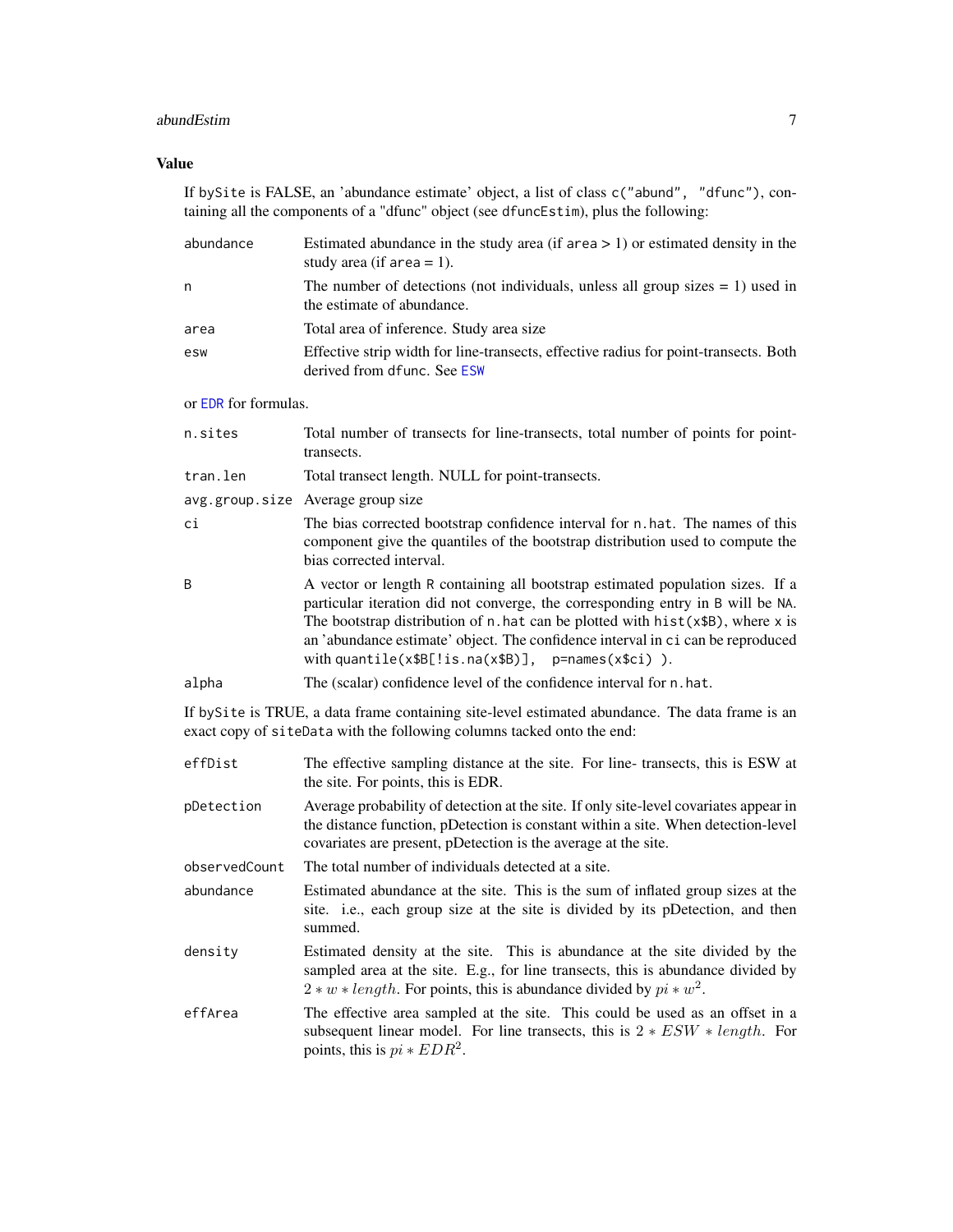#### <span id="page-7-0"></span>Author(s)

Trent McDonald, WEST Inc., <tmcdonald@west-inc.com> Aidan McDonald, WEST Inc., <aidan@mcdcentral.org> Jason Carlisle, University of Wyoming and WEST Inc., <jcarlisle@west-inc.com>

#### References

Manly, B.F.J. (1997) *Randomization, bootstrap, and monte-carlo methods in biology*, London: Chapman and Hall.

Buckland, S.T., D.R. Anderson, K.P. Burnham, J.L. Laake, D.L. Borchers, and L. Thomas. (2001) *Introduction to distance sampling: estimating abundance of biological populations*. Oxford University Press, Oxford, UK.

#### See Also

[dfuncEstim](#page-14-1), [autoDistSamp](#page-9-1).

#### Examples

```
# Load example sparrow data (line transect survey type)
data(sparrowDetectionData)
data(sparrowSiteData)
# Fit half-normal detection function
dfunc <- dfuncEstim(formula=dist~1,
                    detectionData=sparrowDetectionData,
                    likelihood="halfnorm", w.hi=100, pointSurvey=FALSE)
# Estimate abundance given a detection function
# Note, area=10000 converts to density per hectare (for distances measured in meters)
# Note, a person should do more than R=20 iterations
fit <- abundEstim(dfunc, detectionData=sparrowDetectionData,
                  siteData=sparrowSiteData, area=10000, R=20, ci=0.95,
                  plot.bs=TRUE, bySite=FALSE)
# Print results
fit
```
<span id="page-7-1"></span>AIC.dfunc *AICc and related fit statistics for detection function objects*

## Description

Computes AICc, AIC, or BIC for estimated distance functions.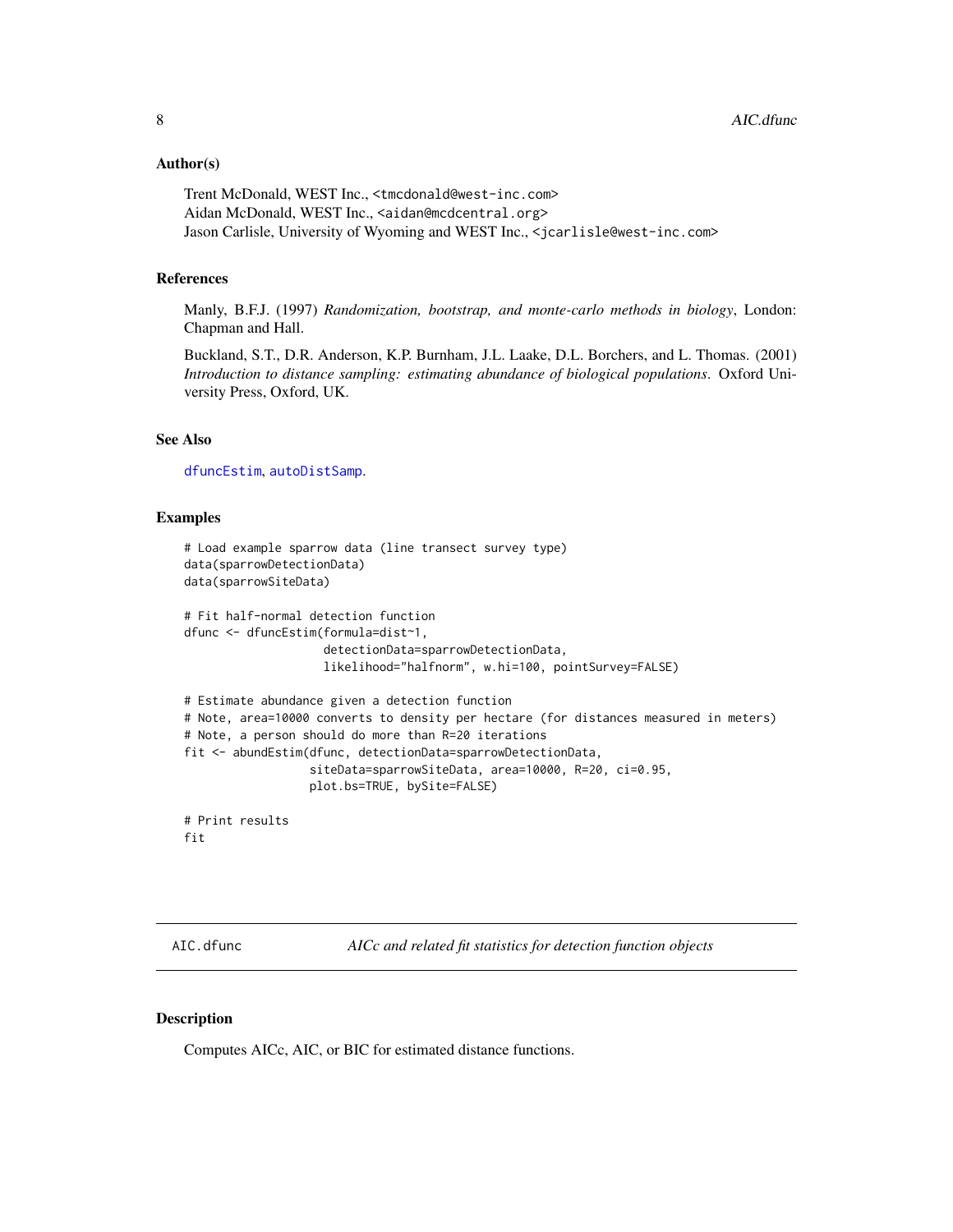#### AIC.dfunc 9

#### Usage

```
## S3 method for class 'dfunc'
AIC(object, ..., criterion = "AICc")
```
## Arguments

| object                  | An estimated detection function object. An estimated detection function object<br>has class 'dfunc', and is usually produced by a call to dfunce stim. |  |
|-------------------------|--------------------------------------------------------------------------------------------------------------------------------------------------------|--|
| $\cdot$ $\cdot$ $\cdot$ | Required for compatibility with the general AIC method. Any extra arguments<br>to this function are ignored.                                           |  |
| criterion               | String specifying the criterion to compute. Either "AICc", "AIC", or "BIC".                                                                            |  |

#### Details

Regular Akaike's information criterion ([http://en.wikipedia.org/wiki/Akaike\\_information\\_](http://en.wikipedia.org/wiki/Akaike_information_criterion) [criterion](http://en.wikipedia.org/wiki/Akaike_information_criterion))  $(AIC)$  is

$$
AIC = LL + 2p,
$$

where  $LL$  is the maximized value of the log likelihood (the minimized value of the negative log likelihood) and  $p$  is the number of coefficients estimated in the detection function. For dfunc objects,  $AIC = obj\$ loglik + 2\*length(coef(obj)).

A correction for small sample size,  $AIC_c$ , is

$$
AIC_c = LL + 2p + \frac{2p(p+1)}{n-p-1},
$$

where  $n$  is sample size or number of detected groups for distance analyses. By default, this function computes  $AIC_c$ .  $AIC_c$  converges quickly to  $AIC$  as n increases.

The Bayesian Information Criterion (BIC) is

$$
BIC = LL + \log(n)p,
$$

#### Value

.

A scalar. By default, the value of AICc for the estimated distance function obj.

## Author(s)

Trent McDonald, WEST Inc., <tmcdonald@west-inc.com>

## References

Burnham, K. P., and D. R. Anderson, 2002. *Model selection and multi-model inference: A practical information-theoretic approach, Second ed.* Springer-Verlag. ISBN 0-387-95364-7.

McQuarrie, A. D. R., and Tsai, C.-L., 1998. *Regression and time series model selection.* World Scientific. ISBN 981023242X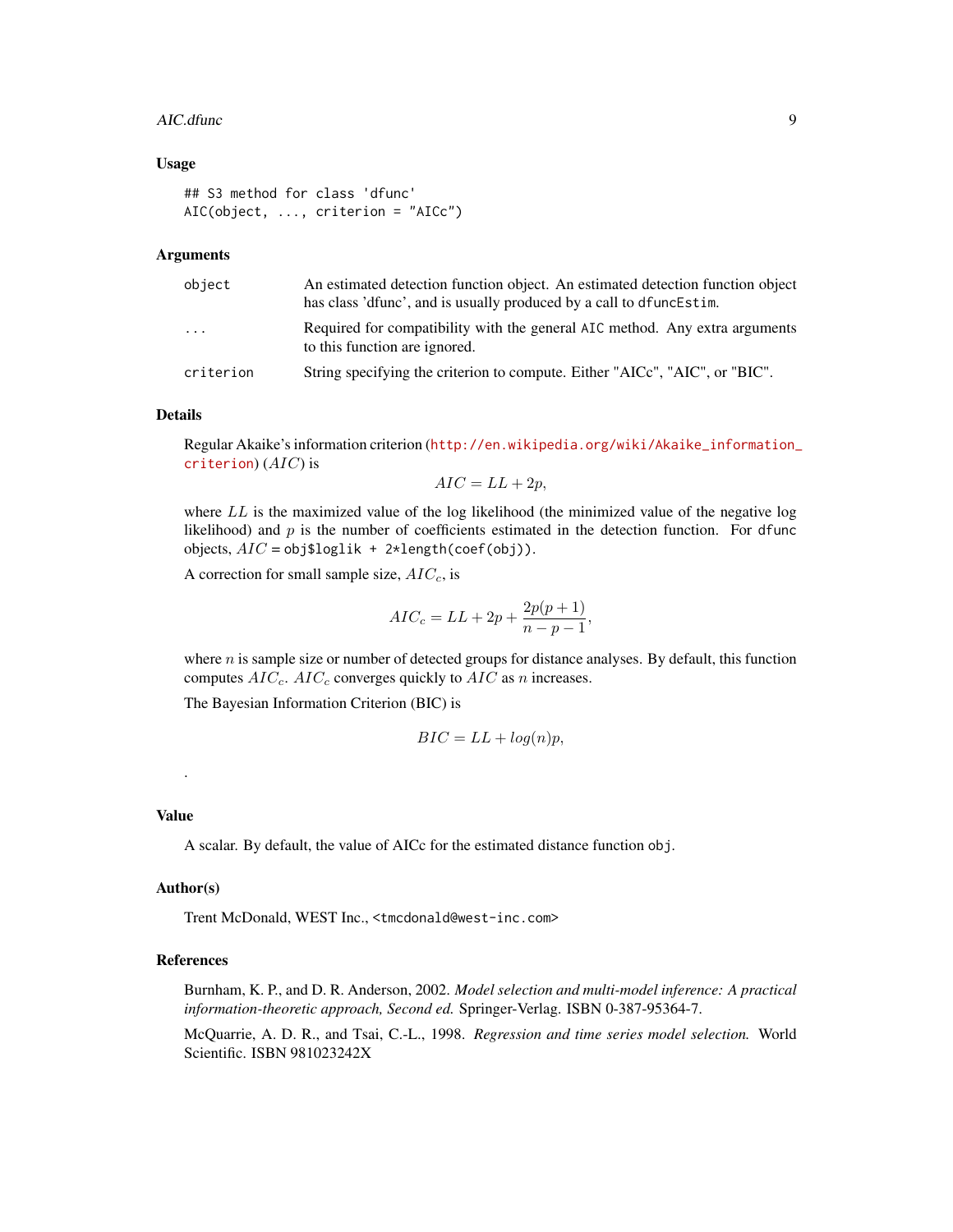## See Also

[coef](#page-0-0), [dfuncEstim](#page-14-1)

#### Examples

```
# Load the example dataset of sparrow detections from package
 data(sparrowDetectionData)
 # Fit detection function to perpendicular, off-transect distances
 dfunc <- dfuncEstim(dist~1,
                     detectionData=sparrowDetectionData,
                     w.hi=150)
 # Compute fit statistics
 AIC(dfunc) # AICc
 AIC(dfunc, criterion="AIC") # AIC
 AIC(dfunc, criterion="BIC") # BIC
```
<span id="page-9-1"></span>autoDistSamp *Automated classical distance analysis*

#### Description

Perform automated classical detection function selection and estimation of abundance.

## Usage

```
autoDistSamp(formula, detectionData, siteData, w.lo = 0, w.hi = NULL,
  likelihoods = c("halfnorm", "hazrate", "uniform", "negexp", "Gamma"),
  series = c("cosine", "hermite", "simple"), expansions = 0:3,
 pointSurvey = FALSE, warn = TRUE, area = 1, ci = 0.95, R = 500,
 bySite = FALSE, plot.bs = FALSE, showProgress = TRUE,
 plot = TRUE, criterion = "AICc", \ldots)
```
## Arguments

| formula       | This parameter is passed to dfuncEstim. See dfuncEstim documentation for<br>definition.                |
|---------------|--------------------------------------------------------------------------------------------------------|
| detectionData | This parameter is passed to dfuncEstim and abundEstim. See abundEstim<br>documentation for definition. |
| siteData      | This parameter is passed to abund Estim. See abund Estim documentation for<br>definition.              |
| w.lo          | This parameter is passed to dfuncEstim. See dfuncEstim documentation for<br>definition.                |
| w.hi          | This parameter is passed to dfuncEstim. See dfuncEstim documentation for<br>definition.                |

<span id="page-9-0"></span>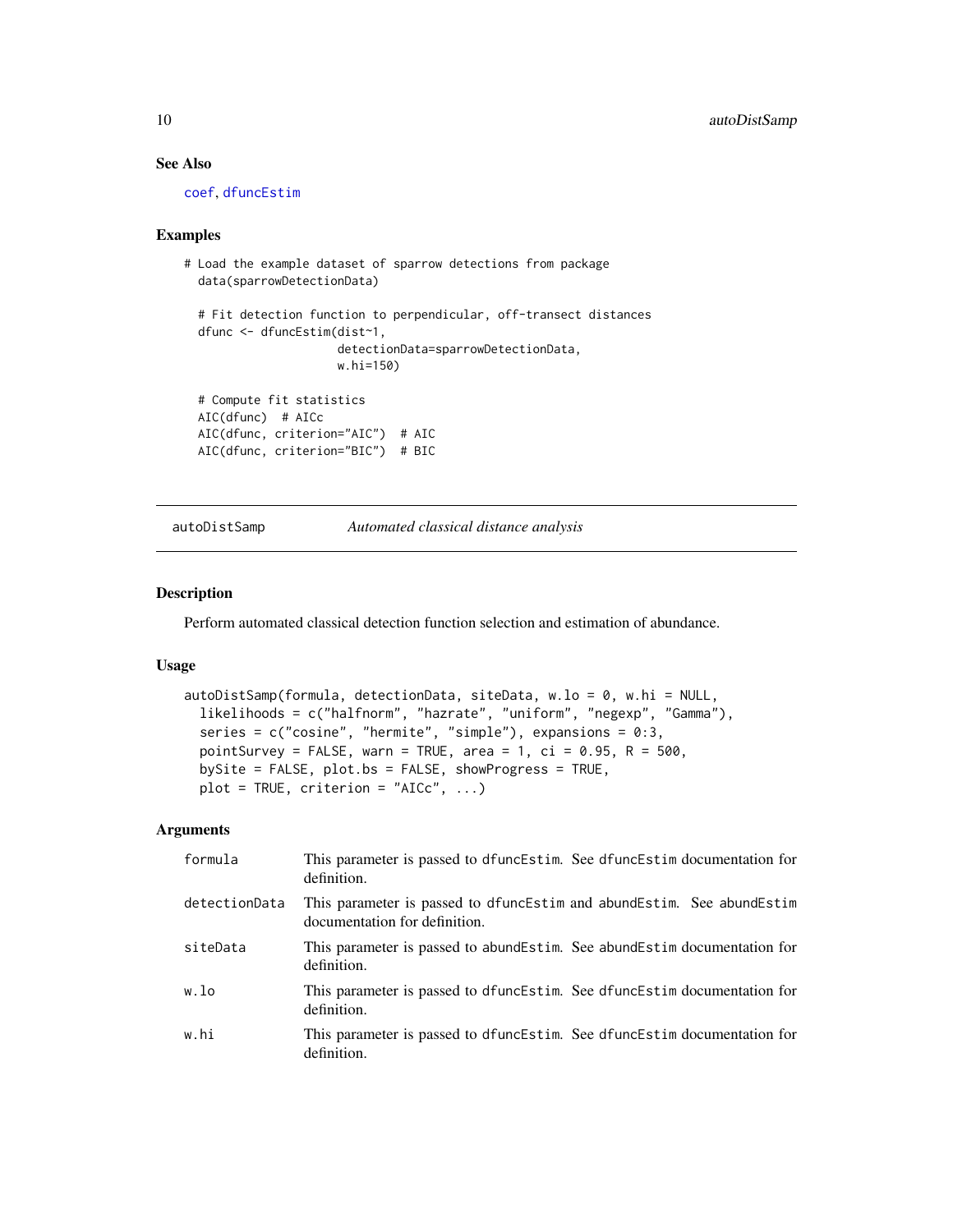| likelihoods  | Vector of strings specifying the likelihoods to consider during model selec-<br>tion. Valid values at present are "uniform", "halfnorm", "hazrate", "negexp",<br>and "Gamma". See Details for the models this routine considers.                                                                                                                                  |
|--------------|-------------------------------------------------------------------------------------------------------------------------------------------------------------------------------------------------------------------------------------------------------------------------------------------------------------------------------------------------------------------|
| series       | Vector of series types to consider during model selection. Valid values are 'sim-<br>ple', 'hermite', and 'cosine'. See Details for the models this routine considers.                                                                                                                                                                                            |
| expansions   | Vector of the number of expansion terms to consider during model selection.<br>Valid values are 0 through 3. See Details for the models this routine considers.<br>Note, expansion terms are not currently allowed in models with covariates.                                                                                                                     |
| pointSurvey  | This parameter is passed to dfuncEstim. See dfuncEstim documentation for<br>definition.                                                                                                                                                                                                                                                                           |
| warn         | This parameter is passed to dfuncEstim. dfuncEstim documentation for defi-<br>nition.                                                                                                                                                                                                                                                                             |
| area         | This parameter is passed to abundEstim. See abundEstim documentation for<br>definition.                                                                                                                                                                                                                                                                           |
| сi           | This parameter is passed to abundEstim. See abundEstim documentation for<br>definition.                                                                                                                                                                                                                                                                           |
| R            | This parameter is passed to abundEstim. See abundEstim documentation for<br>definition.                                                                                                                                                                                                                                                                           |
| bySite       | This parameter is passed to abundEstim. See abundEstim documentation for<br>definition.                                                                                                                                                                                                                                                                           |
| plot.bs      | Logical for whether to plot bootstrap iterations after the top model has been<br>selected and during final estimation of confidence intervals. This parameter is<br>passed unchanged to abundEstim. See abundEstim help for additional infor-<br>mation.                                                                                                          |
| showProgress | Logical for whether to suppress intermediate output. If showProgress=TRUE, a<br>table of model fitting results appears in the console as they are estimated, and<br>a progress bar shows progress through the bootstrap iterations at the end. If<br>showProgress=FALSE, all intermediate output is suppressed which is handy for<br>programming and simulations. |
| plot         | Logical scalar specifying whether to plot models during model selection. If<br>TRUE, a histogram with fitted distance function is plotted for every fitted model.<br>The function pauses between each plot and prompts the user for whether they<br>want to continue or not. For completely automated estimation, set plot = FALSE.                               |
| criterion    | A string specifying the criterion to use when assessing model fit. The best fit-<br>ting model from this routine is the one with lowest value of this fit criterion.<br>This must be one of "AICc" (the default), "AIC", or "BIC". See AIC. dfunc for<br>formulas.                                                                                                |
|              | Additional parameters passed to dfuncEstim, which in turn are passed to F.gx.estim.<br>These include x.scl, g.x.scl, and observer for estimating double observer<br>probabilities.                                                                                                                                                                                |

## Details

During model selection, each series and number of expansions is crossed with each of the likelihoods. For example, if likelihoods has 3 elements, series has 2 elements, and expansions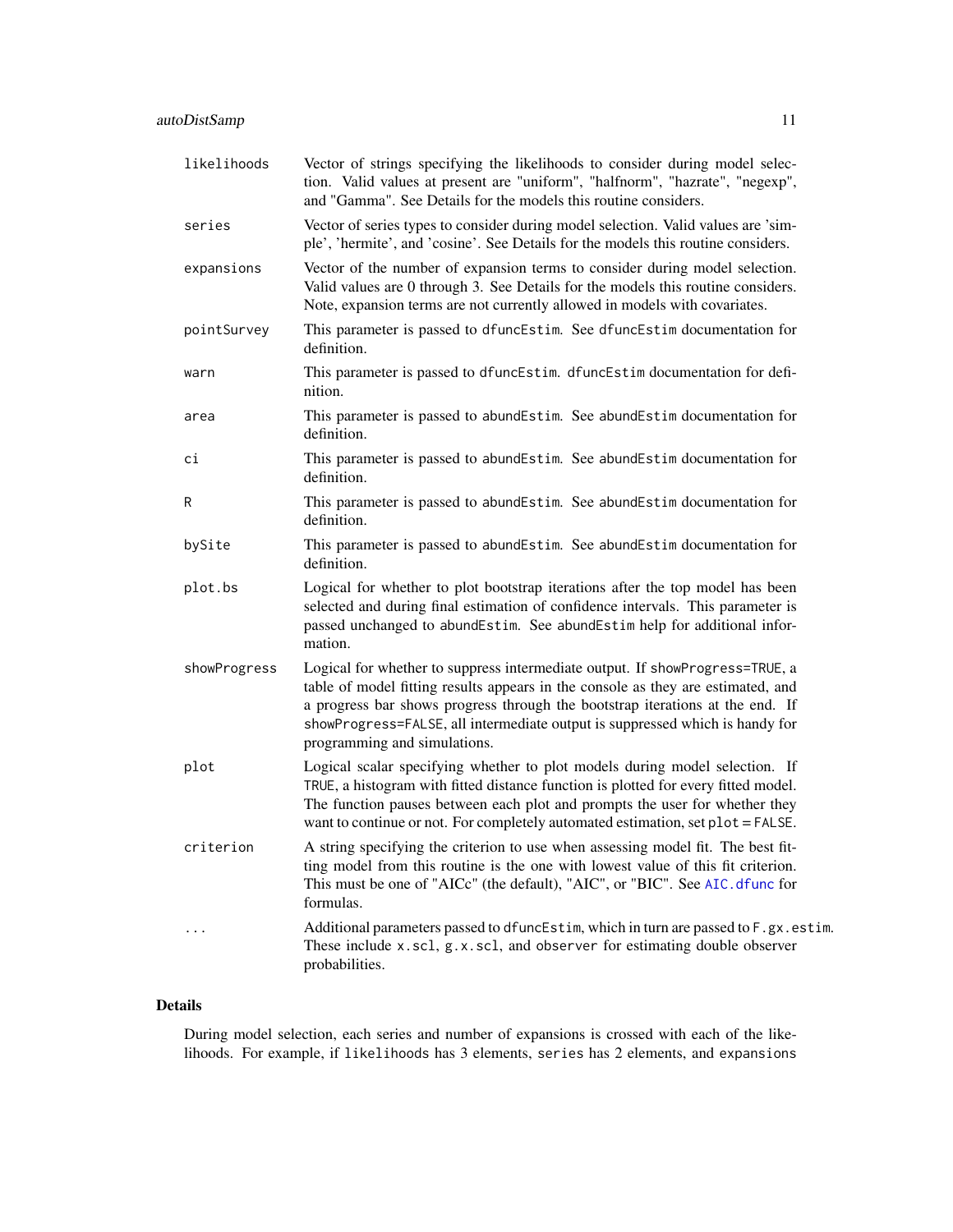has 4 elements, the total number of models fitted is 3 (likelihoods) \* 2 (series) \* 4 (expansions)  $= 24$  models. The default specification fits 41 detection functions from the "halfnorm", "hazrate", "uniform", "negexp", and "Gamma" likelihoods (note that Gamma does not currently implement expansions, see [Gamma.like](#page-37-1)). Note, expansion terms are not currently allowed in models with covariates. The model with lowest AIC is selected as 'best', and estimation of abundance proceeds using that model.

Suppress all intermediate output using plot.bs=FALSE, showProgress=FALSE, and plot=FALSE.

#### Value

If bySite==FALSE, an 'abundance estimate' object is returned. See abundEstim and dfuncEstim for an explanation of components. Returned abundance estimates are based on the best fitting distance function among those fitted. A fit table, sorted by the criterion, is returned as component \$fitTable. The fit table component contains columns like (likelihood), series, expansions, converge (0=converged,1=not), scale (1=passed scale check,0=did not pass), and aic (the criterion used).

If bySite==TRUE, a data frame containing site-level abundance based on the best-fitting detection function is returned. See [abundEstim](#page-4-1) for description of columns in the data frame. The best-fitting likelihood form, series, and number of expansions are returned as attributes of the data frame (e.g., best-fitting likelihood is attr(out,"like.form")).

#### Author(s)

Trent McDonald, WEST Inc., <tmcdonald@west-inc.com> Aidan McDonald, WEST Inc., <aidan@mcdcentral.org> Jason Carlisle, University of Wyoming and WEST Inc., <jcarlisle@west-inc.com>

#### See Also

[dfuncEstim](#page-14-1), [abundEstim](#page-4-1).

#### Examples

```
# Load example sparrow data (line transect survey type)
data(sparrowDetectionData)
data(sparrowSiteData)
```

```
# Automate fitting multiple detection functions, and estimate abundance
# (density per ha in this case), given the 'best' detection function
# Note, area=10000 converts to density per ha (for distances measured in m)
# Note, users should do more than R=20 iterations of the bootstrap
autoDistSamp(formula=dist ~ 1,
            detectionData=sparrowDetectionData, siteData=sparrowSiteData,
            likelihood=c("halfnorm", "hazrate"), w.hi=100,
```
series=c("cosine", "simple"), expansions=c(0, 1), area=10000, R=20, ci=0.95, bySite=FALSE, plot.bs=TRUE, plot=FALSE, pointSurvey=FALSE)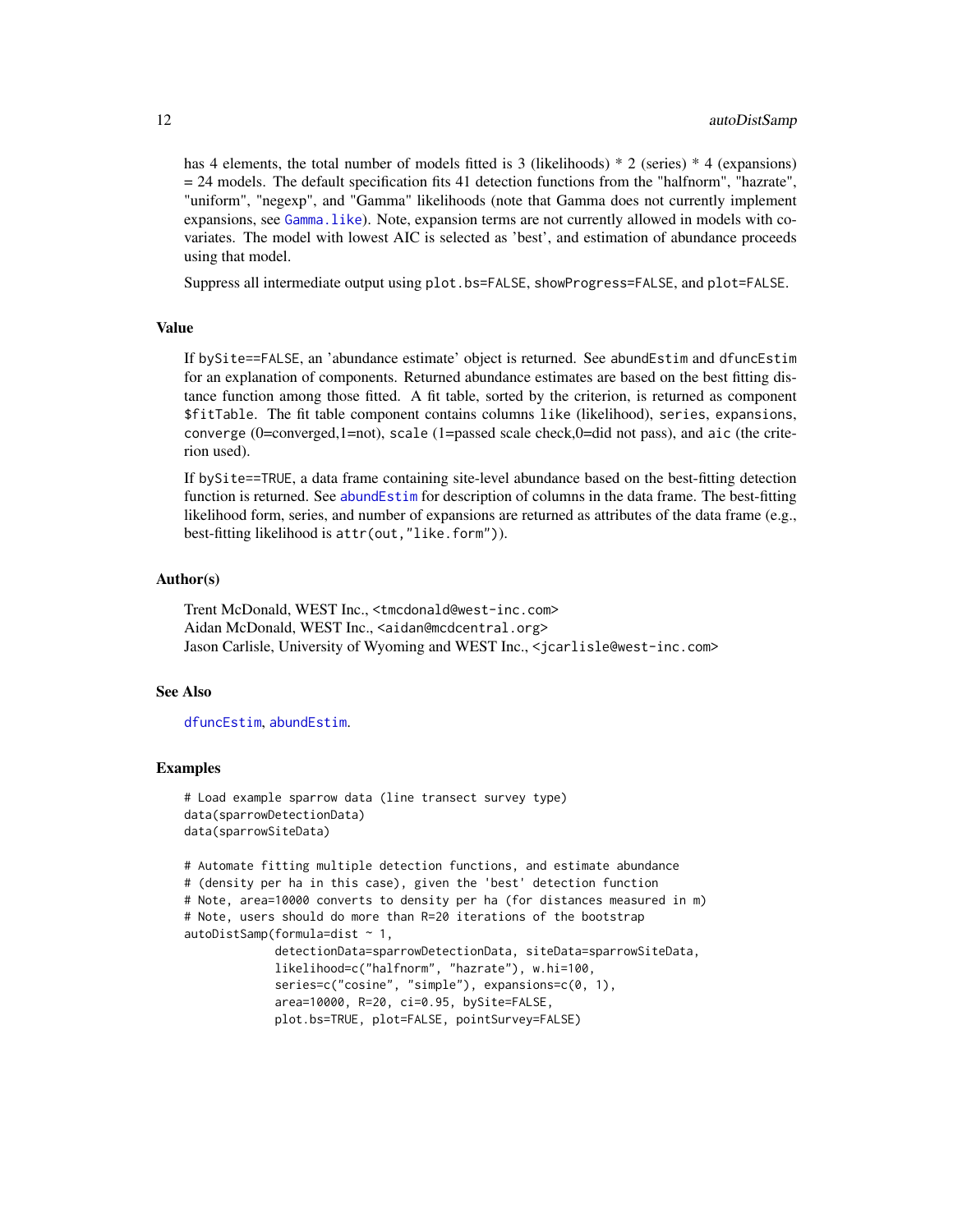<span id="page-12-0"></span>

#### Description

Extract the coefficients and estimated parameters (if any) from a estimated detection function object.

## Usage

```
## S3 method for class 'dfunc'
coef(object, ...)
```
#### Arguments

| object | An estimated distance function object. An estimated distance function object<br>has class 'dfunc', and is usually produced by a call to dfunce stim. |
|--------|------------------------------------------------------------------------------------------------------------------------------------------------------|
| .      | Required for compatibility with the general coef method. Any extra arguments<br>to this function are ignored.                                        |

## Details

This is an extractor function for the parameters of an estimated detection function. This function is equivalent to obj\$parameters for classical detection functions.

## Value

The estimated parameter vector for the detection function. Length and interpretation of values in this vector vary depending on the form of the detection function and expansion terms.

## Author(s)

Trent McDonald, WEST Inc., <tmcdonald@west-inc.com>

## See Also

[AIC](#page-0-0), [dfuncEstim](#page-14-1)

#### Examples

```
# Load example sparrow data (line transect survey type)
data(sparrowDetectionData)
# Fit half-normal detection function
dfunc <- dfuncEstim(formula=dist~1,
                    detectionData=sparrowDetectionData,
                    likelihood="halfnorm", w.hi=100, pointSurvey=FALSE)
```
# Print results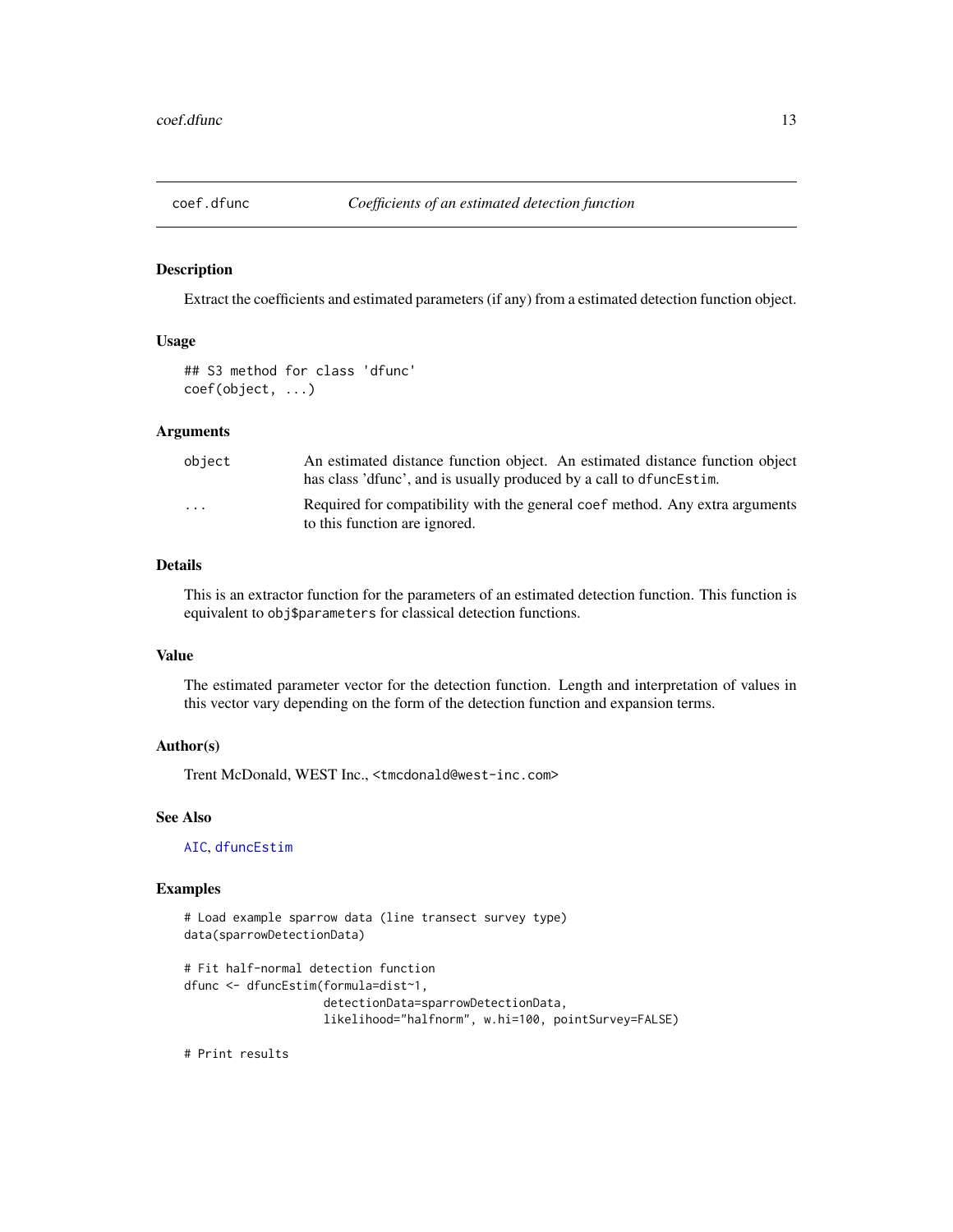dfunc

```
# Extract the coefficient(s)
coef(dfunc)
```
<span id="page-13-1"></span>cosine.expansion *calculation of cosine expansion for detection function likelihoods*

## Description

Computes the cosine expansion terms used in the likelihood of a distance analysis. More generally, will compute a cosine expansion of any numeric vector.

#### Usage

```
cosine.expansion(x, expansions)
```
## Arguments

| X          | In a distance analysis, x is a numeric vector of the proportion of a strip transect's                               |
|------------|---------------------------------------------------------------------------------------------------------------------|
|            | half-width at which a group of individuals were sighted. If $w$ is the strip transect                               |
|            | half-width or maximum sighting distance, and $d$ is the perpendicular off-transect                                  |
|            | distance to a sighted group ( $d \leq w$ ), x is usually $d/w$ . More generally, x is a<br>vector of numeric values |
| expansions | A scalar specifying the number of expansion terms to compute. Must be one of<br>the integers $1, 2, 3, 4$ , or 5.   |

## Details

There are, in general, several expansions that can be called cosine. The cosine expansion used here is:

• First term:

The maximum number of expansion terms computed is 5.

<span id="page-13-0"></span>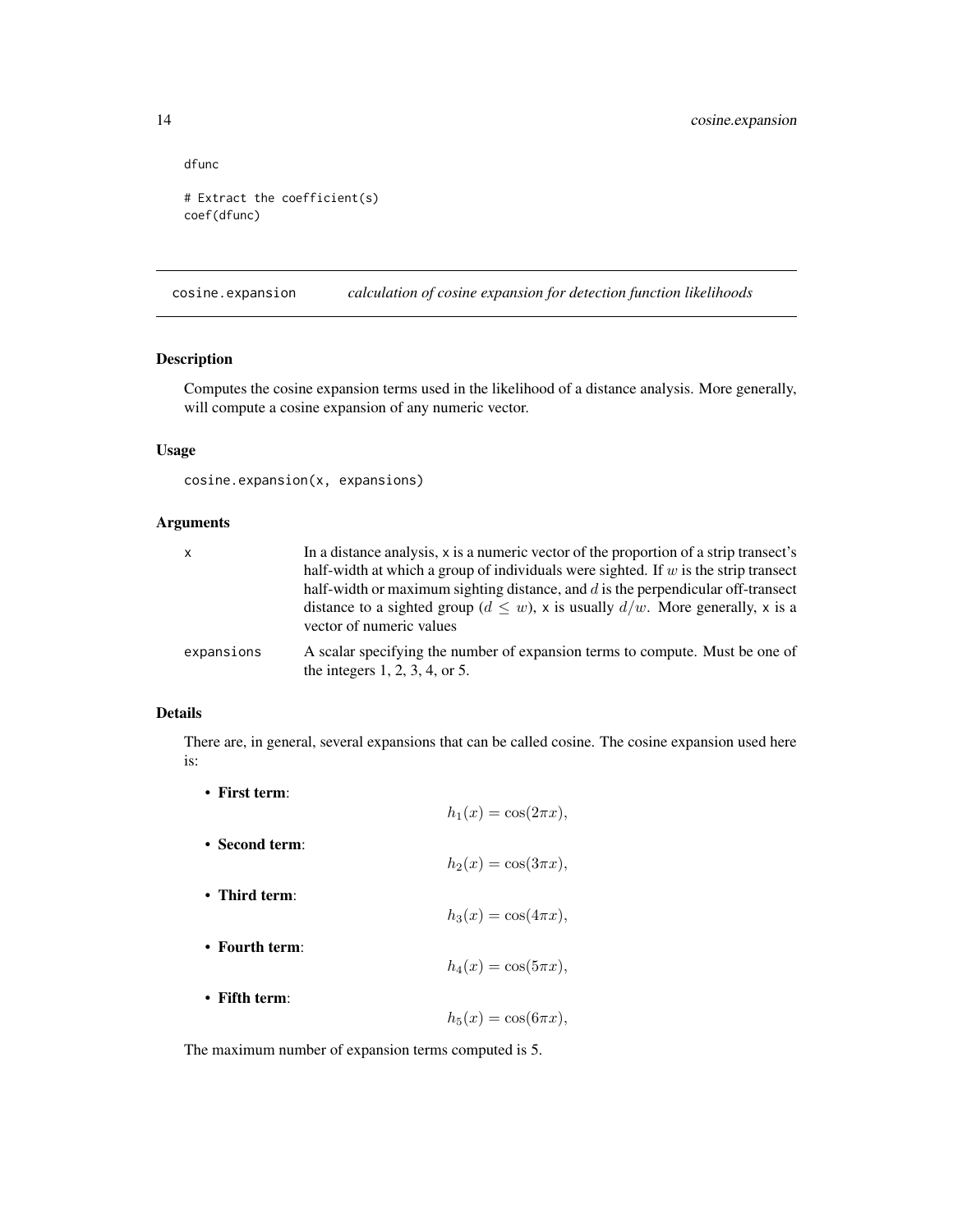#### <span id="page-14-0"></span>dfuncEstim and the contract of the contract of the contract of the contract of the contract of the contract of the contract of the contract of the contract of the contract of the contract of the contract of the contract of

## Value

A matrix of size length $(x)$  X expansions. The columns of this matrix are the cosine expansions of x. Column 1 is the first expansion term of x, column 2 is the second expansion term of x, and so on up to expansions.

#### Author(s)

Trent McDonald, WEST, Inc. <tmcdonald@west-inc.com> Aidan McDonald, WEST, Inc. <aidan@mcdcentral.org>

#### See Also

[dfuncEstim](#page-14-1), [hermite.expansion](#page-45-1), [simple.expansion](#page-60-1), and the discussion of user defined likelihoods in [dfuncEstim](#page-14-1).

#### Examples

```
set.seed(33328)
  x < - rnorm(1000) * 100
  x \le -x[ 0 \lt x & x \lt 100 ]
  cos.expn <- cosine.expansion(x, 5)
```
<span id="page-14-1"></span>

| dfuncEstim | Estimate a detection function from distance-sampling data |
|------------|-----------------------------------------------------------|
|------------|-----------------------------------------------------------|

#### Description

Fit a specific detection function off-transect or off-point (radial) distances.

#### Usage

```
dfuncEstim(formula, detectionData, siteData, likelihood = "halfnorm",
  pointSurvey = FALSE, w \cdot lo = 0, w \cdot hi = NULL, expansions = 0,
  series = "cosine", x.scl = 0, g.x.scl = 1, observer = "both",
 warn = TRUE, transectID = NULL, pointID = "point",
  length = "length", control = RdistanceControls())
```
#### Arguments

| formula       | A standard formula object (e.g., dist $\sim$ 1, dist $\sim$ covar1 + covar2). The                                                                                        |  |  |  |  |  |
|---------------|--------------------------------------------------------------------------------------------------------------------------------------------------------------------------|--|--|--|--|--|
|               | left-hand side (before $\sim$ ) is the name of the vector containing distances (off-                                                                                     |  |  |  |  |  |
|               | transect or radial). The right-hand side (after $\sim$ ) contains the names of covariate                                                                                 |  |  |  |  |  |
|               | vectors to fit in the detection function. If covariates do not appear in data, they                                                                                      |  |  |  |  |  |
|               | must be found in the parent frame (similar to 1m, g1m, etc.)                                                                                                             |  |  |  |  |  |
| detectionData | A data frame containing detection distances (either perpendicular for line-transect<br>or radial for point-transect designs), with one row per detected object or group. |  |  |  |  |  |
|               | This data frame must contain at least the following information:                                                                                                         |  |  |  |  |  |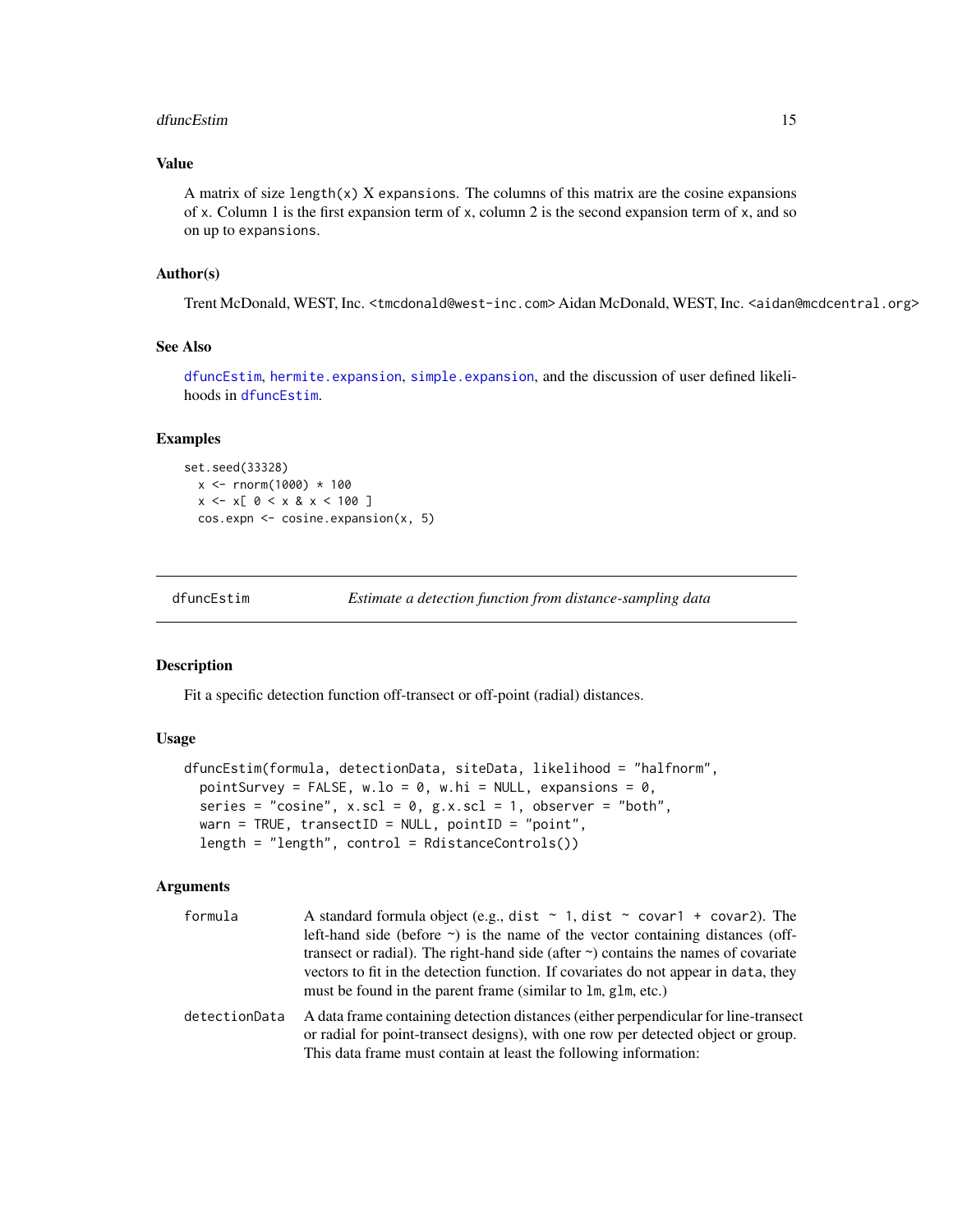|             | • Detection Distances: A single column containing detection distances must<br>be specified on the left-hand side of formula.                                                                                                                                                                                                                                                          |
|-------------|---------------------------------------------------------------------------------------------------------------------------------------------------------------------------------------------------------------------------------------------------------------------------------------------------------------------------------------------------------------------------------------|
|             | • Site IDs: The ID of the transect or point (i.e., the 'site') where each object<br>or group was detected. The site ID column(s) (see arguments transectID<br>and point ID) must specify the site (transect or point) so that this data frame<br>can be merged with siteData.                                                                                                         |
|             | Optionally, this data frame can contain the following variables:                                                                                                                                                                                                                                                                                                                      |
|             | • Group Sizes: The number of individuals in the group associated with each<br>detection. If unspecified, Rdistance assumes all detections are of single<br>individuals (i.e., all group sizes are 1).<br>• When Rdistance allows detection-level covariates, detection-level covari-                                                                                                  |
|             | ates will appear in this data frame.                                                                                                                                                                                                                                                                                                                                                  |
|             | See example data set sparrowDetectionData). See also Input data frames<br>below for information on when detectionData and siteData are required in-<br>puts.                                                                                                                                                                                                                          |
| siteData    | A data.frame containing site (transect or point) IDs and any site level covariates<br>to include in the detection function. Every unique surveyed site (transect or<br>point) is represented on one row of this data set, whether or not targets were<br>sighted at the site. See arguments transectID and pointID for an explanation<br>of site and transect ID's.                   |
|             | If sites are transects, this data frame must also contain transect length. By de-<br>fault, transect length is assumed to be in column 'length' but can be specified<br>using argument length.                                                                                                                                                                                        |
|             | The total number of sites surveyed is nrow(siteData). Duplicate site-level IDs<br>are not allowed in siteData.                                                                                                                                                                                                                                                                        |
|             | See Input data frames for when detectionData and siteData are required<br>inputs.                                                                                                                                                                                                                                                                                                     |
| likelihood  | String specifying the likelihood to fit. Built-in likelihoods at present are "uni-<br>form", "halfnorm", "hazrate", "negexp", and "Gamma". See vignette for a way<br>to use user-define likelihoods.                                                                                                                                                                                  |
| pointSurvey | A logical scalar specifying whether input data come from point-transect surveys<br>(TRUE), or line-transect surveys (FALSE).                                                                                                                                                                                                                                                          |
| w.lo        | Lower or left-truncation limit of the distances in distance data. This is the mini-<br>mum possible off-transect distance. Default is 0.                                                                                                                                                                                                                                              |
| w.hi        | Upper or right-truncation limit of the distances in dist. This is the maximum<br>off-transect distance that could be observed. If left unspecified (i.e., at the de-<br>fault of NULL), right-truncation is set to the maximum of the observed dis-<br>tances.                                                                                                                        |
| expansions  | A scalar specifying the number of terms in series to compute. Depending on<br>the series, this could be 0 through $5$ . The default of 0 equates to no expansion<br>terms of any type. No expansion terms are allowed (i.e., expansions is forced<br>to 0) if covariates are present in the detection function (i.e., right-hand side of<br>formula includes something other than 1). |
| series      | If expansions $> 0$ , this string specifies the type of expansion to use. Valid<br>values at present are 'simple', 'hermite', and 'cosine'.                                                                                                                                                                                                                                           |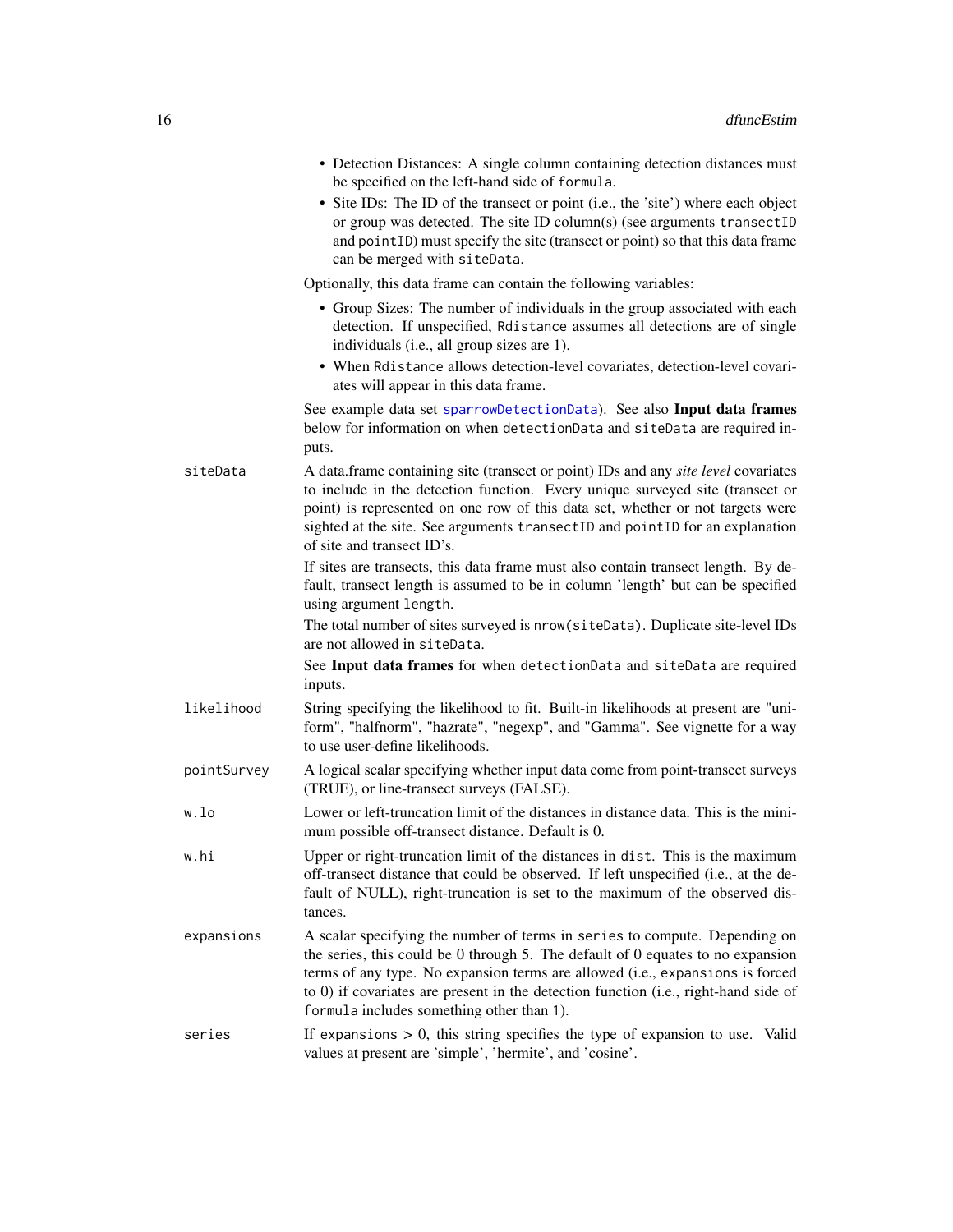- g.x.scl This parameter is passed to F.gx.estim. See F.gx.estim documentation for definition.
- observer This parameter is passed to F.gx.estim. See F.gx.estim documentation for definition.
- warn A logical scalar specifying whether to issue an R warning if the estimation did not converge or if one or more parameter estimates are at their boundaries. For estimation, warn should generally be left at its default value of TRUE. When computing bootstrap confidence intervals, setting warn  $=$  FALSE turns off annoying warnings when an iteration does not converge. Regardless of warn, messages about convergence and boundary conditions are printed by print.dfunc, print.abund, and plot.dfunc, so there should be little harm in setting warn = FALSE.
- transectID A character vector naming the transect ID column(s) in detectionData and siteData. Rdistance accommodates two kinds of transects: continuous and point. When continuous transects are used, detections can occur at any point along the route and these are generally called line-transects. When point transects are used, detections can only occur at a series of stops (points) along the route and are generally called point-transects. Transects themselves are the basic sampling unit when pointSurvey=FALSE and are synonymous with sites in this case. Transects may contain multiple sampling units (i.e., points) when pointSurvey=TRUE. For line-transects, the transectID column(s) alone is sufficient to specify unique sample sites. For point-transects, the amalgamation of transectID and pointID specify unique sampling sites. See Input data frames below.
- pointID When point-transects are used, this is the ID of points on a transect. When pointSurvey=TRUE, the amalgamation of transectID and pointID specify unique sampling sites. See Input data frames.

If single points are surveyed, meaning surveyed points were not grouped into transects, each 'transect' consists of one point. In this case, set transectID equal to the point's ID and set pointID equal to 1 for all points.

- length Character string specifying the (single) column in siteData that contains transect length. This is ignored if pointSurvey = TRUE.
- control A list containing optimization control parameters such as the maximum number of iterations, tolerance, the optimizer to use, etc. See the [RdistanceControls](#page-57-1) function for explanation of each value, the defaults, and the requirements for this list. See examples below for how to change controls.

## Value

An object of class 'dfunc'. Objects of class 'dfunc' are lists containing the following components:

parameters The vector of estimated parameter values. Length of this vector for built-in likelihoods is one (for the function's parameter) plus the number of expansion terms plus one if the likelihood is either 'hazrate' or 'uniform' (hazrate and uniform have two parameters).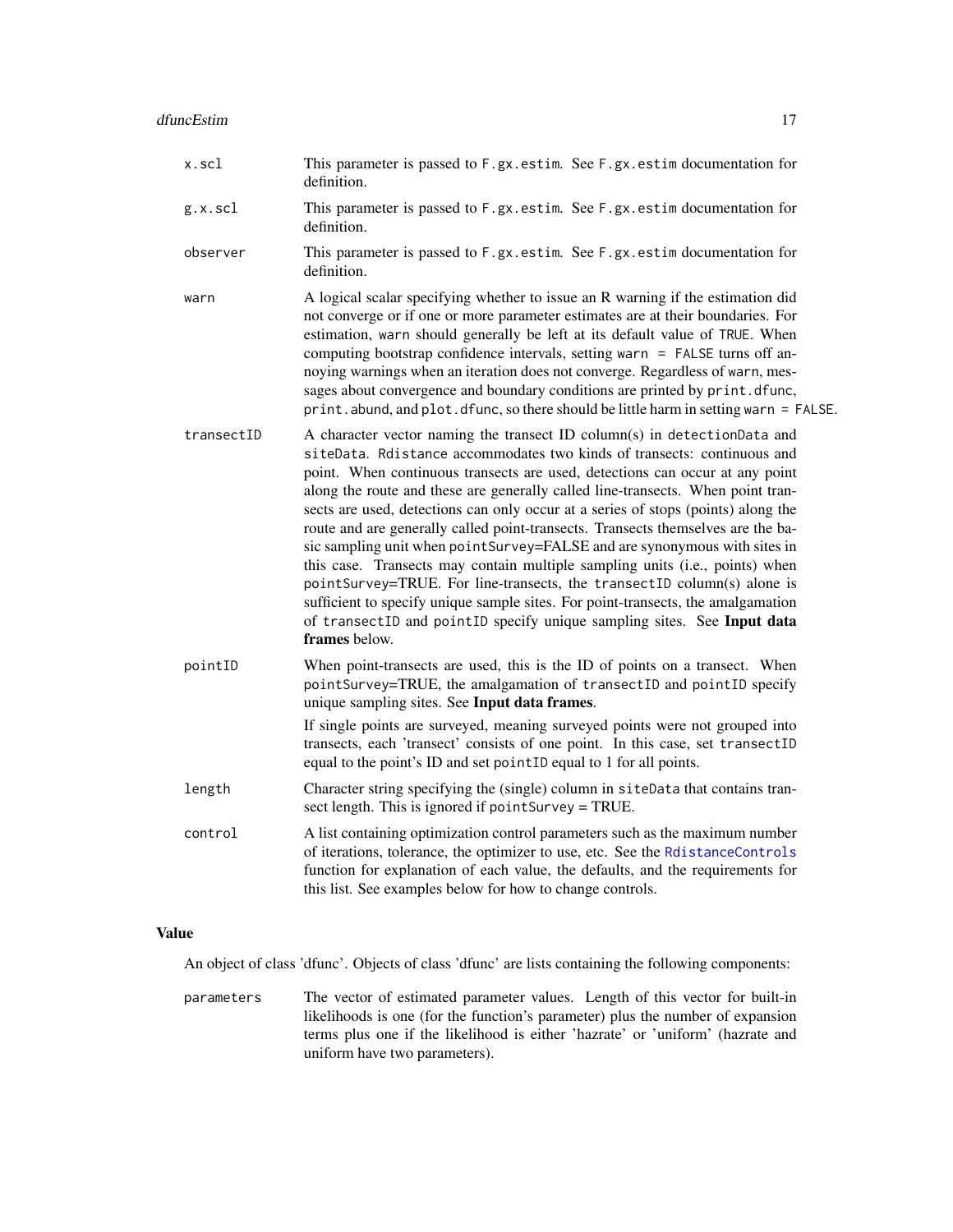| mated by the inverse of the Hessian of the fit evaluated at the estimates. There is<br>no guarantee this matrix is positive-definite and should be viewed with caution.<br>Error estimates derived from bootstrapping are generally more reliable. |  |  |  |  |  |  |
|----------------------------------------------------------------------------------------------------------------------------------------------------------------------------------------------------------------------------------------------------|--|--|--|--|--|--|
| The maximized value of the log likelihood (more specifically, the minimized<br>value of the negative log likelihood).                                                                                                                              |  |  |  |  |  |  |
| The convergence code. This code is returned by optim. Values other than 0<br>indicate suspect convergence.                                                                                                                                         |  |  |  |  |  |  |
| The name of the likelihood. This is the value of the argument likelihood.                                                                                                                                                                          |  |  |  |  |  |  |
| Left-truncation value used during the fit.                                                                                                                                                                                                         |  |  |  |  |  |  |
| Right-truncation value used during the fit.                                                                                                                                                                                                        |  |  |  |  |  |  |
| The input vector of observed distances.                                                                                                                                                                                                            |  |  |  |  |  |  |
| A model.matrix containing the covariates used in the fit.                                                                                                                                                                                          |  |  |  |  |  |  |
| The number of expansion terms used during estimation.                                                                                                                                                                                              |  |  |  |  |  |  |
| The type of expansion used during estimation.                                                                                                                                                                                                      |  |  |  |  |  |  |
| The original call of this function.                                                                                                                                                                                                                |  |  |  |  |  |  |
| The distance at which the distance function is scaled. This is the x at which $g(x)$<br>$= g.x.scl.$ Normally, call.x.scl = 0.                                                                                                                     |  |  |  |  |  |  |
| The value of the distance function at distance call.x.scl. Normally, call.g.x.scl<br>$=1.$                                                                                                                                                         |  |  |  |  |  |  |
| The value of input parameter observer.                                                                                                                                                                                                             |  |  |  |  |  |  |
| The fitted object returned by optim. See documentation for optim.                                                                                                                                                                                  |  |  |  |  |  |  |
| The names of any factors in formula                                                                                                                                                                                                                |  |  |  |  |  |  |
| The input value of point Survey. This is TRUE if distances are radial from a<br>point. FALSE if distances are perpendicular off-transect.                                                                                                          |  |  |  |  |  |  |
| formula<br>The formula specified for the detection function.                                                                                                                                                                                       |  |  |  |  |  |  |
|                                                                                                                                                                                                                                                    |  |  |  |  |  |  |

#### Input data frames

To save space and to easily specify sites without detections, all site ID's, regardless of whether a detection occurred there, and *site level* covariates are stored in the siteData data frame. Detection distances and group sizes are measured at the *detection level* and are stored in the detectionData data frame.

Data frame requirements: The following explains conditions under which various combinations of the input data frames are required.

1. Detection data and site data both required:

Both detectionData and siteData are required if *site level* covariates are specified on the right-hand side of formula. *Detection level* covariates are not currently allowed.

2. Detection data only required:

The detectionData data frame alone can be specified if no covariates are included in the distance function (i.e., right-hand side of formula is " $\sim$ 1"). Note that this routine (dfuncEstim) does not need to know about sites where zero targets were detected, hence siteData can be missing when no covariates are involved.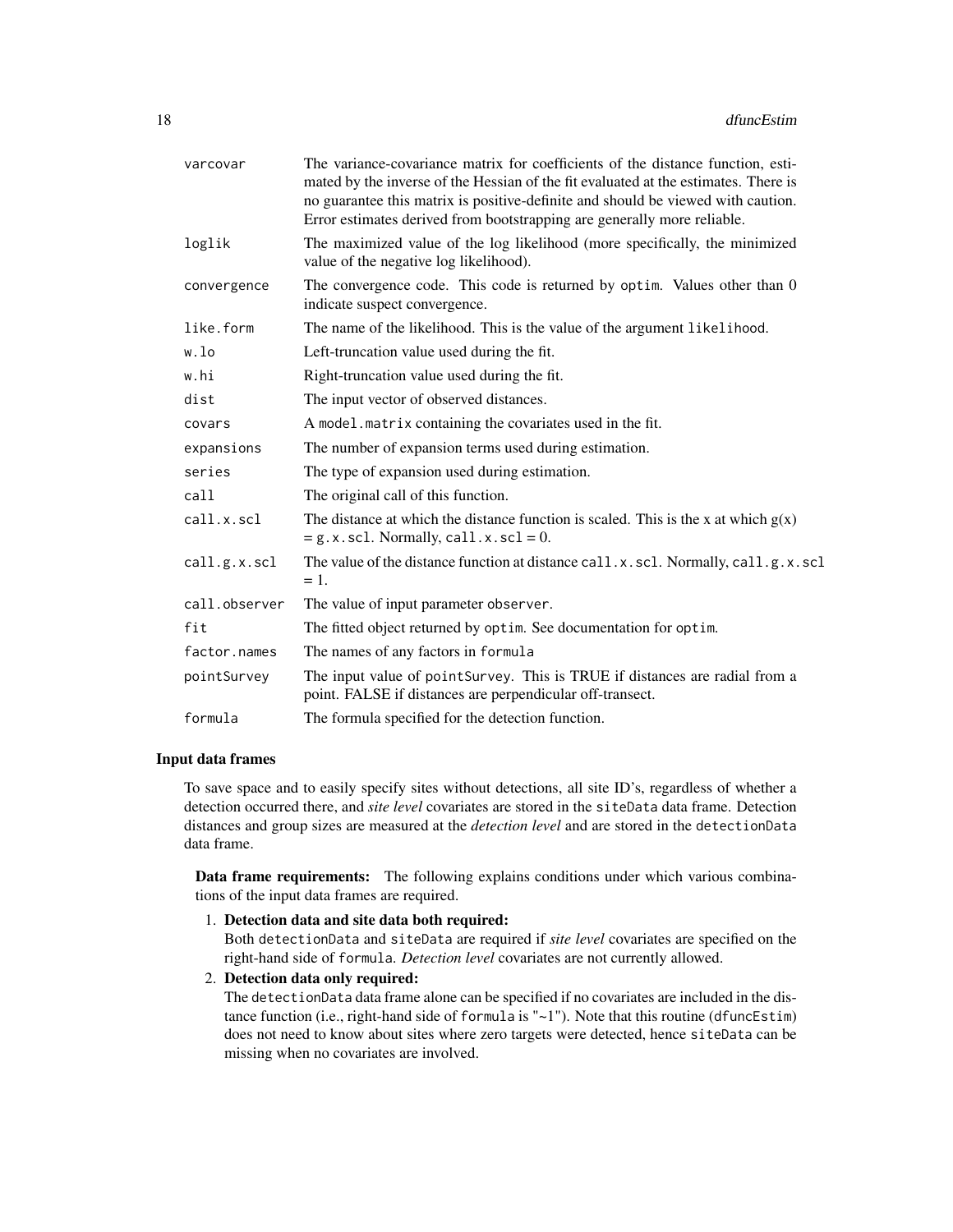#### 3. Neither detection data nor site data required

Neither detectionData nor siteData are required if all variables specified in formula are within the scope of this routine (e.g., in the global working environment). Scoping rules here work the same as for other modeling routines in R such as  $\text{lm}$  and  $\text{glm}$ . Like other modeling routines, it is possible to mix and match the location of variables in the model. Some variables can be in the .GlobalEnv while others are in either detectionData or siteData.

Relationship between data frames (transect and point ID's): The input data frames, detectionData and siteData, must be merge-able on unique sites. For line-transects, site ID's specify transects or routes and are unique values of the transectID column in siteData. In this case, the following merge must work: merge(detectionData,siteData,by=transectID).

For point-transects, site ID's specify individual points are unique values of the combination paste(transectID,pointID). In this case, the following merge must work: merge(detectionData,siteData,by=c(tra By default, transectID and pointID are NULL and the merge is done on all common columns. That is, when transectID is NULL, this routine assumes unique *transects* are specified by unique combinations of the common variables (i.e., unique values of intersect(names(detectionData), names(siteData))).

An error occurs if there are no common column names between detectionData and siteData. Duplicate site IDs are not allowed in siteData. If the same site is surveyed in multiple years, specify another transect ID column (e.g., transectID = c("year", "transectID")). Duplicate site ID's are allowed in detectionData.

To help envision the relationship between data frames, bear in mind that during bootstrap estimation of variance in [abundEstim](#page-4-1), unique *transects* (i.e., unique values of the transect ID column(s)), not *detections* or *points*, are resampled with replacement.

## Likelihood functions

Given a specified sighting function (e.g., "halfnorm"), maximum likelihood is used to estimate the parameter(s) of the function (e.g., standard error) that best fit the distance data.

When plotted (see Examples), histogram bins are plotted behind the detection function for visualization; however, the function is fit to the actual data, not to the bins.

#### Author(s)

Trent McDonald, WEST Inc., <tmcdonald@west-inc.com> Jason Carlisle, University of Wyoming and WEST Inc., <jcarlisle@west-inc.com> Aidan McDonald, WEST Inc., <aidan@mcdcentral.org>

#### References

Buckland, S.T., D.R. Anderson, K.P. Burnham, J.L. Laake, D.L. Borchers, and L. Thomas. (2001) *Introduction to distance sampling: estimating abundance of biological populations*. Oxford University Press, Oxford, UK.

#### See Also

[abundEstim](#page-4-1), [autoDistSamp](#page-9-1). See likelihood-specific help files (e.g., [halfnorm.like](#page-40-1)) for details on each built-in likelihood. See package vignettes for information on custom, user-defined likelihoods.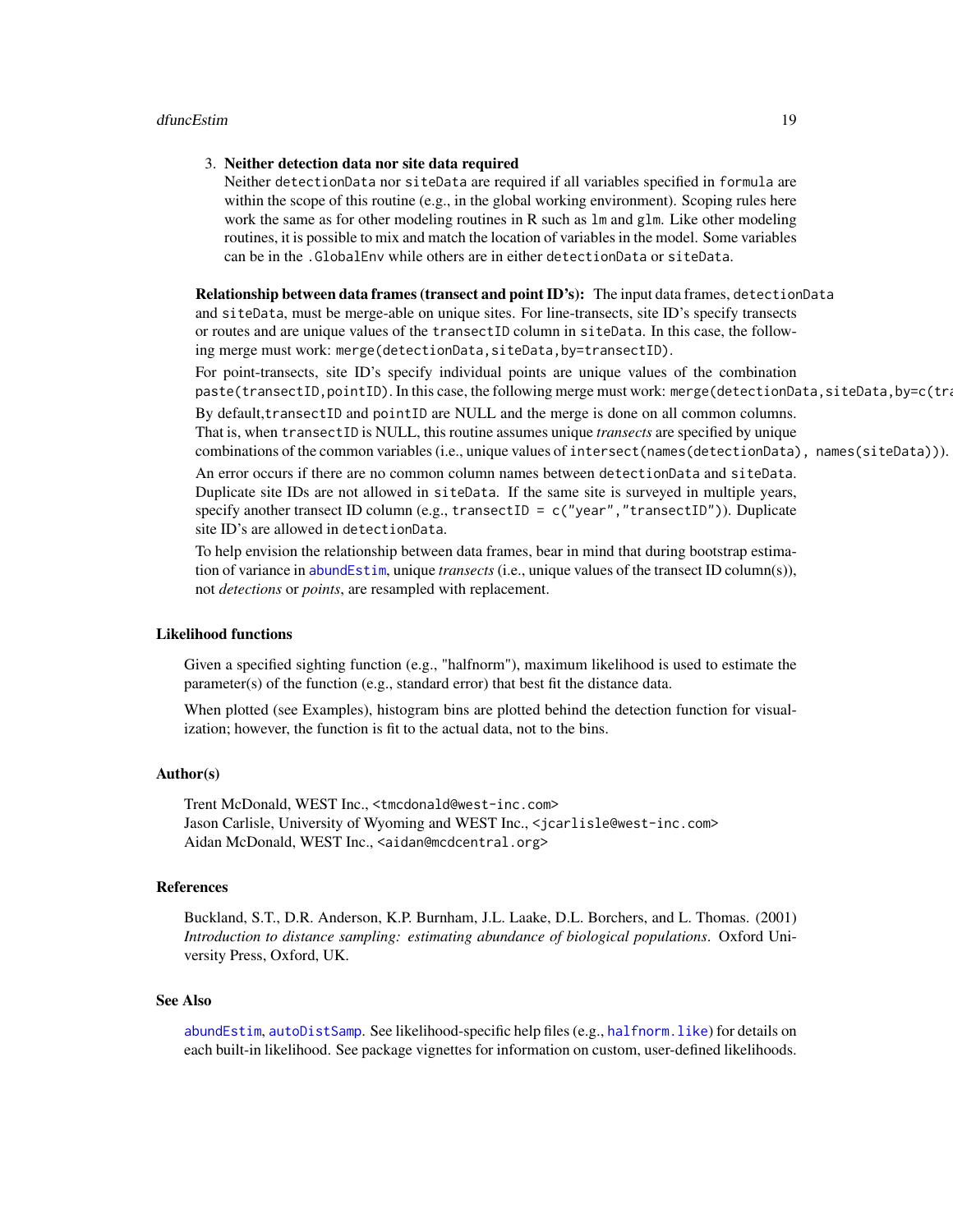#### Examples

```
# Load example sparrow data (line transect survey type)
data(sparrowDetectionData)
data(sparrowSiteData)
# Fit half-normal detection function
dfunc <- dfuncEstim(formula=dist~1,
                    detectionData=sparrowDetectionData,
                    likelihood="halfnorm", w.hi=100)
# Fit a second half-normal detection function, now including
# a categorical covariate for observer who surveyed the site (factor, 5 levels)
# Increase maximum iterations
dfuncObs <- dfuncEstim(formula=dist~observer,
                       detectionData=sparrowDetectionData,
                       siteData=sparrowSiteData,
                       likelihood="halfnorm", w.hi=100, pointSurvey=FALSE,
                       control=RdistanceControls(maxIter=1000))
# Print results
# And plot the detection function for each observer
dfuncObs
plot(dfuncObs,
     newdata=data.frame(observer=levels(sparrowSiteData$observer)))
# Show some plotting options
plot(dfuncObs,
  newdata=data.frame(observer=levels(sparrowSiteData$observer)),
  vertLines = FALSE, 1ty=c(1,1),col.dfunc=heat.colors(length(levels(sparrowSiteData$observer))),
  col=c("grey","lightgrey"), border=NA,
  xlab="Distance (m)",
  main="Showing plot options")
```
<span id="page-19-1"></span>

| dfuncSmu | Estimate a non-parametric smooth detection function from distance- |
|----------|--------------------------------------------------------------------|
|          | sampling data                                                      |

## Description

Estimates a smooth detection function for line-transect perpendicular distances or point-transect radial distances.

#### Usage

```
dfuncSmu(formula, detectionData, siteData, bw = "SJ-dpi", adjust = 1,
```
<span id="page-19-0"></span>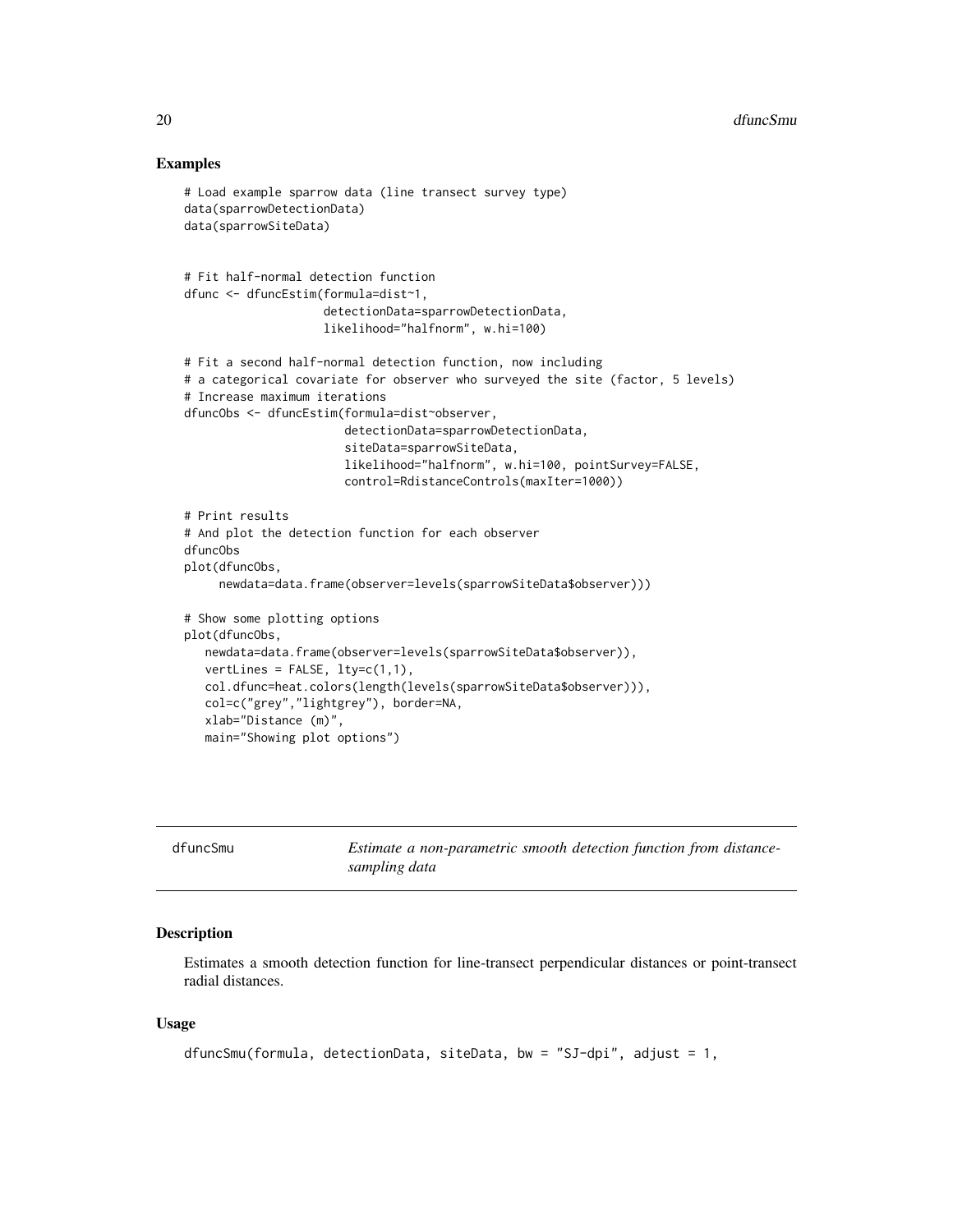```
kernel = "gaussian", pointSurvey = FALSE, w.lo = 0, w.hi = NULL,
x.scl = "max", g.x.scl = 1, observer = "both", warn = TRUE,transectID = NULL, pointID = "point", length = "length")
```
## Arguments

| formula       | A formula object (e.g., dist $\sim$ 1). The left-hand side (before $\sim$ ) is the name<br>of the vector containing distances (perpendicular or radial). The right-hand side<br>(after ~) must be the intercept-only model as Rdistance does not currently allow<br>covariates in smoothed distance functions. If names in formula do not appear<br>in detectionData, the normal scoping rules for model fitting routines (e.g., 1m<br>and glm) apply. |
|---------------|--------------------------------------------------------------------------------------------------------------------------------------------------------------------------------------------------------------------------------------------------------------------------------------------------------------------------------------------------------------------------------------------------------------------------------------------------------|
| detectionData | A data frame containing detection distances (either perpendicular for line-transect<br>or radial for point-transect designs), with one row per detected object or group.<br>This data frame must contain at least the following information:                                                                                                                                                                                                           |
|               | • Detection Distances: A single column containing detection distances must<br>be specified on the left-hand side of formula.                                                                                                                                                                                                                                                                                                                           |
|               | • Site IDs: The ID of the transect or point (i.e., the 'site') where each object<br>or group was detected. The site ID column(s) (see argument siteID) must<br>specify the site (transect or point) so that this data frame can be merged<br>with siteData.                                                                                                                                                                                            |
|               | Optionally, this data frame can contain the following variables:                                                                                                                                                                                                                                                                                                                                                                                       |
|               | • Group Sizes: The number of individuals in the group associated with each<br>detection. If unspecified, Rdistance assumes all detections are of single<br>individuals (i.e., all group sizes are 1).                                                                                                                                                                                                                                                  |
|               | • When Rdistance allows detection-level covariates in some version after<br>2.1.1, detection-level covariates will appear in this data frame.                                                                                                                                                                                                                                                                                                          |
|               | See example data set sparrowDetectionData). See also Input data frames<br>below for information on when detectionData and siteData are required in-<br>puts.                                                                                                                                                                                                                                                                                           |
| siteData      | A data.frame containing site (transect or point) IDs and any site level covariates<br>to include in the detection function. Every unique surveyed site (transect or<br>point) is represented on one row of this data set, whether or not targets were<br>sighted at the site. See arguments transectID and pointID for an explanation<br>of site and transect ID's.                                                                                    |
|               | If sites are transects, this data frame must also contain transect length. By de-<br>fault, transect length is assumed to be in column 'length' but can be specified<br>using argument length.                                                                                                                                                                                                                                                         |
|               | The total number of sites surveyed is nrow(siteData). Duplicate site-level IDs<br>are not allowed in siteData.                                                                                                                                                                                                                                                                                                                                         |
|               | See Input data frames for when detectionData and siteData are required<br>inputs.                                                                                                                                                                                                                                                                                                                                                                      |
| bw            | Bandwidth of the smooth, which controls smoothness. Smoothing is done by<br>stats:: density, and bw is passed straight to it's bw argument. bw can be nu-<br>meric, in which case it is the standard deviation of the Gaussian smoothing ker-<br>nel. Or, bw can be a character string specifying the bandwidth selection rule.<br>Valid character string values of bw are the following:                                                              |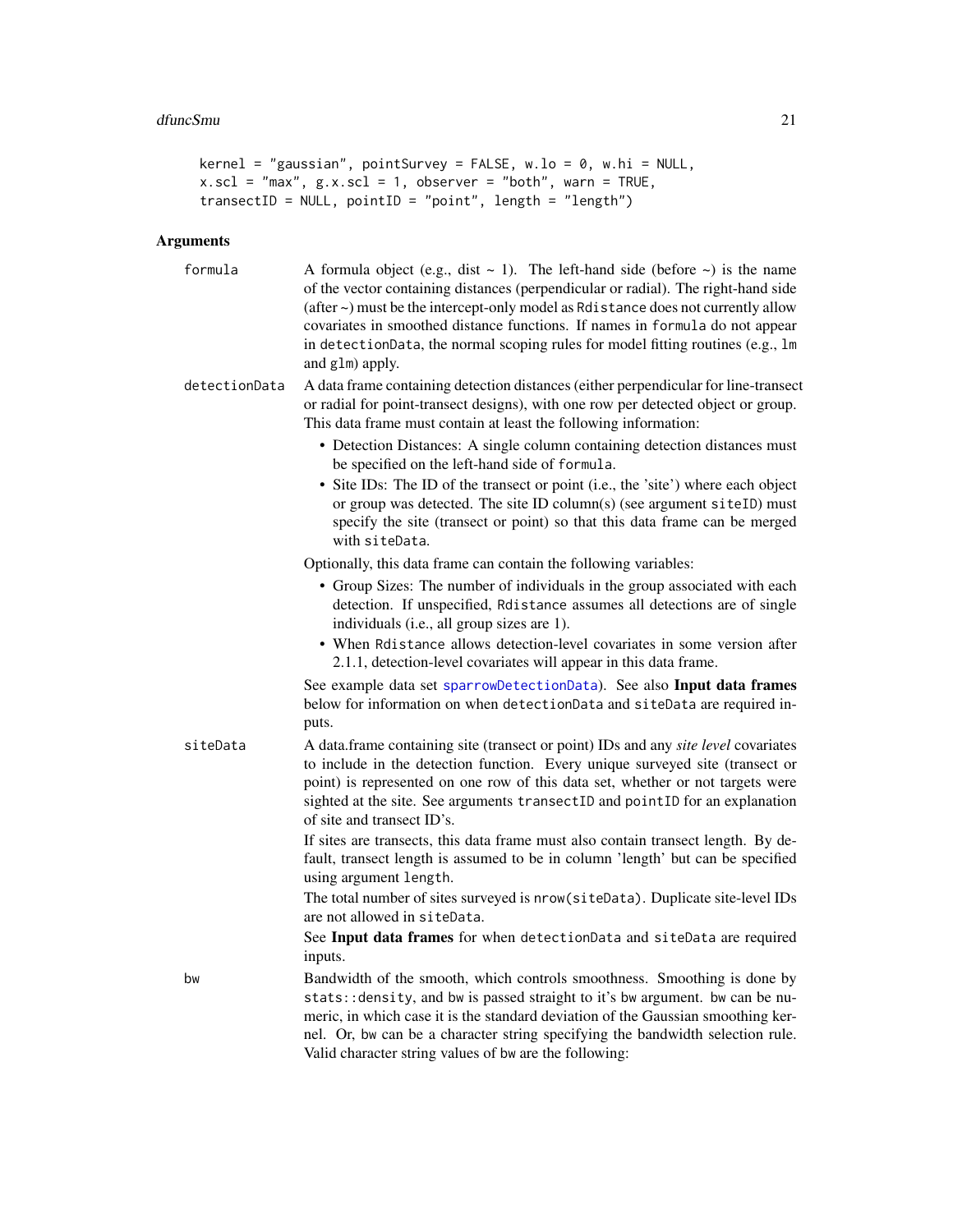| • "nrd0" : Silverman's 'rule-of-thumb' equal to $\frac{0.9s}{1.34n^{-0.2}}$ , where s is the min-<br>imum of standard deviation of the distances and the interquartile range. See<br>bw.nrd0.                                                                                                                             |
|---------------------------------------------------------------------------------------------------------------------------------------------------------------------------------------------------------------------------------------------------------------------------------------------------------------------------|
| • "nrd": The more common 'rule-of-thumb' variation given by Scott (1992).<br>This rule uses 1.06 in the denominator of the "nrd0" bandwidth. See bw. nrd                                                                                                                                                                  |
| • "bcv": The biased cross-validation method. See bcv.                                                                                                                                                                                                                                                                     |
| • "ucv": The unbiased cross-validation method. See ucv.                                                                                                                                                                                                                                                                   |
| • "SJ" or "SJ-ste" : The 'solve-the-equation' bandwidth of Sheather & Jones<br>(1991). See bw. SJ or width. SJ.                                                                                                                                                                                                           |
| • "SJ-dpi" (default) : The 'direct-plug-in' bandwidth of Sheather & Jones<br>(1991). See bw. SJ or width. SJ.                                                                                                                                                                                                             |
| Bandwidth adjustment for the amount of smooth. Smoothing is done by density,<br>and this parameter is passed straight to it's adjust argument. In stats: : density,<br>the bandwidth used is actually adjust*bw, and inclusion of this parameters<br>makes it easier to specify values like 'half the default' bandwidth. |
| Character string specifying the smoothing kernel function. This parameters is<br>passed unmodified to stats: : density. Valid values are:                                                                                                                                                                                 |
| • "gaussian": Gaussian (normal) kernel, the default                                                                                                                                                                                                                                                                       |
| • "rectangular" : Uniform or flat kernel                                                                                                                                                                                                                                                                                  |
| • "triangular": Equilateral triangular kernel                                                                                                                                                                                                                                                                             |
| • "epanechnikov" : the Epanechnikov kernel                                                                                                                                                                                                                                                                                |
| • "biweight" : the biweight kernel                                                                                                                                                                                                                                                                                        |
| • "cosine" : the S version of the cosine kernel                                                                                                                                                                                                                                                                           |
| • "optcosine" : the optimal cosine kernel which is the usual one reported in<br>the literature                                                                                                                                                                                                                            |
| Values of kernel may be abbreviated to the first letter of each string. The nu-<br>meric value of bw used in the smooth is stored in the \$fit component of the<br>returned object (i.e., in returned \$fit \$bw).                                                                                                        |
| A logical scalar specifying whether input data come from point-transect surveys<br>(TRUE), or line-transect surveys (FALSE). Point surveys (TRUE) have not been<br>implemented yet.                                                                                                                                       |
| Lower or left-truncation limit of the distances in distance data. This is the mini-<br>mum possible off-transect distance. Default is 0.                                                                                                                                                                                  |
| Upper or right-truncation limit of the distances in dist. This is the maximum<br>off-transect distance that could be observed. If left unspecified (i.e., at the de-<br>fault of NULL), right-truncation is set to the maximum of the observed dis-<br>tances.                                                            |
| This parameter is passed to F.gx.estim. See F.gx.estim documentation for<br>definition.                                                                                                                                                                                                                                   |
| This parameter is passed to F.gx.estim. See F.gx.estim documentation for<br>definition.                                                                                                                                                                                                                                   |
| This parameter is passed to F.gx.estim. See F.gx.estim documentation for<br>definition.                                                                                                                                                                                                                                   |
|                                                                                                                                                                                                                                                                                                                           |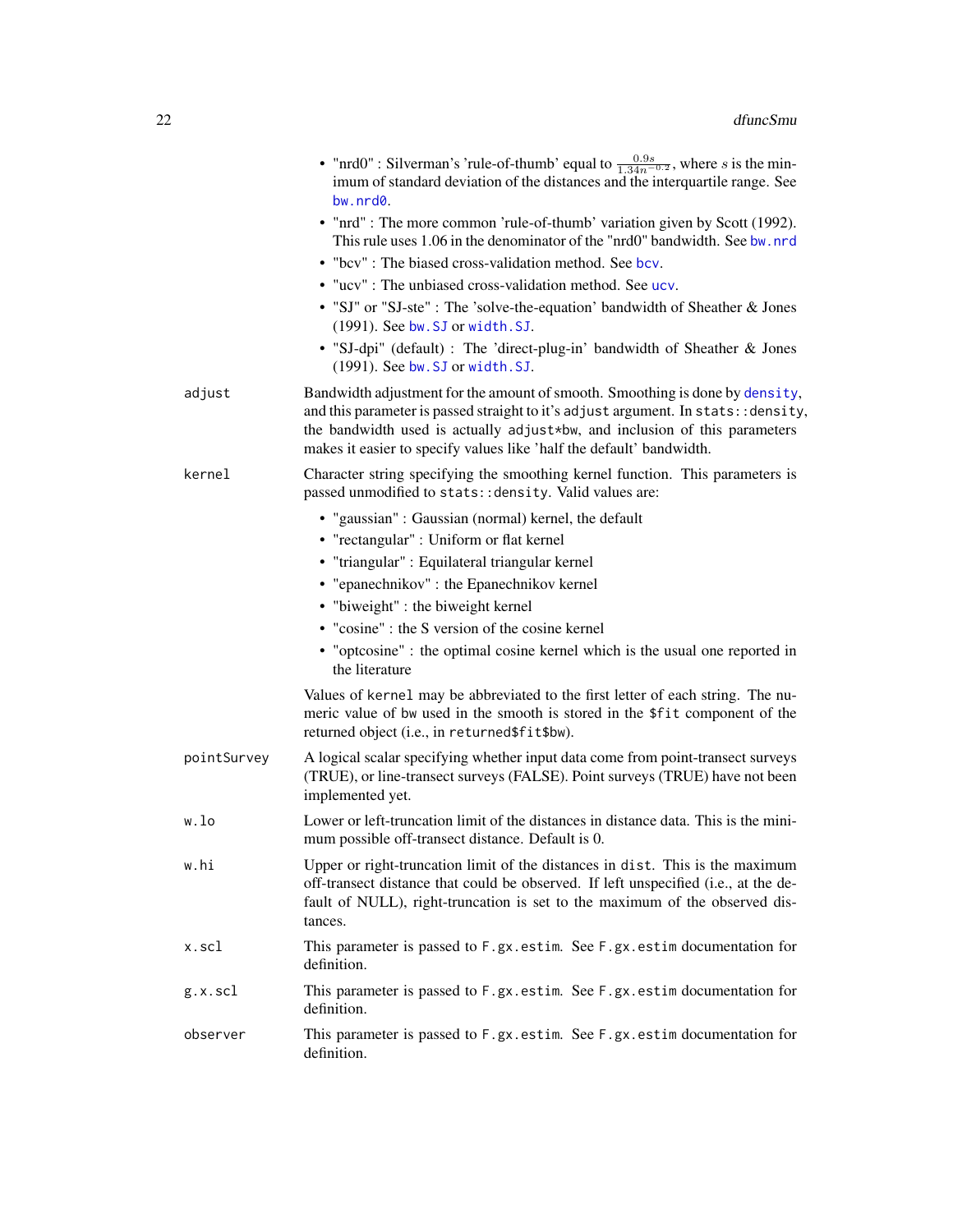#### dfuncSmu 23

| warn       | A logical scalar specifying whether to issue an R warning if the estimation did<br>not converge or if one or more parameter estimates are at their boundaries. For<br>estimation, warn should generally be left at its default value of TRUE. When<br>computing bootstrap confidence intervals, setting warn $=$ FALSE turns off an-<br>noying warnings when an iteration does not converge. Regardless of warn, mes-<br>sages about convergence and boundary conditions are printed by print. dfunc,<br>print. abund, and plot. dfunc, so there should be little harm in setting warn = FALSE. |
|------------|-------------------------------------------------------------------------------------------------------------------------------------------------------------------------------------------------------------------------------------------------------------------------------------------------------------------------------------------------------------------------------------------------------------------------------------------------------------------------------------------------------------------------------------------------------------------------------------------------|
| transectID | A character vector naming the transect ID column(s) in detectionData and<br>siteData. Transects can be the basic sampling unit (when point Survey=FALSE)<br>or contain multiple sampling units (e.g., when point Survey=TRUE). For line-<br>transects, the transectID column(s) alone is sufficient to specify unique sample<br>sites. For point-transects, the amalgamation of transectID and pointID spec-<br>ify unique sampling sites. See Input data frames.                                                                                                                               |
| pointID    | When point-transects are used, this is the ID of points on a transect. When<br>pointSurvey=TRUE, the amalgamation of transectID and pointID specify<br>unique sampling sites. See Input data frames.<br>If single points are surveyed, meaning surveyed points were not grouped into<br>transects, each 'transect' consists of one point. In this case, set transectID<br>equal to the point's ID and set point ID equal to 1 for all points.                                                                                                                                                   |
| length     | Character string specifying the (single) column in siteData that contains tran-<br>sect length. This is ignored if point Survey = TRUE.                                                                                                                                                                                                                                                                                                                                                                                                                                                         |

## Details

Distances are reflected about w.lo before being passed to density. Distances exactly equal to w.lo are not reflected. Reflection around w.lo greatly improves performance of the kernel methods near the w.lo boundary where substantial non-zero probability of sighting typically exists.

## Value

An object of class 'dfunc'. Objects of class 'dfunc' are lists containing the following components:

| parameters | A data frame containing the \$x and \$y components of the smooth. \$x is a vector<br>of length 512 (default for density) evenly spaced points between w. lo and<br>w.hi.                       |
|------------|------------------------------------------------------------------------------------------------------------------------------------------------------------------------------------------------|
| loglik     | The value of the log likelihood. Specifically, the sum of the negative log heights<br>of the smooth at observed distances, after the smoothed function has been scaled<br>to integrate to one. |
| w.lo       | Left-truncation value used during the fit.                                                                                                                                                     |
| w.hi       | Right-truncation value used during the fit.                                                                                                                                                    |
| dist       | The input vector of observed distances.                                                                                                                                                        |
| covars     | NULL. Covariates are not allowed in the smoothed distance function (yet).                                                                                                                      |
| call       | The original call of this function.                                                                                                                                                            |
| call.x.scl | The distance at which the distance function is scaled. This is the x at which $g(x)$<br>$= g.x.scl.$ Normally, call.x.scl = 0.                                                                 |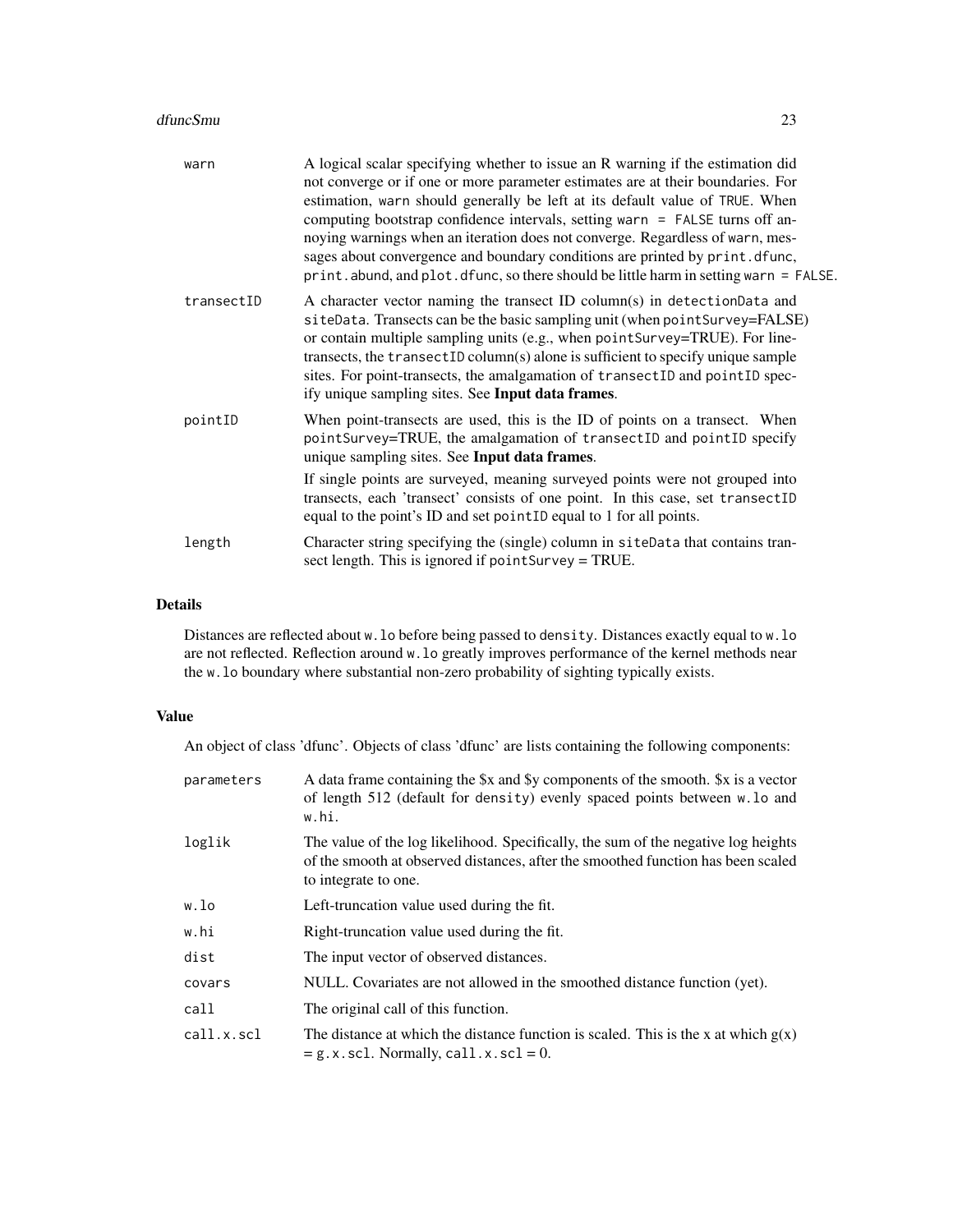| call.g.x.scl  | The value of the distance function at distance call.x.scl. Normally, call.g.x.scl<br>$= 1.$                                                                                                                         |
|---------------|---------------------------------------------------------------------------------------------------------------------------------------------------------------------------------------------------------------------|
| call.observer | The value of input parameter observer.                                                                                                                                                                              |
| fit           | The smoothed object returned by stats::density. All information returned<br>by stats: : density is preserved, and in particular the numeric value of the<br>bandwidth used during the smooth is returned in fit\$bw |
| pointSurvey   | The input value of point Survey. This is TRUE if distances are radial from a<br>point. FALSE if distances are perpendicular off-transect.                                                                           |
| formula       | The formula specified for the detection function.                                                                                                                                                                   |

#### Input data frames

To save space and to easily specify sites without detections, all site ID's, regardless whether a detection occurred there, and *site level* covariates are stored in the siteData data frame. Detection distances and group sizes are measured at the *detection level* and are stored in the detectionData data frame.

Data frame requirements: The following explains conditions under which various combinations of the input data frames are required.

1. Detection data and site data both required:

Both detectionData and siteData are required if *site level* covariates are specified on the right-hand side of formula. *Detection level* covariates are not currently allowed.

2. Detection data only required:

The detectionData data frame alone can be specified if no covariates are included in the distance function (i.e., right-hand side of formula is  $"$  ~1"). Note that this routine (dfuncEstim) does not need to know about sites where zero targets were detected, hence siteData can be missing when no covariates are involved.

3. Neither detection data nor site data required

Neither detectionData nor siteData are required if all variables specified in formula are within the scope of this routine (e.g., in the global working environment). Scoping rules here work the same as for other modeling routines in R such as lm and glm. Like other modeling routines, it is possible to mix and match the location of variables in the model. Some variables can be in the .GlobalEnv while others are in either detectionData or siteData.

Relationship between data frames (transect and point ID's): The input data frames, detectionData and siteData, must be merge-able on unique sites. For line-transects, site ID's (i.e., transect ID's) are unique values of the transectID column in siteData. In this case, the following merge must work: merge(detectionData,siteData,by=transectID). For point-transects, site ID's (i.e., point ID's) are unique values of the combination paste(transectID,pointID). In this case, the following merge must work: merge(detectionData,siteData,by=c(transectID, pointID). By default,transectID and pointID are NULL and the merge is done on all common columns. That is, when transectID is NULL, this routine assumes unique *transects* are specified by unique combinations of the common variables (i.e., unique values of intersect(names(detectionData), names(siteData))). An error occurs if there are no common column names between detectionData and siteData. Duplicate site IDs are not allowed in siteData. If the same site is surveyed in multiple years, specify another transect ID column (e.g., transectID =  $c("year", "transfer"),$  Duplicate site ID's are allowed in detectionData.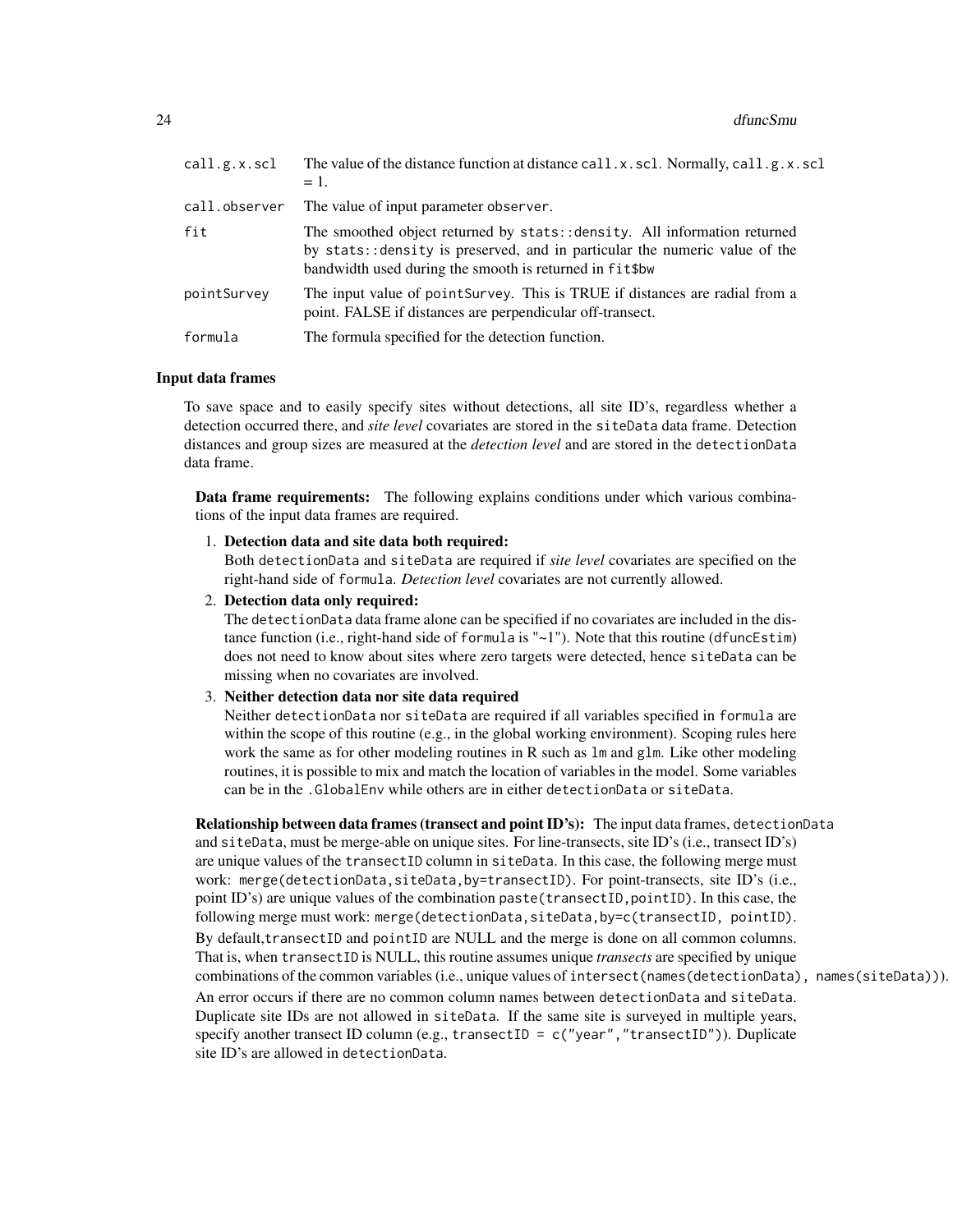#### dfuncSmu 25

To help explain the relationship between data frames, bear in mind that during bootstrap estimation of variance in [abundEstim](#page-4-1), unique *transects* (i.e., unique values of the transect ID column(s)), not *detections* or *points*, are resampled with replacement.

#### Author(s)

Trent McDonald, WEST Inc., <tmcdonald@west-inc.com>

#### References

Buckland, S.T., D.R. Anderson, K.P. Burnham, J.L. Laake, D.L. Borchers, and L. Thomas. (2001) *Introduction to distance sampling: estimating abundance of biological populations*. Oxford University Press, Oxford, UK.

Scott, D. W. (1992) *Multivariate Density Estimation: Theory, Practice, and Visualization.* Wiley.

Sheather, S. J. and Jones, M. C. (1991) A reliable data-based bandwidth selection method for kernel density estimation. *Journal of the Royal Statistical Society series B*, 53, 683-690.

Silverman, B. W. (1986) *Density Estimation*. London: Chapman and Hall.

## See Also

[abundEstim](#page-4-1), [autoDistSamp](#page-9-1), [dfuncEstim](#page-14-1) for the parametric version.

#### Examples

```
# Load example sparrow data (line transect survey type)
data(sparrowDetectionData)
data(sparrowSiteData)
```

```
# Compare smoothed and half-normal detection function
dfuncSmu <- dfuncSmu(dist~1, sparrowDetectionData, w.hi=150)
dfuncHn <- dfuncEstim(formula=dist~1,sparrowDetectionData,w.hi=150)
```
# Print and plot results dfuncSmu dfuncHn plot(dfuncSmu,main="",nbins=50)

```
x <- seq(0,150,length=200)
y <- dnorm(x, 0, predict(dfuncHn)[1])
y \le -y/y[1]lines(x,y, col="orange", lwd=2)
legend("topright", legend=c("Smooth","Halfnorm"),
 col=c("red","orange"), lwd=2)
```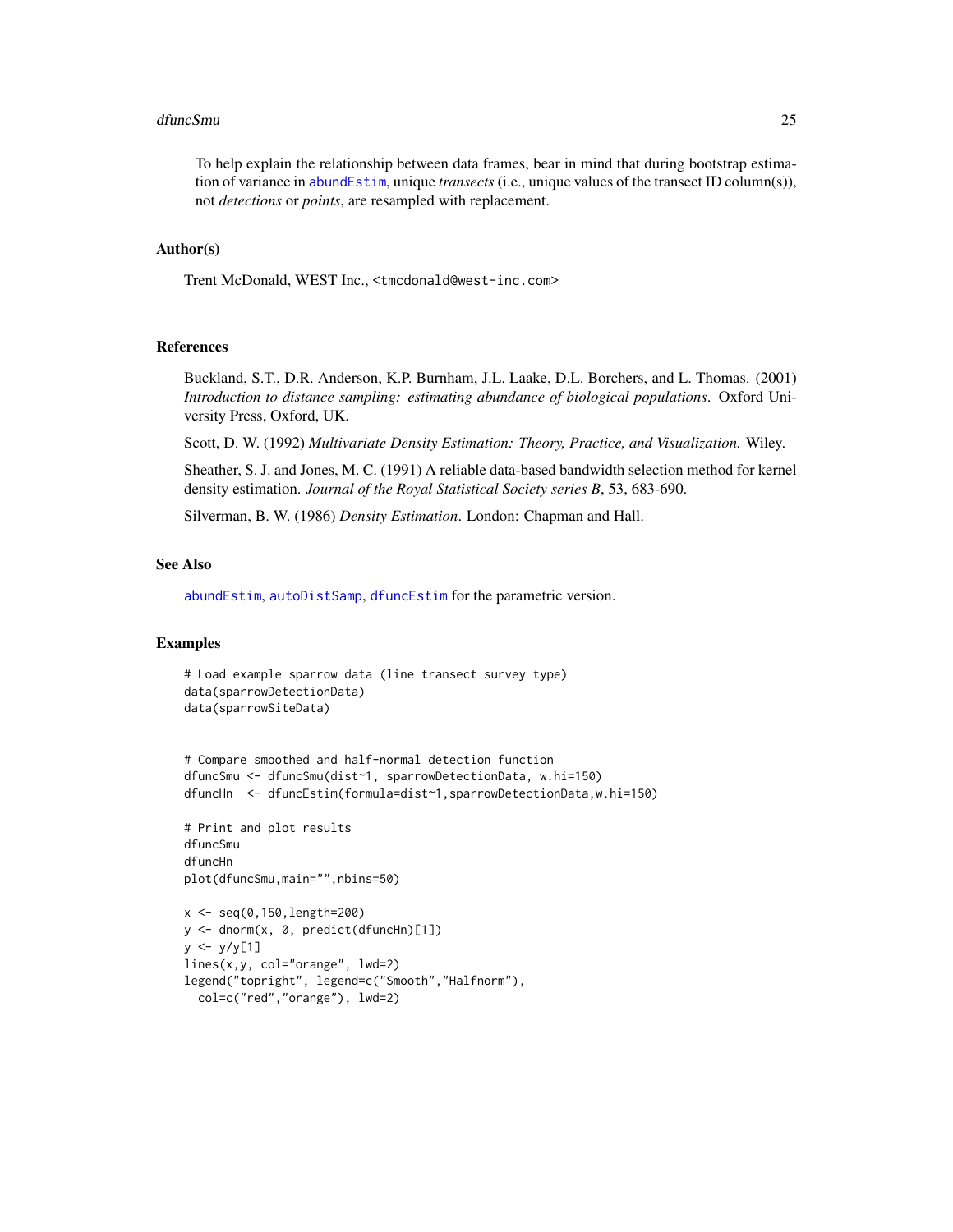#### Description

Computes Effective Detection Radius (EDR) for estimated detection functions with point transects. The point-transect equivalent to Effective Strip Width (ESW).

#### Usage

EDR(obj, newdata)

#### Arguments

| obi     | An estimated detection function object. An estimated detection function object<br>has class 'dfunc', and is usually produced by a call to dfuncEstim. The esti-<br>mated detection function may optionally contain a $q(0)$ component. If no $q(0)$<br>component is found, $q(0) = 1$ is assumed. |
|---------|---------------------------------------------------------------------------------------------------------------------------------------------------------------------------------------------------------------------------------------------------------------------------------------------------|
| newdata | A data frame containing new values of the covariates at which EDR's are sought.<br>If NULL or missing and obj contains covariates, the covariates stored in obj are<br>used. See <b>Value</b> section.                                                                                            |

## Details

The point-transect equivalent to Effective Strip Width (ESW).

## Value

If newdata is not missing and not NULL and covariates are present in obj, returned value is a vector with length equal to the number of rows in newdata. If newdata is missing or NULL and covariates are present in obj, returned value is a vector with length equal to the number of detections in obj\$dist. In either of the above cases, elements in the returned vector are the effective detection radii for the corresponding set of covariates.

If obj does not contain covariates, newdata is ignored and a scalar equal to the (constant) effective detection radius for all detections is returned.

#### Author(s)

Aidan McDonald, WEST Inc., <aidan@mcdcentral.org> Trent McDonald, WEST Inc., <tmcdonald@west-inc.com>

## See Also

[dfuncEstim](#page-14-1), [ESW](#page-29-1), [effectiveDistance](#page-26-1)

<span id="page-25-1"></span><span id="page-25-0"></span>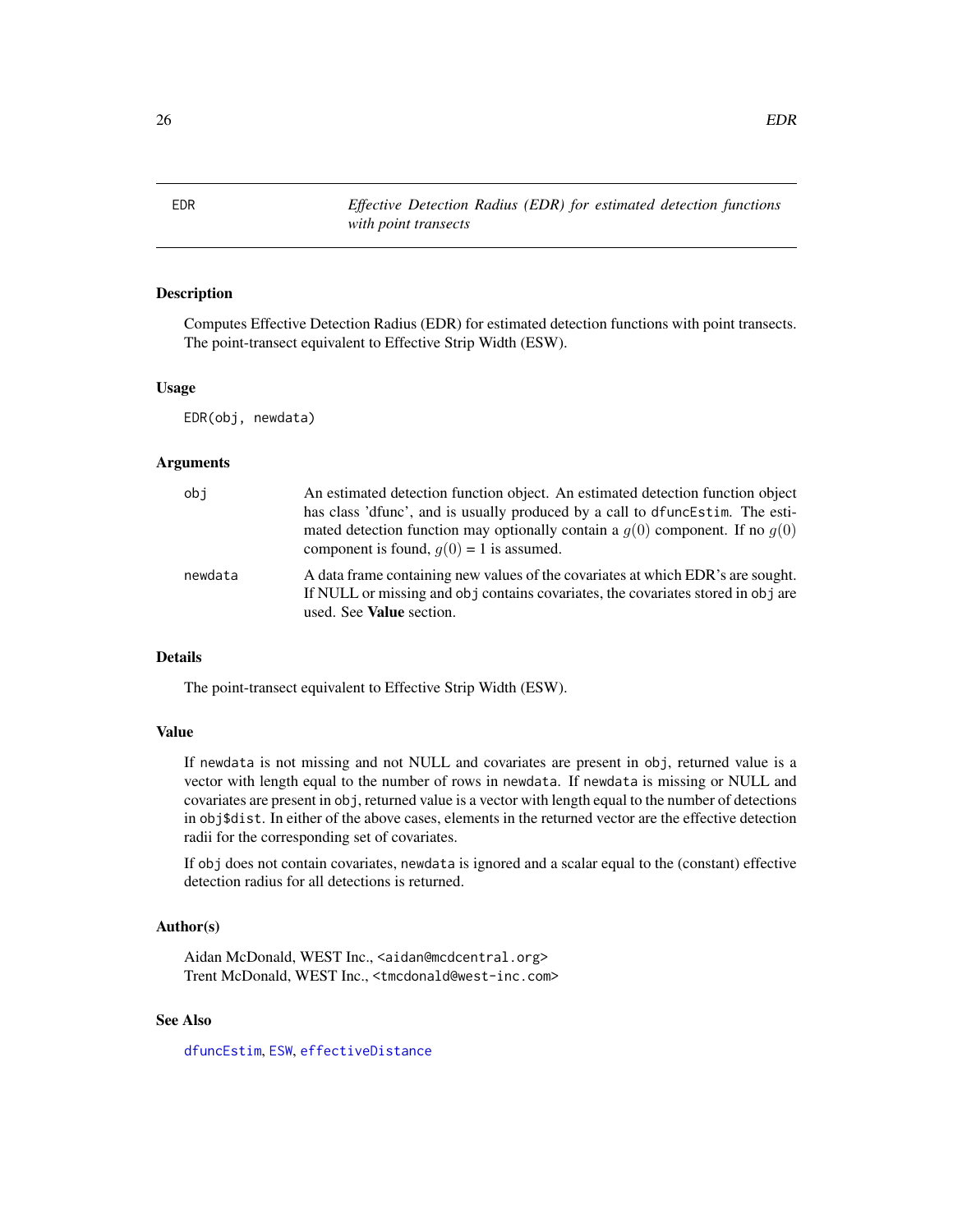## <span id="page-26-0"></span>effectiveDistance 27

## Examples

```
# Load example thrasher data (point transect survey type)
data(thrasherDetectionData)
# Fit half-normal detection function
dfunc <- dfuncEstim(formula=dist~1,
                    detectionData=thrasherDetectionData,
                    likelihood="halfnorm", w.hi=175, pointSurvey=TRUE)
# Compute effective detection radius (EDR)
EDR(dfunc)
# EDR only applies to point transect surveys
# ESW is the line transect equivalent
# The effectiveDistance function tests whether the dfunc was
# fit to line or point data, and returns either ESW or EDR accordingly
effectiveDistance(dfunc)
```
<span id="page-26-1"></span>

| effectiveDistance | Calculates the effective sampling distance for estimated detection |  |  |  |  |
|-------------------|--------------------------------------------------------------------|--|--|--|--|
|                   | functions                                                          |  |  |  |  |

## Description

Computes Effective Strip Width (ESW) for line-transect detection functions, or the analogous Effective Detection Radius (EDR) for point-transect detection functions.

## Usage

```
effectiveDistance(obj, newdata = NULL)
```
## Arguments

| obi     | An estimated detection function object. An estimated detection function object<br>has class 'dfunc', and is usually produced by a call to dfuncEstim. The esti-<br>mated detection function may optionally contain a $q(0)$ component. If no $q(0)$<br>component is found, $q(0) = 1$ is assumed. |
|---------|---------------------------------------------------------------------------------------------------------------------------------------------------------------------------------------------------------------------------------------------------------------------------------------------------|
| newdata | A data frame containing new values of the covariates at which ESW's or EDR's<br>are sought. If NULL or missing and obj contains covariates, the covariates<br>stored in obj are used. See <b>Value</b> section.                                                                                   |

## Details

Serves as a wrapper for [ESW](#page-29-1) and [EDR](#page-25-1).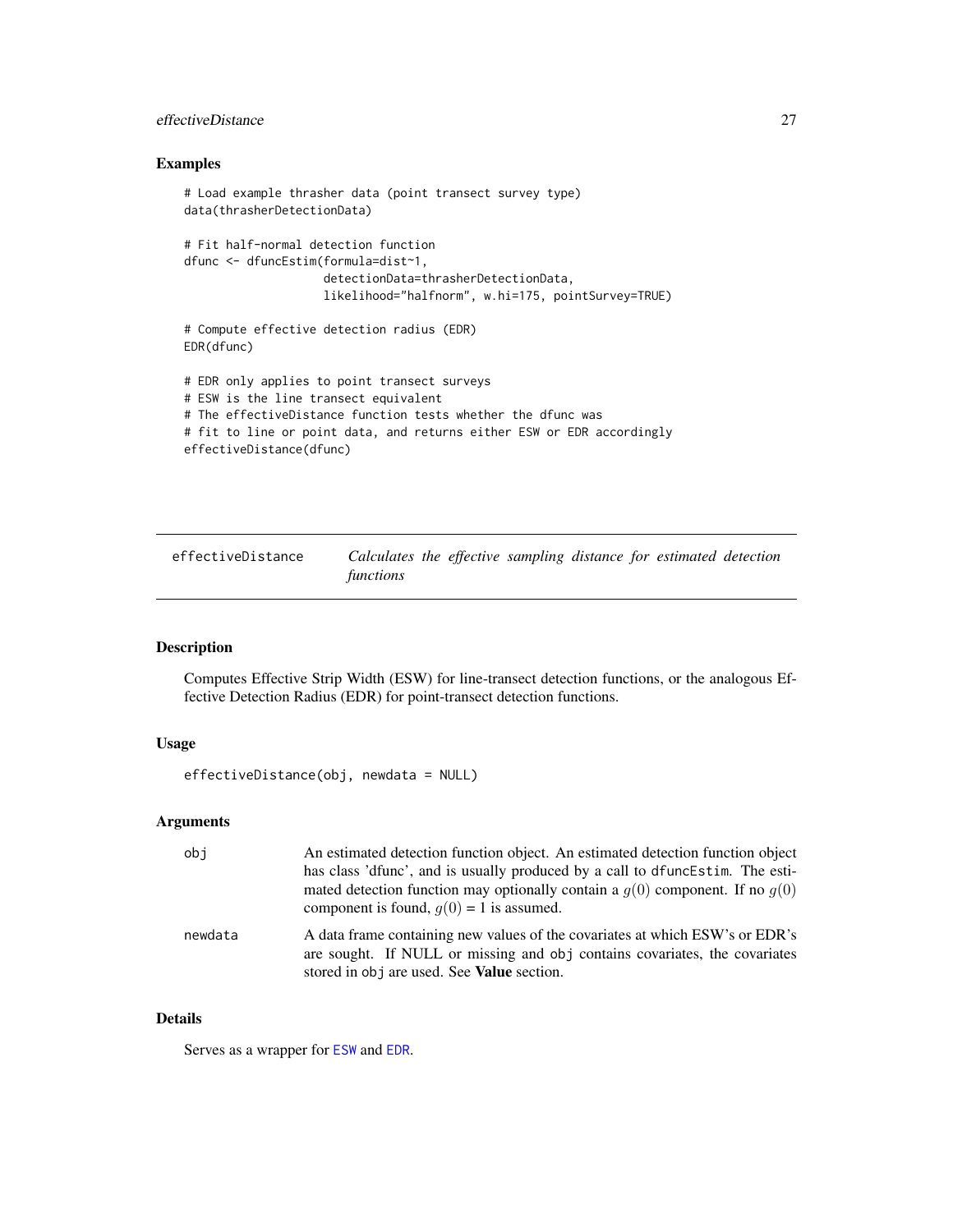## Value

If newdata is not missing or NULL and covariates are present in obj, returned value is a vector with length equal to the number of rows in newdata. If newdata is missing or NULL and covariates are present in obj, returned value is a vector with length equal to the number of detections in obj\$dist. In either of the above cases, elements in the returned vector are the effective sampling distances for the corresponding set of covariates.

If obj does not contain covariates, newdata is ignored and a scalar equal to the (constant) effective sampling distance for all detections is returned.

## See Also

[dfuncEstim](#page-14-1) [ESW](#page-29-1) [EDR](#page-25-1)

<span id="page-27-1"></span>estimateN *Abundance point estimates*

## **Description**

Estimate abundance given a distance function, detection data, site data, and area. This is called internally by abundEstim. Users should use abundEstim to estimate abundance.

#### Usage

```
estimateN(dfunc, detectionData, siteData, area = 1, bySite = FALSE)
```
#### Arguments

| dfunc         | An estimate distance function (see dfuncEstim).                                                                                                                                                                                        |
|---------------|----------------------------------------------------------------------------------------------------------------------------------------------------------------------------------------------------------------------------------------|
| detectionData | A data frame containing information on detections. The minimum amount of<br>information is the detection distances and transect or point ID where each de-<br>tection occurred. (see <i>Input data frames</i> in help for dfuncEstim). |
| siteData      | A data frame containing information on the transects or points surveyed (see<br>dfuncEstim).                                                                                                                                           |
| area          | Total area of inference, study area size, or unit conversion. See abundEstim.                                                                                                                                                          |
| bySite        | A logical scalar indicating whether to compute site-level estimates of abun-<br>dance. The default (by Site=FALSE) returns only one overall abundance esti-<br>mate. See <b>Value</b> and <b>Details</b> .                             |

## Details

If x is the data frame returned when by $\text{Site} = \text{TRUE}$ , the following is true:

- 1. For line transects, sum(x\$abundance)\*area/(2\*w\*sum(x\$length)) is the estimate of abundance on the study area or the abundance estimate when bySite = FALSE.
- 2. area\*sum(x\$density)/nrow(x) is the estimate of abundance on the study area or the abundance estimate when bySite = FALSE.

<span id="page-27-0"></span>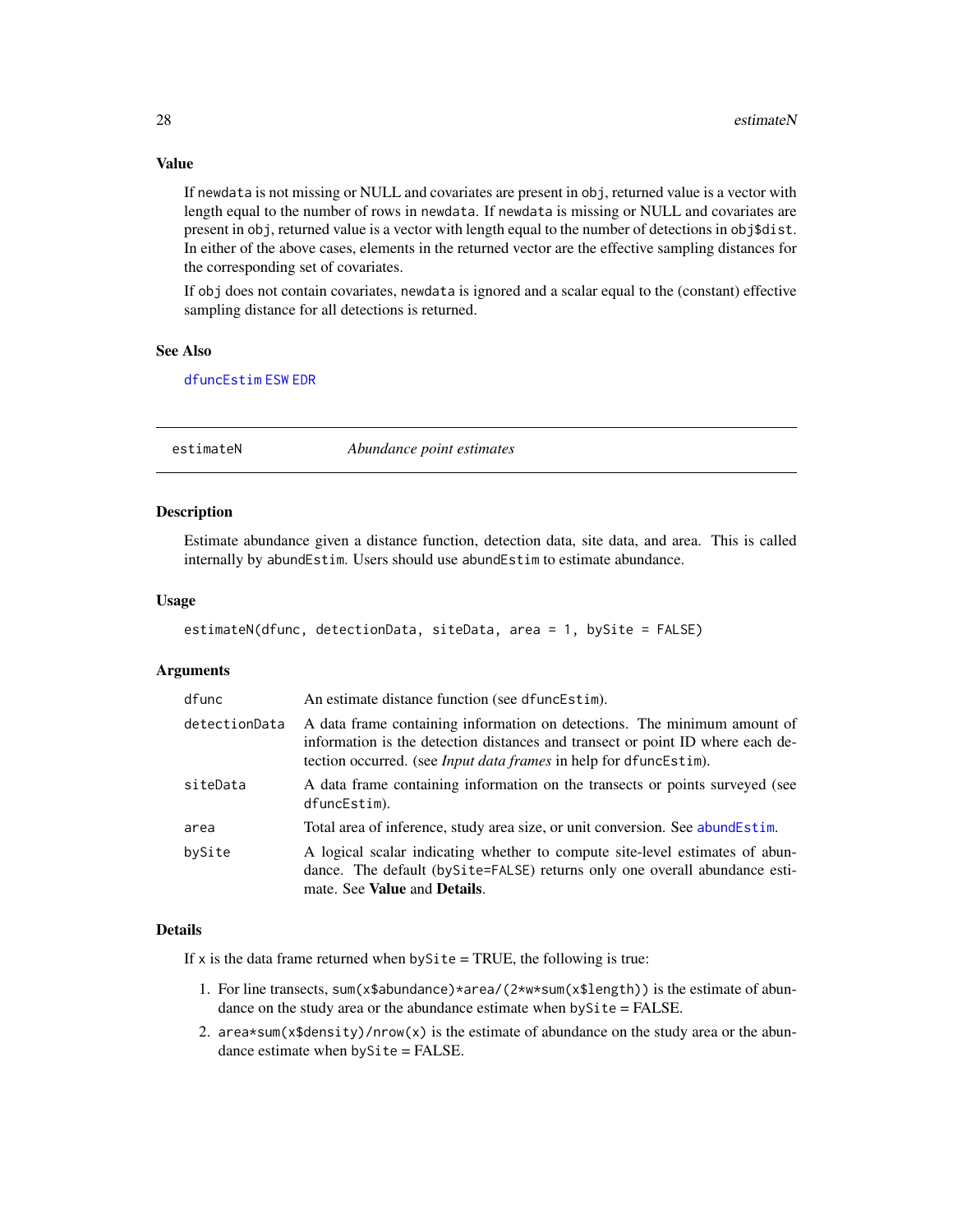#### estimateN 29

## Value

If bySite is FALSE, a list containing the following components:

| dfunc     | The input distance function.                                                                                       |
|-----------|--------------------------------------------------------------------------------------------------------------------|
| abundance | Estimated abundance in the study area (if area $> 1$ ) or estimated density in the<br>study area (if area $= 1$ ). |
| n         | The number of detections (not individuals, unless all group sizes $= 1$ ) used in<br>the estimate of abundance.    |
| area      | Total area of inference. Study area size                                                                           |
| esw       | Effective strip width for line-transects, effective radius for point-transects. Both<br>derived from dfunc         |
|           |                                                                                                                    |
| n.sites   | Total number of transects for line-transects, total number of points for point-<br>transects.                      |
| tran.len  | Total transect length. NULL for point-transects.                                                                   |

avg.group.size Average group size

If bySite is TRUE, a data frame containing site-level estimated abundance. The data frame is an exact copy of siteData with the following columns tacked onto the end:

| effDist       | The effective sampling distance at the site. For line-transects, this is ESW at<br>the site. For points, this is EDR.                                                                                                                        |
|---------------|----------------------------------------------------------------------------------------------------------------------------------------------------------------------------------------------------------------------------------------------|
| pDetection    | Average probability of detection at the site. If only site-level covariates appear in<br>the distance function, pDetection is constant within a site. When detection-level<br>covariates are present, pDetection is the average at the site. |
| observedCount | The total number of individuals detected at a site.                                                                                                                                                                                          |
| abundance     | Estimated abundance at the site. This is the sum of inflated group sizes at the<br>site. <i>i.e.</i> , each group size at the site is divided by its pDetection, and then<br>summed.                                                         |
| density       | Estimated density at the site. This is abundance at the site divided by the<br>sampled area at the site. E.g., for line transects, this is abundance divided by<br>$2 * w * length$ . For points, this is abundance divided by $pi * w^2$ .  |
| effArea       | The effective area sampled at the site. This could be used as an offset in a<br>subsequent linear model. For line transects, this is $2 * ESW * length$ . For<br>points, this is $pi * EDR^2$ .                                              |

## Author(s)

Trent McDonald, WEST Inc., <tmcdonald@west-inc.com> Jason Carlisle, University of Wyoming and WEST Inc, <jcarlisle@west-inc.com> Aidan McDonald, WEST Inc., <aidan@mcdcentral.org>

## See Also

[dfuncEstim](#page-14-1), [abundEstim](#page-4-1)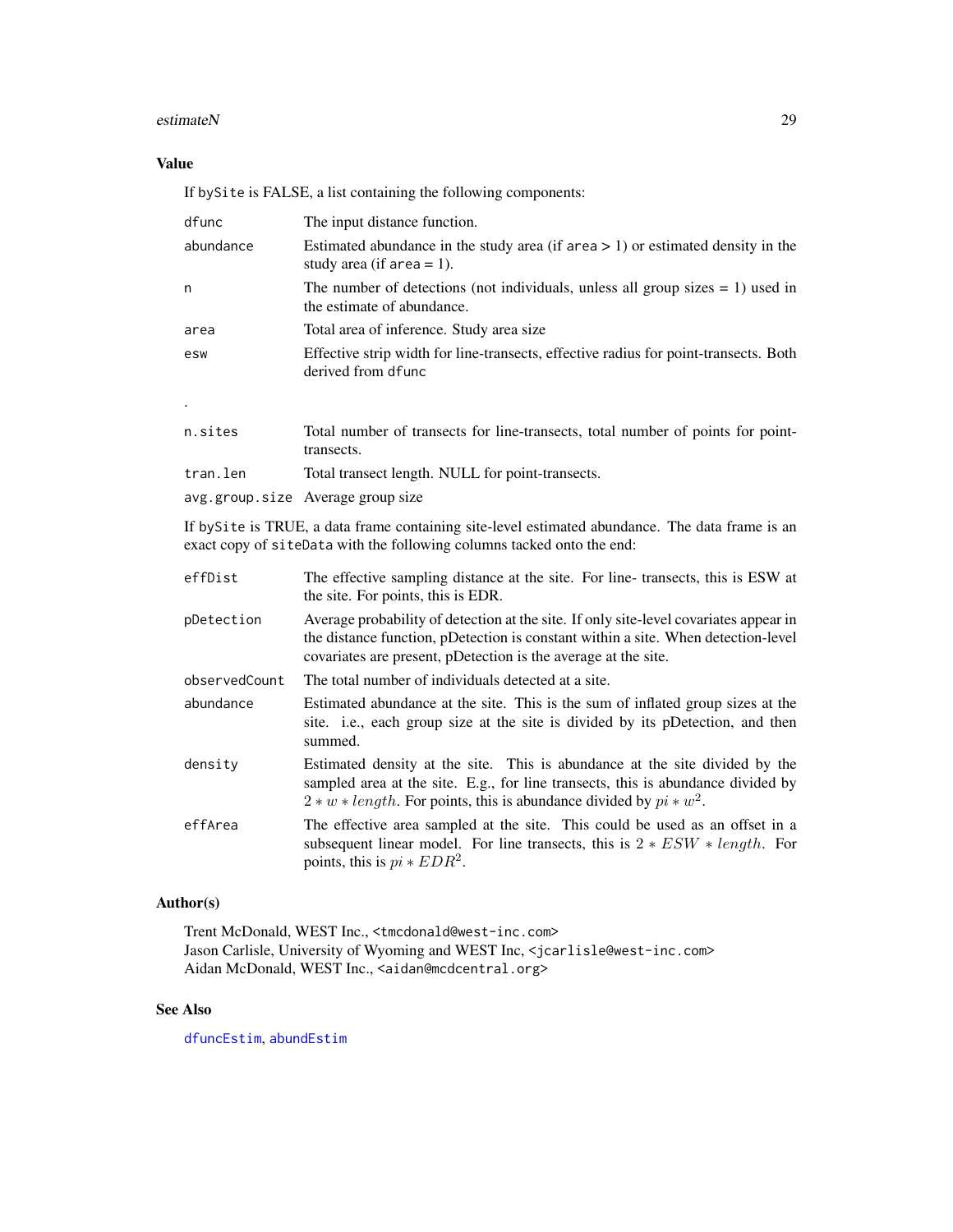#### <span id="page-29-1"></span><span id="page-29-0"></span>Description

Computes effective strip width (ESW) for estimated detection functions from line transect data

## Usage

ESW(obj, newdata)

#### Arguments

| obi     | An estimated detection function object. An estimated detection function object<br>has class 'dfunc', and is usually produced by a call to dfunce stim. The esti-<br>mated detection function may optionally contain a $q(0)$ component. If no $q(0)$<br>component is found, $q(0) = 1$ is assumed. |
|---------|----------------------------------------------------------------------------------------------------------------------------------------------------------------------------------------------------------------------------------------------------------------------------------------------------|
| newdata | A data frame containing new values of the covariates at which ESW's are sought.<br>If NULL or missing and obj contains covariates, the covariates stored in obj are<br>used. See Value section.                                                                                                    |

#### Details

Effective strip width (ESW) of a distance function is its integral. That is, ESW is the area under the distance function from its left-truncation limit (obj\$w.lo) to its right-truncation limit (obj\$w.hi). In mathematical notation,

$$
ESW = \int_{w,lo}^{w.hi} g(x)dx,
$$

where  $g(x)$  is the height of the distance function at distance x, and w.lo and w.hi are the lower and upper truncation limits used during the survey.

Under perfect detection, area under the detection function is the entire half-width of the strip transect (from obj\$w.lo to obj\$w.hi). Under perfect detection, density is the number sighted targets divided by area surveyed, where area surveyed is obj\$w.hi-obj\$w.lo times total length of transects.

When detection is not perfect, less than the total half-width is *effectively* covered. Buckland *et al.* (1993) show that the denominator of the density estimator in this case involves total length of surveyed transects times area under the detection function (i.e., this integral). By analogy with the perfect detection case, this integral can be viewed as the transect half-width that observers *effectively* cover. In other words, a survey with imperfect detection and ESW equal to X effectively covers the same area as a study with perfect detection out to a distance of X.

The trapezoid rule is used to numerically integrate under the distance function in obj from obj\$w. lo to obj\$w.hi. Two-hundred trapezoids are used in the approximation to speed calculations. In some rare cases, two hundred trapezoids may not be enough. In these cases, the code for this function can be sink-ed to a file, inspected in a text editor, modified to bump the number of trapezoids, and source-d back in.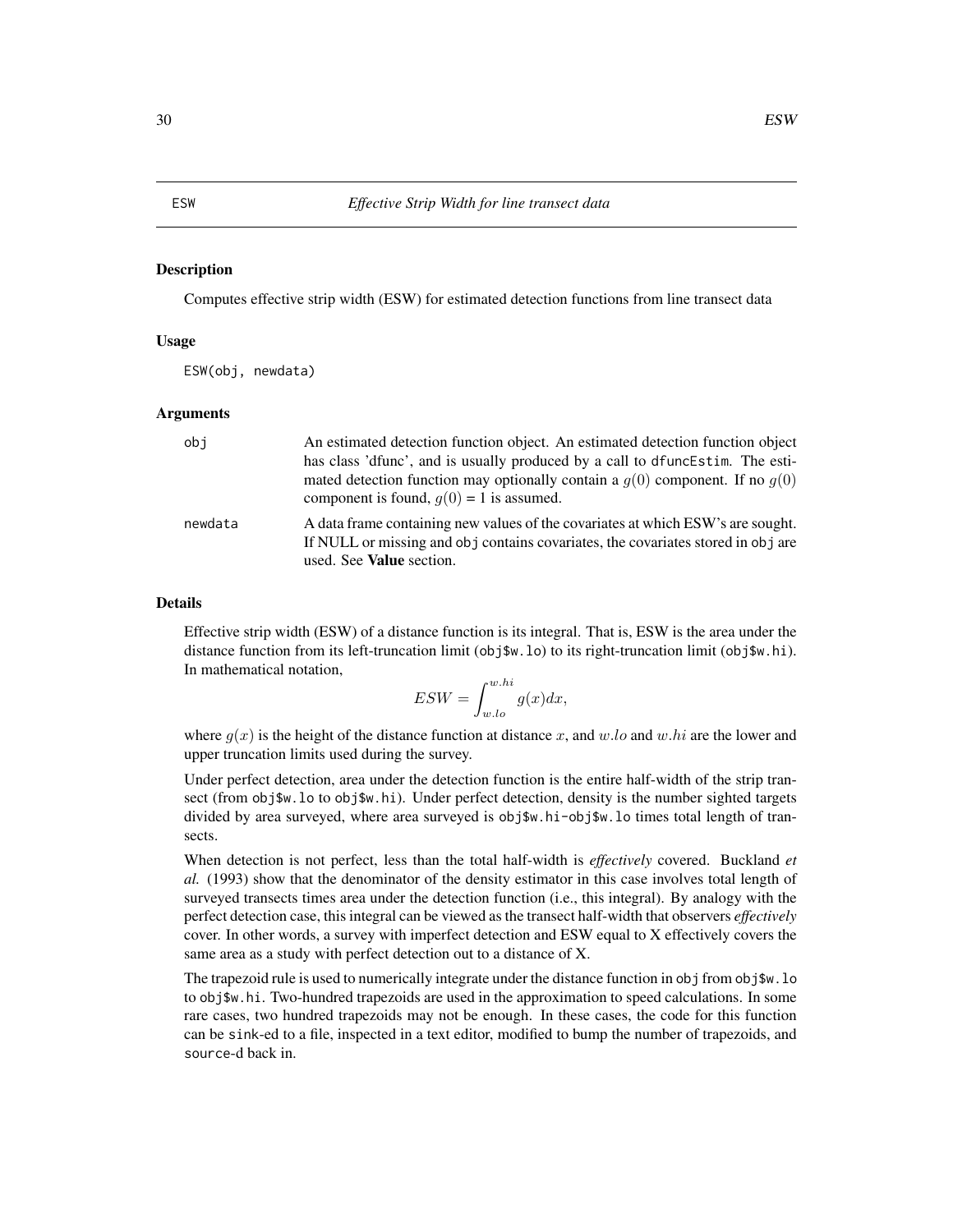#### <span id="page-30-0"></span>Value

If newdata is not missing and not NULL and covariates are present in obj, returned value is a vector with length equal to the number of rows in newdata. If newdata is missing or NULL and covariates are present in obj, returned value is a vector with length equal to the number of detections in obj\$dist. In either of the above cases, elements in the returned vector are the effective strip widths for the corresponding set of covariates.

If obj does not contain covariates, newdata is ignored and a scalar equal to the (constant) effective strip width for all detections is returned.

#### Author(s)

Trent McDonald, WEST Inc., <tmcdonald@west-inc.com>

#### References

Buckland, S.T., Anderson, D.R., Burnham, K.P. and Laake, J.L. 1993. *Distance Sampling: Estimating Abundance of Biological Populations*. Chapman and Hall, London.

## See Also

[dfuncEstim](#page-14-1), [EDR](#page-25-1)

#### Examples

```
# Load example sparrow data (line transect survey type)
data(sparrowDetectionData)
# Fit half-normal detection function
dfunc <- dfuncEstim(formula=dist~1,
                    detectionData=sparrowDetectionData,
                    likelihood="halfnorm", w.hi=100, pointSurvey=FALSE)
# Compute effective strip width (ESW)
ESW(dfunc)
# ESW only applies to line transect surveys
# EDR is the point transect equivalent
# The effectiveDistance function tests whether the dfunc was
# fit to line or point data, and returns either ESW or EDR accordingly
effectiveDistance(dfunc)
```
F.double.obs.prob *Compute double observer probability of detection (No external covariates allowed)*

## Description

Estimates the probability of detection in a two-observer system when observations are independent.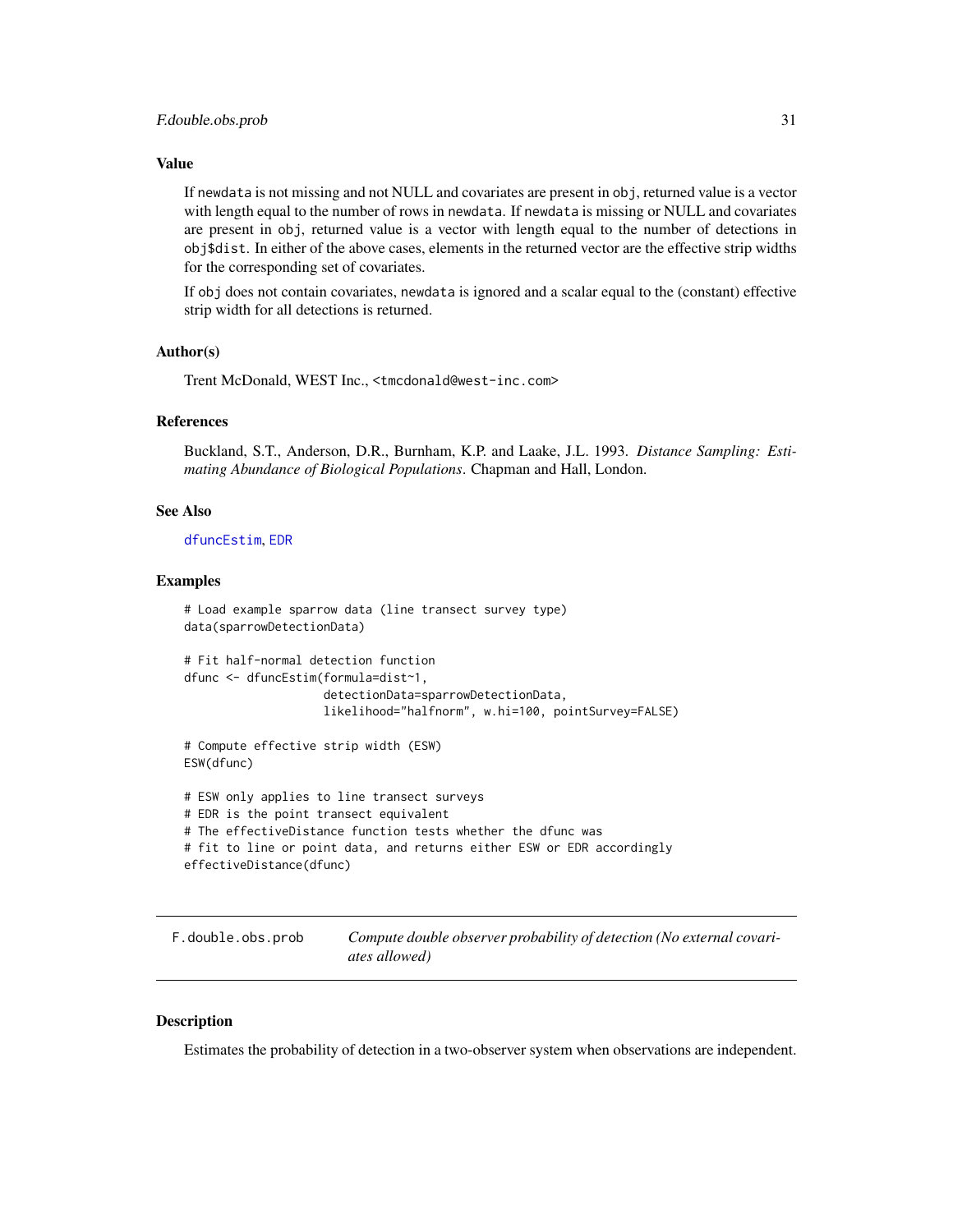#### Usage

F.double.obs.prob(df, observer = "both")

#### Arguments

| df       | A data frame containing the components \$obsby. 1 and \$obsby. 2. These com-<br>ponents are either $0/1$ (0 = missed, 1 = seen) or TRUE/FALSE (logical) vectors<br>indicating whether observer 1 (obsby.1) or observer 2 (obsby.2) spotted the<br>target. There is no flexibility on naming these columns of df. They must be<br>named \$obsby.1 and \$obsby.2.                                                                                                                                                                                                                                                                                                                                                                                                                                                                  |
|----------|----------------------------------------------------------------------------------------------------------------------------------------------------------------------------------------------------------------------------------------------------------------------------------------------------------------------------------------------------------------------------------------------------------------------------------------------------------------------------------------------------------------------------------------------------------------------------------------------------------------------------------------------------------------------------------------------------------------------------------------------------------------------------------------------------------------------------------|
| observer | A number of text string indicating the primary observer. Primary observers can<br>be observer 1, or observer 2, or "both". If, for example, observer 2 was a data<br>recorder and part-time observer, or if observer 2 was the pilot, set observer $=$<br>1. This dictates which set of observations form the denominator of the double<br>observer system. For example, if observer $= 1$ , observations by observer 1<br>that were not seen by observer 2 are ignored. The estimate in this case uses<br>targets seen by both observers and those seen by observer 2 but not observer<br>1. If observer $=$ "both", the denominator is computed twice, once assuming<br>observer 1 was the primary, once assuming observer 2 was the primary, and then<br>computes the probability of one or more observers sighting a target. |

#### Details

When observer = "both", the observers are assumed to be independent. In this case the estimate of detection is

 $p = p_1 + p_2 - p_1p_2$ 

where  $p_1$  is the proportion of targets seen by observer 2 that were also seen by observer 1,  $p_2$  is the proportion of targets seen by observer 1 that were also seen by observer 2. This estimator is very close to unbiased when observers are actually independent.

#### Value

A single scalar, the probability of detection estimate.

#### Author(s)

Trent McDonald, WEST Inc., <tmcdonald@west-inc.com>

#### See Also

[dfuncEstim](#page-14-1), [abundEstim](#page-4-1)

## Examples

```
# Fake observers
 set.seed(538392)
 obsrv <- data.frame( obsby.1=rbinom(100,1,.75), obsby.2=rbinom(100,1,.5) )
 F.double.obs.prob( obsrv, observer=1 )
```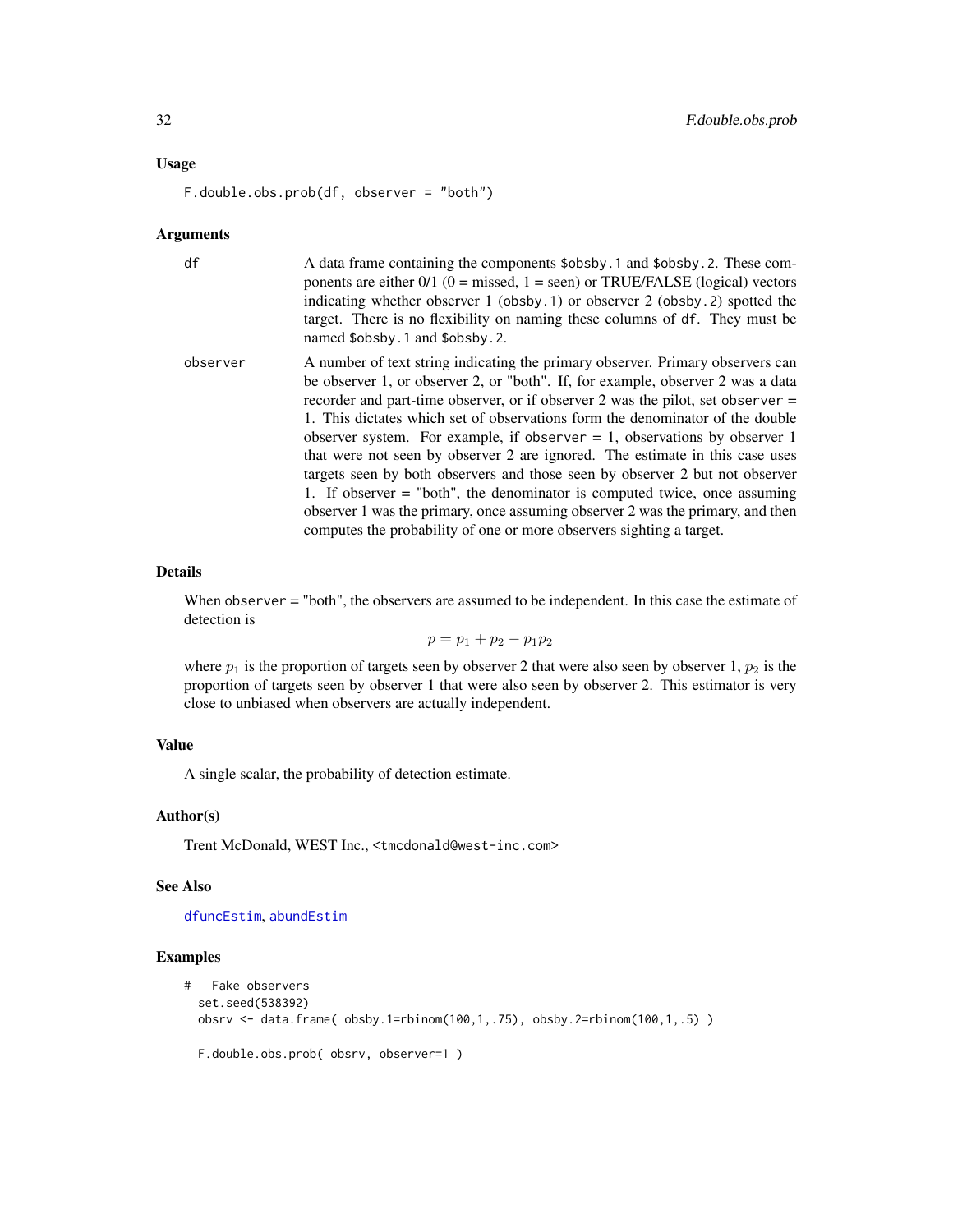## <span id="page-32-0"></span>F.gx.estim 33

F.double.obs.prob( obsrv, observer=2 ) F.double.obs.prob( obsrv, observer="both" )

```
F.gx.estim Estimate g(0) or g(x)
```
#### Description

Estimate  $g(0)$  or  $g(x)$  for a specified distance function.

## Usage

F.gx.estim(fit, x.scl = NULL, g.x.scl = NULL, observer = NULL)

#### Arguments

| fit      | An estimated dfunc object. See dfuncEstim.                                                                                                                                                                                                                                                                                                                                                                                                                                                                                                                                                                                                                                         |
|----------|------------------------------------------------------------------------------------------------------------------------------------------------------------------------------------------------------------------------------------------------------------------------------------------------------------------------------------------------------------------------------------------------------------------------------------------------------------------------------------------------------------------------------------------------------------------------------------------------------------------------------------------------------------------------------------|
| x.scl    | The x coordinate (a distance) at which to scale the distance function to $g.x.sc1$ .<br>See Details.                                                                                                                                                                                                                                                                                                                                                                                                                                                                                                                                                                               |
| g.x.scl  | Height of the distance function at coordinate x, i.e., the distance function will<br>be scaled so that $g(x \cdot \text{sc1}) = g \cdot x \cdot \text{sc1}$ . See Details.                                                                                                                                                                                                                                                                                                                                                                                                                                                                                                         |
| observer | A numeric scalar or text string specifying whether observer 1 or observer 2 or<br>both were full-time observers. This parameter dictates which set of observations<br>form the denominator of a double observer system. If, for example, observer 2<br>was a data recorder and part-time observer, or if observer 2 was the pilot, set<br>observer = 1. If observer = 1, observations by observer 1 not seen by observer<br>2 are ignored. The estimate of detection in this case is the ratio of number of<br>targets seen by both observers to the number seen by both plus the number seen<br>by just observer 2. If observer $=$ "both", the computation goes both directions. |

## Details

There are several estimation cases covered by the inputs  $x$ . scl and  $g$ .  $x$ . scl:

(1)  $g(0) = 1$  (the default): Inputs are x.scl = 0, g.x.scl = 1. Note that x.scl will be set to w.lo, which is not necessarily 0.

(2) User specified  $g(x, scl) = g.x.scl$ : Inputs are x.scl = a number greater than or equal to w.lo, g.x.scl = a number between 0 and 1.

(3) Maximum g() specified: Inputs are  $x$ .scl="max", g.x.scl = a number between 0 and 1. In this case, g() is scaled such that  $g(x.max) = g.x.scl$ , where x.max is the distance that maximizes g. x.max is computed and returned.

(4) Maximum g() estimated by double observer system: Inputs are x.scl="max", g.x.scl = a data frame. In this case,  $g(x.max) = h$ , where x max is the distance that maximizes g and h is the height of g() at x.max. h is computed from the double observer data frame (see below for structure of the double observer data frame).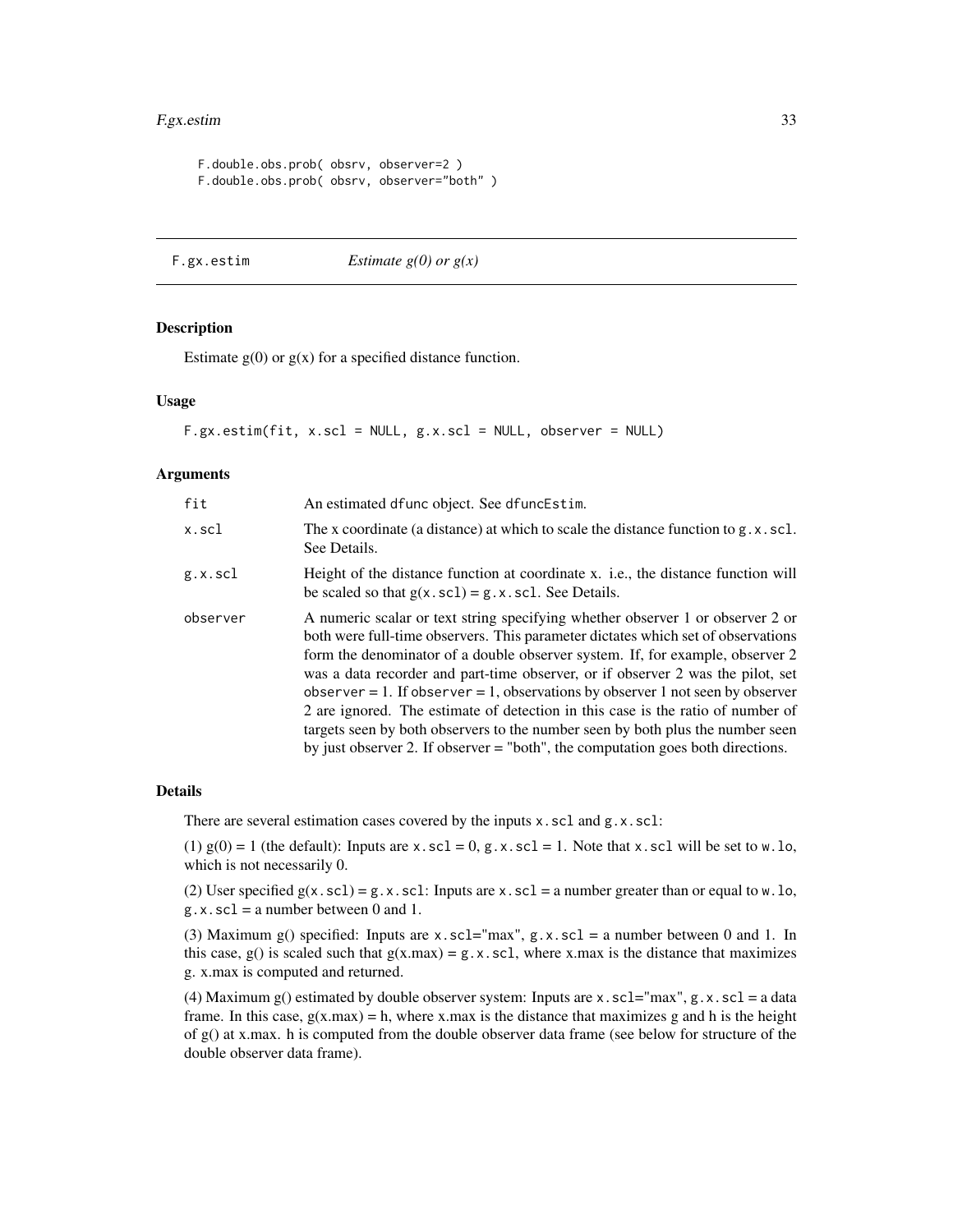(5) Distance of independence specified, height computed from double observer system: Inputs are x.scl = a number greater than or equal to w.lo g.x.scl = a data frame. In this case,  $g(x, scl)$  = h, where h is computed from the double observer data frame (see below for structure of the double observer data frame).

When  $x$ .scl,  $g$ . $x$ .scl, or observer are NULL, the routine will look for  $\text{\$call}.x$ .scl, or  $\text{\$call}.g.x$ .scl, or  $\text{\$call.}$  observer components of the fit object. This means the 3 parameters to be specified during the original call to dfuncEstim. Later, different values can be specified in a call to F.gx.estim without having to re-estimate the distance function. Because of this feature, the default values of  $x.$ scl = 0 and  $g.$ x.scl = 1 and observer = "both" are specified in the call to dfuncEstim.

Structure of the double observer data frame: When g.x.scl is a data frame, it is assumed to contain the components \$obsby.1 and \$obsby.2 (no flexibility on names). These components are TRUE/FALSE (logical) vectors indicating whether observer 1 (obsby.1) or observer 2 (obsby.2) spotted the target.

#### Value

A list comprised of the following components:

| x.scl | The value of x (distance) at which $g()$ is evaluated. |
|-------|--------------------------------------------------------|
| comp2 | The estimated value of $g()$ when evaluated at x.scl.  |

## Author(s)

Trent McDonald, WEST Inc., <tmcdonald@west-inc.com>

## See Also

#### [dfuncEstim](#page-14-1)

#### Examples

```
## Not run:
 # NOTE, this example is out of date as of version 2.0.x
 # Non-double observer example
 set.seed(555574)
 x < - rnorm(1000) * 100
 x \le -x[0 \le x 8 x < 100]un.dfunc <- dfuncEstim( x, likelihood="uniform", w.hi = 100)
 F.gx.estim(un.dfunc)
 gam.dfunc <- dfuncEstim( x, likelihood="Gamma", w.hi = 100)
 F.gx.estim(gam.dfunc)
 # Double observer example
 dbl.obs <- data.frame(obsby.1=rbinom(50,1,0.8), obsby.2=rbinom(50,1,0.7))
 F.gx.estim(un.dfunc, x.scl=0, g.x.scl=dbl.obs, observer="both" )
 # a warning about x.scl < $w.lo is issued.
 F.gx.estim(un.dfunc, x.scl="max", g.x.scl=dbl.obs, observer="both" )
 F.gx.estim(un.dfunc, x.scl="max", g.x.scl=dbl.obs, observer=1 )
```
## End(Not run)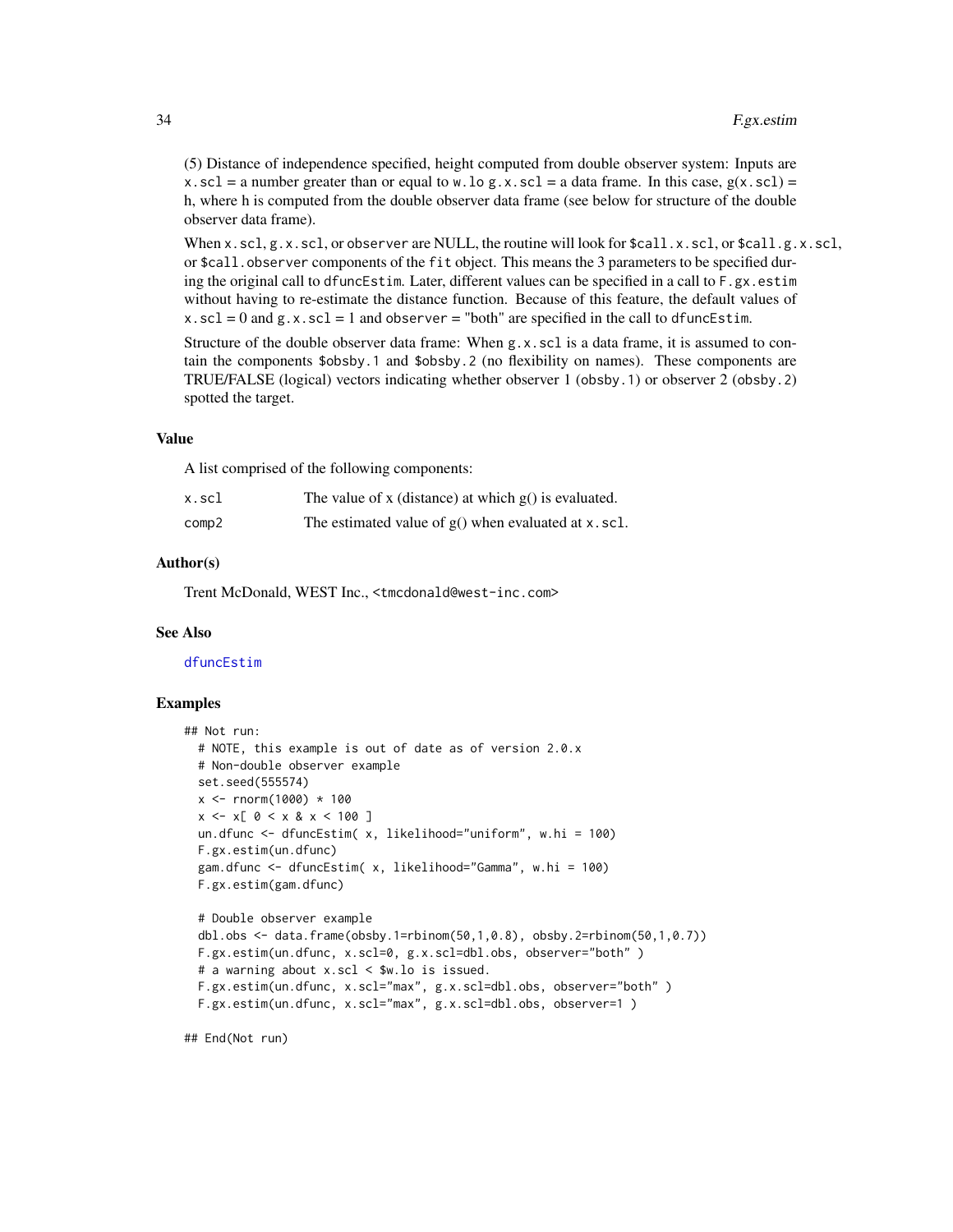<span id="page-34-0"></span>

## Description

Find the x coordinate that maximizes  $g(x)$ .

## Usage

F.maximize.g(fit, covars = NULL)

## Arguments

| fit    | An estimated 'dfunc' object produced by dfuncEstim. |
|--------|-----------------------------------------------------|
| covars | Covariate values to calculate maximum for.          |

## Value

The value of x that maximizes  $g(x)$  in fit.

## Author(s)

Trent McDonald, WEST Inc., <tmcdonald@west-inc.com>

#### See Also

[dfuncEstim](#page-14-1)

## Examples

```
## Not run:
# Fake data
set.seed(22223333)
x <- rgamma(100, 10, 1)
fit <- dfuncEstim( x, likelihood="Gamma", x.scl="max" )
F.maximize.g( fit ) # should be near 10.
fit$x.scl # same thing
## End(Not run)
```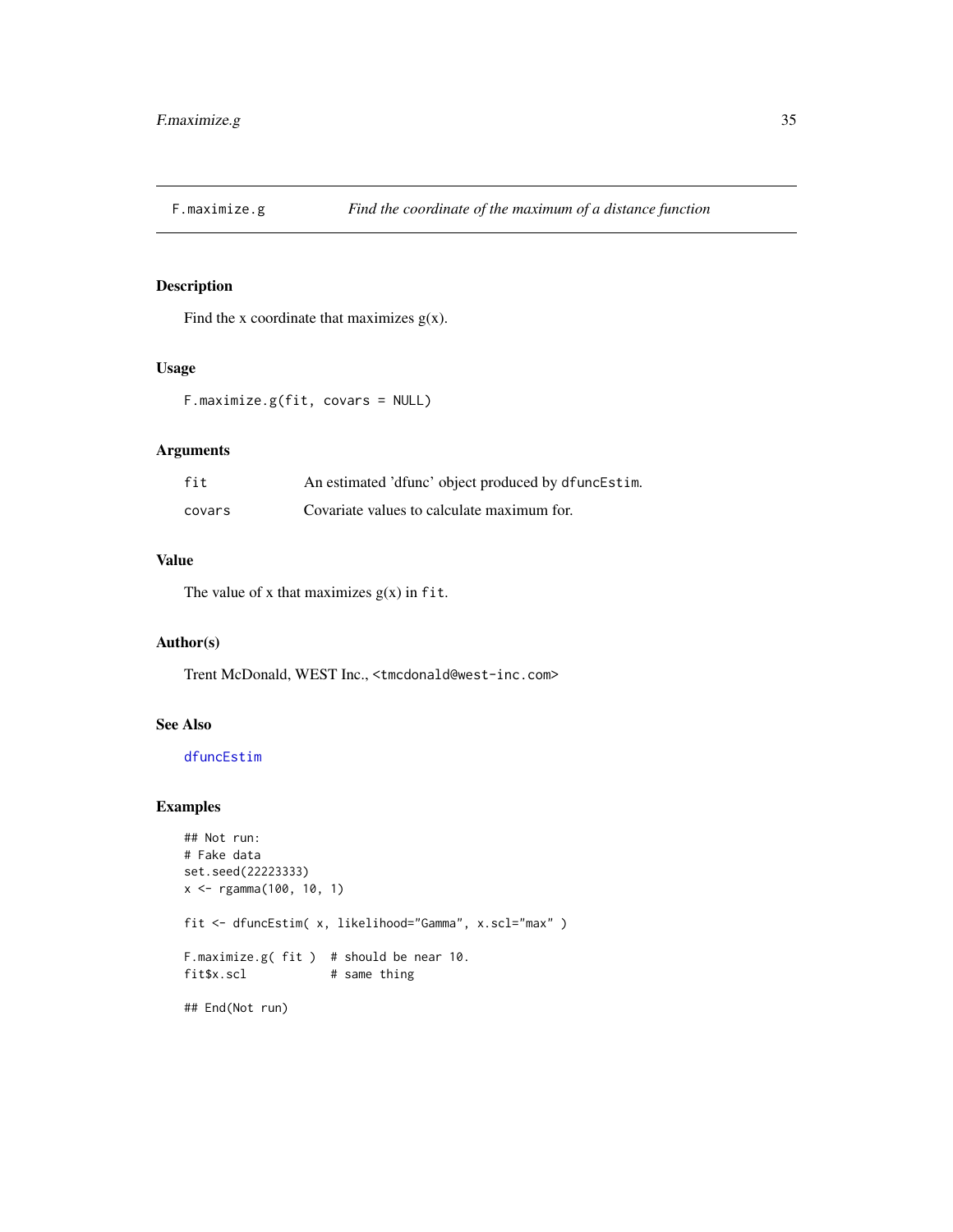#### <span id="page-35-0"></span>Description

Return value of the negative log likelihood for a vector of observed distances given a specified likelihood, number of expansion terms, and estimated parameters.

## Usage

```
F.nLL(a, dist, covars = NULL, like, w.lo = 0, w.hi = max(dist),
  series, expansions = 0, pointSurvey, for.optim = F)
```
## Arguments

| a           | A vector of parameter values for the likelihood. Length of this vector must be<br>expansions + $1 + 1*(like %in % c("hazrate", "uniform"))$ .                                                                                                                                                                                                                                                                                                                                                                                                                                                                                                              |
|-------------|------------------------------------------------------------------------------------------------------------------------------------------------------------------------------------------------------------------------------------------------------------------------------------------------------------------------------------------------------------------------------------------------------------------------------------------------------------------------------------------------------------------------------------------------------------------------------------------------------------------------------------------------------------|
| dist        | A vector of observed distances. All values must be between w. lo and w. hi (see<br>below).                                                                                                                                                                                                                                                                                                                                                                                                                                                                                                                                                                 |
| covars      | Data frame containing values of covariates at each observation in dist.                                                                                                                                                                                                                                                                                                                                                                                                                                                                                                                                                                                    |
| like        | String specifying the form of the likelihood. Built-in distance functions at present<br>are "uniform", "halfnorm", "hazrate", "negexp", and "Gamma". To be valid, a<br>function named paste(like,".like") (e.g., "uniform.like") must exist some-<br>where in this routine's scope. This routine finds the ".like" function and calls it<br>with the appropriate parameters. A user-defined likelihood can be implemented<br>by simply defining a function with the "like" extension and giving the root name<br>here. For example, define a function named "myLike.like" in the .GlobalEnv<br>and set like="myLike" here. See the vignette on this topic. |
| w.lo        | Lower or left-truncation limit of the distances. This is the minimum possible<br>off-transect distance. Default is 0.                                                                                                                                                                                                                                                                                                                                                                                                                                                                                                                                      |
| w.hi        | Upper or right-truncation limit of the distances. This is the maximum off-<br>transect distance that could be observed. Default is the maximum observed<br>distance.                                                                                                                                                                                                                                                                                                                                                                                                                                                                                       |
| series      | String specifying the type of expansion to use series if expansions $> 0$ . Valid<br>values at present are 'simple', 'hermite', and 'cosine'.                                                                                                                                                                                                                                                                                                                                                                                                                                                                                                              |
| expansions  | A scalar specifying the number of terms in series to compute. Depending on<br>the series, this could be 0 through 5. The default of 0 equates to no expansion<br>terms of any type.                                                                                                                                                                                                                                                                                                                                                                                                                                                                        |
| pointSurvey | Boolean. TRUE if dist is point transect data, FALSE if line transect data.                                                                                                                                                                                                                                                                                                                                                                                                                                                                                                                                                                                 |
| for.optim   | Boolean. If TRUE, values are multiplied by 10^9 to help optim converge more<br>consistently.                                                                                                                                                                                                                                                                                                                                                                                                                                                                                                                                                               |

## Value

A scalar, the negative of the log likelihood evaluated at parameters a, including expansion terms.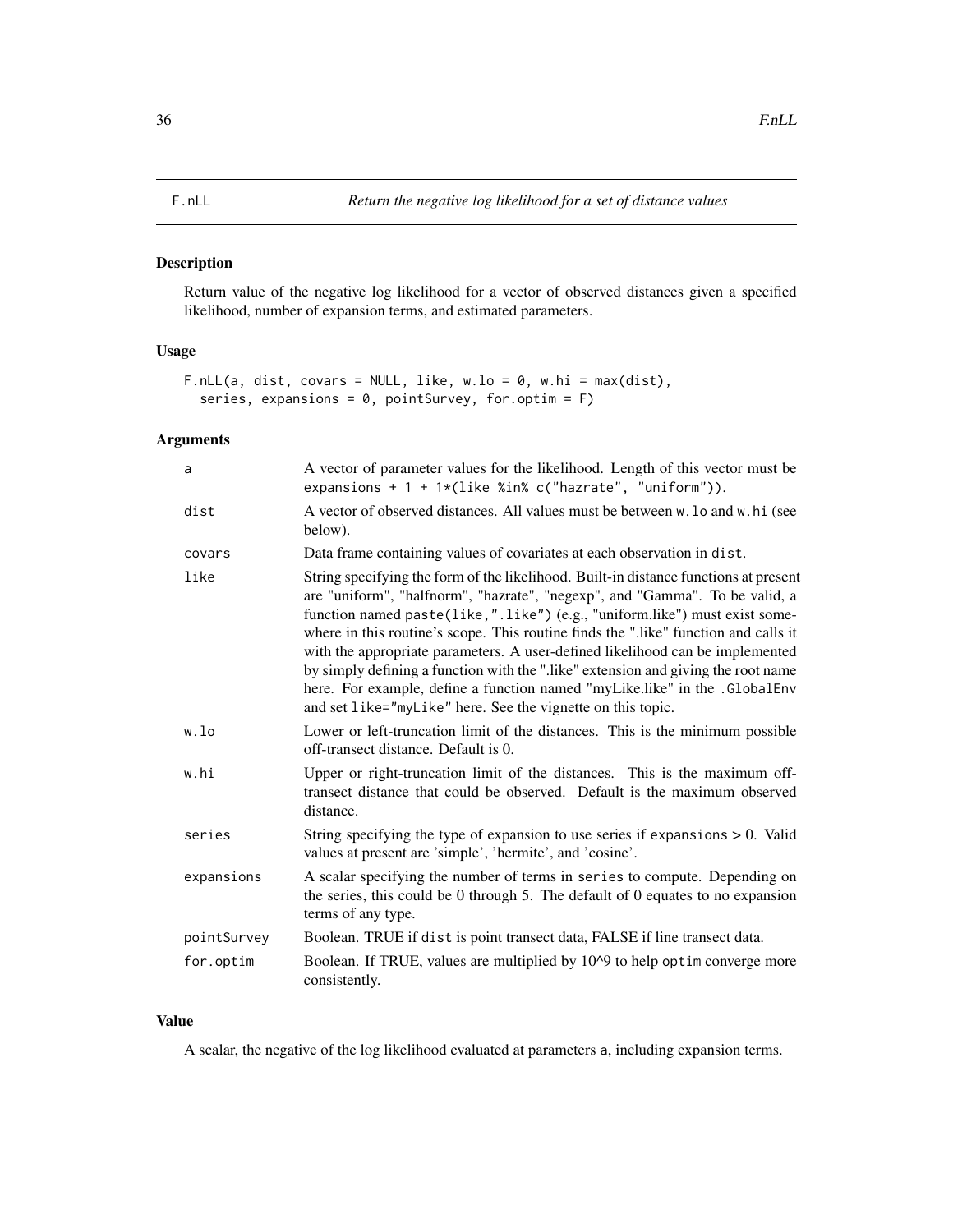#### F.start.limits 37

## Author(s)

Trent McDonald, WEST, Inc. <tmcdonald@west-inc.com> Aidan McDonald, WEST, Inc. <aidan@mcdcentral.org>

### See Also

See [uniform.like](#page-69-0) and links there; [dfuncEstim](#page-14-0)

F.start.limits *Set starting values and limits for parameters of Rdistance functions*

## Description

Return reasonable starting values and limits (boundaries) for the parameters of distance functions. Starting values and limits are specified for all likelihoods and expansion terms. This function is called by other routines in Rdistance, and is not intended to be called by the user.

### Usage

```
F.start.limits(like, expan, w.lo, w.hi, dist, covars = NULL,
 pointSurvey = FALSE)
```
## Arguments

| like        | String specifying the likelihood for the distance function. Possible values are<br>"hazrate" for hazard rate likelihood, "halfnorm" for the half normal likelihood,<br>"uniform" for the uniform likelihood, "negexp" for the negative exponential like-<br>lihood, and "Gamma" for the gamma likelihood. |
|-------------|-----------------------------------------------------------------------------------------------------------------------------------------------------------------------------------------------------------------------------------------------------------------------------------------------------------|
| expan       | Number of expansion terms to include. Valid values are $0, 1, , 3$ .                                                                                                                                                                                                                                      |
| w.lo        | Lower or left-truncation limit of the distances. Normally, 0.                                                                                                                                                                                                                                             |
| w.hi        | Upper or right-truncation limit of the distances. This is the maximum off-<br>transect distance that could be observed.                                                                                                                                                                                   |
| dist        | The vector of observed off-transect distances being analyzed. This vector is only<br>required for $like = "Gamma"$ and "halfnorm".                                                                                                                                                                        |
| covars      | Matrix of covariate values.                                                                                                                                                                                                                                                                               |
| pointSurvey | Boolean. TRUE if point transect data, FALSE if line transect data.                                                                                                                                                                                                                                        |

# Details

The number of parameters to be fitted is expan +  $1 + 1 \times (like \times in \times c("hazrate", "uniform"))$ . This is the length of all vectors returned in the output list.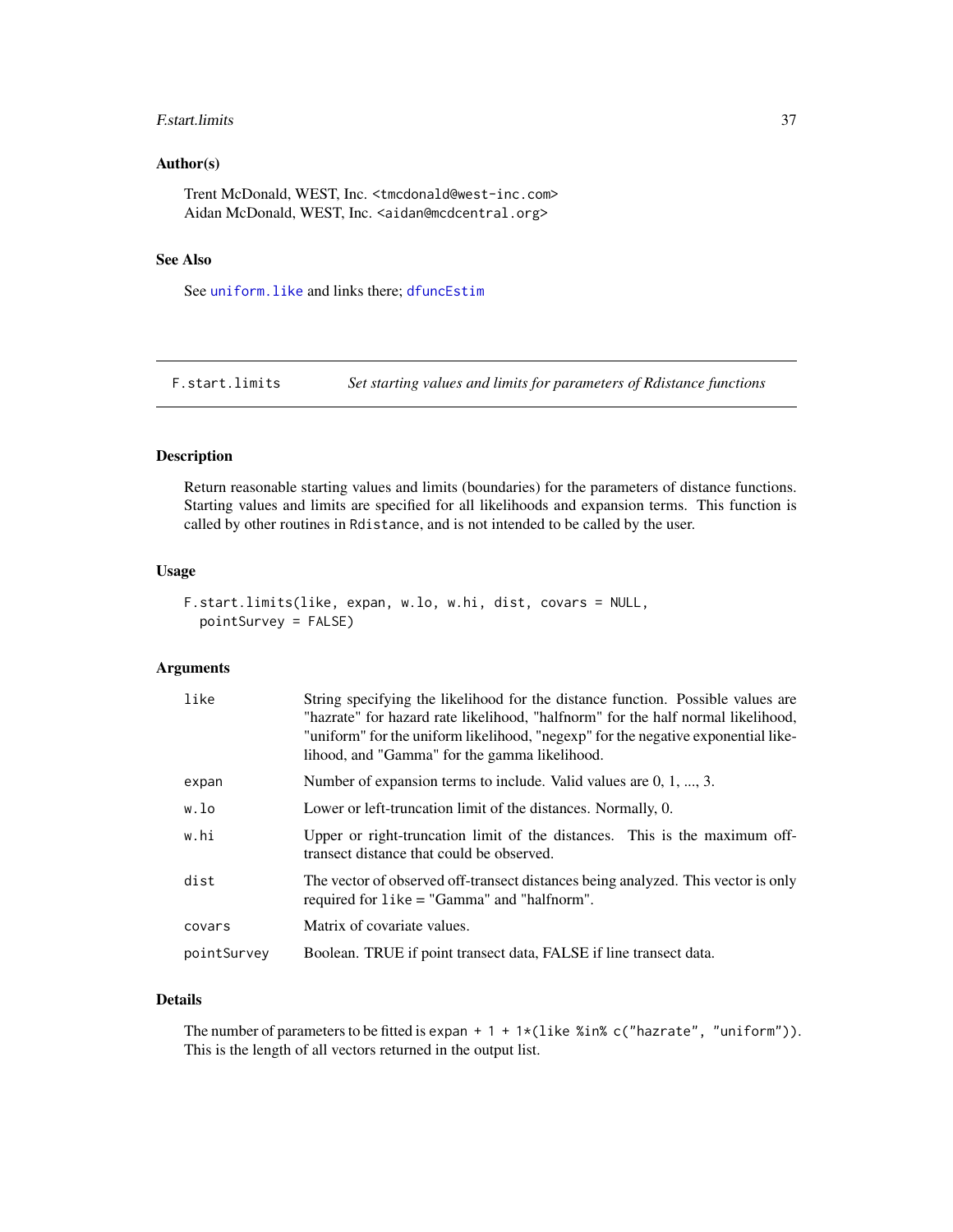## Value

A list containing the following components

| start    | Vector of reasonable starting values for parameters of the likelihood and expan-<br>sion terms. |
|----------|-------------------------------------------------------------------------------------------------|
| lowlimit | Vector of lower limits for the likelihood parameters and expansion terms.                       |
| uplimit  | Vector of upper limits for the likelihood parameters and expansion terms.                       |
| names    | Vector of names for the likelihood parameters and expansion terms.                              |

## Author(s)

Trent McDonald, WEST Inc., <tmcdonald@west-inc.com> Aidan McDonald, WEST Inc., <aidan@mcdcentral.org>

## See Also

[dfuncEstim](#page-14-0)

### Examples

```
F.start.limits("uniform", 0, 0, 1000)
 F.start.limits("uniform", 1, 0, 1000)
 F.start.limits("uniform", 2, 0, 1000)
 F.start.limits("uniform", 3, 0, 1000)
 F.start.limits("halfnorm", 0, 0, 1000, 500*runif(100))
 F.start.limits("halfnorm", 1, 0, 1000, 500*runif(100))
  F.start.limits("halfnorm", 2, 0, 1000, 500*runif(100))
  F.start.limits("halfnorm", 3, 0, 1000, 500*runif(100))
 F.start.limits("hazrate", 0, 0, 1000)
 F.start.limits("hazrate", 1, 0, 1000)
 F.start.limits("hazrate", 2, 0, 1000)
 F.start.limits("hazrate", 3, 0, 1000)
 F.start.limits("negexp", 0, 0, 1000)
 F.start.limits("negexp", 1, 0, 1000)
  F.start.limits("negexp", 2, 0, 1000)
  F.start.limits("negexp", 3, 0, 1000)
 F.start.limits("Gamma", 0, 0, 1000, 1000*runif(100))
```
<span id="page-37-0"></span>Gamma.like *Gamma distance function for distance analyses*

### Description

Computes the gamma likelihood, scaled appropriately, for use as a likelihood in estimating a distance function.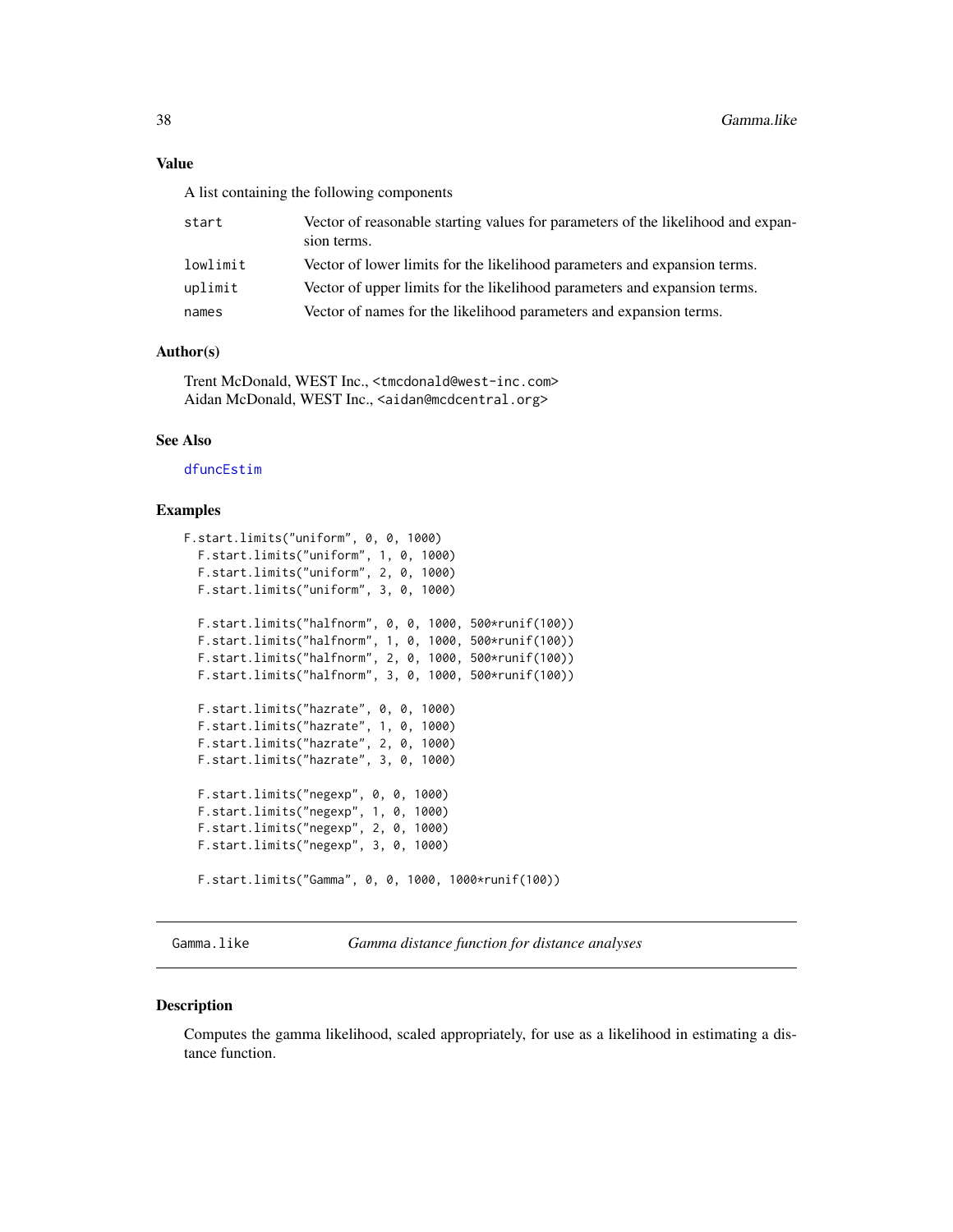## Gamma.like 39

## Usage

```
Gamma.like(a, dist, covars = NULL, w.lo = 0, w.hi = max(dist),
  series = "cosine", expansions = 0, scale = TRUE,
 pointSurvey = FALSE)
```
#### Arguments

| a           | A vector of likelihood parameter values. Length and meaning depend on series<br>and expansions. If no expansion terms were called for (i.e., expansions = $\theta$ ),<br>the distance likelihoods contain one or two canonical parameters (see Details).<br>If one or more expansions are called for, coefficients for the expansion terms<br>follow coefficients for the canonical parameters. If p is the number of canonical<br>parameters, coefficients for the expansion terms are $a[(p+1):length(a)].$                                                     |
|-------------|-------------------------------------------------------------------------------------------------------------------------------------------------------------------------------------------------------------------------------------------------------------------------------------------------------------------------------------------------------------------------------------------------------------------------------------------------------------------------------------------------------------------------------------------------------------------|
| dist        | A numeric vector containing the observed distances.                                                                                                                                                                                                                                                                                                                                                                                                                                                                                                               |
| covars      | Data frame containing values of covariates at each observation in dist.                                                                                                                                                                                                                                                                                                                                                                                                                                                                                           |
| w.lo        | Scalar value of the lowest observable distance. This is the <i>left truncation</i> of<br>sighting distances in dist. Same units as dist. Values less than w.lo are<br>allowed in dist, but are ignored and their contribution to the likelihood is set to<br>NA in the output.                                                                                                                                                                                                                                                                                    |
| w.hi        | Scalar value of the largest observable distance. This is the right truncation of<br>sighting distances in dist. Same units as dist. Values greater than w.hi are<br>allowed in dist, but are ignored and their contribution to the likelihood is set to<br>NA in the output.                                                                                                                                                                                                                                                                                      |
| series      | A string specifying the type of expansion to use. Currently, valid values are<br>'simple', 'hermite', and 'cosine'; but, see dfuncEstim about defining other se-<br>ries.                                                                                                                                                                                                                                                                                                                                                                                         |
| expansions  | A scalar specifying the number of terms in series. Depending on the series,<br>this could be 0 through 5. The default of 0 equates to no expansion terms of any<br>type.                                                                                                                                                                                                                                                                                                                                                                                          |
| scale       | Logical scalar indicating whether or not to scale the likelihood so it integrates to<br>1. This parameter is used to stop recursion in other functions. If scale equals<br>TRUE, a numerical integration routine (integration.constant) is called, which<br>in turn calls this likelihood function again with scale = FALSE. Thus, this rou-<br>tine knows when its values are being used to compute the likelihood and when<br>its value is being used to compute the constant of integration. All user defined<br>likelihoods must have and use this parameter. |
| pointSurvey | Boolean. TRUE if dist is point transect data, FALSE if line transect data.                                                                                                                                                                                                                                                                                                                                                                                                                                                                                        |

## Details

This function utilizes the built-in R function dgamma to evaluate the gamma density function. Using the parameterization of dgamma, the gamma shape parameter is a[1] while the gamma scale parameter is  $(a[2]/\text{gamma}(r)) * ((r - 1)/\text{exp}(1))^(r - 1)$ . Currently, this function implements a non-covariate version of the gamma detection function used by Becker and Quang (2009). In future, linear equations will relate covariate values to values of the gamma parameters. This future implementation will fully replicate the distance functions of Becker and Quang (2009).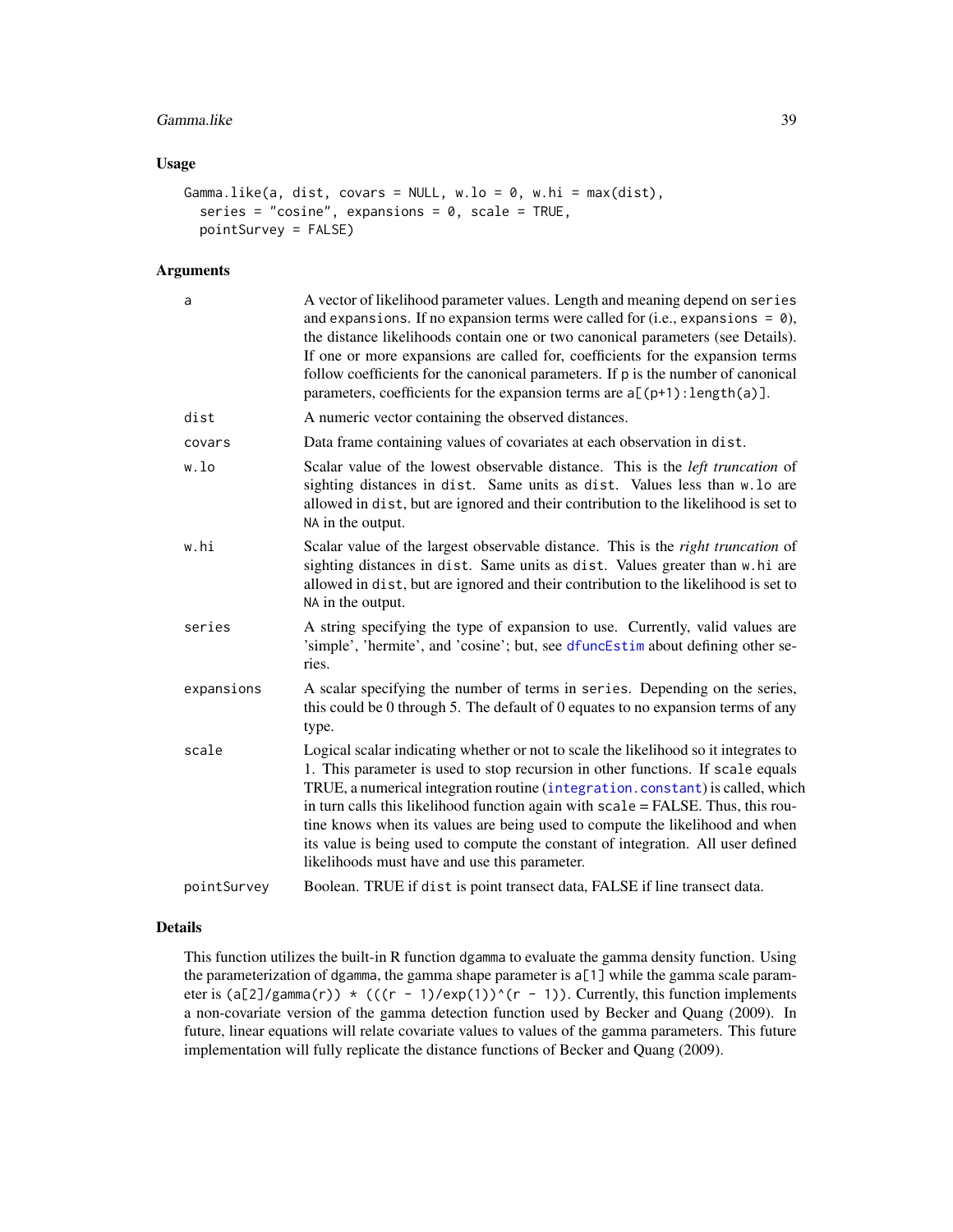A numeric vector the same length and order as dist containing the likelihood contribution for distances in dist. Assuming  $L=gamma$ amma.like(c(r,lam),dist), the full log likelihood of all the data is  $\text{-sum}(\log(L))$ , na.rm=T). Note that the returned likelihood value for distances less than w. lo or greater than w. hi is NA, and thus it is prudent to use na.  $rm = TRUE$  in the sum. If scale  $=$ TRUE, the integral of the likelihood from  $w \cdot \nu$ . Lo to  $w \cdot \nu$  is 1.0. If scale = FALSE, the integral of the likelihood is an arbitrary constant.

## Author(s)

Trent McDonald, WEST, Inc. <tmcdonald@west-inc.com> Aidan McDonald, WEST, Inc. <aidan@mcdcentral.org>

#### References

Becker, E. F., and P. X. Quang, 2009. *A Gamma-Shaped Detection Function for Line-Transect Surveys with Mark-Recapture and Covariate Data.* Journal of Agricultural, Biological, and Environmental Statistics 14(2):207-223.

#### See Also

[dfuncEstim](#page-14-0), [halfnorm.like](#page-40-0), [hazrate.like](#page-43-0), [uniform.like](#page-69-0), [negexp.like](#page-48-0)

#### Examples

```
## Not run:
set.seed(238642)
x <- seq(0, 100, length=100)
# Plots showing effects of changes in shape
plot(x, Gamma.like(c(20,20), x), type="l", col="red")
plot(x, Gamma.like(c(40,20), x), type="l", col="blue")
# Plots showing effects of changes in scale
plot(x, Gamma.like(c(20,20), x), type="1", col="red")plot(x, Gamma.like(c(20,40), x), type="1", col="blue")# Estimate 'Gamma' distance function
r < -5lam < - 10b <- (1/\text{gamma}(r)) * ((r - 1)/\text{exp}(1))^(r - 1)x <- rgamma(1000, shape=r, scale=b*lam)
dfunc <- dfuncEstim(x~1, likelihood="Gamma", x.scl="max")
plot(dfunc)
```
## End(Not run)

# Value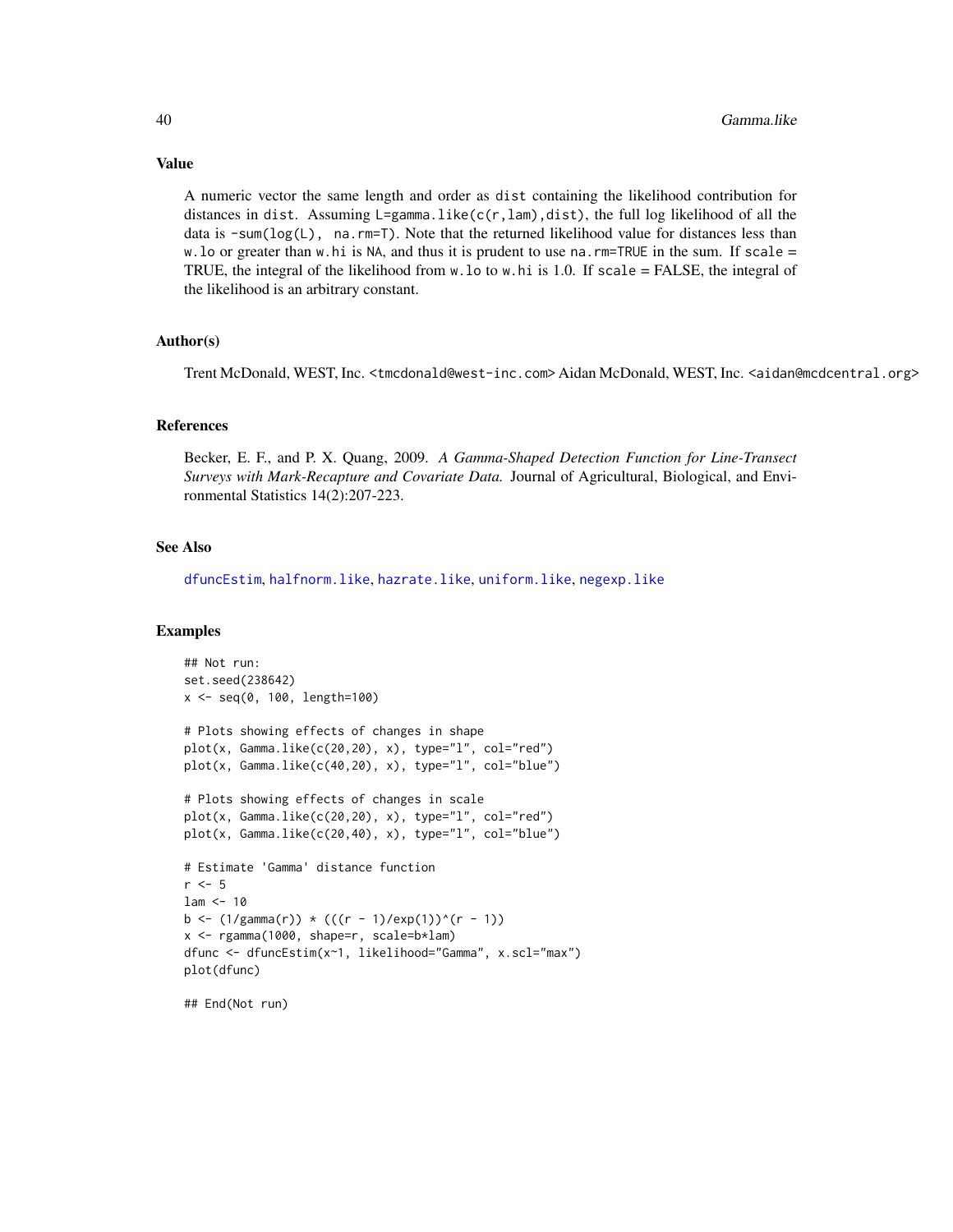## Description

Returns the model frame from a formula and data set. This routine is intended to only be called from within other Rdistance functions.

## Usage

getDfuncModelFrame(formula, data)

#### **Arguments**

| formula | A dfunc formula object. See dfuncEstim.                            |
|---------|--------------------------------------------------------------------|
| data    | The data frame from which variables in formula (potentially) come. |

# Details

This routine is needed to get the scoping correct in dfuncEstim. In dfuncEstim, we first merge the detection and site data frames, then call this routine.

## Value

a model frame containing the response and covariates resulting from evaluating formula in data.

### Author(s)

Trent McDonald, WEST, Inc. <tmcdonald@west-inc.com>

<span id="page-40-0"></span>halfnorm.like *Half-normal likelihood function for distance analyses*

### Description

This function computes the likelihood contributions for sighting distances, scaled appropriately, for use as a distance likelihood.

## Usage

```
halfnorm.like(a, dist, covars = NULL, w.lo = 0, w.hi = max(dist),
  series = "cosine", expansions = 0, scale = TRUE,
  pointSurvey = FALSE)
```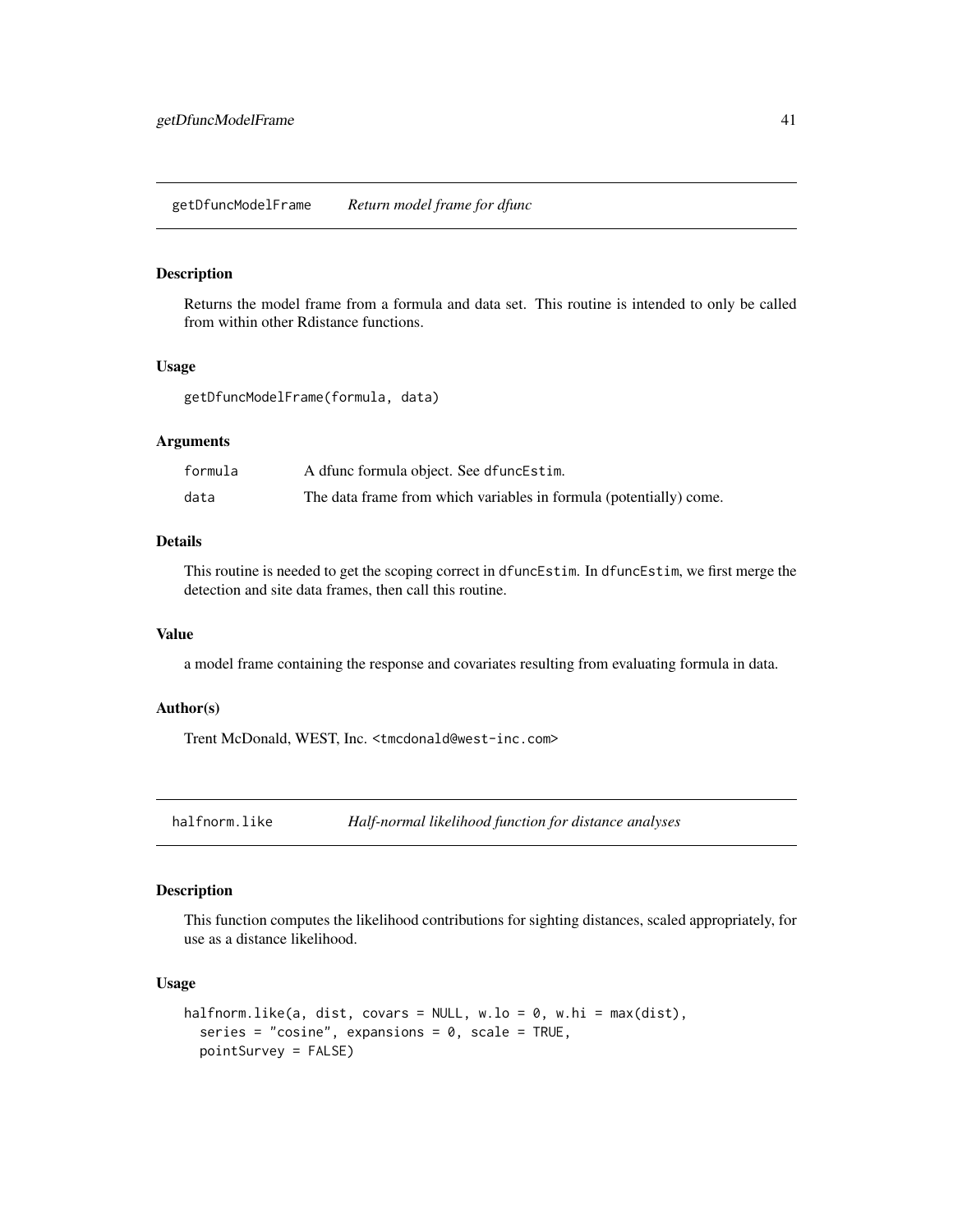## Arguments

| a           | A vector of likelihood parameter values. Length and meaning depend on series<br>and expansions. If no expansion terms were called for (i.e., expansions = $\theta$ ),<br>the distance likelihoods contain one or two canonical parameters (see Details).<br>If one or more expansions are called for, coefficients for the expansion terms fol-<br>low coefficients for the canonical parameters. <i>i.e.</i> , if p is the number of canonical<br>parameters, coefficients for the expansion terms are $a[(p+1):length(a)].$                                     |
|-------------|-------------------------------------------------------------------------------------------------------------------------------------------------------------------------------------------------------------------------------------------------------------------------------------------------------------------------------------------------------------------------------------------------------------------------------------------------------------------------------------------------------------------------------------------------------------------|
| dist        | A numeric vector containing the observed distances.                                                                                                                                                                                                                                                                                                                                                                                                                                                                                                               |
| covars      | Data frame containing values of covariates at each observation in dist.                                                                                                                                                                                                                                                                                                                                                                                                                                                                                           |
| w.lo        | Scalar value of the lowest observable distance. This is the <i>left truncation</i> of<br>sighting distances in dist. Same units as dist. Values less than w. lo are<br>allowed in dist, but are ignored and their contribution to the likelihood is set to<br>NA in the output.                                                                                                                                                                                                                                                                                   |
| w.hi        | Scalar value of the largest observable distance. This is the right truncation of<br>sighting distances in dist. Same units as dist. Values greater than w.hi are<br>allowed in dist, but are ignored and their contribution to the likelihood is set to<br>NA in the output.                                                                                                                                                                                                                                                                                      |
| series      | A string specifying the type of expansion to use. Currently, valid values are<br>'simple', 'hermite', and 'cosine'; but, see dfuncEstim about defining other se-<br>ries.                                                                                                                                                                                                                                                                                                                                                                                         |
| expansions  | A scalar specifying the number of terms in series. Depending on the series,<br>this could be 0 through 5. The default of 0 equates to no expansion terms of any<br>type.                                                                                                                                                                                                                                                                                                                                                                                          |
| scale       | Logical scalar indicating whether or not to scale the likelihood so it integrates to<br>1. This parameter is used to stop recursion in other functions. If scale equals<br>TRUE, a numerical integration routine (integration.constant) is called, which<br>in turn calls this likelihood function again with scale = FALSE. Thus, this rou-<br>tine knows when its values are being used to compute the likelihood and when<br>its value is being used to compute the constant of integration. All user defined<br>likelihoods must have and use this parameter. |
| pointSurvey | Boolean. TRUE if distances in dist are radial from point transects, FALSE if<br>distances are perpendicular off-transect distances.                                                                                                                                                                                                                                                                                                                                                                                                                               |

## Details

The half-normal likelihood is

$$
f(x|a) = \exp(-x^2/(2*a^2))
$$

where a is the parameter to be estimated. Some half-normal distance functions in the literature do not use a "2" in the denominator of the exponent. Rdistance uses a "2" in the denominator of the exponent to make quantiles of this function agree with the standard normal which means  $a$  can be interpreted as a normal standard error. e.g., approximately 95% of all observations will occur between 0 and 2*a*.

**Expansion Terms:** If expansions  $= k (k > 0)$ , the expansion function specified by series is called (see for example cosine. expansion). Assuming  $h_{ij}(x)$  is the  $j^{th}$  expansion term for the  $i^{th}$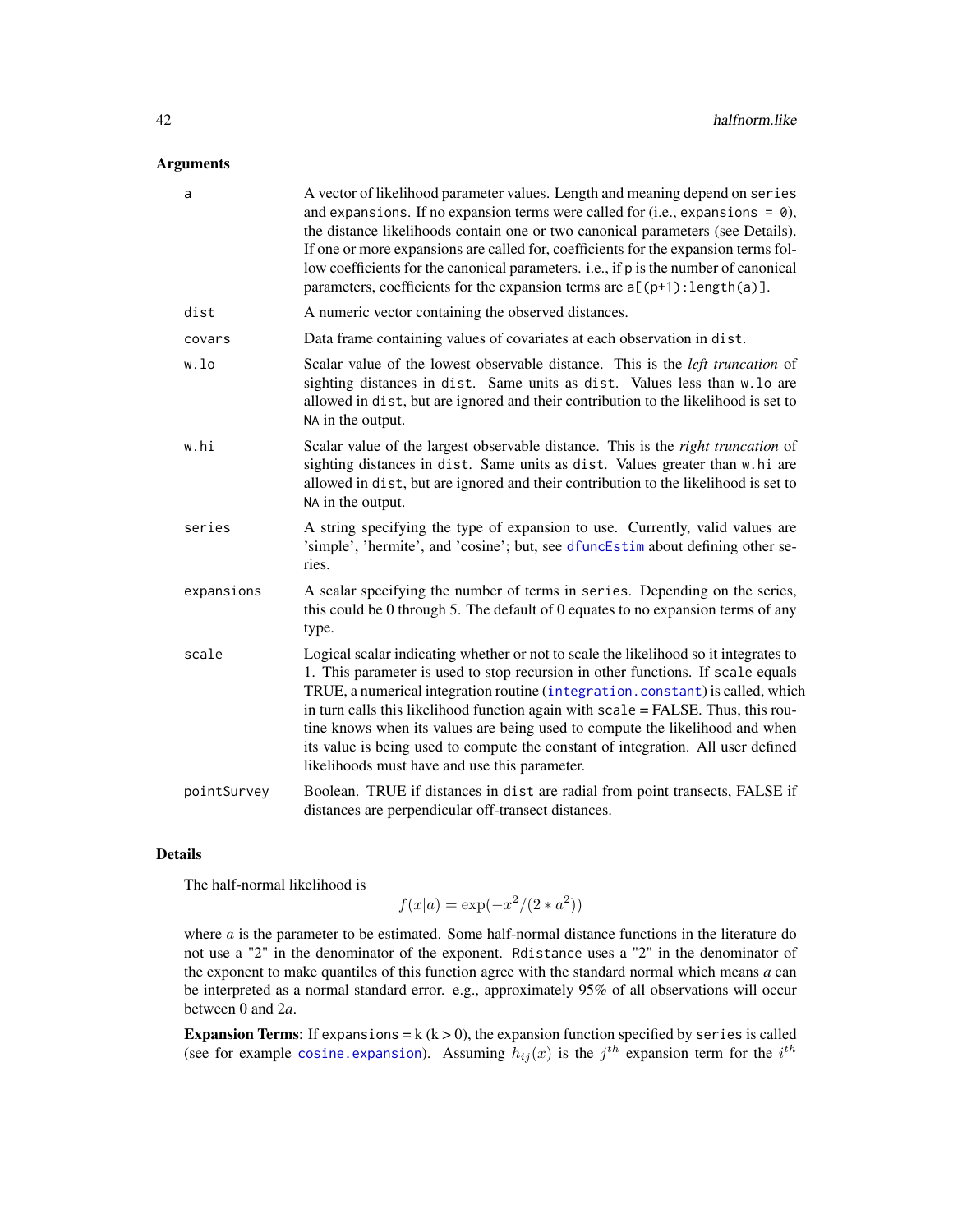#### halfnorm.like 43

distance and that  $c_1, c_2, \ldots, c_k$  are (estimated) coefficients for the expansion terms, the likelihood contribution for the  $i^{th}$  distance is,

$$
f(x|a, b, c_1, c_2, \ldots, c_k) = f(x|a, b)(1 + \sum_{j=1}^k c_j h_{ij}(x)).
$$

 $f(x|a,b,c_1,c_2,...,c_k) = f(x|a,b)(1 + c(1) h_i(1+x)(2) h_i(2x) + ... + c(k) h_i(kx)).$ 

#### Value

A numeric vector the same length and order as dist containing the likelihood contribution for corresponding distances in dist. Assuming L is the returned vector from one of these functions, the negative log likelihood of all the data is  $\text{-sum}(\log(L))$ , na.rm=T). Note that the returned likelihood value for distances less than w.lo or greater than w.hi is NA, hence na.rm=TRUE in the sum. If scale = TRUE, the integral of the likelihood from w.lo to w.hi is 1.0. If scale = FALSE, the integral of the likelihood is something else.

#### Author(s)

Trent McDonald, WEST, Inc. <tmcdonald@west-inc.com> Aidan McDonald, WEST, Inc. <aidan@mcdcentral.org>

## See Also

[dfuncEstim](#page-14-0), [hazrate.like](#page-43-0), [uniform.like](#page-69-0), [negexp.like](#page-48-0), [Gamma.like](#page-37-0)

### Examples

```
## Not run:
set.seed(238642)
x <- seq(0, 100, length=100)
# Plots showing effects of changes in parameter Sigma
plot(x, halfnorm.like(20, x), type="l", col="red")
plot(x, halfnorm.like(40, x), type="l", col="blue")
# Estimate 'halfnorm' distance function
a \leq -5x \le - rnorm(1000, mean=0, sd=a)
x \le -x[x \ge 0]dfunc <- dfuncEstim(x~1, likelihood="halfnorm")
plot(dfunc)
# evaluate the log Likelihood
L <- halfnorm.like(dfunc$parameters, dfunc$dist, covars=dfunc$covars,
    w.lo=dfunc$w.lo, w.hi=dfunc$w.hi,
    series=dfunc$series, expansions=dfunc$expansions,
    scale=TRUE)
-sum(log(L), na.rm=TRUE) # the negative log likelihood
## End(Not run)
```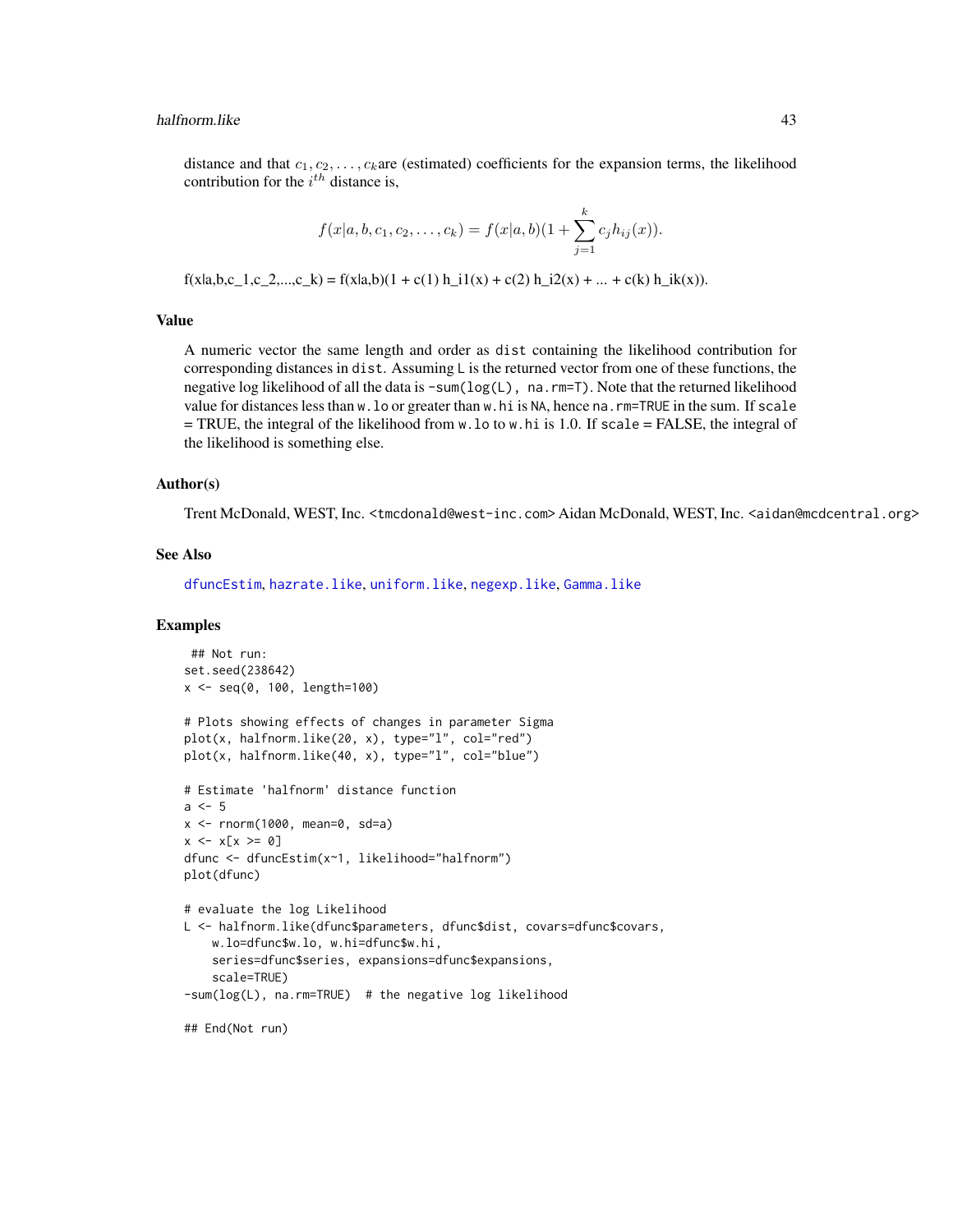# Description

This function computes likelihood contributions for off-transect sighting distances, scaled appropriately, for use as a distance likelihood.

## Usage

```
hazrate.like(a, dist, covars = NULL, w.lo = 0, w.hi = max(dist),
  series = "cosine", expansions = 0, scale = TRUE,
 pointSurvey = FALSE)
```
## Arguments

| a           | A vector of likelihood parameter values. Length and meaning depend on series<br>and expansions. If no expansion terms were called for (i.e., expansions = $\theta$ ),<br>the distance likelihoods contain one or two canonical parameters (see Details).<br>If one or more expansions are called for, coefficients for the expansion terms<br>follow coefficients for the canonical parameters. If p is the number of canonical<br>parameters, coefficients for the expansion terms are $a[(p+1):length(a)].$                                                     |
|-------------|-------------------------------------------------------------------------------------------------------------------------------------------------------------------------------------------------------------------------------------------------------------------------------------------------------------------------------------------------------------------------------------------------------------------------------------------------------------------------------------------------------------------------------------------------------------------|
| dist        | A numeric vector containing the observed distances.                                                                                                                                                                                                                                                                                                                                                                                                                                                                                                               |
| covars      | Data frame containing values of covariates at each observation in dist.                                                                                                                                                                                                                                                                                                                                                                                                                                                                                           |
| w.lo        | Scalar value of the lowest observable distance. This is the <i>left truncation</i> of<br>sighting distances in dist. Same units as dist. Values less than w.lo are<br>allowed in dist, but are ignored and their contribution to the likelihood is set to<br>NA in the output.                                                                                                                                                                                                                                                                                    |
| w.hi        | Scalar value of the largest observable distance. This is the right truncation of<br>sighting distances in dist. Same units as dist. Values greater than w.hi are<br>allowed in dist, but are ignored and their contribution to the likelihood is set to<br>NA in the output.                                                                                                                                                                                                                                                                                      |
| series      | A string specifying the type of expansion to use. Currently, valid values are<br>'simple', 'hermite', and 'cosine'; but, see dfuncEstim about defining other se-<br>ries.                                                                                                                                                                                                                                                                                                                                                                                         |
| expansions  | A scalar specifying the number of terms in series. Depending on the series,<br>this could be 0 through 5. The default of 0 equates to no expansion terms of any<br>type.                                                                                                                                                                                                                                                                                                                                                                                          |
| scale       | Logical scalar indicating whether or not to scale the likelihood so it integrates to<br>1. This parameter is used to stop recursion in other functions. If scale equals<br>TRUE, a numerical integration routine (integration.constant) is called, which<br>in turn calls this likelihood function again with scale = FALSE. Thus, this rou-<br>tine knows when its values are being used to compute the likelihood and when<br>its value is being used to compute the constant of integration. All user defined<br>likelihoods must have and use this parameter. |
| pointSurvey | Boolean. TRUE if dist is point transect data, FALSE if line transect data.                                                                                                                                                                                                                                                                                                                                                                                                                                                                                        |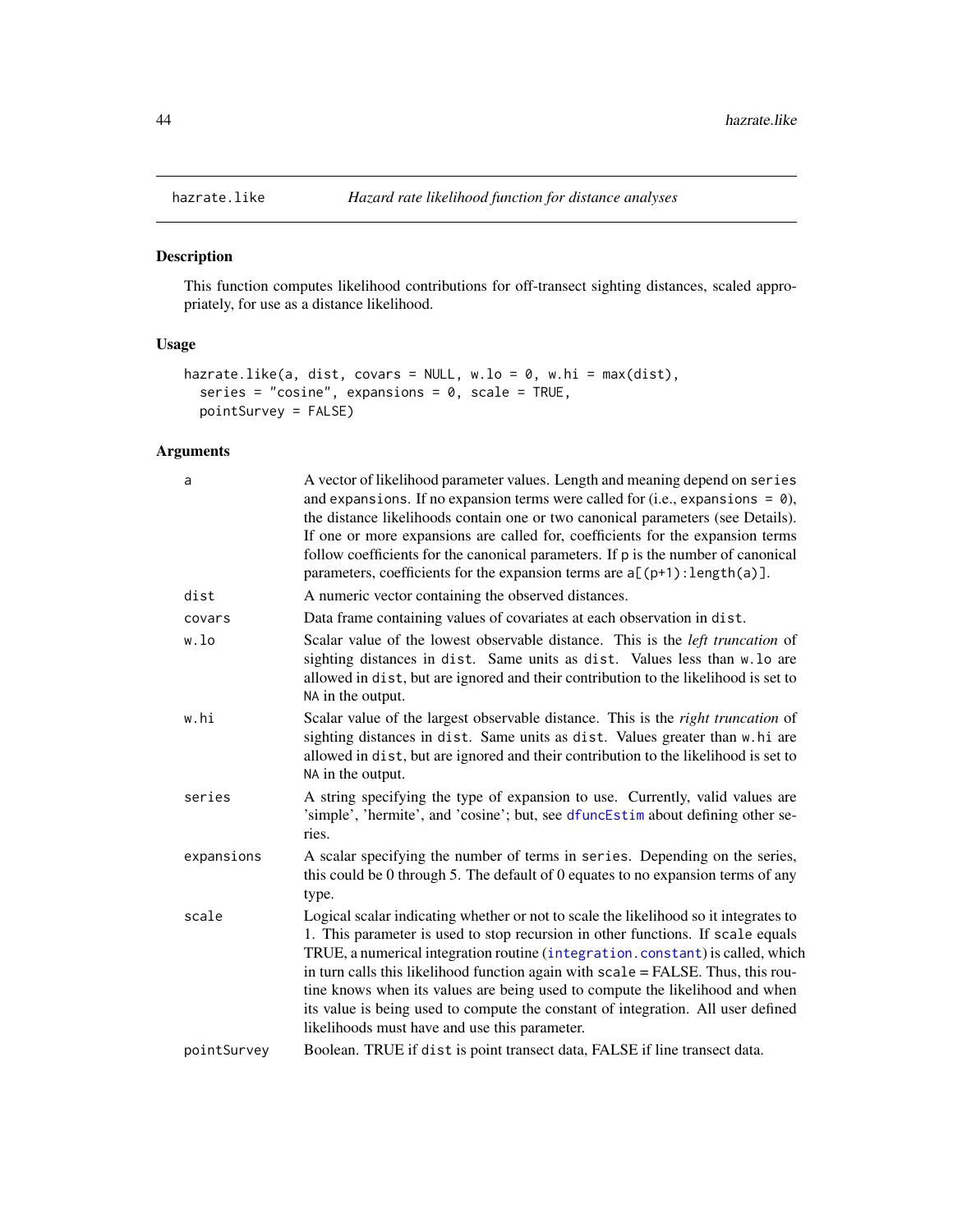hazrate.like 45

#### Details

The hazard rate likelihood is

$$
f(x|a, b) = 1 - \exp(-(x/\sigma)^{-\beta})
$$

where  $\sigma$  is a variance parameter, and  $\beta$  is a slope parameter to be estimated.

Expansion Terms: If expansions =  $k (k > 0)$ , the expansion function specified by series is called (see for example [cosine.expansion](#page-13-0)). Assuming  $h_{ij}(x)$  is the  $j^{th}$  expansion term for the  $i^{th}$ distance and that  $c_1, c_2, \ldots, c_k$  are (estimated) coefficients for the expansion terms, the likelihood contribution for the  $i^{th}$  distance is,

$$
f(x|a, b, c_1, c_2, \ldots, c_k) = f(x|a, b)(1 + \sum_{j=1}^k c_j h_{ij}(x)).
$$

### Value

A numeric vector the same length and order as dist containing the likelihood contribution for corresponding distances in dist. Assuming L is the returned vector from one of these functions, the full log likelihood of all the data is -sum(log(L), na.rm=T). Note that the returned likelihood value for distances less than w.lo or greater than w.hi is NA, and thus it is prudent to use na.rm=TRUE in the sum. If scale = TRUE, the integral of the likelihood from  $w \cdot$  lo to  $w \cdot h$  is 1.0. If scale = FALSE, the integral of the likelihood is arbitrary.

### Author(s)

Trent McDonald, WEST, Inc. <tmcdonald@west-inc.com> Aidan McDonald, WEST, Inc. <aidan@mcdcentral.org>

### See Also

[dfuncEstim](#page-14-0), [halfnorm.like](#page-40-0), [uniform.like](#page-69-0), [negexp.like](#page-48-0), [Gamma.like](#page-37-0)

#### Examples

```
## Not run:
x <- seq(0, 100, length=100)
# Plots showing effects of changes in sigma
plot(x, hazrate.like(c(20, 5), x), type="l", col="red")
plot(x, hazrate.like(c(40, 5), x), type="l", col="blue")
# Plots showing effects of changes in beta
plot(x, hazrate.like(c(50, 20), x), type="l", col="red")
plot(x, hazrate.like(c(50, 2), x), type="l", col="blue")
## End(Not run)
```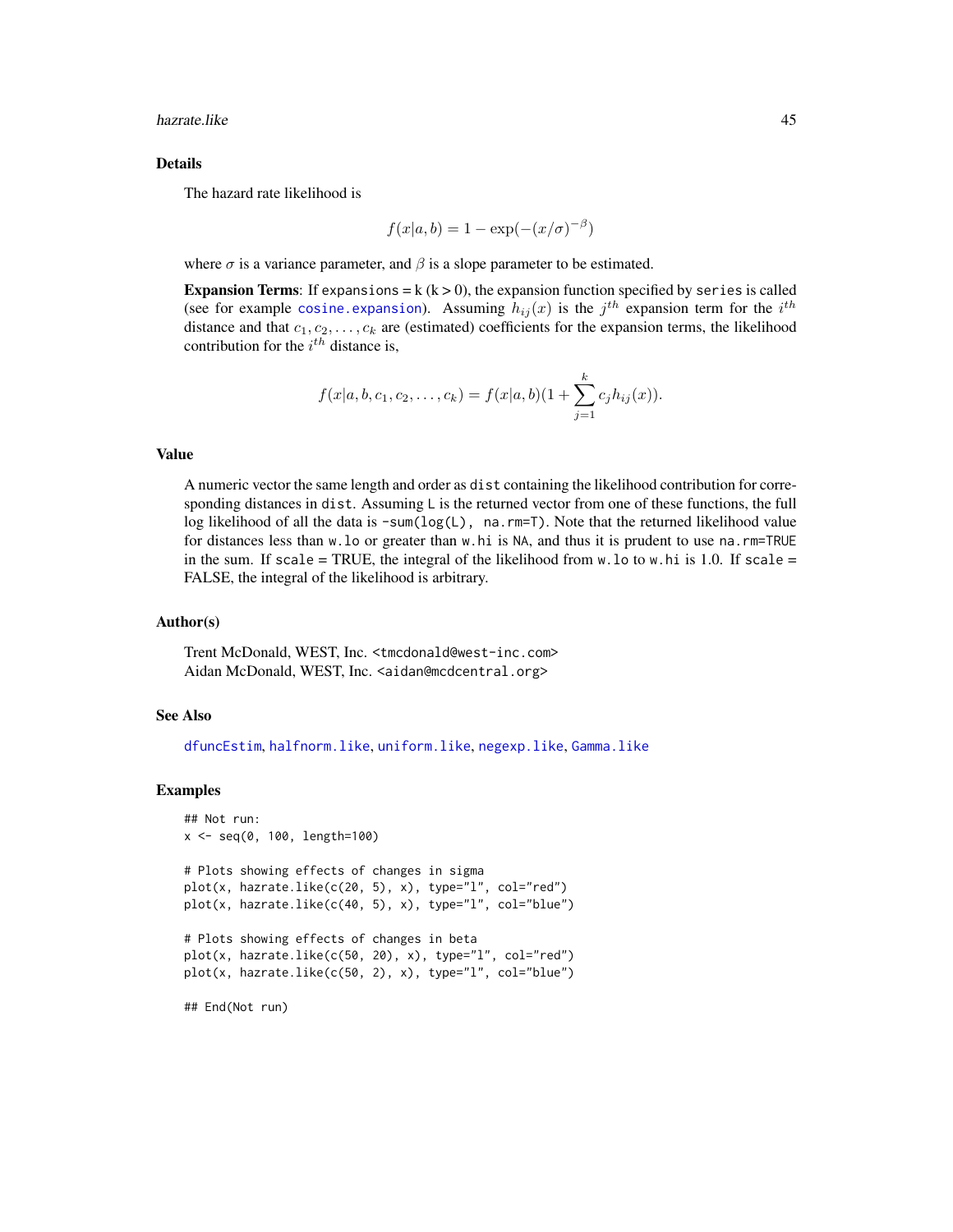<span id="page-45-0"></span>

### Description

Computes the Hermite expansion terms used in the likelihood of a distance analysis. More generally, will compute a Hermite expansion of any numeric vector.

#### Usage

hermite.expansion(x, expansions)

## Arguments

| $\mathsf{x}$ | In a distance analysis, x is a numeric vector containing the proportion of a strip<br>transect's half-width at which a group of individuals was sighted. If $w$ is the<br>strip transect half-width or maximum sighting distance, and $d$ is the perpendic-<br>ular off-transect distance to a sighted group ( $d \leq w$ ), x is usually $d/w$ . More<br>generally, x is a vector of numeric values. |
|--------------|-------------------------------------------------------------------------------------------------------------------------------------------------------------------------------------------------------------------------------------------------------------------------------------------------------------------------------------------------------------------------------------------------------|
| expansions   | A scalar specifying the number of expansion terms to compute. Must be one of<br>the integers $1, 2, 3$ , or $4$ .                                                                                                                                                                                                                                                                                     |

#### Details

There are, in general, several expansions that can be called Hermite. The Hermite expansion used here is:

- First term:
- 

$$
h_2(x) = x^6 - 15x^4 + 45x^2 - 15,
$$

 $h_1(x) = x^4 - 6x^2 + 3,$ 

• Third term:

• Second term:

$$
h_3(x) = x^8 - 28x^6 + 210x^4 - 420x^2 + 105,
$$

• Fourth term:

$$
h_4(x) = x^10 - 45x^8 + 630x^6 - 3150x^4 + 4725x^2 - 945,
$$

The maximum number of expansion terms computed is 4.

### Value

A matrix of size length $(x)$  X expansions. The columns of this matrix are the Hermite polynomial expansions of x. Column 1 is the first expansion term of x, column 2 is the second expansion term of x, and so on up to expansions.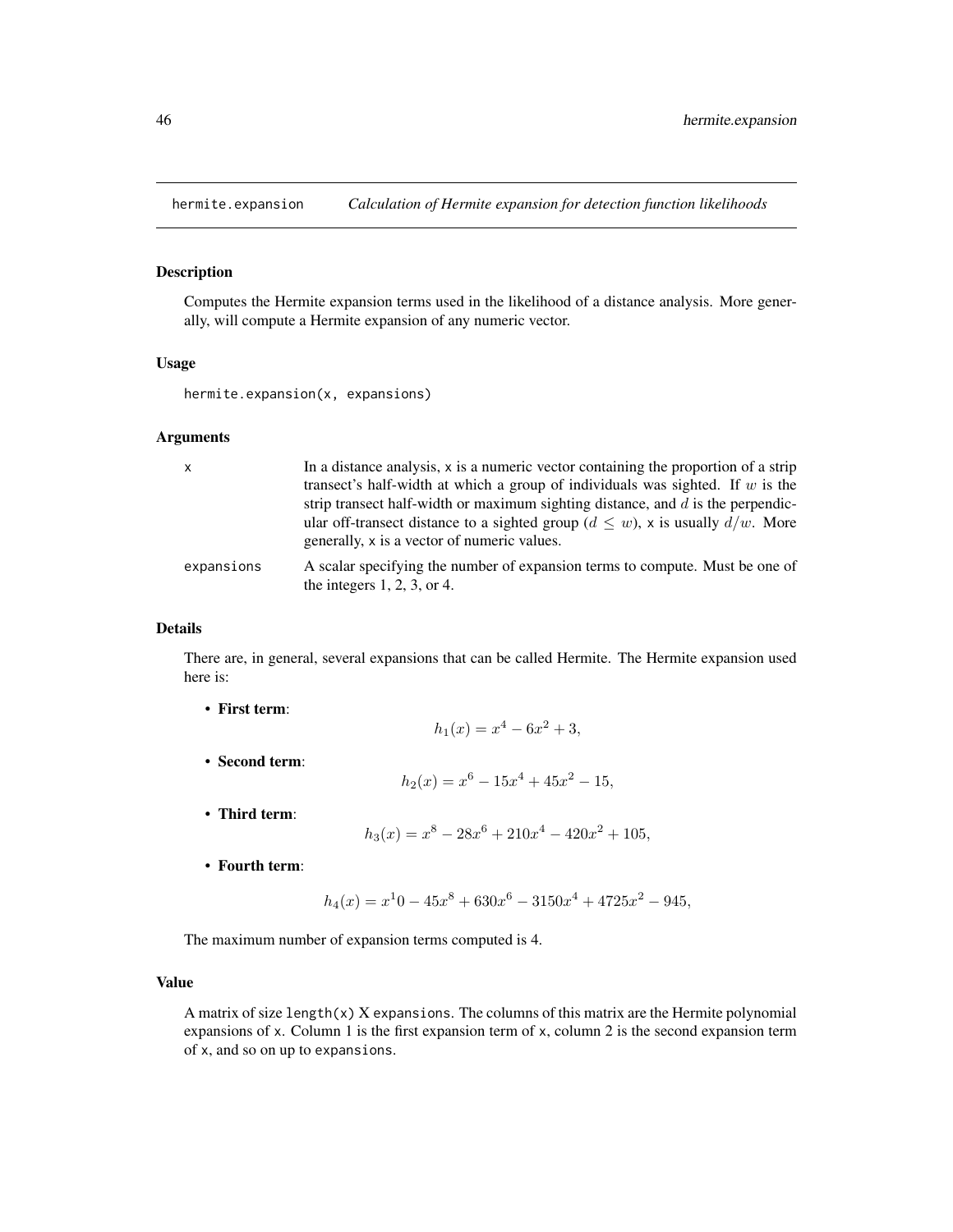## integration.constant 47

## Author(s)

Trent McDonald, WEST Inc. <tmcdonald@west-inc.com> Aidan McDonald, WEST Inc. <aidan@mcdcentral.org>

## See Also

[dfuncEstim](#page-14-0), [cosine.expansion](#page-13-0), [simple.expansion](#page-60-0), and the discussion of user defined likelihoods in [dfuncEstim](#page-14-0).

# Examples

```
set.seed(83828233)
  x <- rnorm(1000) * 100
  x \le -x[0 \le x \& x \le 100]herm.expn <- hermite.expansion(x, 3)
```
<span id="page-46-0"></span>integration.constant *Compute the integration constant for distance density functions*

## Description

Using numerical integration, this function computes the area under a distance function between two limits (w.lo and w.hi).

## Usage

```
integration.constant(dist, density, a, covars, w.lo, w.hi, series,
 expansions, pointSurvey)
```
#### Arguments

| dist    | Vector of detection distance values.                                                                                                                                                      |
|---------|-------------------------------------------------------------------------------------------------------------------------------------------------------------------------------------------|
| density | A likelihood function for which the integration constant is sought. This func-<br>tion must be capable of evaluating values between w. lo and w. hi and have the<br>following parameters: |
|         | • $a' = Parameter vector$ .                                                                                                                                                               |
|         | $\bullet$ 'dist' = Vector of distances.                                                                                                                                                   |
|         | • 'covars' = If the density allows covariates, the covariate matrix.                                                                                                                      |
|         | • 'w.lo' = Lower limit or left truncation value.                                                                                                                                          |
|         | • 'w.hi' = Upper limit or right truncation value.                                                                                                                                         |
|         | • 'series' = Form of the series expansions, if any.                                                                                                                                       |
|         | • 'expansions' = Number of expansion terms.                                                                                                                                               |
|         | • 'scale' = Whether to scale function to integrate to 1.                                                                                                                                  |
| a       | Vector of parameters to pass to density.                                                                                                                                                  |
| covars  | Matrix of covariate values.                                                                                                                                                               |
|         |                                                                                                                                                                                           |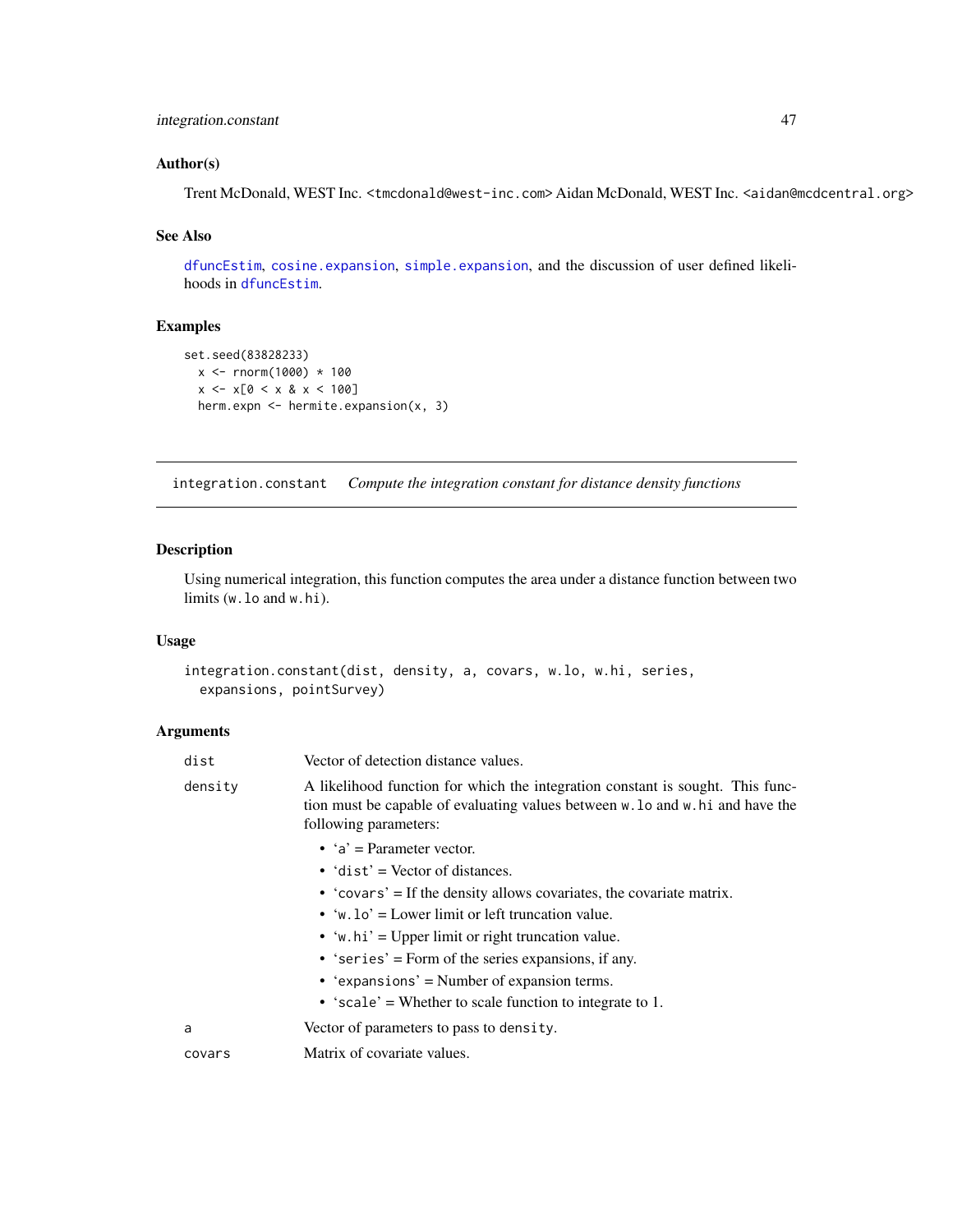| w.lo        | The lower limit of integration, or the left truncation value for perpendicular dis-<br>tances.                                                                         |
|-------------|------------------------------------------------------------------------------------------------------------------------------------------------------------------------|
| w.hi        | The upper limit of integration, or the right truncation value for perpendicular<br>distances.                                                                          |
| series      | The series to use for expansions. If expansions $> 0$ , this string specifies the<br>type of expansion. Valid values at present are 'simple', 'hermite', and 'cosine'. |
| expansions  | Number of expansions in density.                                                                                                                                       |
| pointSurvey | Boolean. TRUE if point transect data, FALSE if line transect data.                                                                                                     |

#### Details

The trapezoid rule is used to numerically integrate density from w.lo to w.hi. Two-hundred (200) equal-sized trapezoids are used in the integration. The number of trapezoids to use is fixed and cannot be changed without re-writing this routine.

## Value

A scalar (or vector of scalars if covariates are present) that is the area under density between w.lo and w.hi. This scalar can be used as a divisor to scale density such that it integrates to 1.0. If  $x =$ density(...), then  $x /$  integration.constant(density, ...) will integrate to 1.0.

### Author(s)

Trent McDonald, WEST Inc., <tmcdonald@west-inc.com> Aidan McDonald, WEST Inc., <aidan@mcdcentral.org> Michael Kleinsasser, WEST Inc., <mkleinsa@uwyo.edu>

#### See Also

[dfuncEstim](#page-14-0), [halfnorm.like](#page-40-0)

#### Examples

```
# Can put any number for first argument (1 used here)
scl <- integration.constant(dist=1, density=uniform.like, covars = NULL,
                            pointSurvey = FALSE, w.lo=0, w.hi = 100,
                            expansions = 0, a=c(75,25))
print(scl) # Should be 75.1
```

```
x <- seq(0,100,length=200)
y <- uniform.like( c(75,25), x, scale=FALSE ) / scl
int.y <- (x[2]-x[1]) * sum(y[-length(y)]+y[-1]) / 2 # the trapezoid rule, should be 1.0print(int.y) # Should be 1
```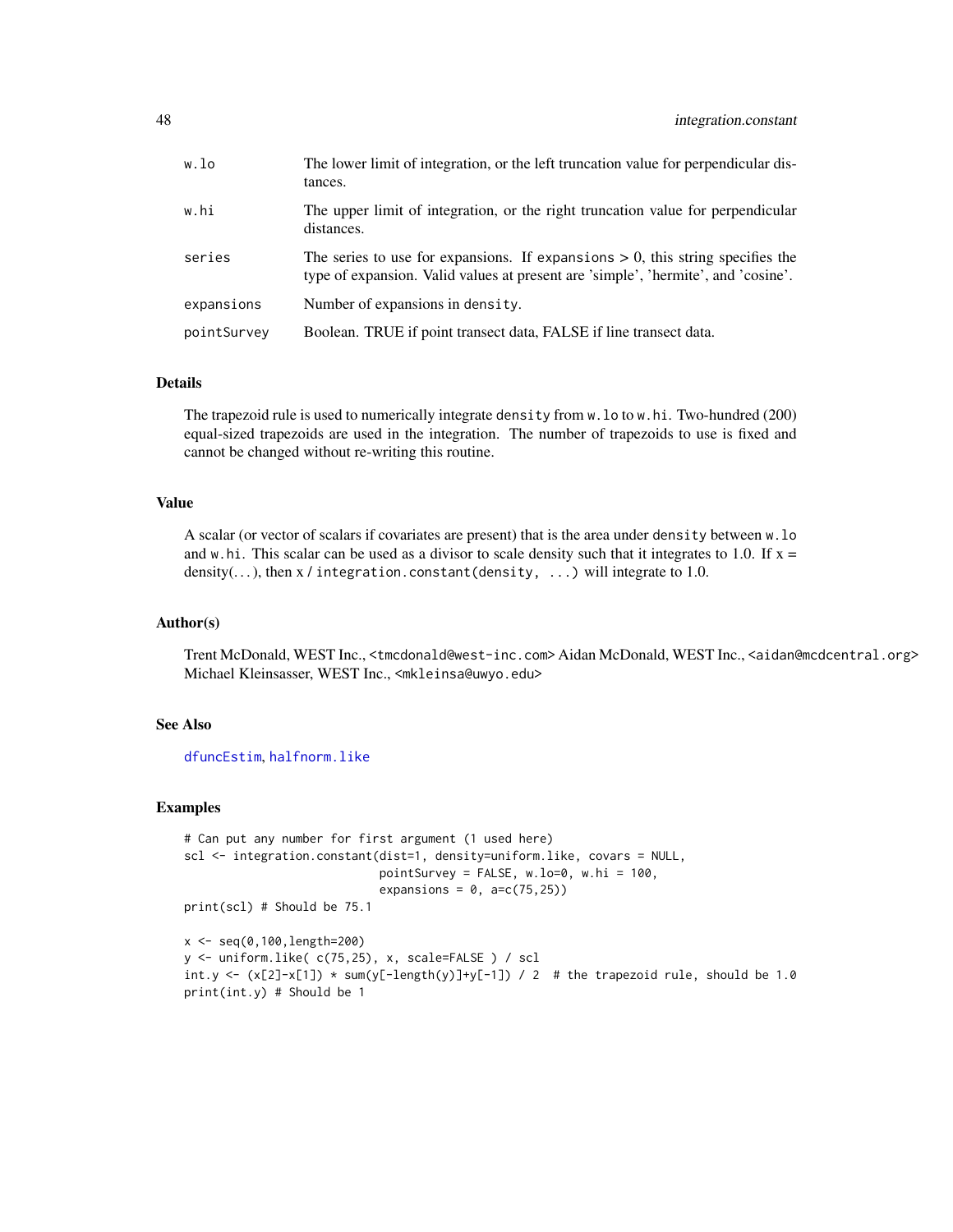### **Description**

Returns names of the likelihood parameters. This is a helper function and is not necessary for estimation. It is a nice to label some outputs in Rdistance with parameter names like "sigma" or "knee", depending on the likelihood, and this routine provides a way to do that.

#### Usage

```
likeParamNames(like.form)
```
## Arguments

like.form A text string naming the form of the likelihood.

## Details

For user defined functions, ensure that the user defined start-limits function named <likelihood>.start.limits can be evaluated on a distance of 1, can accept 0 expansions, a low limit of 0 a high limit of 1, and that it returns the parameter names as the \$names component of the result. That is, the code that returns user-defined parameter names is, fn <- match.fun( paste0(like.form, ".start.limits")); ans <- fn(1, 0, 0, 1); ans\$names

### Value

A vector of parameter names for that likelihood

#### Author(s)

Trent McDonald

<span id="page-48-0"></span>negexp.like *Negative exponential distance function for distance analyses*

### Description

Computes likelihood contributions for off-transect sighting distances, scaled appropriately, for use as a distance likelihood.

### Usage

```
negexpu.like(a, dist, covars = NULL, w.lo = 0, w.hi = max(dist),
  series = "cosine", expansions = 0, scale = TRUE,
  pointSurvey = FALSE)
```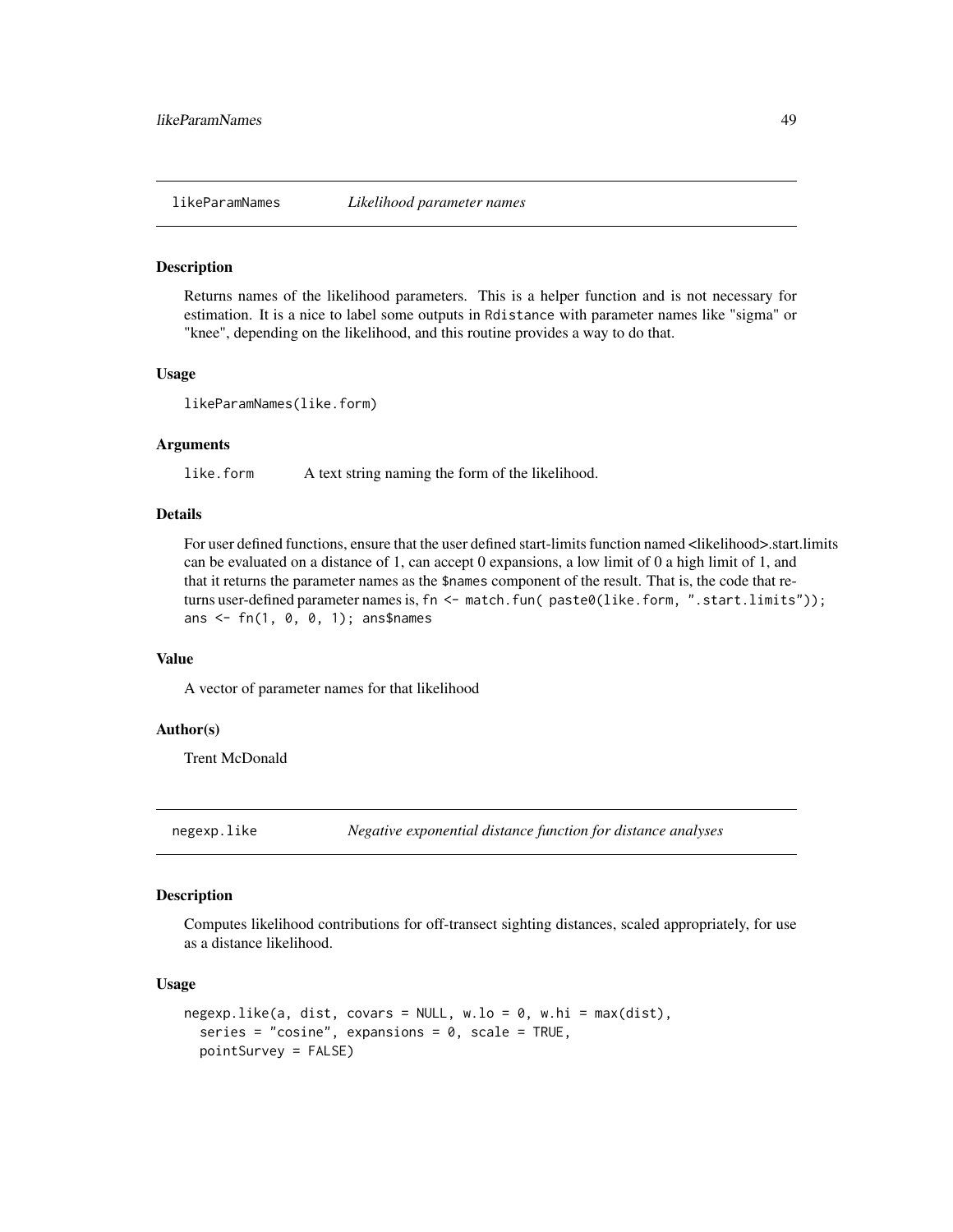## Arguments

| a           | A vector of likelihood parameter values. Length and meaning depend on series<br>and expansions. If no expansion terms were called for (i.e., expansions = $\theta$ ),<br>the distance likelihoods contains only one canonical parameter, which is the first<br>element of a (see Details). If one or more expansions are called for, coefficients<br>for the expansion terms follow coefficients for the canonical parameter. Coeffi-<br>cients for the expansion terms, if present, are $a[2:length(a)]$ .                                                       |
|-------------|-------------------------------------------------------------------------------------------------------------------------------------------------------------------------------------------------------------------------------------------------------------------------------------------------------------------------------------------------------------------------------------------------------------------------------------------------------------------------------------------------------------------------------------------------------------------|
| dist        | A numeric vector containing the observed distances.                                                                                                                                                                                                                                                                                                                                                                                                                                                                                                               |
| covars      | Data frame containing values of covariates at each observation in dist.                                                                                                                                                                                                                                                                                                                                                                                                                                                                                           |
| w.lo        | Scalar value of the lowest observable distance. This is the <i>left truncation</i> of<br>sighting distances in dist. Same units as dist. Values less than w.lo are<br>allowed in dist, but are ignored and their contribution to the likelihood is set to<br>NA in the output.                                                                                                                                                                                                                                                                                    |
| w.hi        | Scalar value of the largest observable distance. This is the right truncation of<br>sighting distances in dist. Same units as dist. Values greater than w.hi are<br>allowed in dist, but are ignored and their contribution to the likelihood is set to<br>NA in the output.                                                                                                                                                                                                                                                                                      |
| series      | A string specifying the type of expansion to use. Currently, valid values are<br>'simple', 'hermite', and 'cosine'; but, see dfuncEstim about defining other se-<br>ries.                                                                                                                                                                                                                                                                                                                                                                                         |
| expansions  | A scalar specifying the number of terms in series. Depending on the series,<br>this could be 0 through 5. The default of 0 equates to no expansion terms of any<br>type.                                                                                                                                                                                                                                                                                                                                                                                          |
| scale       | Logical scalar indicating whether or not to scale the likelihood so it integrates to<br>1. This parameter is used to stop recursion in other functions. If scale equals<br>TRUE, a numerical integration routine (integration.constant) is called, which<br>in turn calls this likelihood function again with scale = FALSE. Thus, this rou-<br>tine knows when its values are being used to compute the likelihood and when<br>its value is being used to compute the constant of integration. All user defined<br>likelihoods must have and use this parameter. |
| pointSurvey | Boolean. TRUE if dist is point transect data, FALSE if line transect data.                                                                                                                                                                                                                                                                                                                                                                                                                                                                                        |

### Details

The negative exponential likelihood is

$$
f(x|a) = \exp(-ax)
$$

where *a* is a slope parameter to be estimated. **Expansion Terms**: If expansions = k (k > 0), the expansion function specified by series is called (see for example [cosine.expansion](#page-13-0)). Assuming  $h_{ij}(x)$  is the  $j<sup>th</sup>$  expansion term for the  $i<sup>th</sup>$  distance and that  $c_1, c_2, \ldots, c_k$ are (estimated) coefficients for the expansion terms, the likelihood contribution for the  $i^{th}$  distance is,

$$
f(x|a, b, c_1, c_2, \ldots, c_k) = f(x|a, b)(1 + \sum_{j=1}^k c_j h_{ij}(x)).
$$

 $f(x|a,b,c_1,c_2,...,c_k) = f(x|a,b)(1 + c(1) h_1 1(x) + c(2) h_2 2(x) + ... + c(k) h_k(x)).$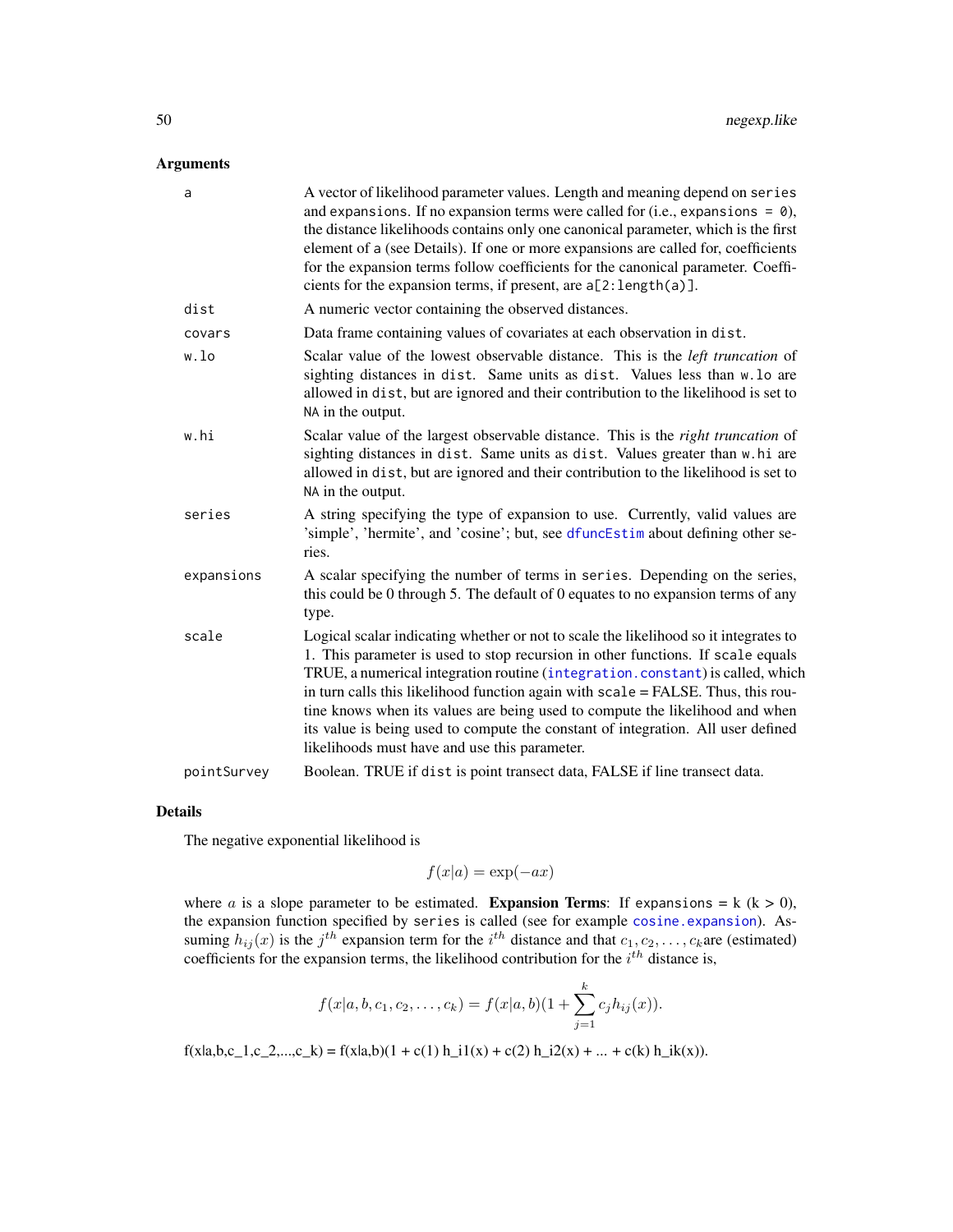#### perpDists 51

## Value

A numeric vector the same length and order as dist containing the likelihood contribution for corresponding distances in dist. Assuming L is the returned vector from one of these functions, the full log likelihood of all the data is -sum(log(L), na.rm=T). Note that the returned likelihood value for distances less than w.lo or greater than w.hi is NA, and thus it is prudent to use na.rm=TRUE in the sum. If scale = TRUE, the integral of the likelihood from  $w \cdot$  lo to  $w \cdot h$  is 1.0. If scale = FALSE, the integral of the likelihood is arbitrary.

### Author(s)

Trent McDonald, WEST Inc. <tmcdonald@west-inc.com> Aidan McDonald, WEST Inc. <aidan@mcdcentral.org>

## See Also

[dfuncEstim](#page-14-0), [halfnorm.like](#page-40-0), [uniform.like](#page-69-0), [hazrate.like](#page-43-0), [Gamma.like](#page-37-0)

### Examples

```
## Not run:
set.seed(238642)
x <- seq(0, 100, length=100)
# Plots showing effects of changes in parameter Beta
plot(x, negexp.like(0.01, x), type="l", col="red")
plot(x, negexp.like(0.05, x), type="l", col="blue")
# Estimate 'negexp' distance function
Beta <- 0.01
x <- rexp(1000, rate=Beta)
dfunc <- dfuncEstim(x~1, likelihood="negexp")
plot(dfunc)
## End(Not run)
```
<span id="page-50-0"></span>perpDists *Compute off-transect distances from sighting distances and angles*

### Description

Computes off-transect (also called 'perpendicular') distances from measures of sighting distance and sighting angle.

#### Usage

```
perpDists(sightDist, sightAngle, data)
```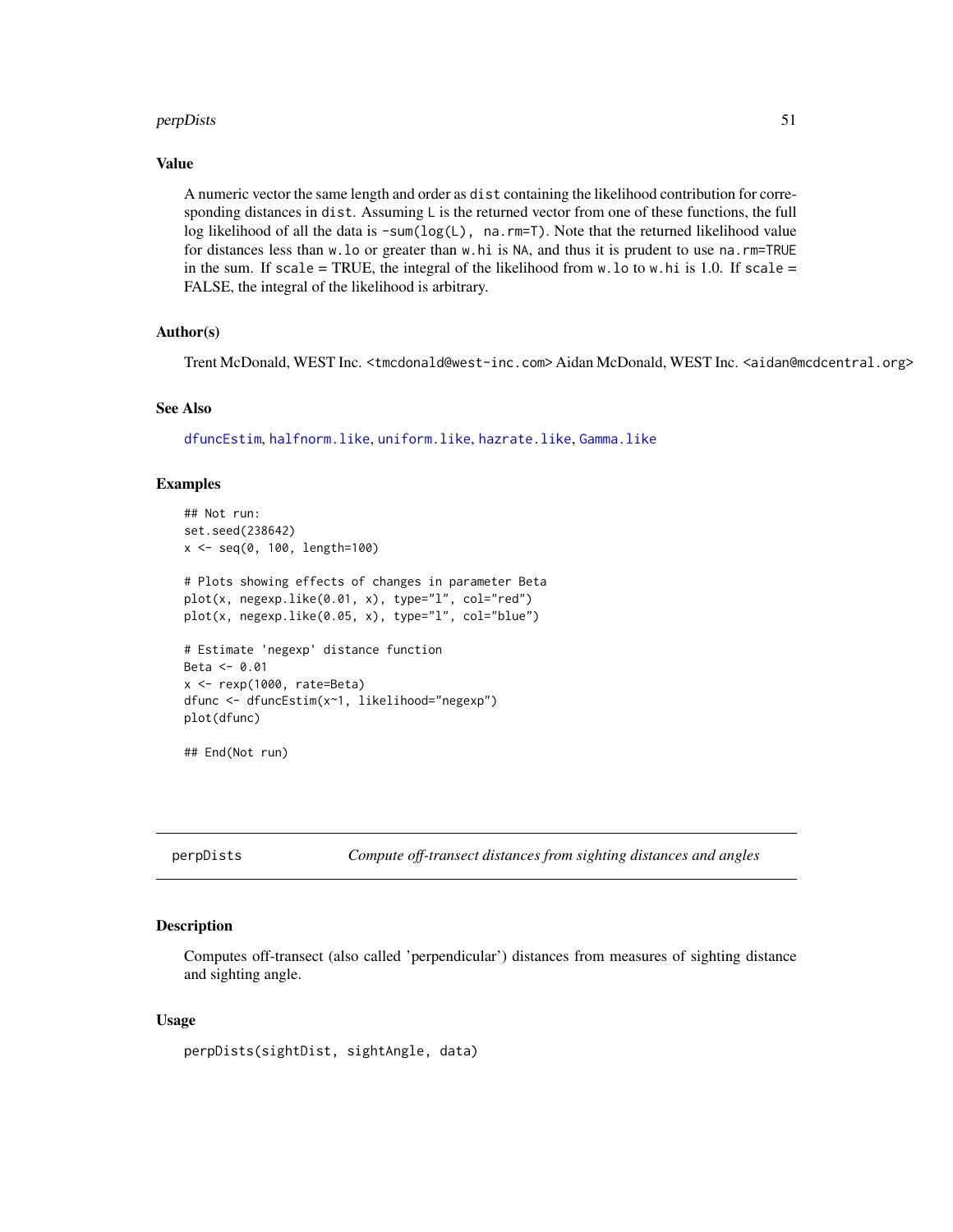#### **Arguments**

| sightDist  | Character, name of column in data that contains the observed or sighting dis-<br>tances from the observer to the detected objects.                                          |
|------------|-----------------------------------------------------------------------------------------------------------------------------------------------------------------------------|
| sightAngle | Character, name of column in data that contains the observed or sighting an-<br>gles from the line transect to the detected objects. Angles must be measured in<br>degrees. |
| data       | data.frame object containing sighting distance and sighting angle.                                                                                                          |

#### Details

If observers recorded sighting distance and sighting angle (as is often common in line transect surveys), use this function to convert to off-transect distances, the required input data for F.dfunc.estim.

#### Value

A vector of off-transect (or perpendicular) distances. Units are the same as sightDist.

### Author(s)

Jason Carlisle, University of Wyoming and WEST Inc., <jcarlisle@west-inc.com>

#### References

Buckland, S.T., Anderson, D.R., Burnham, K.P. and Laake, J.L. 1993. *Distance Sampling: Estimating Abundance of Biological Populations*. Chapman and Hall, London.

#### See Also

## [dfuncEstim](#page-14-0)

### Examples

```
# Load the example dataset of sparrow detections from package
data(sparrowDetectionData)
# Compute perpendicular, off-transect distances from the observer's sight distance and angle
sparrowDetectionData$perpDist <- perpDists(sightDist="sightdist", sightAngle="sightangle",
                                           data=sparrowDetectionData)
```
<span id="page-51-0"></span>plot.dfunc *Plot a distance (detection) function*

### Description

Plot method for an estimated distance function. Estimated distance functions are of class 'dfunc'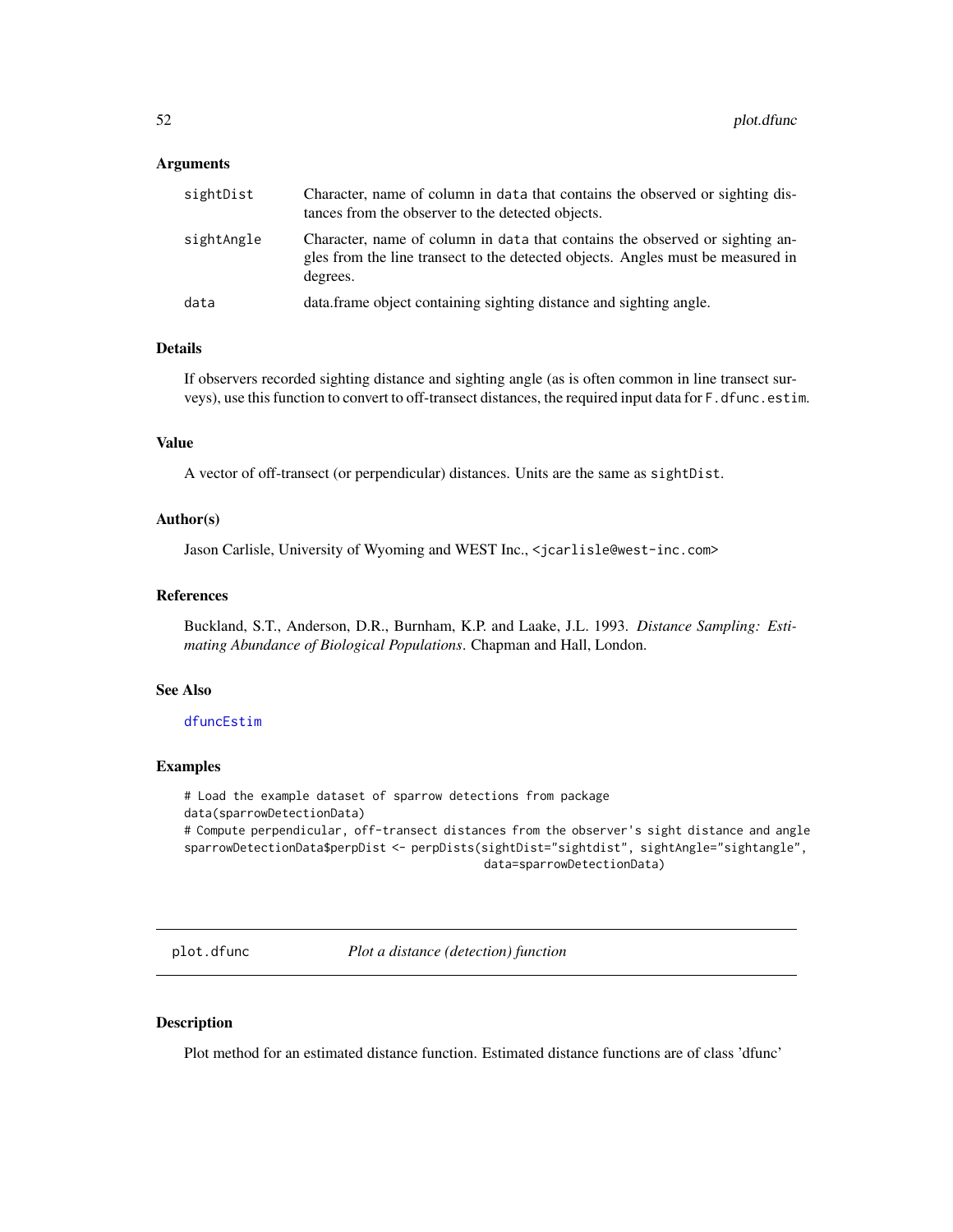## plot.dfunc 53

# Usage

```
## S3 method for class 'dfunc'
plot(x, include.zero = FALSE, nbins = "Sturges",
 newdata = NULL, legend = TRUE, vertLines = TRUE, plotBars = TRUE,
 density = NULL, xlab = "Distance", ylab = if (x$pointSurvey)
  "Observation density" else "Probability of detection", border = "blue",
 col = 0, col.dfunc = "red", lty.dfunc = 1, lwd.dfunc = 2, ...)
```
## Arguments

| Χ            | An estimated distance function resulting from a call to dfuncEstim.                                                                                                                                                                                                                                                                                                                                                                                                                                                |
|--------------|--------------------------------------------------------------------------------------------------------------------------------------------------------------------------------------------------------------------------------------------------------------------------------------------------------------------------------------------------------------------------------------------------------------------------------------------------------------------------------------------------------------------|
| include.zero | Boolean value specifying whether to include 0 in the plot. A value of TRUE will<br>include 0 on the left hand end of the x-axis regardless of the range of distances.<br>A value of FALSE will plot only the range on input distanced.                                                                                                                                                                                                                                                                             |
| nbins        | Internally, this function uses hist to compute histogram bars for the plot. This<br>argument is the breaks argument to hist. This can be either a vector giving<br>the breakpoints between bars, a single number giving the suggested number of<br>bars, a string naming an algorithm to compute the number of bars, or a function<br>to compute the number of bars. See help(hist) for all options.                                                                                                               |
| newdata      | Matrix containing values of covariates to plot. Each row is a set of covariate<br>values (i.e. each column contains all values of each covariate)                                                                                                                                                                                                                                                                                                                                                                  |
| legend       | Logical scalar for whether to include legend. If TRUE, a legend will be included<br>on plot detailing covariate values plotted.                                                                                                                                                                                                                                                                                                                                                                                    |
| vertLines    | Logical scalar specifying whether to plot vertical lines at w. lo and w. hi from 0<br>to the distance function.                                                                                                                                                                                                                                                                                                                                                                                                    |
| plotBars     | Logical scalar for whether to plot the histogram of distances behind the distance<br>function. If FALSE, no histogram is plotted, only the distance function line(s).                                                                                                                                                                                                                                                                                                                                              |
| density      | If plotBars=TRUE, a vector giving the density of shading lines, in lines per<br>inch, for the bars underneath the distance function. Values of NULL or a num-<br>ber strictly less than 0 mean solid fill using colors from parameter col. If<br>density $=0$ , bars are not filled with any color or lines.                                                                                                                                                                                                       |
| xlab         | Label for the x-axis                                                                                                                                                                                                                                                                                                                                                                                                                                                                                               |
| ylab         | Label for the y-axis                                                                                                                                                                                                                                                                                                                                                                                                                                                                                               |
| border       | The color of bar borders when bars are plotted. A value of NA means no borders.<br>If there are shading lines (i.e., density>0), border = TRUE uses the same color<br>for the border as for the shading lines.                                                                                                                                                                                                                                                                                                     |
| col          | A vector of bar fill colors or line colors when bars are drawn and density $!= 0$ ,<br>replicated to the correct length. A value of 0 is the background color.                                                                                                                                                                                                                                                                                                                                                     |
| col.dfunc    | Color of the distance function(s), replicated to the required length. If covariates<br>or newdata is present and length(col.dfunc)==1, col.dfunc is expanded to<br>to number of plotted distance functions by setting it equal to graphics:: rainbow(n),<br>where n is the number of plotted distance functions. If you want to plot all dis-<br>tance functions in the same color, set col. dfunc to a constant vector having<br>length at least 2 (e.g., col. dfunc = $c(1,1)$ ) will plot all curves in black). |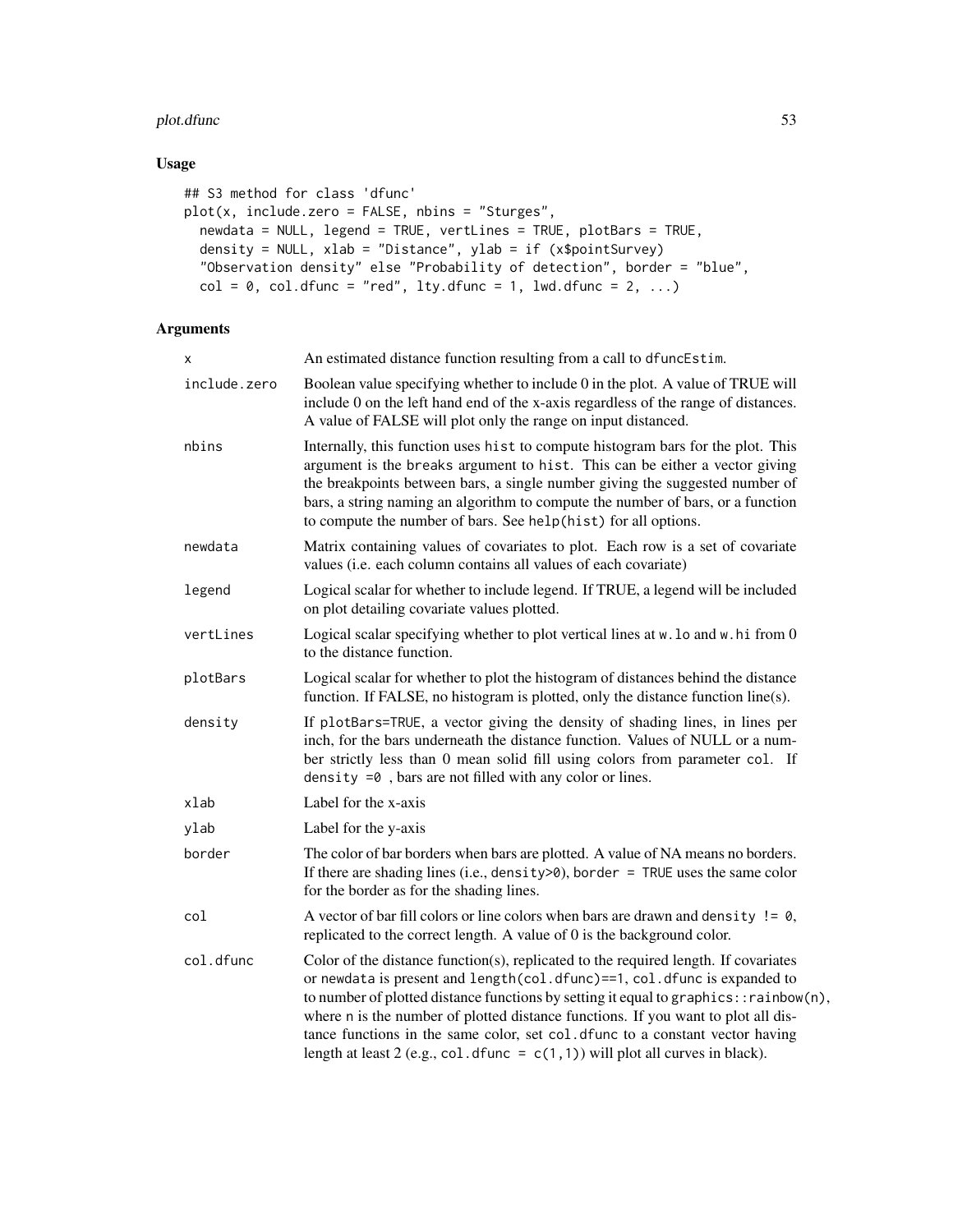| lty.dfunc | Line type of the distance function(s), replicated to the required length. If co-<br>variates or newdata is present and length $(lty.dfunc) == 1, lty.dfunc$ is ex-<br>panded to to number of plotted distance functions by setting it equal to $1$ ty. dfunc + 0: (n-1),<br>where n is the number of plotted distance functions. If you want to plot all dis-<br>tance functions using the same line type, set 1ty. dfunc to a constant vector<br>having length at least 2 (e.g., 1ty. dfunc = $c(1,1)$ ) will plot all solid lines). |
|-----------|---------------------------------------------------------------------------------------------------------------------------------------------------------------------------------------------------------------------------------------------------------------------------------------------------------------------------------------------------------------------------------------------------------------------------------------------------------------------------------------------------------------------------------------|
| lwd.dfunc | Line width of the distance function(s), replicated to the required length.                                                                                                                                                                                                                                                                                                                                                                                                                                                            |
| .         | When bars are plotted, this routine uses graphics: $:$ barplot for setting up the<br>plotting region and plotting bars. When bars are not plotted, this routine sets<br>up the plot with graphics: : plot. $\dots$ can be any other argument to barplot or<br>plot EXCEPT width, ylim, xlim, and space.                                                                                                                                                                                                                               |

### Details

If plotBars is TRUE, a scaled histogram is plotted and the estimated distance function is plotted over the top of it. When bars are plotted, this routine uses graphics::barplot for setting up the initial plotting region and most parameters to graphics::barplot can be specified (exceptions noted above in description of '. . . ').The form of the likelihood and any series expansions is printed in the main title (overwrite this with main="<my title>"). Convergence of the distance function is checked. If the distance function did not converge, a warning is printed over the top of the histogram. If one or more parameter estimates are at their limits (likely indicating non-convergence or poor fit), another warning is printed.

### Value

The input distance function is returned, with two additional components related to the plot that may be needed if additional lines or text is to added to the plot by the user. These additional components are:

| xscl.plot | Scaling factor for horizontal coordinates. Due to the way barplot works, the<br>x-axis has been scaled. The internal coordinates of the bars are $1, 2, \ldots$ , nbars.                                                                                                                                                                                                                                                                                                                     |
|-----------|----------------------------------------------------------------------------------------------------------------------------------------------------------------------------------------------------------------------------------------------------------------------------------------------------------------------------------------------------------------------------------------------------------------------------------------------------------------------------------------------|
|           | To plot something at a distance coordinate of x, x must be divided by this value.<br>For example, to draw a vertical line at a value of 10 on the x-axis, the correct<br>call is abline (v=10/obj\$xscl.plot).                                                                                                                                                                                                                                                                               |
| vscl      | Scaling factor for vertical coordinates. The histogram and distance function<br>plotted by this routine are scaled so that height of the distance function at w. lo<br>is g0. Usually, this means the distance curve is scaled so that the y-intercept is<br>1, or that $g(0) = 1$ . To add a plot feature at a real coordinate of y, y must be<br>divided by this returned parameters. For example, to draw a horizontal line at<br>y-axis coordinate of 1.0, issue abline (h=1/obj\$yscl). |

## Author(s)

Trent McDonald, WEST Inc., <tmcdonald@west-inc.com> Aidan McDonald, WEST Inc., <aidan@mcdcentral.org>

#### See Also

[dfuncEstim](#page-14-0), [print.dfunc](#page-56-0), [print.abund](#page-55-0)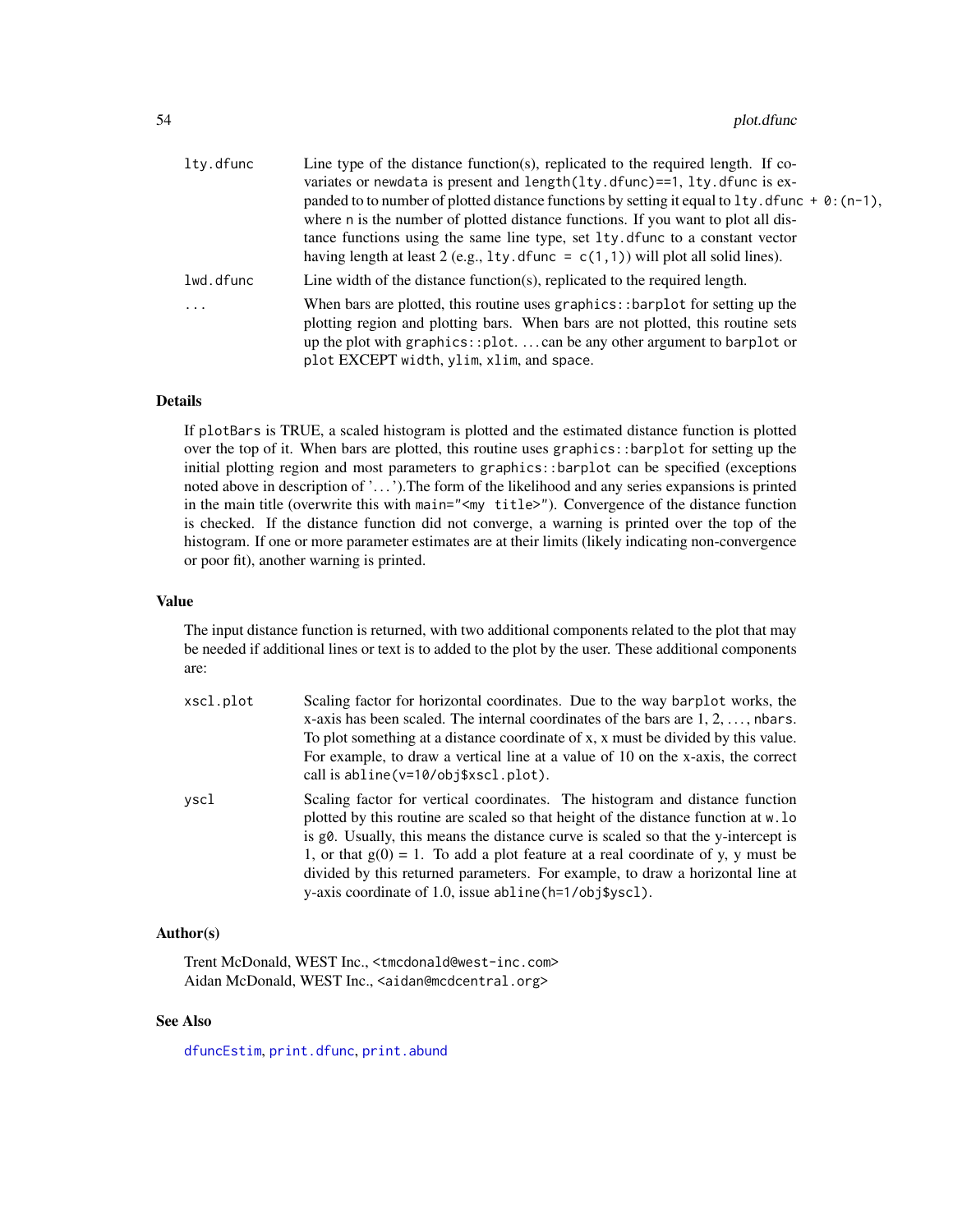## predict.dfunc 55

#### Examples

```
set.seed(87654)
x <- rnorm(1000, mean=0, sd=20)
x \le -x[x \ge 0]dfunc <- dfuncEstim(x~1, likelihood="halfnorm")
plot(dfunc)
plot(dfunc, nbins=25)
# showing effects of plot params
plot(dfunc, col=c("red","blue","orange"),
border="black", xlab="Dist (m)", ylab="Prob",
vertLines = FALSE, main="Showing plot params")
plot(dfunc, col="wheat", density=30, angle=c(-45,0,45),
cex.axis=1.5, cex.lab=2, ylab="Probability")
plot(dfunc, col=c("grey","lightgrey"), border=NA)
plot(dfunc, col="grey", border=0, col.dfunc="blue",
lty.dfunc = 2, lwd.dfunc=4, vertLines=FALSE)
plot(dfunc, plotBars=FALSE, cex.axis=1.5, col.axis="blue")
rug(dfunc$dist)
```
predict.dfunc *Predict method for dfunc objects*

## Description

Predict likelihood parameters or inflation factors for distance function objects

## Usage

```
## S3 method for class 'dfunc'
predict(object, new data, type = c("parameters"), ...)
```
#### **Arguments**

| object   | An estimated dfunc object. See dfuncEstim.                                                                                                    |
|----------|-----------------------------------------------------------------------------------------------------------------------------------------------|
| newdata  | A data frame containing new values of the covariates at which predictions are to<br>be computed.                                              |
| type     | The type of predictions desired. Currently, only type $=$ "parameters" is imple-<br>mented and returns parameters of the likelihood function. |
| $\cdots$ | Included for compatibility with generic predict methods.                                                                                      |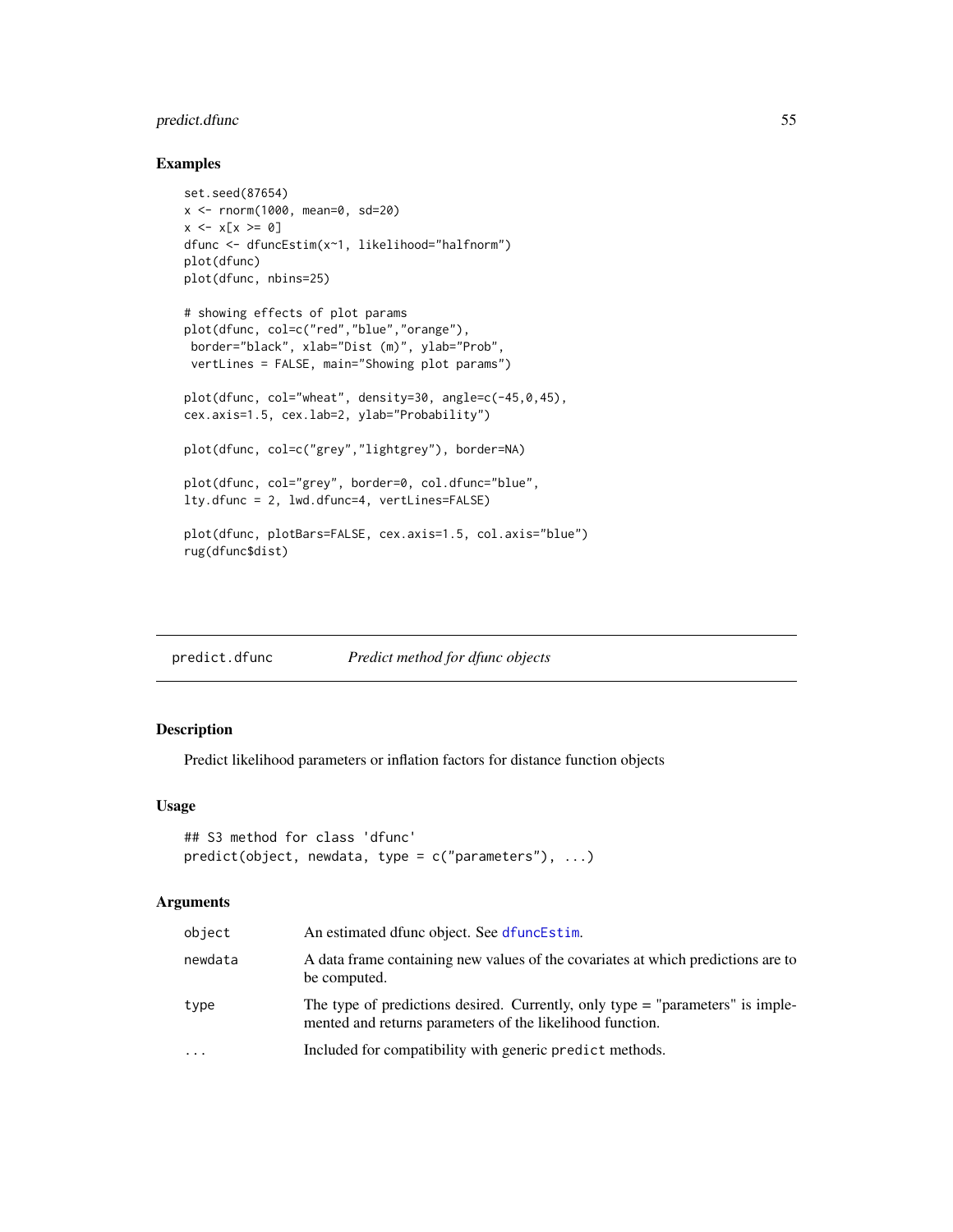A matrix of predicted parameter for the distance function estimated in dfunc. Extent of the first dimension (rows) in the returned matrix is equal to either the number of detection distances in detectionData or number of rows in newdata. The returned matrix's second dimension (columns) is the number of canonical parameters in the likelihood plus the number of expansion terms. Without expansion terms, the number of columns in the returned matrix is either 1 or 2 depending on the likelihood (e.g., halfnorm has one parameter, hazrate has two).

#### Author(s)

Trent McDonald, WEST Inc., <tmcdonald@west-inc.com>

<span id="page-55-0"></span>print.abund *Print abundance estimates*

#### Description

Print an object of class c("abund", "dfunc") that is output by abundEstim.

#### Usage

## S3 method for class 'abund'  $print(x, criterion = "AICc", ...)$ 

## Arguments

| $\mathsf{x}$ | An object output by abund Estim. This is a distance function object that also<br>contains abundance estimates, and has class c ("abund", "dfunc"). |
|--------------|----------------------------------------------------------------------------------------------------------------------------------------------------|
| criterion    | A string specifying the criterion to print. Must be one of "AICc" (the default),<br>"AIC", or "BIC". See AIC. dfunc for formulas.                  |
| .            | Included for compatibility to other print methods. Ignored here.                                                                                   |

## Details

The default print method for class 'dfunc' is called, then the abundance estimates contained in obj are printed.

#### Value

No value is returned.

## Author(s)

Trent McDonald, WEST Inc., <tmcdonald@west-inc.com>

#### See Also

[dfuncEstim](#page-14-0), [abundEstim](#page-4-0)

# Value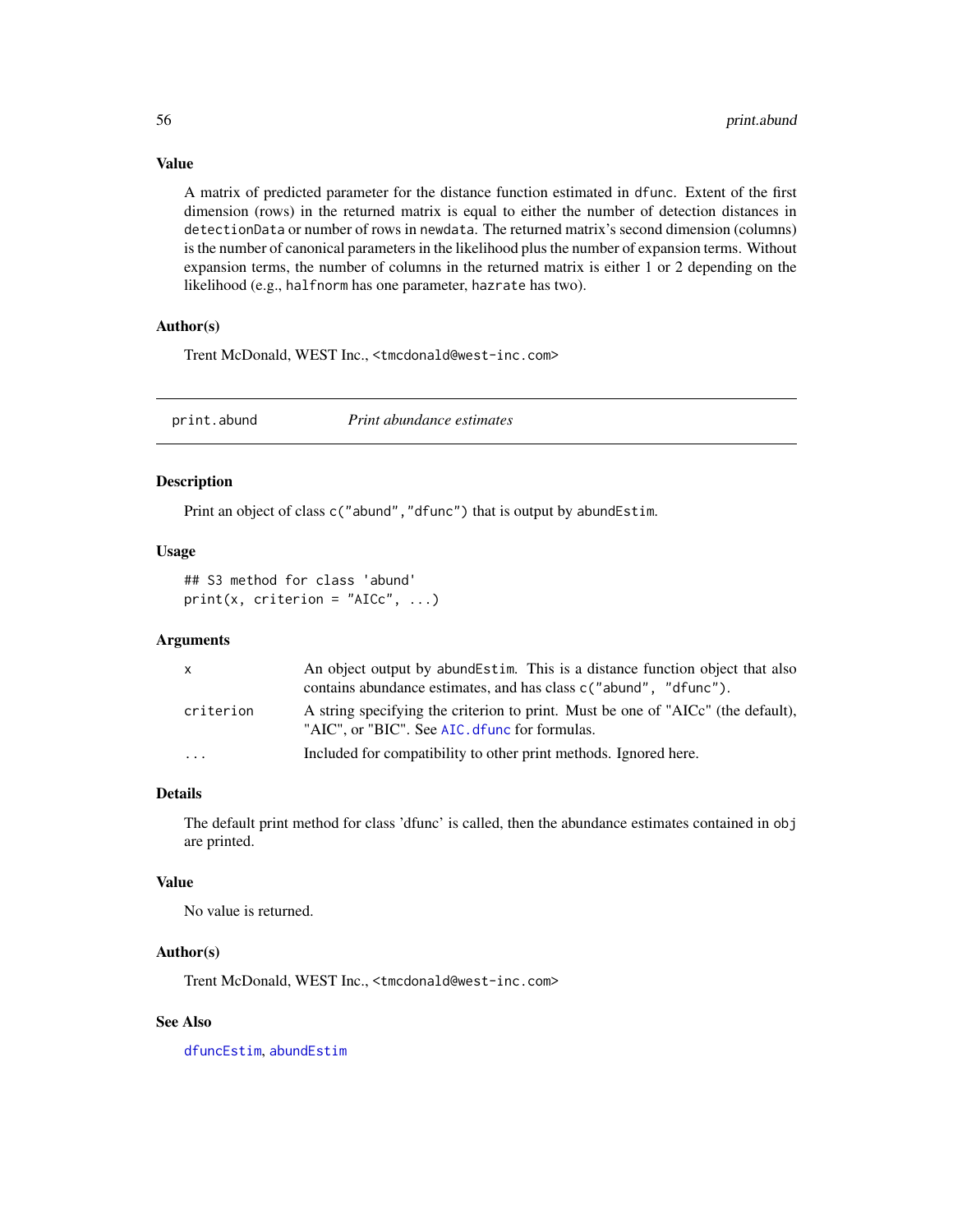#### print.dfunc 57

#### Examples

```
# Load example sparrow data (line transect survey type)
data(sparrowDetectionData)
data(sparrowSiteData)
# Fit half-normal detection function
dfunc <- dfuncEstim(formula=dist~1,
                    detectionData=sparrowDetectionData,
                    likelihood="halfnorm", w.hi=100, pointSurvey=FALSE)
# Estimate abundance given a detection function
# Note, area=10000 converts to density per hectare (for distances measured in meters)
# Note, a person should do more than R=20 iterations
fit <- abundEstim(dfunc, detectionData=sparrowDetectionData,
                  siteData=sparrowSiteData, area=10000, R=20, ci=0.95,
                  plot.bs=TRUE, bySite=FALSE)
# Print results
print(fit)
fit
```
<span id="page-56-0"></span>

print.dfunc *Print a distance function object*

#### Description

Print method for distance functions produced by dfuncEstim, which are of class dfunc.

### Usage

```
## S3 method for class 'dfunc'
print(x, criterion = "AICc", ...)
```
### **Arguments**

| X         | An estimated distance function resulting from a call to dfunce stim.                                                              |  |
|-----------|-----------------------------------------------------------------------------------------------------------------------------------|--|
| criterion | A string specifying the criterion to print. Must be one of "AICc" (the default),<br>"AIC", or "BIC". See AIC. dfunc for formulas. |  |
| $\cdot$   | Included for compatibility with other print methods. Ignored here.                                                                |  |

## Details

The call, coefficients of the distanced function, whether the estimation converged, the likelihood and expansion function, and other statistics are printed. At the bottom of the output, the following quantities are printed,

• 'Strip' : The left (w.lo) and right (w.hi) truncation values.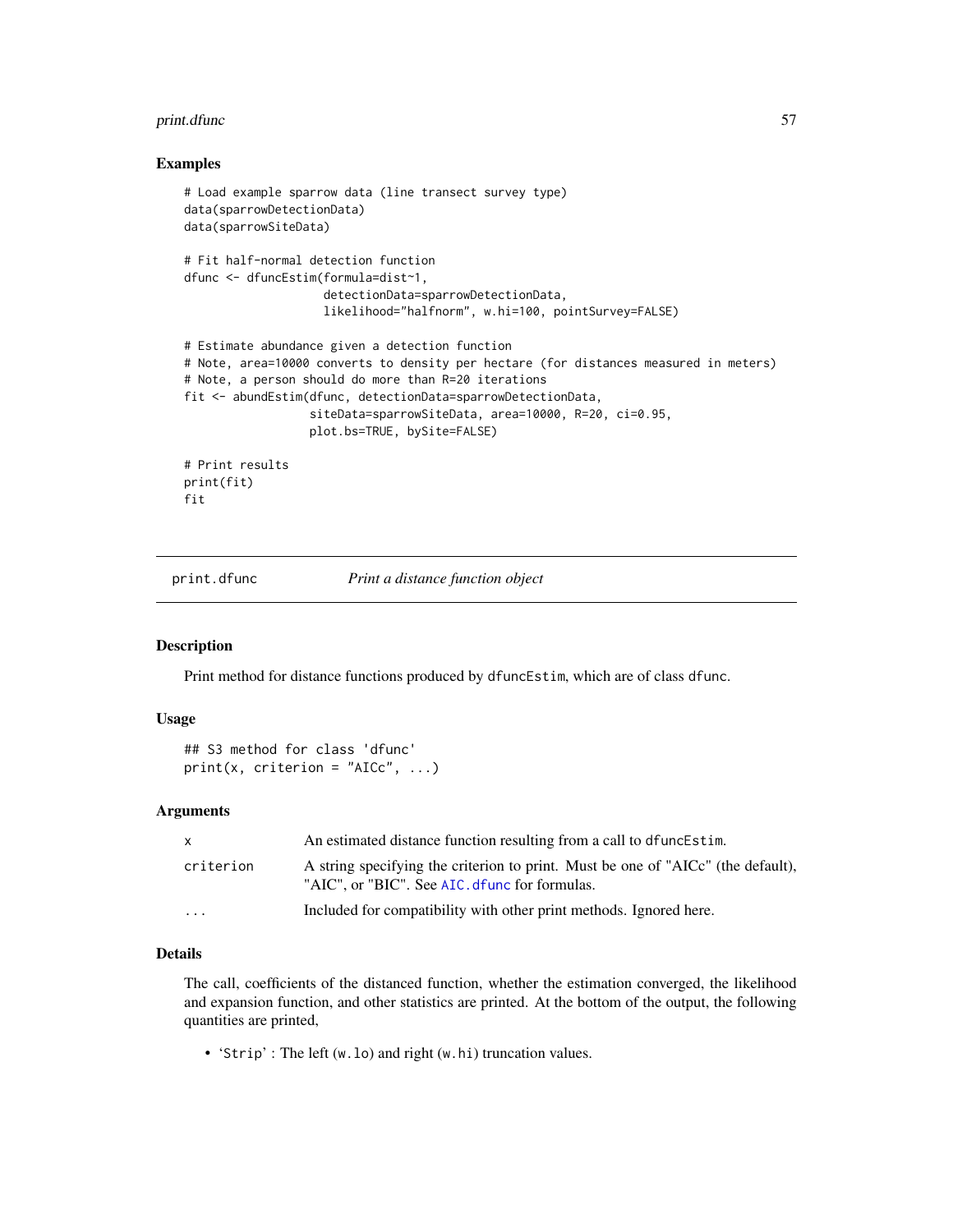- 'Effective strip width or detection radius' : ESW or EDR as computed by effectiveDistance.
- 'Scaling' : The horizontal and vertical coordinates used to scale the distance function. Usually, the horizontal coordinate is 0 and the vertical coordinate is 1 (i.e.,  $g(0) = 1$ ).
- 'Log likelihood' : Value of the maximized log likelihood.
- 'Criterion' : Value of the specified fit criterion (AIC, AICc, or BIC).

The number of digits printed is controlled by options()\$digits.

## Value

The input value of obj is invisibly returned.

## Author(s)

Trent McDonald, WEST Inc. <tmcdonald@west-inc.com> Aidan McDonald, WEST Inc. <aidan@mcdcentral.org>

#### See Also

[dfuncEstim](#page-14-0), [plot.dfunc](#page-51-0), [print.abund](#page-55-0)

#### Examples

```
# Load example sparrow data (line transect survey type)
data(sparrowDetectionData)
# Fit half-normal detection function
dfunc <- dfuncEstim(formula=dist~1,
                    detectionData=sparrowDetectionData,
                    likelihood="halfnorm", w.hi=100, pointSurvey=FALSE)
```
# Print results dfunc print(dfunc, criterion="BIC")

RdistanceControls *Control parameters for* Rdistance *optimization.*

### Description

Returns a list of optimization controls used in Rdistance and provides a way to change them if needed.

#### Usage

```
RdistanceControls(optimizer = "nlminb", evalMax = 2000,
 maxIters = 1000, likeTol = 1e-08, coeffol = 1.5e-08,
 hessEps = 1e-08
```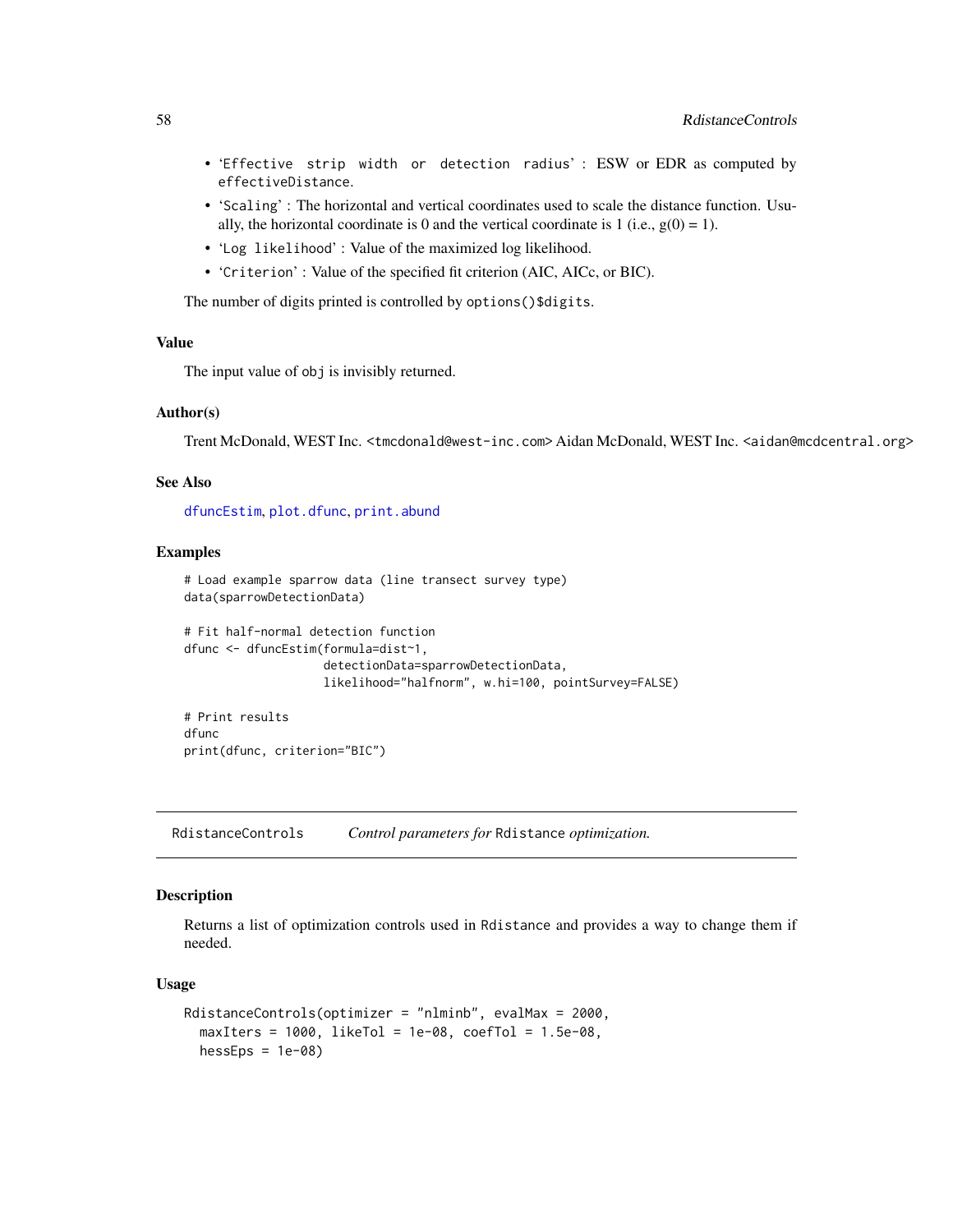### secondDeriv 59

## Arguments

| optimizer | A string specifying the optimizer to use. Results vary between optimizers, so<br>switching algorithms sometimes makes a poorly behaved distance function con-<br>verge. The valid values are "optim" which uses optim::optim, and "nlminb"<br>which uses stats: nlminb. The authors have had better luck with "nlminb"<br>than "optim" and "nlminb" runs noticeably faster. Problems with solutions near<br>parameter boundaries may require use of "optim". |
|-----------|--------------------------------------------------------------------------------------------------------------------------------------------------------------------------------------------------------------------------------------------------------------------------------------------------------------------------------------------------------------------------------------------------------------------------------------------------------------|
| evalMax   | The maximum number of objective function evaluations allowed.                                                                                                                                                                                                                                                                                                                                                                                                |
| maxIters  | The maximum number of optimization iterations allowed.                                                                                                                                                                                                                                                                                                                                                                                                       |
| likeTol   | The maximum change in the likelihood (the objective) between iterations that is<br>tolerated during optimization. If the likelihood changes by less than this amount,<br>optimization stops and a solution is declared.                                                                                                                                                                                                                                      |
| coefTol   | The maximum change in the model coefficients between iterations that is toler-<br>ated during optimization. If the sum of squared coefficient differences changes<br>by less than this amount between iterations, optimization stops and a solution is<br>declared.                                                                                                                                                                                          |
| hessEps   | A vector of parameter distances used during computation of numeric second<br>derivatives. Should have length 1 or the number of parameters in the model. See<br>function second Deriv.                                                                                                                                                                                                                                                                       |

### Value

A list containing named components for each of the controls. This list has the same components as this function has input parameters.

## Author(s)

Trent McDonald <tmcdonald@west-inc.com>

## Examples

```
# increase number of iterations
RdistanceControls(maxIters=2000)
# change optimizer and decrease tolerance
```

```
RdistanceControls(optimizer="optim", likeTol=1e-6)
```
<span id="page-58-0"></span>secondDeriv *Numeric second derivatives*

## Description

Computes numeric second derivatives (hessian) of an arbitrary multidimensional function at a particular location.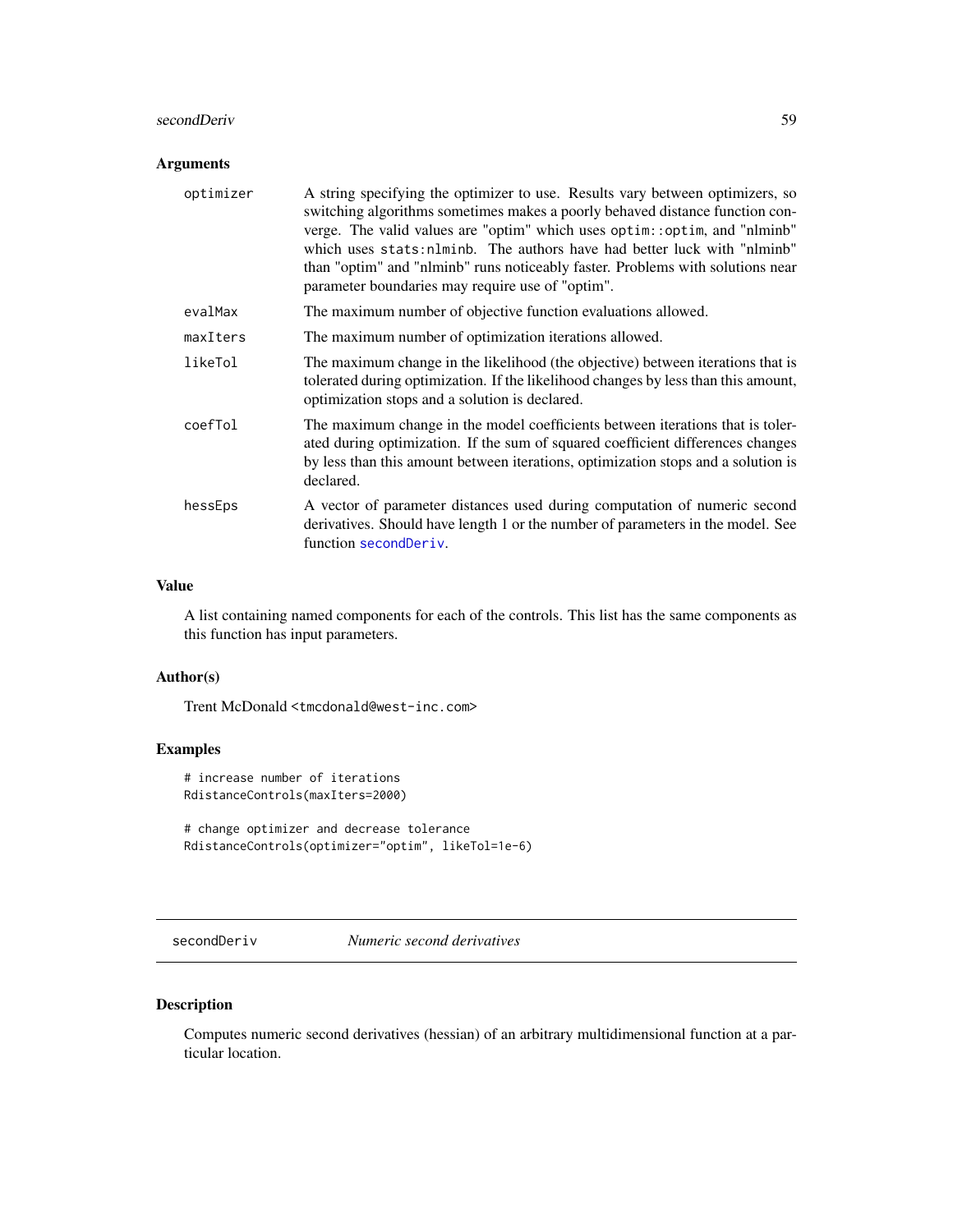#### Usage

 $secondDeriv(x, FUN, eps = 1e-08, ...)$ 

#### **Arguments**

| X          | The location (a vector) where the second derivatives of FUN are desired.                                                                                                                                                                                                                                                                                                                                                                                                                                                                                                                                                                                                                                                                                                              |
|------------|---------------------------------------------------------------------------------------------------------------------------------------------------------------------------------------------------------------------------------------------------------------------------------------------------------------------------------------------------------------------------------------------------------------------------------------------------------------------------------------------------------------------------------------------------------------------------------------------------------------------------------------------------------------------------------------------------------------------------------------------------------------------------------------|
| <b>FUN</b> | An R function for which the second derivatives are sought. This must be a<br>function of the form $FUN \le$ - function(x, ) where x is a vector of variable<br>parameters to FUN at which to evaluate the 2nd derivative, and  are additional<br>parameters needed to evaluate the function. FUN must return a single value<br>(scalar), the height of the surface above x, i.e., FUN evaluated at x.                                                                                                                                                                                                                                                                                                                                                                                 |
| eps        | A vector of small relative distances to add to x when evaluating derivatives.<br>This determines the $dx$ of the numerical derivatives. That is, the function is<br>evaluated at x, x+dx, and x+2*dx, where $dx = x*eps'0.25$ , in order to compute<br>the second derivative. eps defaults to 1e-8 for all dimensions which equates to<br>setting dx to one percent of each $x$ (i.e., by default the function is evaluate at $x$ ,<br>1.01*x and 1.02*x to compute the second derivative).<br>One might want to change eps if the scale of dimensions in x varies wildly (e.g.,<br>kilometers and millimeters), or if changes between $FUN(x)$ and $FUN(x*1.01)$<br>are below machine precision. If length of eps is less than length of x, eps is<br>replicated to the length of x. |
| $\ddotsc$  | Any arguments passed to FUN.                                                                                                                                                                                                                                                                                                                                                                                                                                                                                                                                                                                                                                                                                                                                                          |

#### Details

This function uses the "5-point" numeric second derivative method advocated in numerous numerical recipe texts. During computation of the 2nd derivative, FUN must be capable of being evaluated at numerous locations within a hyper-ellipsoid with cardinal radii  $2*x*(eps)$ <sup> $0.25 = 0.02*x$ </sup> at the default value of eps.

A handy way to use this function is to call an optimization routine like nlminb with FUN, then call this function with the optimized values (solution) and FUN. This will yield the hessian at the solution and this is can produce a better estimate of the variance-covariance matrix than using the hessian returned by some optimization routines. Some optimization routines return the hessian evaluated at the next-to-last step of optimization.

An estimate of the variance-covariance matrix, which is used in Rdistance, is solve(hessian) where hessian is secondDeriv(<parameter estimates>, <likelihood>).

### Author(s)

Trent McDonald

## Examples

```
func \le function(x){-x*x} # second derivative should be -2
secondDeriv(0,func)
secondDeriv(3,func)
```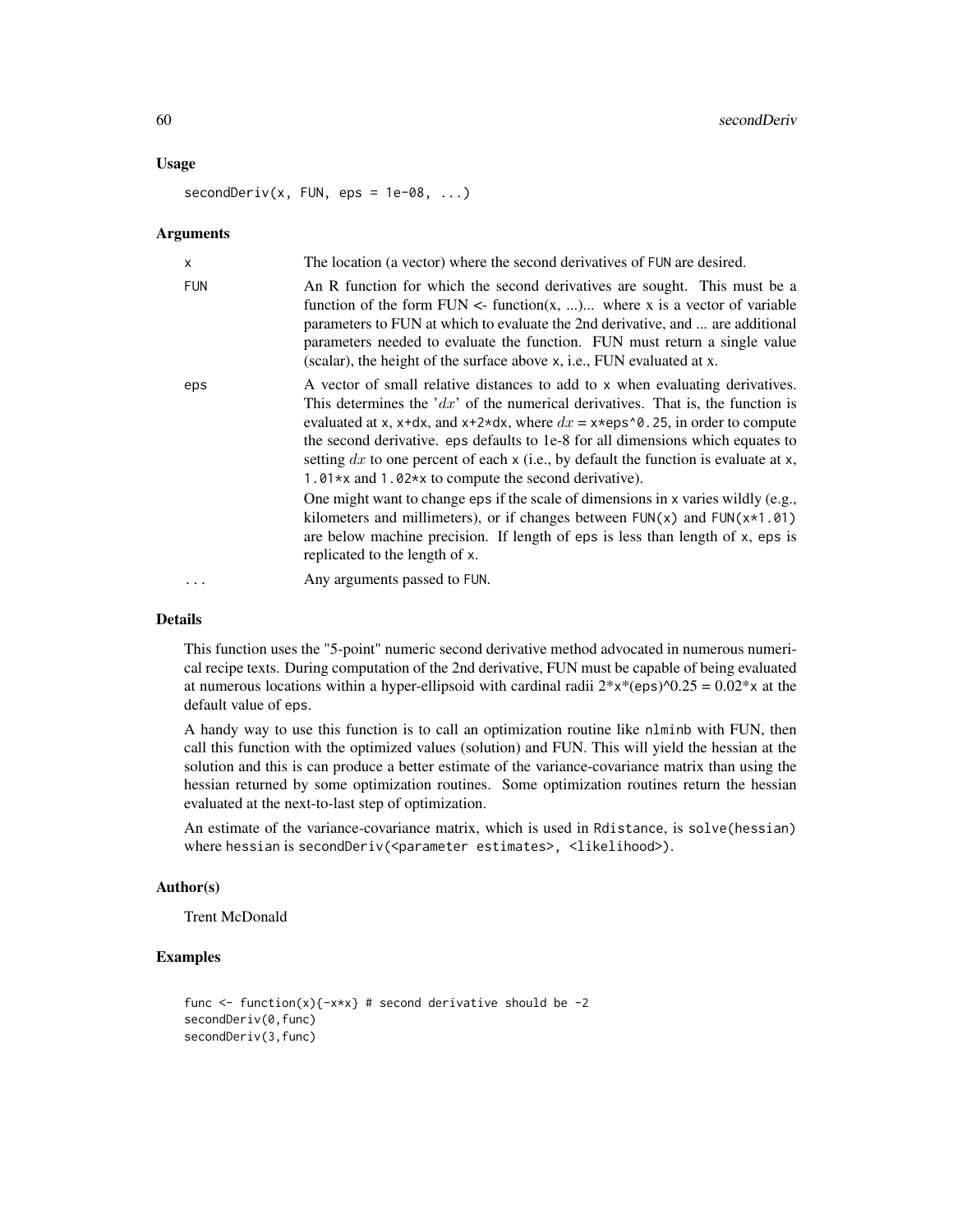## simple.expansion 61

```
func <- function(x){3 + 5*x^2 + 2*x^3} # second derivative should be 10+12x
secondDeriv(0,func)
secondDeriv(2,func)
func <- function(x){x[1]^2 + 5*x[2]^2} # should be rbind(c(2,0),c(0,10))
secondDeriv(c(1,1),func)
```
<span id="page-60-0"></span>

| simple.expansion | Calculate simple polynomial expansion for detection function likeli- |  |
|------------------|----------------------------------------------------------------------|--|
|                  | hoods                                                                |  |

## Description

Computes simple polynomial expansion terms used in the likelihood of a distance analysis. More generally, will compute polynomial expansions of any numeric vector.

### Usage

```
simple.expansion(x, expansions)
```
## Arguments

| $\mathsf{x}$ | In a distance analysis, x is a numeric vector of the proportion of a strip transect's<br>half-width at which a group of individuals were sighted. If $w$ is the strip transect<br>half-width or maximum sighting distance, and $d$ is the perpendicular off-transect |
|--------------|----------------------------------------------------------------------------------------------------------------------------------------------------------------------------------------------------------------------------------------------------------------------|
|              | distance to a sighted group ( $d \leq w$ ), x is usually $d/w$ . More generally, x is a<br>vector of numeric values                                                                                                                                                  |
| expansions   | A scalar specifying the number of expansion terms to compute. Must be one of<br>the integers $1, 2, 3$ , or 4.                                                                                                                                                       |

## Details

The polynomials computed here are:

| • First term:  | $h_1(x) = x^4$ , |
|----------------|------------------|
| • Second term: | $h_2(x) = x^6$ , |
| • Third term:  | $h_3(x) = x^8$ , |
| • Fourth term: | $h_4(x) = x^10,$ |

The maximum number of expansion terms computed is 4.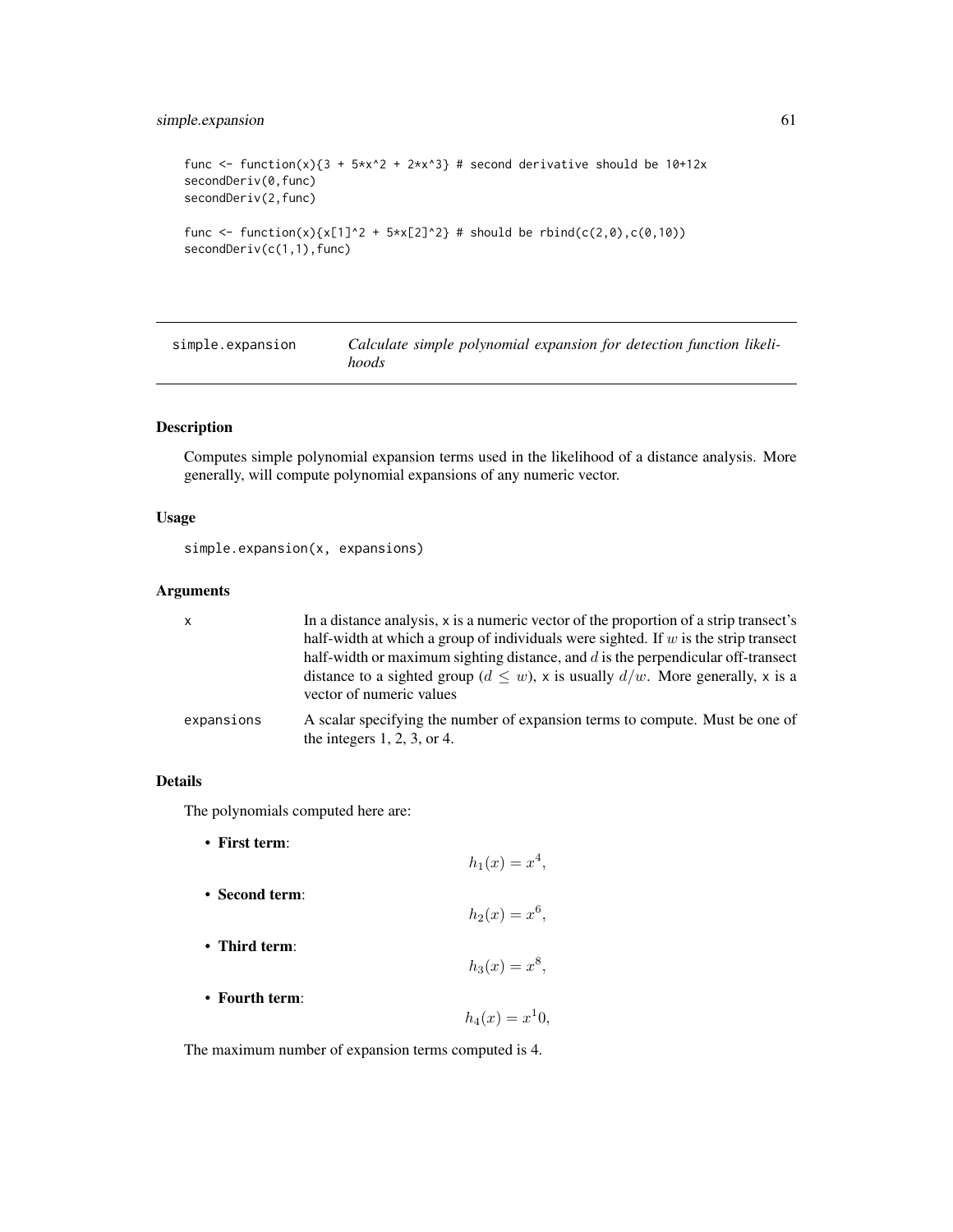## Value

A matrix of size length $(x)$  X expansions. The columns of this matrix are the Hermite polynomial expansions of x. Column 1 is the first expansion term of x, column 2 is the second expansion term of x, and so on up to expansions.

## Author(s)

Trent McDonald, WEST Inc. <tmcdonald@west-inc.com> Aidan McDonald, WEST Inc. <aidan@mcdcentral.org>

## See Also

[dfuncEstim](#page-14-0), [cosine.expansion](#page-13-0), [hermite.expansion](#page-45-0), and the discussion of user defined likelihoods in [dfuncEstim](#page-14-0).

#### Examples

set.seed(883839)  $x < -$  rnorm(1000)  $*$  100  $x \le x \le 0 \le x \& x \le 100 \]$ simp.expn <- simple.expansion(x, 4)

| smu.like | Smoothed likelihood function for distance analyses |  |
|----------|----------------------------------------------------|--|
|----------|----------------------------------------------------|--|

## Description

Computes the likelihood of sighting distances given a kernel smooth of the histogram.

#### Usage

```
smu.like(a, dist, covars = NULL, w \cdot lo = 0, w \cdot hi, scale = TRUE,
  series = NULL, expansions = 0, pointSurvey = FALSE)
```
## Arguments

| a      | A data frame containing the smooth. This data frame must contain at least an<br>\$x and \$y components. These components are generally the output of function<br>density.                                                                                                       |
|--------|---------------------------------------------------------------------------------------------------------------------------------------------------------------------------------------------------------------------------------------------------------------------------------|
| dist   | A numeric vector containing the observed distances.                                                                                                                                                                                                                             |
| covars | Not used in smoothed distance functions. Included for compatibility with other<br>distance likelihoods in Rdistance.                                                                                                                                                            |
| w.lo   | Scalar value of the lowest observable distance. This is the <i>left truncation</i> of<br>sighting distances in dist. Same units as dist. Values less than w. lo are<br>allowed in dist, but are ignored and their contribution to the likelihood is set to<br>NA in the output. |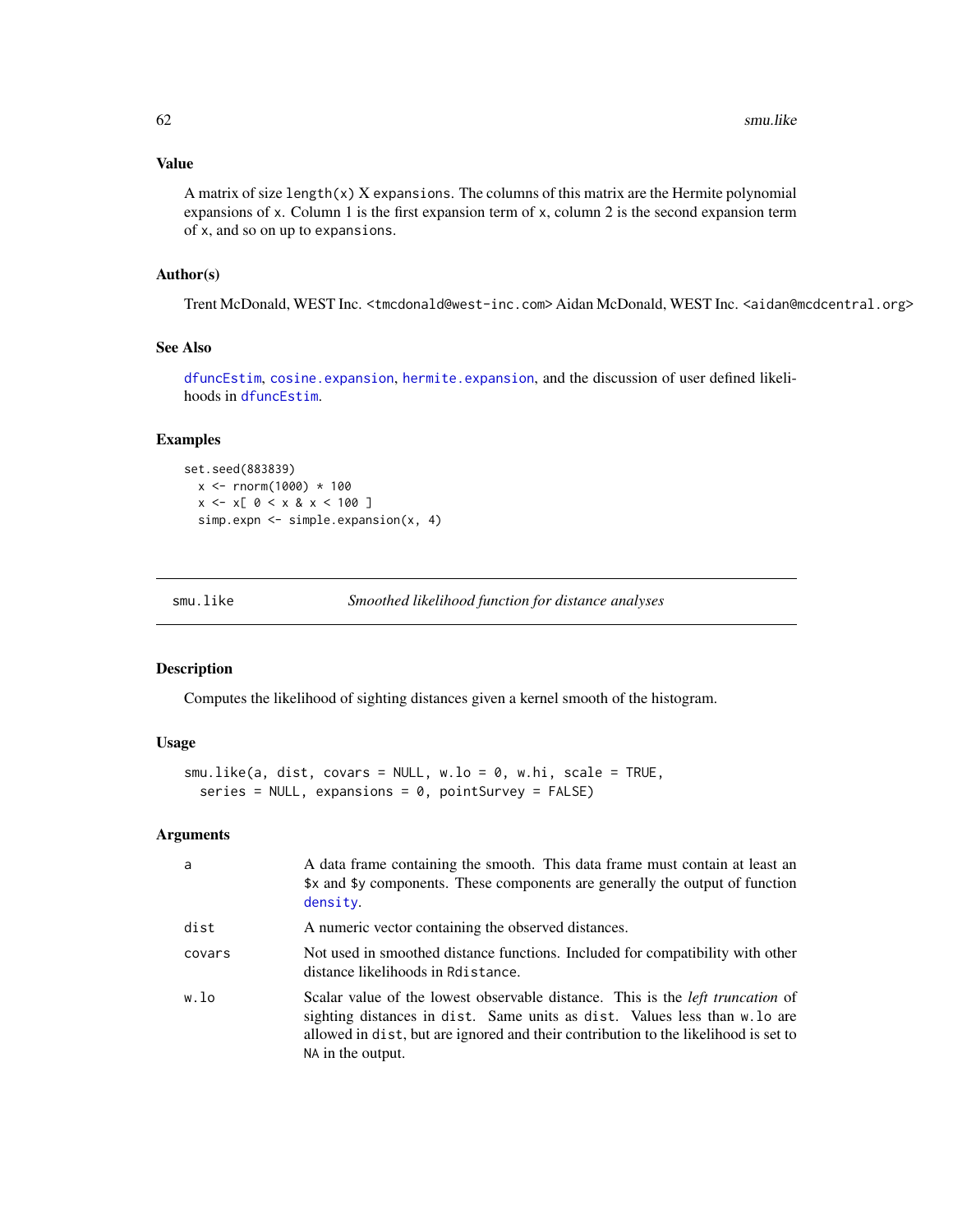#### smu.like 63

| w.hi        | Scalar value of the largest observable distance. This is the <i>right truncation</i> of<br>sighting distances in dist. Same units as dist. Values greater than w.hi are<br>allowed in dist, but are ignored and their contribution to the likelihood is set to<br>NA in the output.                                                                                                                                                                                                                                                                               |
|-------------|-------------------------------------------------------------------------------------------------------------------------------------------------------------------------------------------------------------------------------------------------------------------------------------------------------------------------------------------------------------------------------------------------------------------------------------------------------------------------------------------------------------------------------------------------------------------|
| scale       | Logical scalar indicating whether or not to scale the likelihood so it integrates to<br>1. This parameter is used to stop recursion in other functions. If scale equals<br>TRUE, a numerical integration routine (integration.constant) is called, which<br>in turn calls this likelihood function again with scale = FALSE. Thus, this rou-<br>tine knows when its values are being used to compute the likelihood and when<br>its value is being used to compute the constant of integration. All user defined<br>likelihoods must have and use this parameter. |
| series      | Not used in smoothed distance functions. Included for compatibility with other<br>distance likelihoods in Rdistance.                                                                                                                                                                                                                                                                                                                                                                                                                                              |
| expansions  | Not used in smoothed distance functions. Included for compatibility with other<br>distance likelihoods in Rdistance.                                                                                                                                                                                                                                                                                                                                                                                                                                              |
| pointSurvey | Boolean. TRUE if distances in dist are radial from point transects, FALSE if<br>distances are perpendicular off-transect distances.                                                                                                                                                                                                                                                                                                                                                                                                                               |

#### Details

The [approx](#page-0-0) function is used to evaluate the smooth function at all sighting distances.

Distances outside the range w.lo to w.hi are set to NA and hence not included.

#### Value

A numeric vector the same length and order as dist containing the likelihood contribution (height of the smoothed function) for all distances in dist. Assuming  $L$  is the vector returned by this function, the negative log likelihood of the sighting distances is  $\text{-sum}(\text{log}(L))$ , na.rm=T). Note that the returned likelihood value for distances less than w.lo or greater than w.hi is NA, hence na.rm=TRUE in the sum. If scale = TRUE, the area under the smoothed curve between w.lo and w.hi is 1.0. If scale = FALSE, the integral of the smoothed curve is something else.

#### Author(s)

Trent McDonald, WEST, Inc. <tmcdonald@west-inc.com>

## See Also

[dfuncSmu](#page-19-0), [hazrate.like](#page-43-0), [uniform.like](#page-69-0), [negexp.like](#page-48-0), [halfnorm.like](#page-40-0)

### Examples

```
set.seed(238642)
d <- abs(rnorm(100))
dfunc <- dfuncSmu(d~1)
```
L <- smu.like(a=dfunc\$parameters, dist=dfunc\$dist,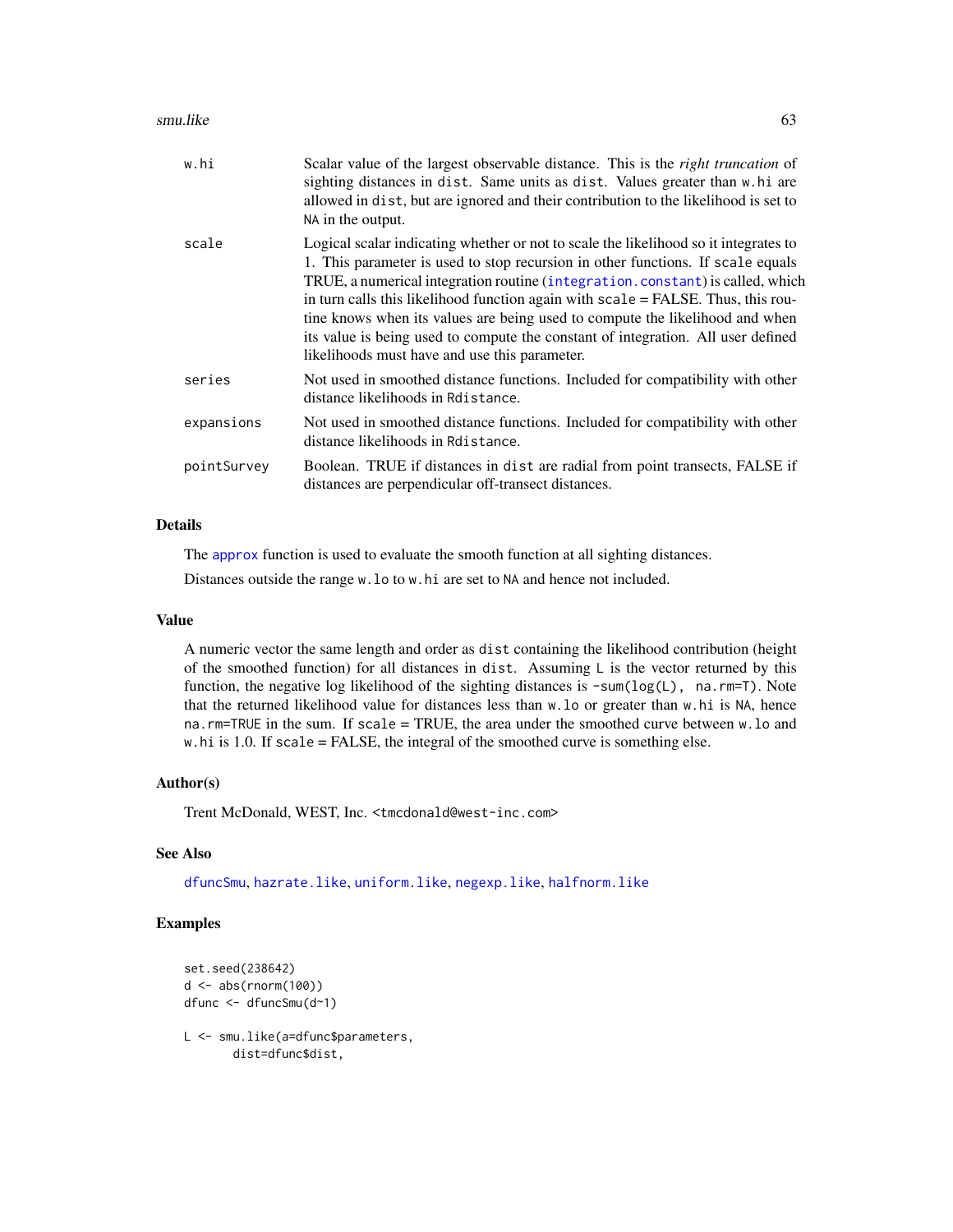```
w.lo=dfunc$w.lo,
      w.hi=dfunc$w.hi,
      scale=TRUE)
-sum(log(L), na.rm=TRUE) # the negative log likelihood
```
<span id="page-63-0"></span>sparrowDetectionData *Brewer's Sparrow detection data (line-transect survey)* Rdistance *contains four example datasets: two collected using a line-transect survey (i.e.,* [sparrowDetectionData](#page-63-0) *and* [sparrowSiteData](#page-64-0)*) and two collected using a point-transect (sometimes called a point count) survey (i.e.,* [thrasherDetectionData](#page-66-0) *and* [thrasherSiteData](#page-67-0)*). These datasets demonstrate the type and format of input data required by* Rdistance *to estimate a detection function and abundance from distance sampling data collected by surveying line transects or point transects. They also allow the user to step through the tutorials described in the package vignettes. Only the detection data is needed to fit a detection function (if there are no covariates in the detection function; see* [dfuncEstim](#page-14-0)*), but both detection and the additional site data are needed to estimate abundance (or to include site-level covariates in the detection function; see* [abundEstim](#page-4-0)*). Line transect (sparrow) data come from 72 transects, each 500 meters long, surveyed for Brewer's Sparrows by the Wyoming Cooperative Fish & Wildlife Research Unit in 2012. Point transect (thrasher) data come from 120 points surveyed for Sage Thrashers by the Wyoming Cooperative Fish & Wildlife Research Unit in 2013. See the package vignettes for* Rdistance *tutorials using these datasets.*

### **Description**

Brewer's Sparrow detection data (line-transect survey)

Rdistance contains four example datasets: two collected using a line-transect survey (i.e., [sparrowDetectionData](#page-63-0) and [sparrowSiteData](#page-64-0)) and two collected using a point-transect (sometimes called a point count) survey (i.e., [thrasherDetectionData](#page-66-0) and [thrasherSiteData](#page-67-0)). These datasets demonstrate the type and format of input data required by Rdistance to estimate a detection function and abundance from distance sampling data collected by surveying line transects or point transects. They also allow the user to step through the tutorials described in the package vignettes. Only the detection data is needed to fit a detection function (if there are no covariates in the detection function; see [dfuncEstim](#page-14-0)), but both detection and the additional site data are needed to estimate abundance (or to include site-level covariates in the detection function; see [abundEstim](#page-4-0)).

Line transect (sparrow) data come from 72 transects, each 500 meters long, surveyed for Brewer's Sparrows by the Wyoming Cooperative Fish & Wildlife Research Unit in 2012.

Point transect (thrasher) data come from 120 points surveyed for Sage Thrashers by the Wyoming Cooperative Fish & Wildlife Research Unit in 2013.

See the package vignettes for Rdistance tutorials using these datasets.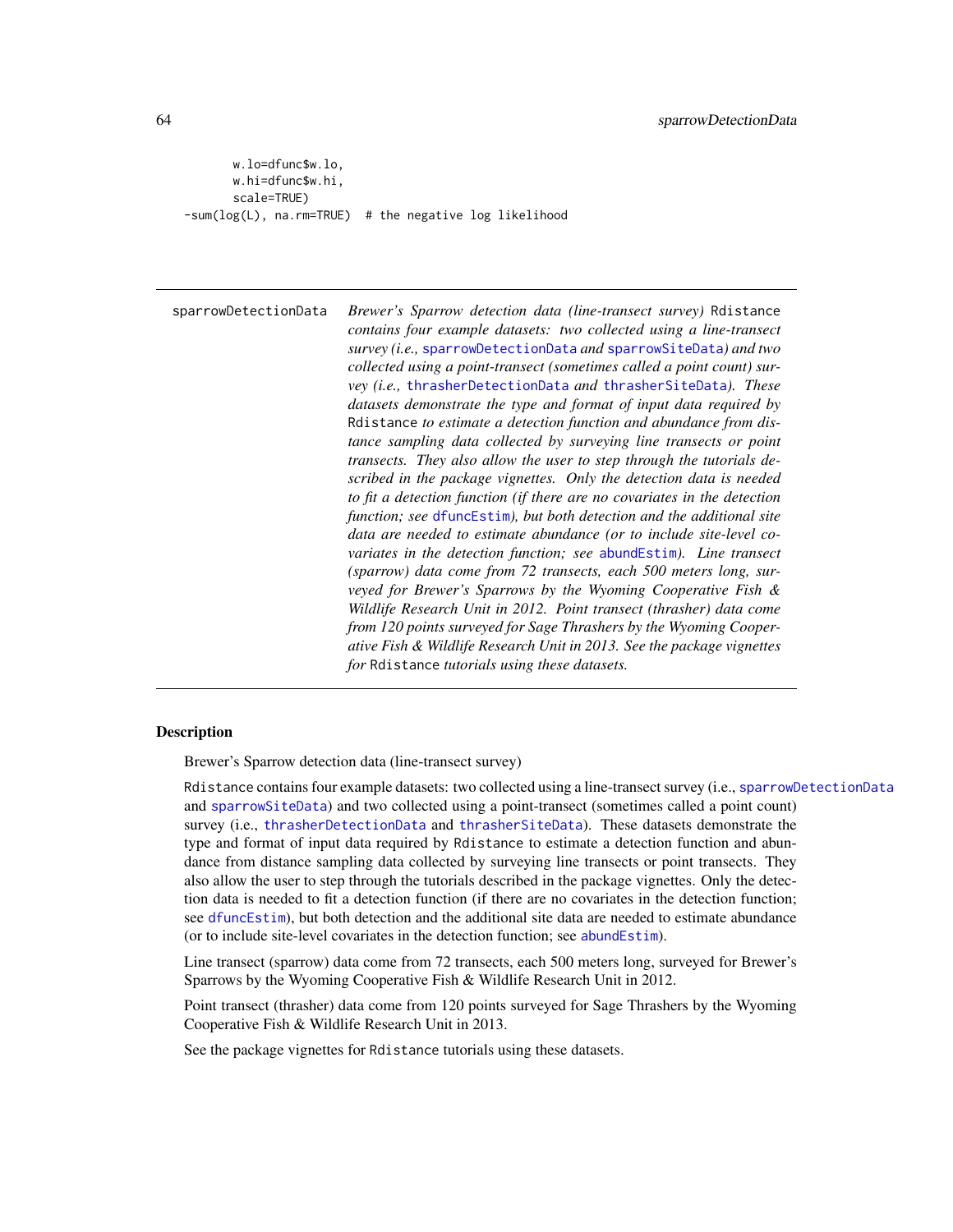### sparrowSiteData 65

#### Format

A data.frame containing 356 rows and 5 columns. Each row represents a detected group of sparrows. Column descriptions:

- 1. siteID: Factor (72 levels), the site or transect where the detection was made.
- 2. groupsize: Number, the number of individuals within the detected group.
- 3. sightdist: Number, the distance (m) from the observer to the detected group.
- 4. sightangle: Number, the angle (degrees) from the transect line to the detected group.
- 5. dist: Number, the perpendicular, off-transect distance (m) from the transect to the detected group. This is the distance used in analysis. Calculated using [perpDists](#page-50-0).

#### Source

A subset of Jason Carlisle's dissertation data, University of Wyoming.

#### References

Carlisle, J.D. 2017. The effect of sage-grouse conservation on wildlife species of concern: implications for the umbrella species concept. Dissertation. University of Wyoming, Laramie, Wyoming, USA.

### See Also

[sparrowSiteData](#page-64-0)

<span id="page-64-0"></span>sparrowSiteData *Brewer's Sparrow site data (line-transect survey)* Rdistance *contains four example datasets: two collected using a line-transect survey (i.e.,* [sparrowDetectionData](#page-63-0) *and* [sparrowSiteData](#page-64-0)*) and two collected using a point-transect (sometimes called a point count) survey (i.e.,* [thrasherDetectionData](#page-66-0) *and* [thrasherSiteData](#page-67-0)*). These datasets demonstrate the type and format of input data required by* Rdistance *to estimate a detection function and abundance from distance sampling data collected by surveying line transects or point transects. They also allow the user to step through the tutorials described in the package vignettes. Only the detection data is needed to fit a detection function (if there are no covariates in the detection function; see* [dfuncEstim](#page-14-0)*), but both detection and the additional site data are needed to estimate abundance (or to include site-level covariates in the detection function; see* [abundEstim](#page-4-0)*). Line transect (sparrow) data come from 72 transects, each 500 meters long, surveyed for Brewer's Sparrows by the Wyoming Cooperative Fish & Wildlife Research Unit in 2012. Point transect (thrasher) data come from 120 points surveyed for Sage Thrashers by the Wyoming Cooperative Fish & Wildlife Research Unit in 2013. See the package vignettes for* Rdistance *tutorials using these datasets.*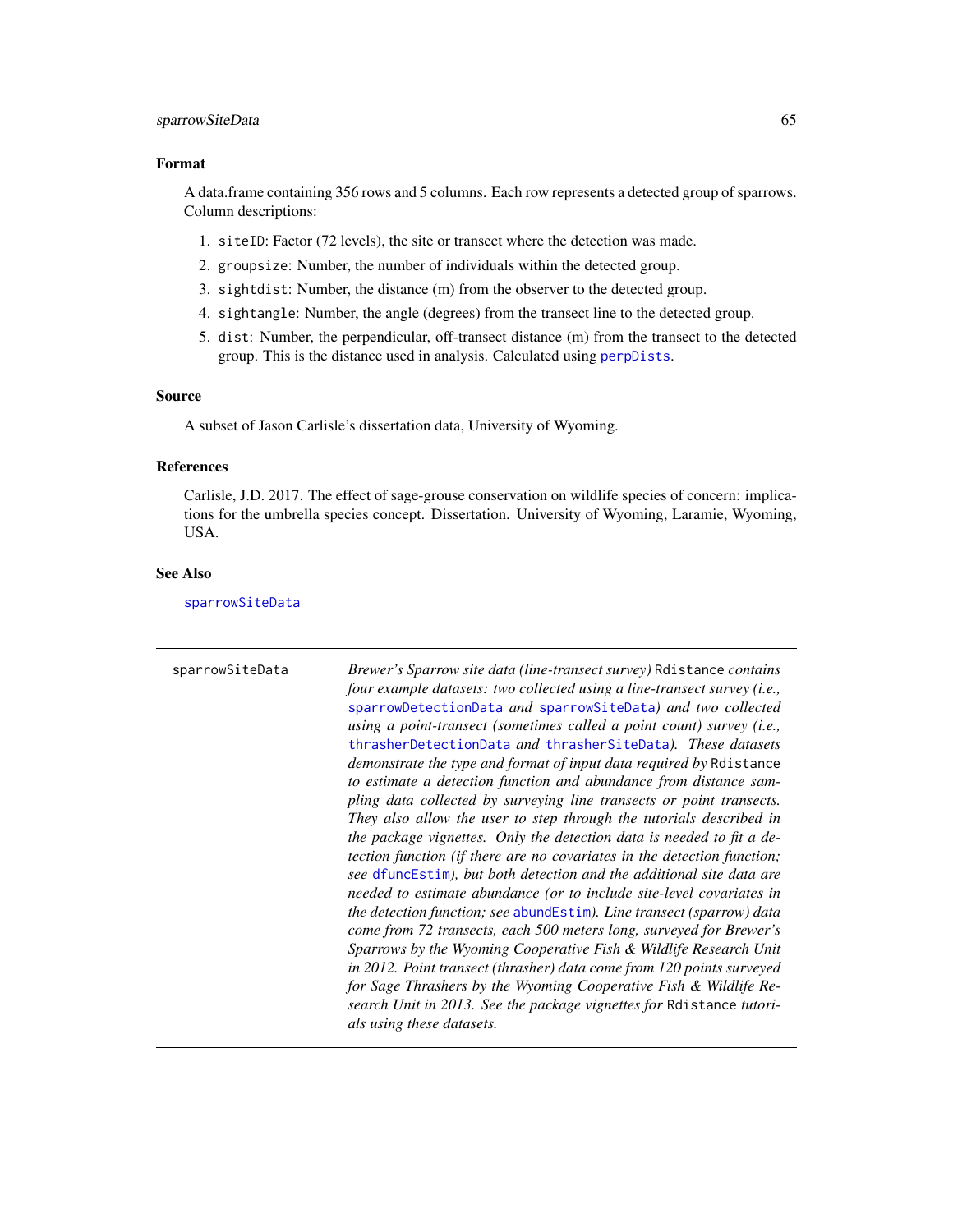#### Description

Brewer's Sparrow site data (line-transect survey)

Rdistance contains four example datasets: two collected using a line-transect survey (i.e., [sparrowDetectionData](#page-63-0) and [sparrowSiteData](#page-64-0)) and two collected using a point-transect (sometimes called a point count) survey (i.e., [thrasherDetectionData](#page-66-0) and [thrasherSiteData](#page-67-0)). These datasets demonstrate the type and format of input data required by Rdistance to estimate a detection function and abundance from distance sampling data collected by surveying line transects or point transects. They also allow the user to step through the tutorials described in the package vignettes. Only the detection data is needed to fit a detection function (if there are no covariates in the detection function; see [dfuncEstim](#page-14-0)), but both detection and the additional site data are needed to estimate abundance (or to include site-level covariates in the detection function; see [abundEstim](#page-4-0)).

Line transect (sparrow) data come from 72 transects, each 500 meters long, surveyed for Brewer's Sparrows by the Wyoming Cooperative Fish & Wildlife Research Unit in 2012.

Point transect (thrasher) data come from 120 points surveyed for Sage Thrashers by the Wyoming Cooperative Fish & Wildlife Research Unit in 2013.

See the package vignettes for Rdistance tutorials using these datasets.

#### Format

A data.frame containing 72 rows and 8 columns. Each row represents a site (transect) surveyed. Column descriptions:

- 1. siteID: Factor (72 levels), the site or transect surveyed.
- 2. length: Number, the length (m) of each transect. Use the same units for all distance measurements.
- 3. observer: Factor (five levels), identity of the observer who surveyed the transect.
- 4. bare: Number, the mean bare ground cover (%) within 100 m of each transect.
- 5. herb: Number, the mean herbaceous cover (%) within 100 m of each transect.
- 6. shrub: Number, the mean shrub cover (%) within 100 m of each transect.
- 7. height: Number, the mean shrub height (cm) within 100 m of each transect.
- 8. shrubclass: Factor (two levels), class is "Low"" when shrub cover is < 10%, "High" otherwise.

#### Source

A subset of Jason Carlisle's dissertation data, University of Wyoming.

#### References

Carlisle, J.D. 2017. The effect of sage-grouse conservation on wildlife species of concern: implications for the umbrella species concept. Dissertation. University of Wyoming, Laramie, Wyoming, USA.

#### See Also

[sparrowDetectionData](#page-63-0)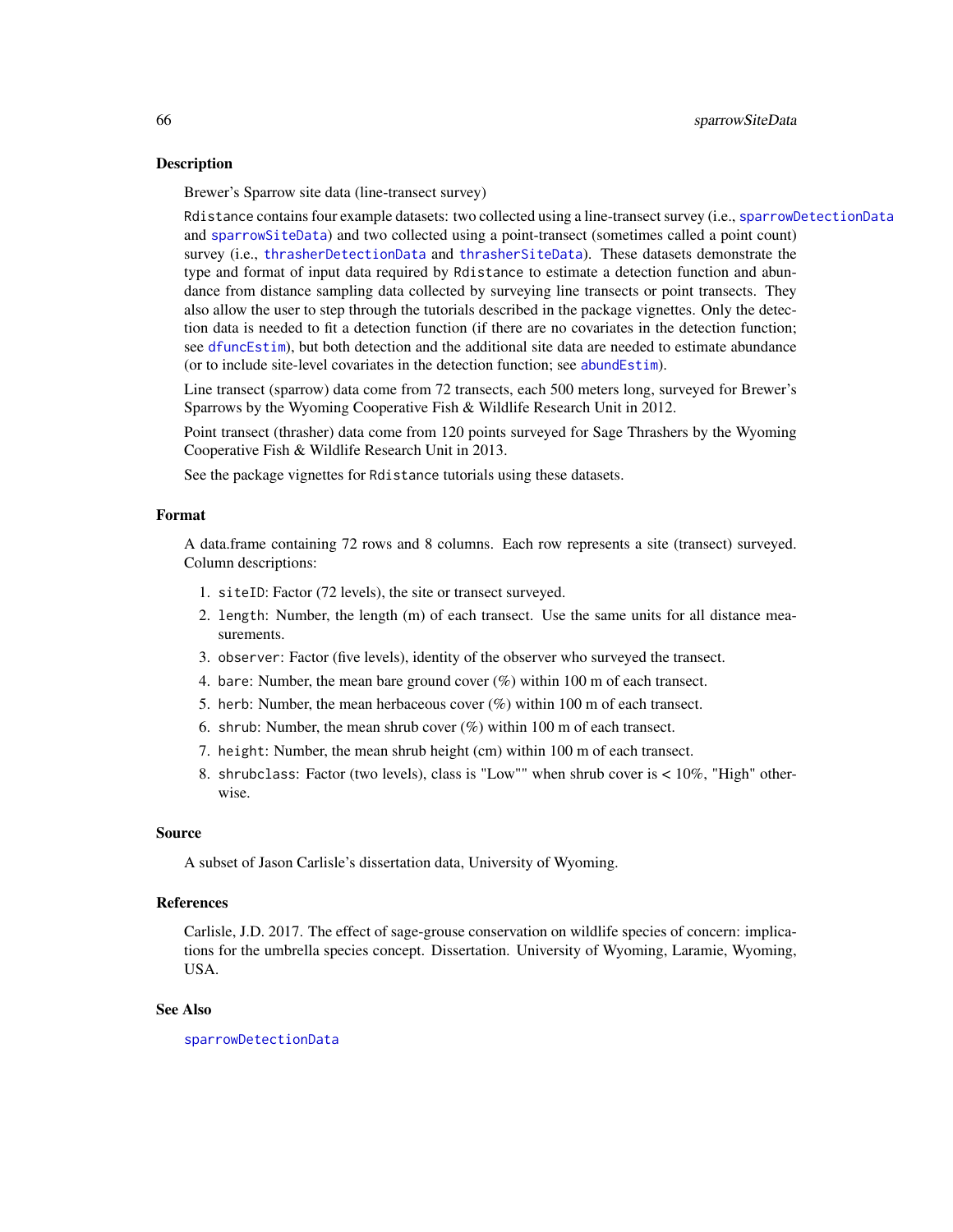<span id="page-66-0"></span>

| thrasherDetectionData | Sage Thrasher detection data (point-transect survey) Rdistance con-      |
|-----------------------|--------------------------------------------------------------------------|
|                       | tains four example datasets: two collected using a line-transect survey  |
|                       | <i>(i.e., sparrowDetectionData and sparrowSiteData) and two col-</i>     |
|                       | lected using a point-transect (sometimes called a point count) sur-      |
|                       | vey (i.e., thrasherDetectionData and thrasherSiteData). These            |
|                       | datasets demonstrate the type and format of input data required by       |
|                       | Relistance to estimate a detection function and abundance from dis-      |
|                       | tance sampling data collected by surveying line transects or point       |
|                       | transects. They also allow the user to step through the tutorials de-    |
|                       | scribed in the package vignettes. Only the detection data is needed      |
|                       | to fit a detection function (if there are no covariates in the detection |
|                       | function; see dfuncEstim), but both detection and the additional site    |
|                       | data are needed to estimate abundance (or to include site-level co-      |
|                       | variates in the detection function; see abundEstim). Line transect       |
|                       | (sparrow) data come from 72 transects, each 500 meters long, sur-        |
|                       | veyed for Brewer's Sparrows by the Wyoming Cooperative Fish &            |
|                       | Wildlife Research Unit in 2012. Point transect (thrasher) data come      |
|                       | from 120 points surveyed for Sage Thrashers by the Wyoming Cooper-       |
|                       | ative Fish & Wildlife Research Unit in 2013. See the package vignettes   |
|                       | for Rdistance tutorials using these datasets.                            |

### Description

Sage Thrasher detection data (point-transect survey)

Rdistance contains four example datasets: two collected using a line-transect survey (i.e., [sparrowDetectionData](#page-63-0) and [sparrowSiteData](#page-64-0)) and two collected using a point-transect (sometimes called a point count) survey (i.e., [thrasherDetectionData](#page-66-0) and [thrasherSiteData](#page-67-0)). These datasets demonstrate the type and format of input data required by Rdistance to estimate a detection function and abundance from distance sampling data collected by surveying line transects or point transects. They also allow the user to step through the tutorials described in the package vignettes. Only the detection data is needed to fit a detection function (if there are no covariates in the detection function; see [dfuncEstim](#page-14-0)), but both detection and the additional site data are needed to estimate abundance (or to include site-level covariates in the detection function; see [abundEstim](#page-4-0)).

Line transect (sparrow) data come from 72 transects, each 500 meters long, surveyed for Brewer's Sparrows by the Wyoming Cooperative Fish & Wildlife Research Unit in 2012.

Point transect (thrasher) data come from 120 points surveyed for Sage Thrashers by the Wyoming Cooperative Fish & Wildlife Research Unit in 2013.

See the package vignettes for Rdistance tutorials using these datasets.

## Format

A data.frame containing 193 rows and 3 columns. Each row represents a detected group of thrashers. Column descriptions:

1. siteID: Factor (120 levels), the site or point where the detection was made.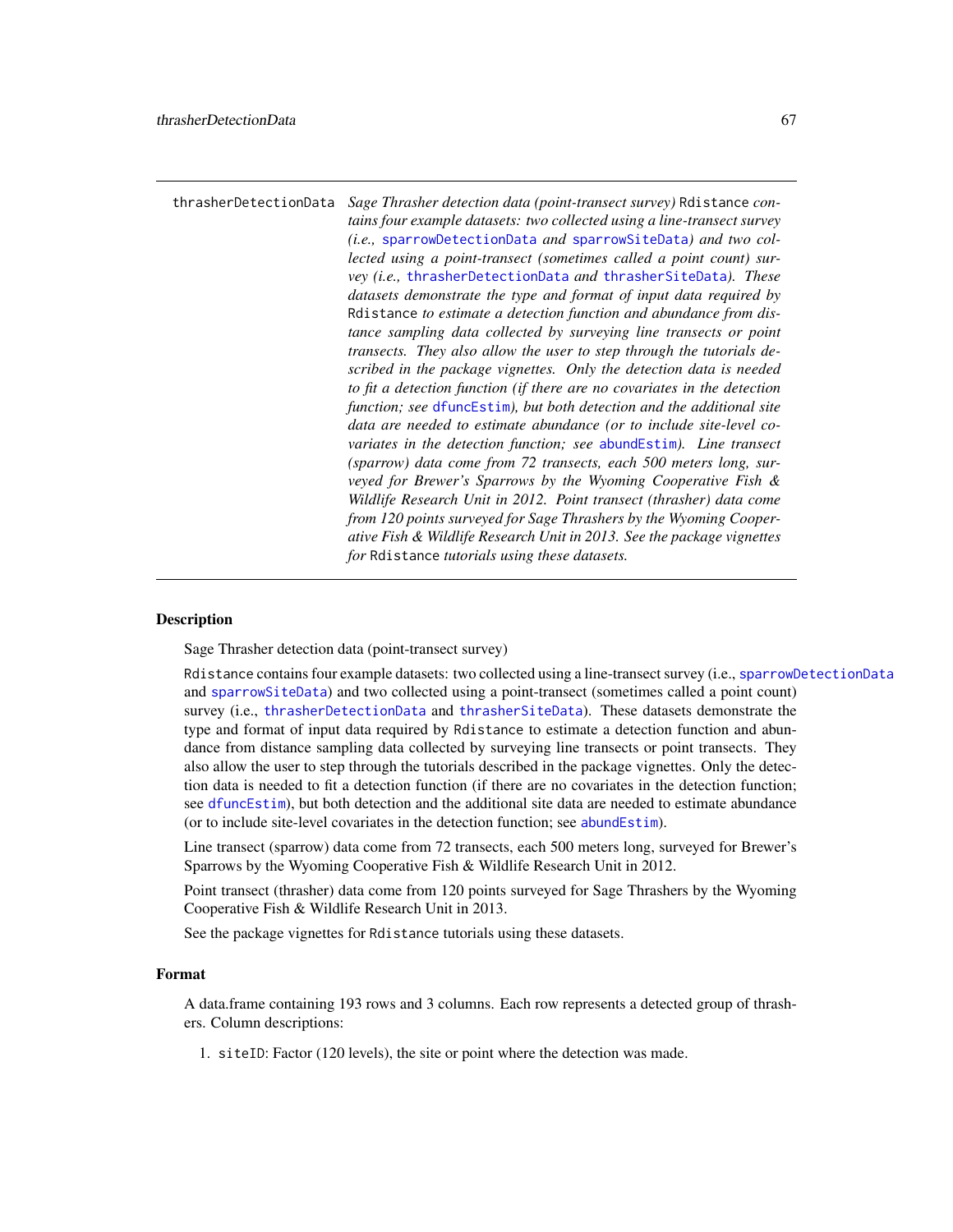- 2. groupsize: Number, the number of individuals within the detected group.
- 3. dist: Number, the radial distance (m) from the transect to the detected group. This is the distance used in analysis.

#### Source

A subset of Jason Carlisle's dissertation data, University of Wyoming.

#### References

Carlisle, J.D. 2017. The effect of sage-grouse conservation on wildlife species of concern: implications for the umbrella species concept. Dissertation. University of Wyoming, Laramie, Wyoming, USA.

## See Also

[thrasherSiteData](#page-67-0)

<span id="page-67-0"></span>

| thrasherSiteData | Sage Thrasher site data (point-transect survey) Relistance contains<br>four example datasets: two collected using a line-transect survey (i.e.,<br>sparrowDetectionData and sparrowSiteData) and two collected<br>using a point-transect (sometimes called a point count) survey (i.e.,<br>thrasherDetectionData and thrasherSiteData). These datasets<br><i>demonstrate the type and format of input data required by Rdistance</i><br>to estimate a detection function and abundance from distance sam-<br>pling data collected by surveying line transects or point transects.<br>They also allow the user to step through the tutorials described in<br>the package vignettes. Only the detection data is needed to fit a de-<br><i>tection function (if there are no covariates in the detection function;</i><br>see dfuncEstim), but both detection and the additional site data are<br>needed to estimate abundance (or to include site-level covariates in<br>the detection function; see abundEstim). Line transect (sparrow) data<br>come from 72 transects, each 500 meters long, surveyed for Brewer's<br>Sparrows by the Wyoming Cooperative Fish & Wildlife Research Unit<br>in 2012. Point transect (thrasher) data come from 120 points surveyed<br>for Sage Thrashers by the Wyoming Cooperative Fish & Wildlife Re- |
|------------------|----------------------------------------------------------------------------------------------------------------------------------------------------------------------------------------------------------------------------------------------------------------------------------------------------------------------------------------------------------------------------------------------------------------------------------------------------------------------------------------------------------------------------------------------------------------------------------------------------------------------------------------------------------------------------------------------------------------------------------------------------------------------------------------------------------------------------------------------------------------------------------------------------------------------------------------------------------------------------------------------------------------------------------------------------------------------------------------------------------------------------------------------------------------------------------------------------------------------------------------------------------------------------------------------------------------------------------------|
|                  | search Unit in 2013. See the package vignettes for Resistance tutori-<br>als using these datasets.                                                                                                                                                                                                                                                                                                                                                                                                                                                                                                                                                                                                                                                                                                                                                                                                                                                                                                                                                                                                                                                                                                                                                                                                                                     |

## Description

Sage Thrasher site data (point-transect survey)

Rdistance contains four example datasets: two collected using a line-transect survey (i.e., [sparrowDetectionData](#page-63-0) and [sparrowSiteData](#page-64-0)) and two collected using a point-transect (sometimes called a point count) survey (i.e., [thrasherDetectionData](#page-66-0) and [thrasherSiteData](#page-67-0)). These datasets demonstrate the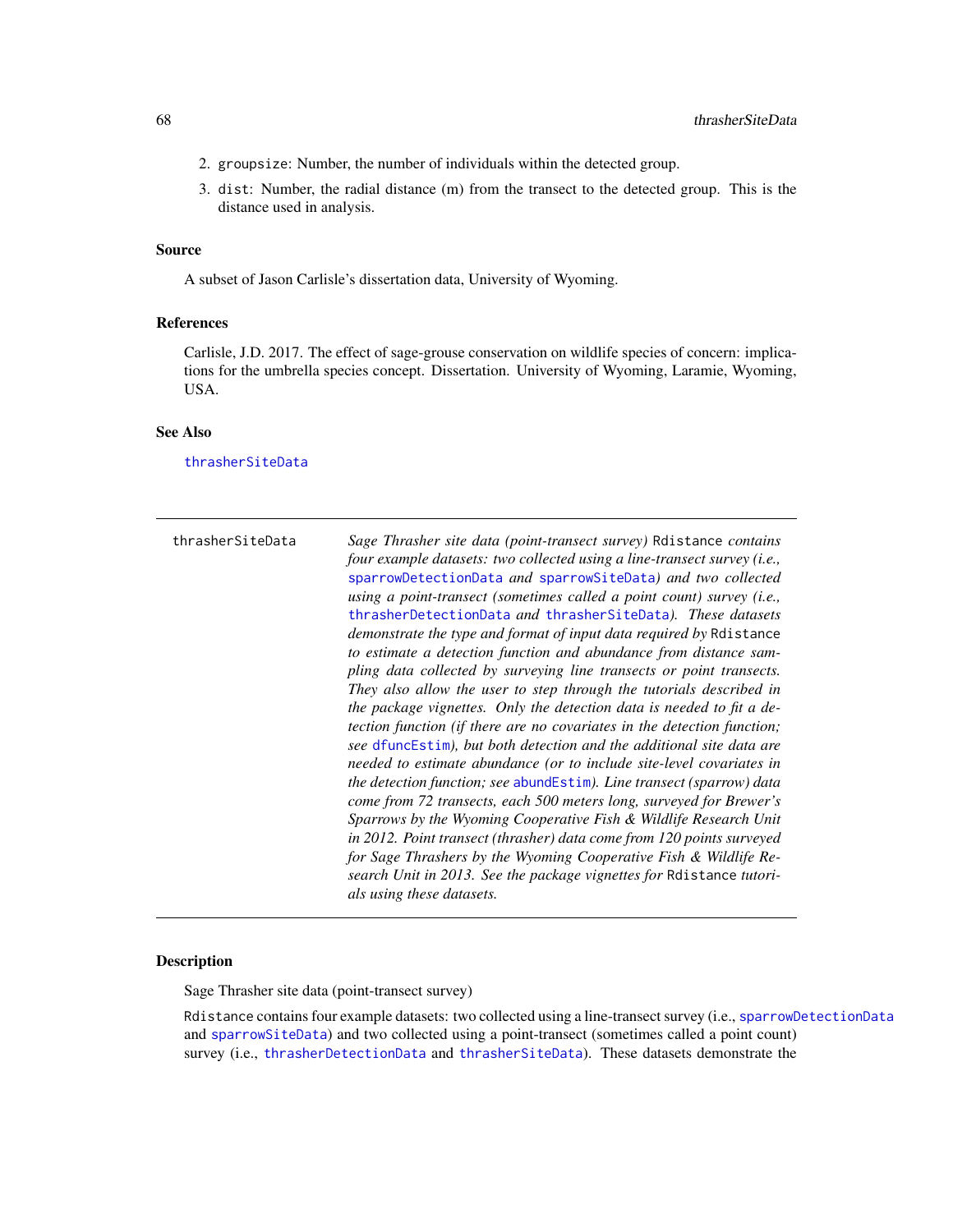## thrasherSiteData 69

type and format of input data required by Rdistance to estimate a detection function and abundance from distance sampling data collected by surveying line transects or point transects. They also allow the user to step through the tutorials described in the package vignettes. Only the detection data is needed to fit a detection function (if there are no covariates in the detection function; see [dfuncEstim](#page-14-0)), but both detection and the additional site data are needed to estimate abundance (or to include site-level covariates in the detection function; see [abundEstim](#page-4-0)).

Line transect (sparrow) data come from 72 transects, each 500 meters long, surveyed for Brewer's Sparrows by the Wyoming Cooperative Fish & Wildlife Research Unit in 2012.

Point transect (thrasher) data come from 120 points surveyed for Sage Thrashers by the Wyoming Cooperative Fish & Wildlife Research Unit in 2013.

See the package vignettes for Rdistance tutorials using these datasets.

## Format

A data.frame containing 120 rows and 6 columns. Each row represents a site (point) surveyed. Column descriptions:

- 1. siteID: Factor (120 levels), the site or point surveyed.
- 2. observer: Factor (six levels), identity of the observer who surveyed the point.
- 3. bare: Number, the mean bare ground cover (%) within 100 m of each point.
- 4. herb: Number, the mean herbaceous cover (%) within 100 m of each point.
- 5. shrub: Number, the mean shrub cover (%) within 100 m of each point.
- 6. height: Number, the mean shrub height (cm) within 100 m of each point.

#### Source

A subset of Jason Carlisle's dissertation data, University of Wyoming.

#### References

Carlisle, J.D. 2017. The effect of sage-grouse conservation on wildlife species of concern: implications for the umbrella species concept. Dissertation. University of Wyoming, Laramie, Wyoming, USA.

#### See Also

[thrasherDetectionData](#page-66-0)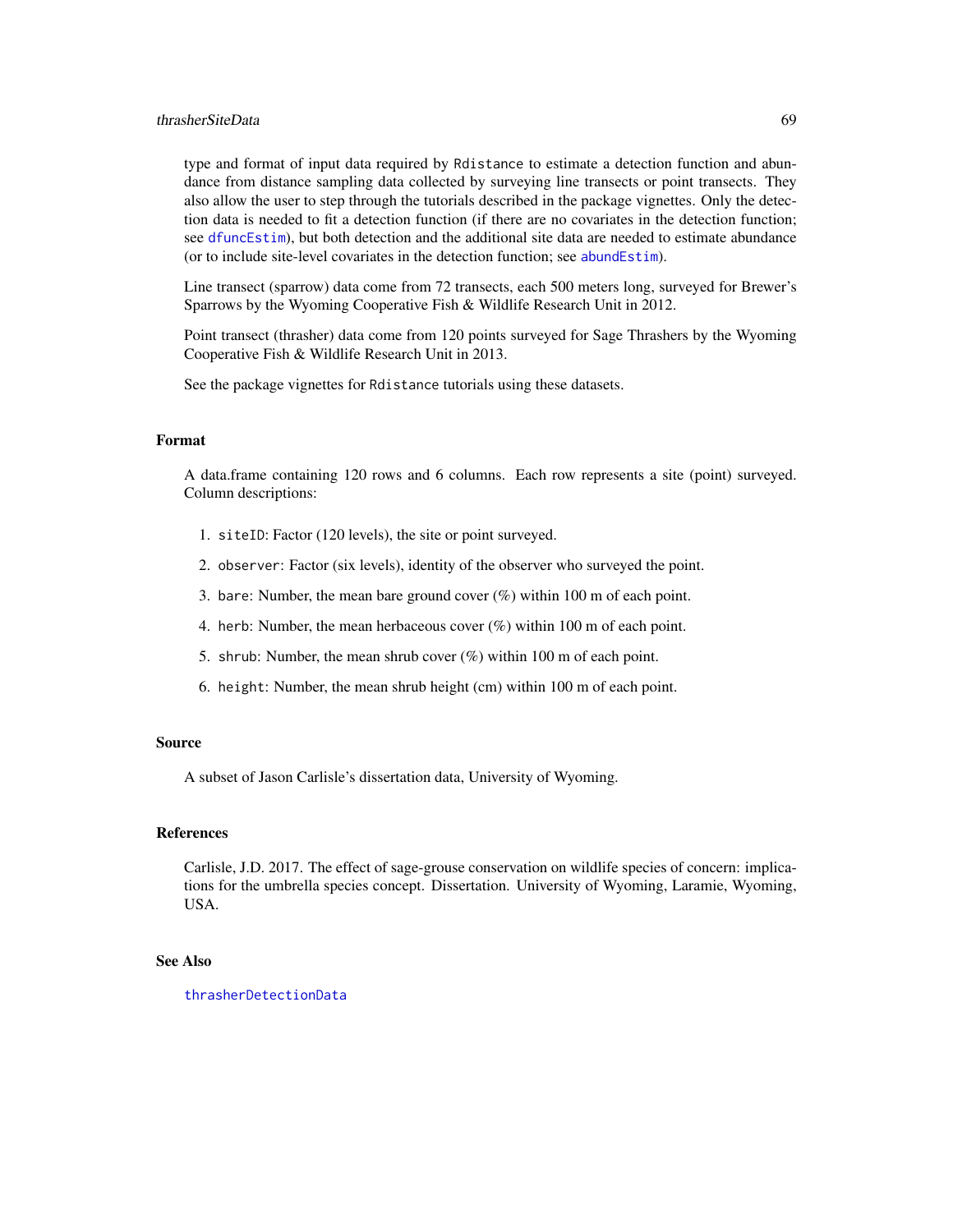<span id="page-69-0"></span>

## Description

This function computes likelihood contributions for sighting distances, scaled appropriately, for use as a distance likelihood.

## Usage

```
uniform.like(a, dist, covars = NULL, w.lo = 0, w.hi = max(dist),
  series = "cosine", expansions = 0, scale = TRUE,
 pointSurvey = FALSE)
```
## Arguments

| a           | A vector of likelihood parameter values. Length and meaning depend on series<br>and expansions. If no expansion terms were called for (i.e., expansions = $\theta$ ),<br>the distance likelihoods contain one or two canonical parameters (see Details).<br>If one or more expansions are called for, coefficients for the expansion terms<br>follow coefficients for the canonical parameters. If p is the number of canonical<br>parameters, coefficients for the expansion terms are $a[(p+1):length(a)].$                                                     |
|-------------|-------------------------------------------------------------------------------------------------------------------------------------------------------------------------------------------------------------------------------------------------------------------------------------------------------------------------------------------------------------------------------------------------------------------------------------------------------------------------------------------------------------------------------------------------------------------|
| dist        | A numeric vector containing the observed distances.                                                                                                                                                                                                                                                                                                                                                                                                                                                                                                               |
| covars      | Data frame containing values of covariates at each observation in dist.                                                                                                                                                                                                                                                                                                                                                                                                                                                                                           |
| w.lo        | Scalar value of the lowest observable distance. This is the <i>left truncation</i> of<br>sighting distances in dist. Same units as dist. Values less than w.lo are<br>allowed in dist, but are ignored and their contribution to the likelihood is set to<br>NA in the output.                                                                                                                                                                                                                                                                                    |
| w.hi        | Scalar value of the largest observable distance. This is the right truncation of<br>sighting distances in dist. Same units as dist. Values greater than w.hi are<br>allowed in dist, but are ignored and their contribution to the likelihood is set to<br>NA in the output.                                                                                                                                                                                                                                                                                      |
| series      | A string specifying the type of expansion to use. Currently, valid values are<br>'simple', 'hermite', and 'cosine'; but, see dfuncEstim about defining other se-<br>ries.                                                                                                                                                                                                                                                                                                                                                                                         |
| expansions  | A scalar specifying the number of terms in series. Depending on the series,<br>this could be 0 through 5. The default of 0 equates to no expansion terms of any<br>type.                                                                                                                                                                                                                                                                                                                                                                                          |
| scale       | Logical scalar indicating whether or not to scale the likelihood so it integrates to<br>1. This parameter is used to stop recursion in other functions. If scale equals<br>TRUE, a numerical integration routine (integration.constant) is called, which<br>in turn calls this likelihood function again with scale = FALSE. Thus, this rou-<br>tine knows when its values are being used to compute the likelihood and when<br>its value is being used to compute the constant of integration. All user defined<br>likelihoods must have and use this parameter. |
| pointSurvey | Boolean. TRUE if dist is point transect data, FALSE if line transect data.                                                                                                                                                                                                                                                                                                                                                                                                                                                                                        |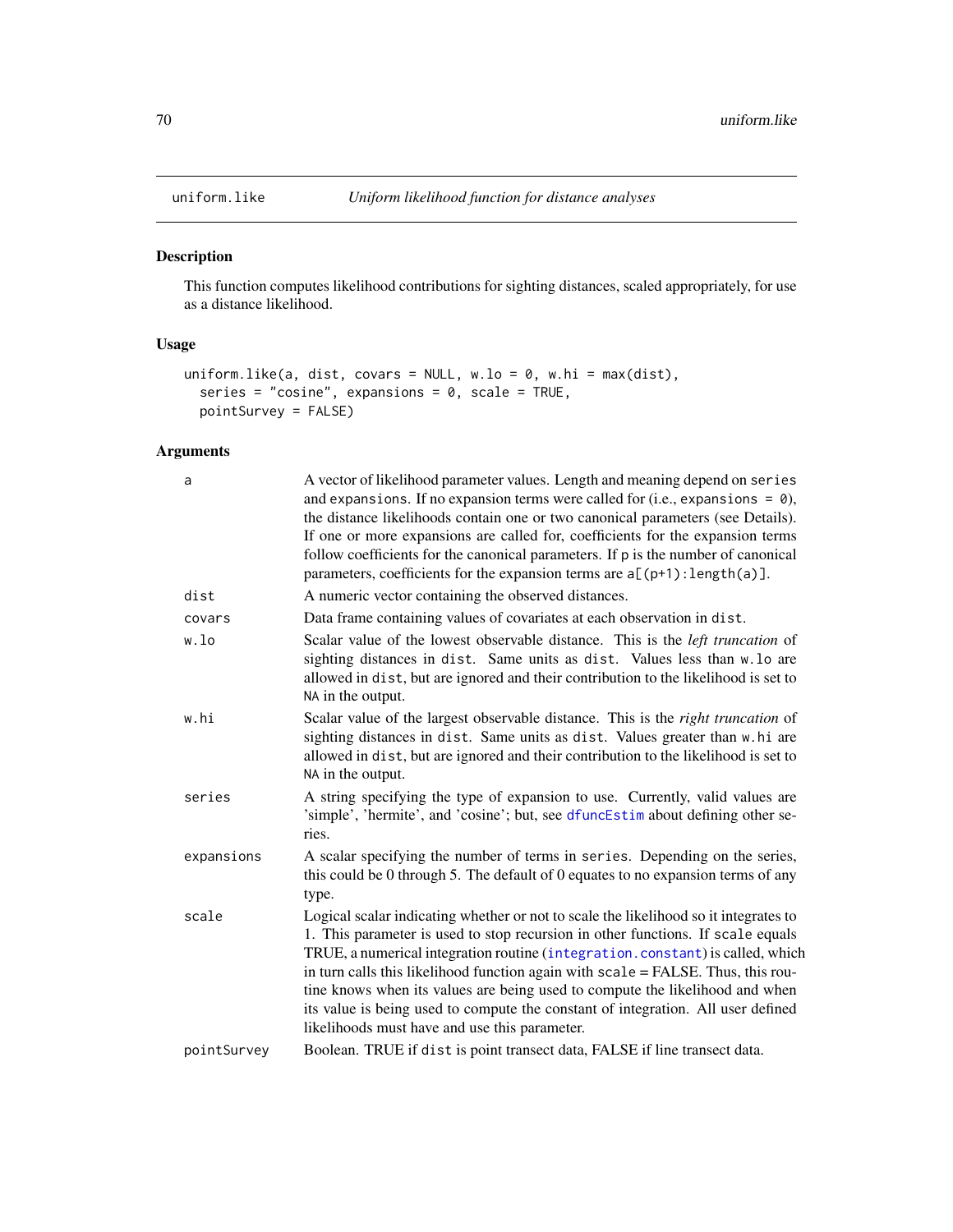#### uniform.like 71

#### Details

The uniform likelihood is not technically uniform. This function is continuous at its upper limit (a true uniform is discontinuous at its upper limit) which allows better estimation of the upper limit. The function has two parameters (the upper limit or 'threshold' and the 'knee') and can look similar to a uniform or a negative exponential.

The uniform likelihood used here is actually the *heavy side* or *logistic* function of the form,

$$
f(x|a, b) = 1 - \frac{1}{1 + \exp(-b(x - a))} = \frac{\exp(-b(x - a))}{1 + \exp(-b(x - a))},
$$

where  $a$  and  $b$  are the parameters to be estimated.

Parameter  $a$ , the "threshold", is the location of the approximate upper limit of a uniform distribution's support. The inverse likelihood of 0.5 is a before scaling (i.e., uniform. like(c(a,b), a, scale=FALSE) equals 0.5).

Parameter b, the "knee", is the sharpness of the bend at a and estimates the degree to which observations decline at the outer limit of sightability. Note that, prior to scaling for  $g.x$ , scl, the slope of the likelihood at a is  $-b/4$ . After scaling for g.x.scl, the inverse of g.x.scl/2 is close to a/f(0). If b is large, the "knee" is sharp and the likelihood looks uniform with support from w. lo to  $a/f(0)$ . If b is small, the "knee" is shallow and the density of observations declines in an elongated "S" shape pivoting at  $a/f(0)$ . As b grows large and assuming  $f(0) = 1$ , the effective strip width approaches a from above.

See Examples for plots using large and small values of b.

**Expansion Terms:** If expansions =  $k$  ( $k > 0$ ), the expansion function specified by series is called (see for example cosine. expansion). Assuming  $h_{ij}(x)$  is the  $j^{th}$  expansion term for the  $i^{th}$ distance and that  $c_1, c_2, \ldots, c_k$  are (estimated) coefficients for the expansion terms, the likelihood contribution for the  $i^{th}$  distance is,

$$
f(x|a, b, c_1, c_2, \ldots, c_k) = f(x|a, b)(1 + \sum_{j=1}^k c_j h_{ij}(x)).
$$

### Value

A numeric vector the same length and order as dist containing the likelihood contribution for corresponding distances in dist. Assuming  $L$  is the returned vector from one of these functions, the full log likelihood of all the data is -sum(log(L), na.rm=T). Note that the returned likelihood value for distances less than w.lo or greater than w.hi is NA, and thus it is prudent to use na.rm=TRUE in the sum. If scale = TRUE, the integral of the likelihood from  $w \cdot$  lo to  $w \cdot h$  is 1.0. If scale = FALSE, the integral of the likelihood is arbitrary.

#### Author(s)

Trent McDonald, WEST, Inc. <tmcdonald@west-inc.com> Aidan McDonald, WEST, Inc. <aidan@mcdcentral.org>

#### See Also

[dfuncEstim](#page-14-0), [halfnorm.like](#page-40-0), [hazrate.like](#page-43-0), [negexp.like](#page-48-0), [Gamma.like](#page-37-0)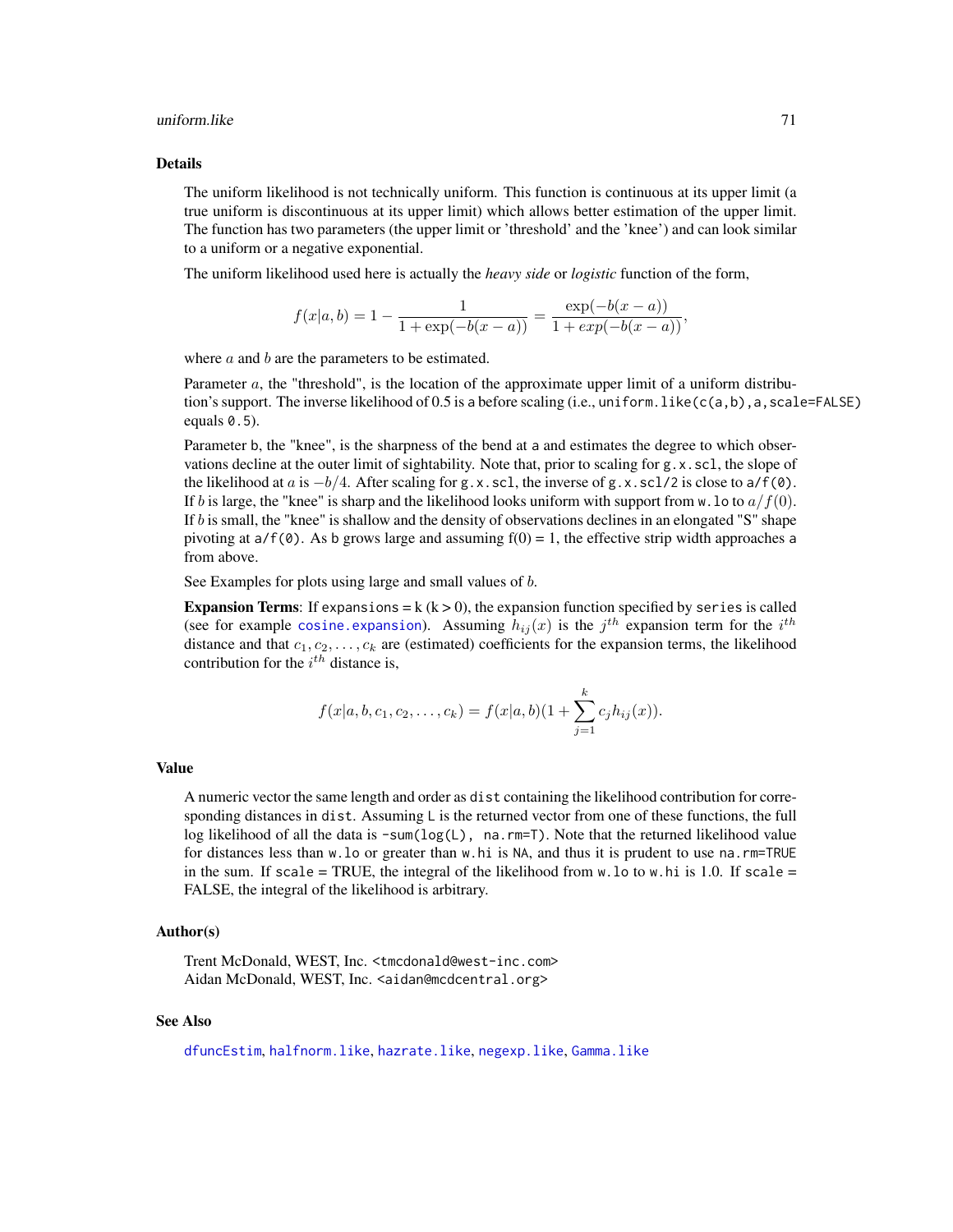# Examples

```
x <- seq(0, 100, length=100)
```
# Plots showing effects of changes in Threshold plot(x, uniform.like(c(20, 20), x), type="l", col="red") plot(x, uniform.like(c(40, 20), x), type="l", col="blue")

```
# Plots showing effects of changes in Knee
plot(x, uniformuike(c(50, 100), x), type="1", col="red")plot(x, uniformuike(c(50, 1), x), type="1", col="blue")
```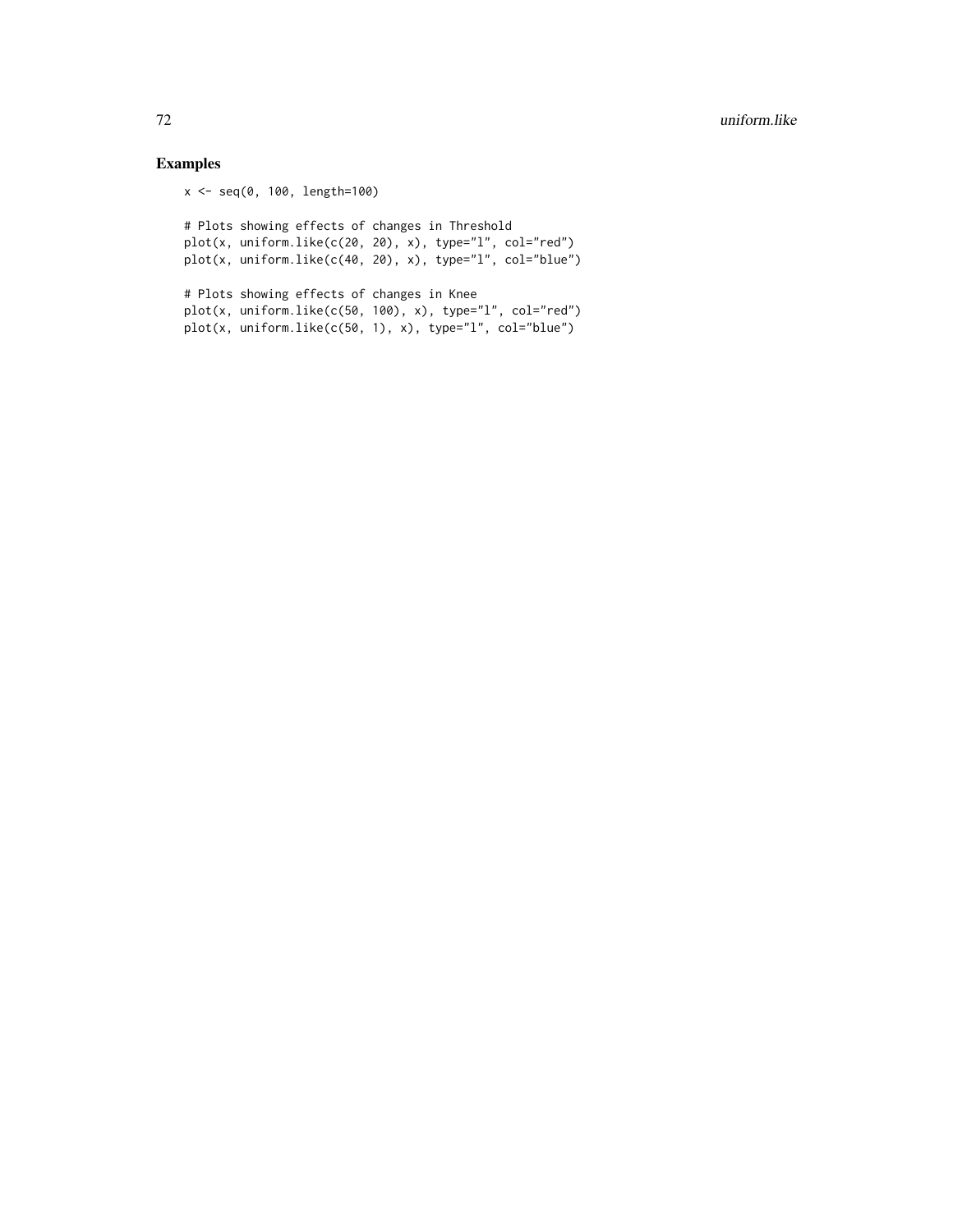## Index

∗Topic datasets sparrowDetectionData, [64](#page-63-0) sparrowSiteData, [65](#page-64-0) thrasherDetectionData, [67](#page-66-0) thrasherSiteData, [68](#page-67-0) ∗Topic modeling EDR, [26](#page-25-0) effectiveDistance, [27](#page-26-0) ESW, [30](#page-29-0) ∗Topic models cosine.expansion, [14](#page-13-0) F.nLL, [36](#page-35-0) F.start.limits, [37](#page-36-0) Gamma.like, [38](#page-37-0) halfnorm.like, [41](#page-40-0) hazrate.like, [44](#page-43-0) integration.constant, [47](#page-46-0) negexp.like, [49](#page-48-0) plot.dfunc, [52](#page-51-0) print.abund, [56](#page-55-0) print.dfunc, [57](#page-56-0) simple.expansion, [61](#page-60-0) smu.like, [62](#page-61-0) uniform.like, [70](#page-69-0) ∗Topic model abundEstim, [5](#page-4-0) AIC.dfunc, [8](#page-7-0) autoDistSamp, [10](#page-9-0) coef.dfunc, [13](#page-12-0) dfuncEstim, [15](#page-14-0) dfuncSmu, [20](#page-19-0) estimateN, [28](#page-27-0) F.double.obs.prob, [31](#page-30-0) F.gx.estim, [33](#page-32-0) F.maximize.g, [35](#page-34-0) hermite.expansion, [46](#page-45-0) ∗Topic package Rdistance-package, [3](#page-2-0)

abundEstim, *[3](#page-2-0)[–5](#page-4-0)*, [5,](#page-4-0) *[12](#page-11-0)*, *[19](#page-18-0)*, *[25](#page-24-0)*, *[28,](#page-27-0) [29](#page-28-0)*, *[32](#page-31-0)*, *[56](#page-55-0)*,

*[64](#page-63-0)[–69](#page-68-0)* AIC, *[13](#page-12-0)* AIC.dfunc, [8,](#page-7-0) *[11](#page-10-0)*, *[56,](#page-55-0) [57](#page-56-0)* approx, *[63](#page-62-0)* autoDistSamp, *[3](#page-2-0)[–5](#page-4-0)*, *[8](#page-7-0)*, [10,](#page-9-0) *[19](#page-18-0)*, *[25](#page-24-0)* bcv, *[22](#page-21-0)* bw.nrd, *[22](#page-21-0)* bw.nrd0, *[22](#page-21-0)* bw.SJ, *[22](#page-21-0)* coef, *[10](#page-9-0)* coef.dfunc, [13](#page-12-0) cosine.expansion, *[3,](#page-2-0) [4](#page-3-0)*, [14,](#page-13-0) *[42](#page-41-0)*, *[45](#page-44-0)*, *[47](#page-46-0)*, *[50](#page-49-0)*, *[62](#page-61-0)*, *[71](#page-70-0)* density, *[22](#page-21-0)*, *[62](#page-61-0)* dfuncEstim, *[3](#page-2-0)[–5](#page-4-0)*, *[8](#page-7-0)*, *[10](#page-9-0)*, *[12,](#page-11-0) [13](#page-12-0)*, *[15](#page-14-0)*, [15,](#page-14-0) *[25,](#page-24-0) [26](#page-25-0)*, *[28,](#page-27-0) [29](#page-28-0)*, *[31,](#page-30-0) [32](#page-31-0)*, *[34,](#page-33-0) [35](#page-34-0)*, *[37](#page-36-0)[–40](#page-39-0)*, *[42](#page-41-0)[–45](#page-44-0)*, *[47,](#page-46-0) [48](#page-47-0)*, *[50](#page-49-0)[–52](#page-51-0)*, *[54](#page-53-0)[–56](#page-55-0)*, *[58](#page-57-0)*, *[62](#page-61-0)*, *[64](#page-63-0)[–71](#page-70-0)* dfuncSmu, *[3,](#page-2-0) [4](#page-3-0)*, [20,](#page-19-0) *[63](#page-62-0)* distance *(*Rdistance-package*)*, [3](#page-2-0) EDR, *[7](#page-6-0)*, [26,](#page-25-0) *[27,](#page-26-0) [28](#page-27-0)*, *[31](#page-30-0)* effectiveDistance, *[26](#page-25-0)*, [27](#page-26-0) estimateN, *[6](#page-5-0)*, [28](#page-27-0) ESW, *[7](#page-6-0)*, *[26](#page-25-0)[–28](#page-27-0)*, [30](#page-29-0) F.double.obs.prob, [31](#page-30-0) F.gx.estim, [33](#page-32-0) F.maximize.g, [35](#page-34-0) F.nLL, [36](#page-35-0) F.start.limits, [37](#page-36-0) Gamma.like, *[3,](#page-2-0) [4](#page-3-0)*, *[12](#page-11-0)*, [38,](#page-37-0) *[43](#page-42-0)*, *[45](#page-44-0)*, *[51](#page-50-0)*, *[71](#page-70-0)* getDfuncModelFrame, [41](#page-40-0) halfnorm.like, *[3,](#page-2-0) [4](#page-3-0)*, *[19](#page-18-0)*, *[40](#page-39-0)*, [41,](#page-40-0) *[45](#page-44-0)*, *[48](#page-47-0)*, *[51](#page-50-0)*, *[63](#page-62-0)*, *[71](#page-70-0)* hazrate.like, *[3,](#page-2-0) [4](#page-3-0)*, *[40](#page-39-0)*, *[43](#page-42-0)*, [44,](#page-43-0) *[51](#page-50-0)*, *[63](#page-62-0)*, *[71](#page-70-0)* hermite.expansion, *[3,](#page-2-0) [4](#page-3-0)*, *[15](#page-14-0)*, [46,](#page-45-0) *[62](#page-61-0)*